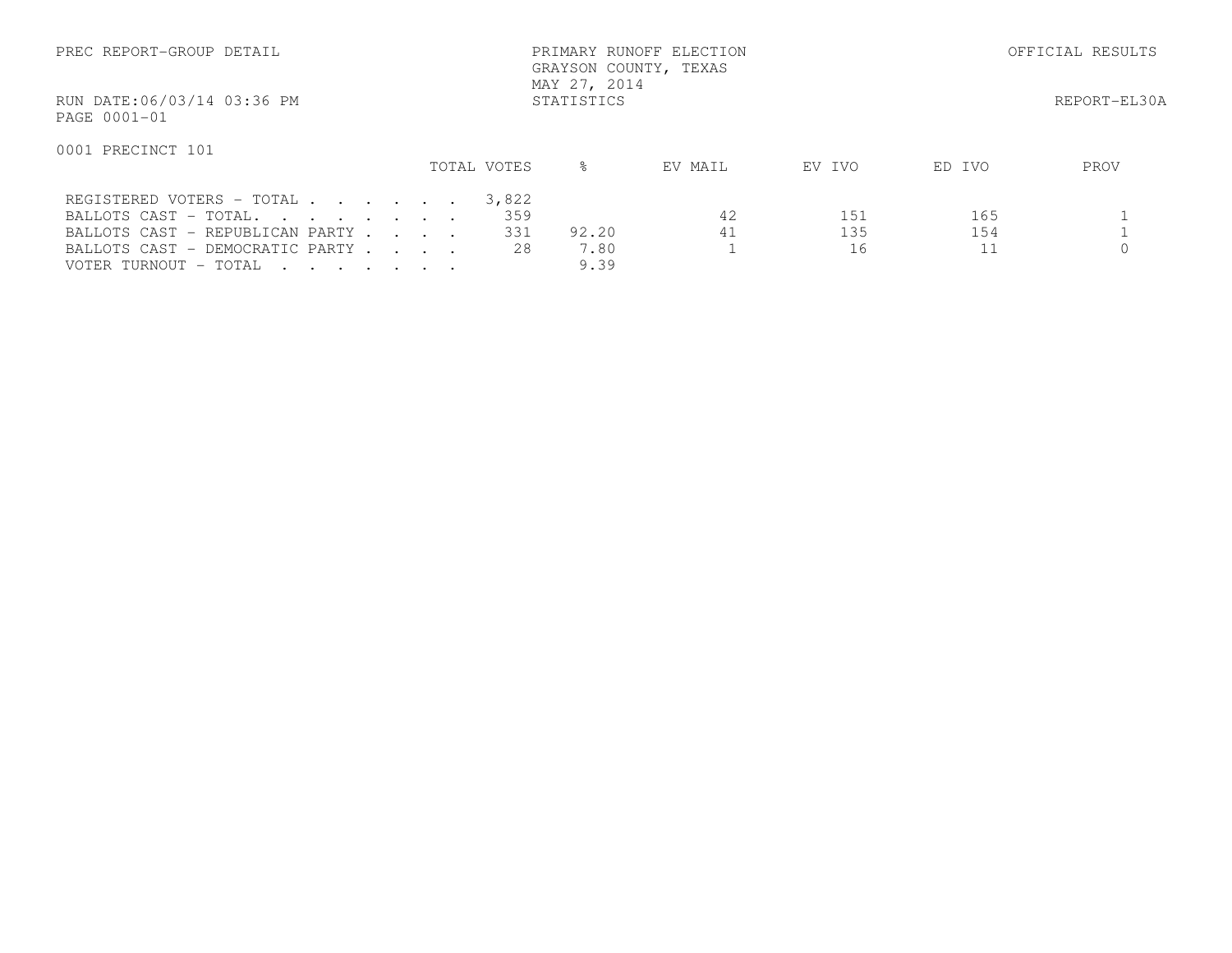| PREC REPORT-GROUP DETAIL<br>PRIMARY RUNOFF ELECTION<br>GRAYSON COUNTY, TEXAS<br>MAY 27, 2014                                                                                                        |                   |                  |                |                                    | OFFICIAL RESULTS                        |  |  |
|-----------------------------------------------------------------------------------------------------------------------------------------------------------------------------------------------------|-------------------|------------------|----------------|------------------------------------|-----------------------------------------|--|--|
| RUN DATE:06/03/14 03:36 PM<br>PAGE 0001-02                                                                                                                                                          |                   | REPUBLICAN PARTY |                |                                    | REPORT-EL30A                            |  |  |
| 0001 PRECINCT 101                                                                                                                                                                                   | TOTAL VOTES       | $\frac{6}{6}$    | EV MAIL        | EV IVO<br>ED IVO                   | PROV                                    |  |  |
| US Representative, DIST 4<br>VOTE FOR 1                                                                                                                                                             |                   |                  |                |                                    |                                         |  |  |
| Ralph M. Hall<br>John Ratcliffe.<br>Total                                                                                                                                                           | 169<br>156<br>325 | 52.00<br>48.00   | 21<br>19<br>40 | 74<br>73<br>57<br>80<br>131<br>153 | $\mathbf{1}$<br>$\circ$<br>$\mathbf{1}$ |  |  |
| Lieutenant Governor<br>VOTE FOR 1                                                                                                                                                                   |                   |                  |                |                                    |                                         |  |  |
| David Dewhurst.<br>$\mathbf{r}$ , and $\mathbf{r}$ , and $\mathbf{r}$ , and $\mathbf{r}$<br>Dan Patrick.<br>Total                                                                                   | 151<br>153<br>304 | 49.67<br>50.33   | 26<br>15<br>41 | 64<br>60<br>58<br>80<br>122<br>140 | $\mathbf{1}$<br>$\circ$<br>$\mathbf{1}$ |  |  |
| Attorney General<br>VOTE FOR 1                                                                                                                                                                      |                   |                  |                |                                    |                                         |  |  |
| Ken Paxton<br>Dan Branch<br>Total                                                                                                                                                                   | 164<br>119<br>283 | 57.95<br>42.05   | 29<br>10<br>39 | 56<br>79<br>56<br>52<br>112<br>131 | $\circ$<br>$\mathbf{1}$<br>$\mathbf{1}$ |  |  |
| Commissioner of Agriculture<br>VOTE FOR 1                                                                                                                                                           |                   |                  |                |                                    |                                         |  |  |
| Tommy Merritt<br>Sid Miller<br>Total                                                                                                                                                                | 166<br>108<br>274 | 60.58<br>39.42   | 27<br>12<br>39 | 59<br>79<br>51<br>45<br>110<br>124 | $\mathbf{1}$<br>$\circ$<br>$\mathbf{1}$ |  |  |
| Railroad Commissioner<br>VOTE FOR 1                                                                                                                                                                 |                   |                  |                |                                    |                                         |  |  |
| Ryan Sitton.<br>Wayne Christian<br>Total                                                                                                                                                            | 145<br>126<br>271 | 53.51<br>46.49   | 18<br>21<br>39 | 65<br>62<br>45<br>59<br>110<br>121 | $\circ$<br>$\mathbf{1}$<br>$\mathbf{1}$ |  |  |
| County Judge<br>VOTE FOR 1                                                                                                                                                                          |                   |                  |                |                                    |                                         |  |  |
| Bill Magers.<br>the contract of the contract of the con-<br>Trent Bass.<br>the contract of the contract of the contract of the contract of the contract of the contract of the contract of<br>Total | 171<br>155<br>326 | 52.45<br>47.55   | 23<br>17<br>40 | 71<br>76<br>61<br>77<br>132<br>153 | 1<br>$\circ$<br>$\mathbf{1}$            |  |  |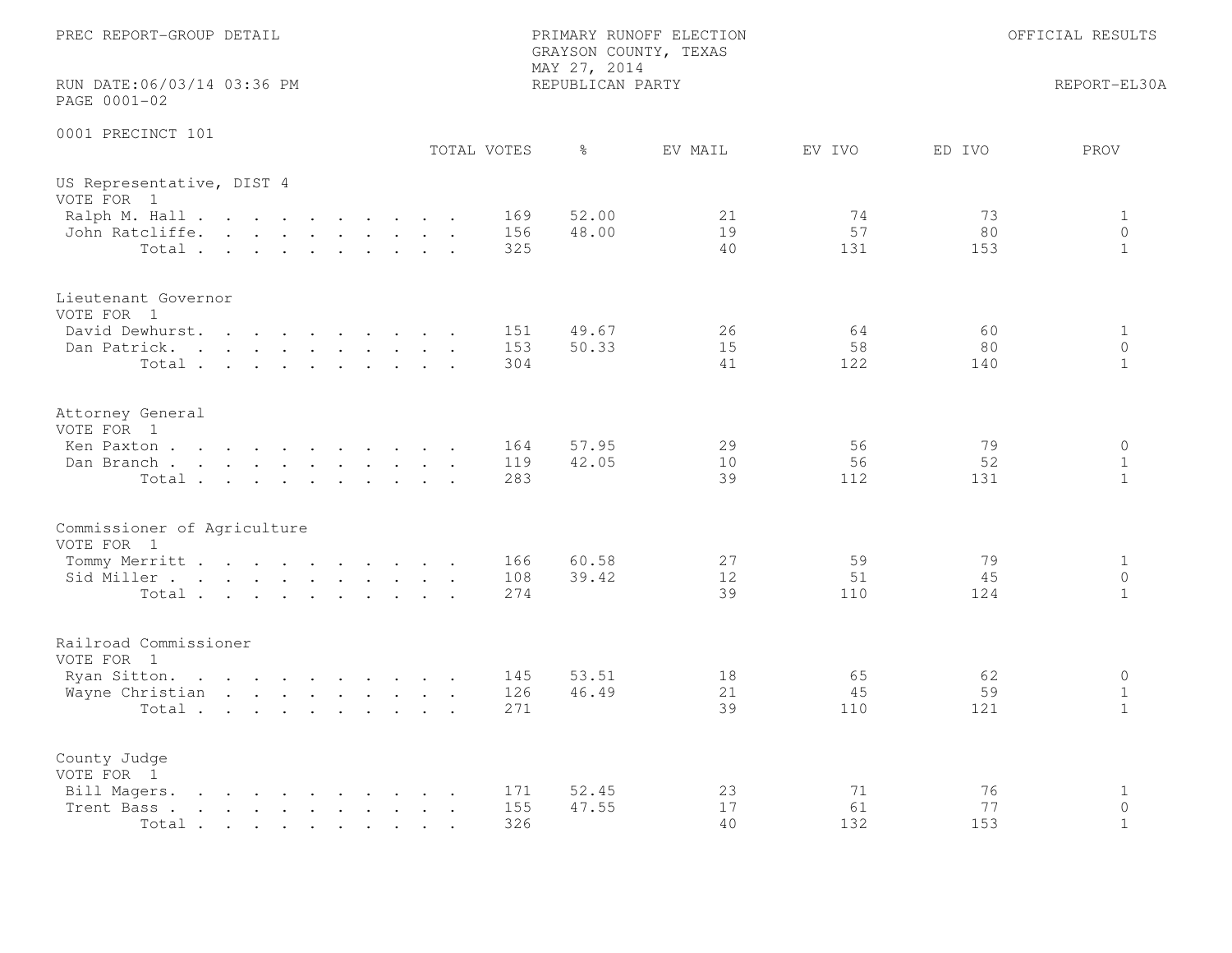| PREC REPORT-GROUP DETAIL<br>RUN DATE:06/03/14 03:36 PM<br>PAGE 0001-03                                  | PRIMARY RUNOFF ELECTION<br>GRAYSON COUNTY, TEXAS<br>MAY 27, 2014<br>DEMOCRATIC PARTY |                |         | OFFICIAL RESULTS<br>REPORT-EL30A |      |  |
|---------------------------------------------------------------------------------------------------------|--------------------------------------------------------------------------------------|----------------|---------|----------------------------------|------|--|
| 0001 PRECINCT 101                                                                                       | TOTAL VOTES                                                                          | ႜ<br>EV MAIL   | EV IVO  | ED IVO                           | PROV |  |
| US Senator<br>VOTE FOR 1<br>David M. Alameel 14<br>Kesha Rogers 13<br>Total                             | 2.7                                                                                  | 51.85<br>48.15 | 15      | $6\overline{6}$<br>11            |      |  |
| Commissioner of Agriculture<br>VOTE FOR 1<br>Jim Hogan 17<br>Richard "Kinky" Friedman<br>Total $\cdots$ | 10<br>27                                                                             | 62.96<br>37.04 | 8<br>15 | 8<br>11                          |      |  |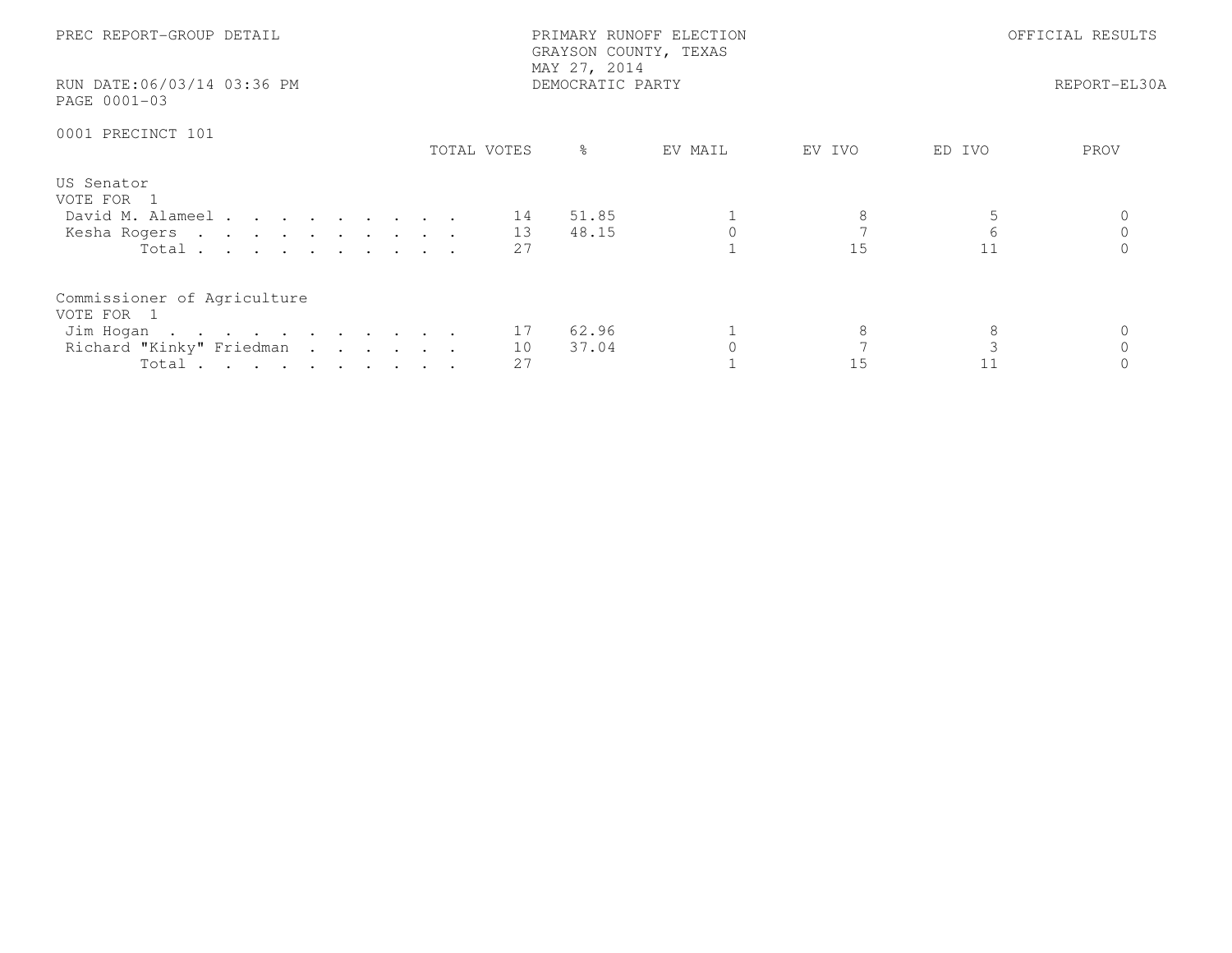| PREC REPORT-GROUP DETAIL                                                                                                                          |             | PRIMARY RUNOFF ELECTION<br>GRAYSON COUNTY, TEXAS<br>MAY 27, 2014 |              | OFFICIAL RESULTS |          |      |
|---------------------------------------------------------------------------------------------------------------------------------------------------|-------------|------------------------------------------------------------------|--------------|------------------|----------|------|
| RUN DATE:06/03/14 03:36 PM<br>PAGE 0002-01                                                                                                        |             |                                                                  | REPORT-EL30A |                  |          |      |
| 0002 PRECINCT 102                                                                                                                                 | TOTAL VOTES | ⊱                                                                | EV MAIL      | EV IVO           | ED IVO   | PROV |
| REGISTERED VOTERS - TOTAL<br>BALLOTS CAST - TOTAL.<br>BALLOTS CAST - REPUBLICAN PARTY<br>BALLOTS CAST - DEMOCRATIC PARTY<br>VOTER TURNOUT - TOTAL | 2,467       | 128<br>108<br>84.38<br>20<br>15.63<br>5.19                       | 12           | 75<br>67<br>8    | 41<br>30 |      |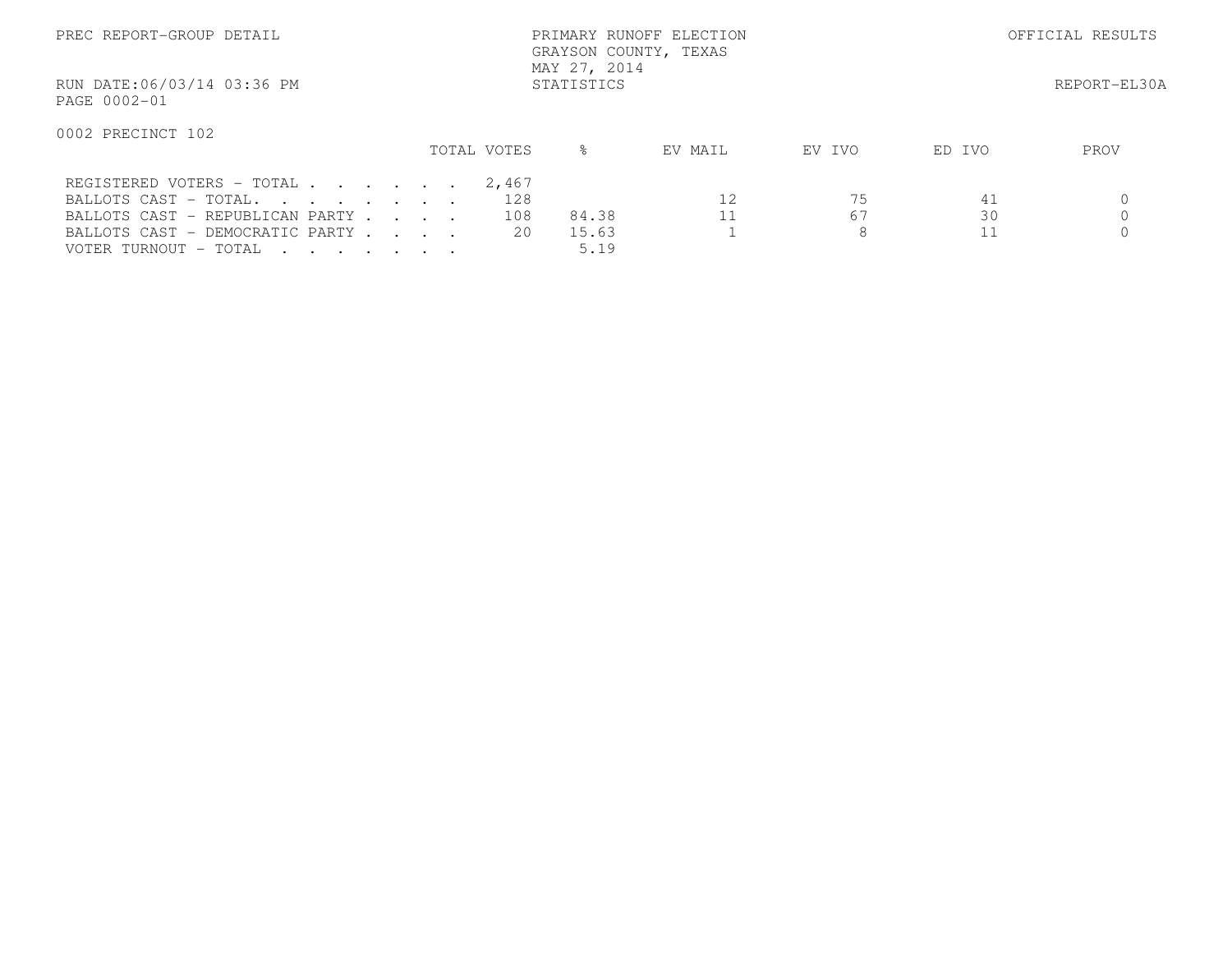| PREC REPORT-GROUP DETAIL                                                                                                                                                            | PRIMARY RUNOFF ELECTION<br>GRAYSON COUNTY, TEXAS<br>MAY 27, 2014 |                           |                                  |                                        |
|-------------------------------------------------------------------------------------------------------------------------------------------------------------------------------------|------------------------------------------------------------------|---------------------------|----------------------------------|----------------------------------------|
| RUN DATE:06/03/14 03:36 PM<br>PAGE 0002-02                                                                                                                                          | REPUBLICAN PARTY                                                 |                           |                                  | REPORT-EL30A                           |
| 0002 PRECINCT 102<br>TOTAL VOTES                                                                                                                                                    | ႜ                                                                | EV MAIL<br>EV IVO         | ED IVO                           | PROV                                   |
| US Representative, DIST 4<br>VOTE FOR 1                                                                                                                                             |                                                                  |                           |                                  |                                        |
| Ralph M. Hall<br>John Ratcliffe.<br>Total                                                                                                                                           | 55.34<br>57<br>44.66<br>46<br>103                                | 7<br>$\overline{4}$<br>11 | 37<br>13<br>27<br>15<br>64<br>28 | $\Omega$<br>$\overline{0}$<br>$\Omega$ |
| Lieutenant Governor<br>VOTE FOR 1                                                                                                                                                   |                                                                  |                           |                                  |                                        |
| David Dewhurst.<br>Dan Patrick.<br>Total                                                                                                                                            | 36.96<br>34<br>58<br>63.04<br>92                                 | 2<br>9<br>11              | 20<br>12<br>36<br>13<br>56<br>25 | $\circ$<br>$\circ$<br>$\Omega$         |
| Attorney General<br>VOTE FOR 1                                                                                                                                                      |                                                                  |                           |                                  |                                        |
| Ken Paxton<br>Dan Branch<br>Total                                                                                                                                                   | 56.67<br>51<br>43.33<br>39<br>90                                 | 4<br>7<br>11              | 32<br>15<br>21<br>11<br>53<br>26 | $\circ$<br>$\Omega$<br>$\circ$         |
| Commissioner of Agriculture<br>VOTE FOR 1                                                                                                                                           |                                                                  |                           |                                  |                                        |
| Tommy Merritt<br>Sid Miller<br>Total                                                                                                                                                | 55<br>63.22<br>36.78<br>32<br>87                                 | 5<br>6<br>11              | 34<br>16<br>17<br>9<br>51<br>25  | 0<br>$\circ$<br>$\Omega$               |
| Railroad Commissioner<br>VOTE FOR 1                                                                                                                                                 |                                                                  |                           |                                  |                                        |
| Ryan Sitton.<br>Wayne Christian<br>Total                                                                                                                                            | 55.43<br>51<br>41<br>44.57<br>92                                 | $\overline{4}$<br>7<br>11 | 32<br>15<br>22<br>12<br>54<br>27 | $\circ$<br>$\circ$<br>$\Omega$         |
| County Judge<br>VOTE FOR 1                                                                                                                                                          |                                                                  |                           |                                  |                                        |
| Bill Magers.<br>$\mathbf{r}$ , and $\mathbf{r}$ , and $\mathbf{r}$ , and $\mathbf{r}$ , and $\mathbf{r}$<br>the contract of the contract of the contract of<br>Trent Bass.<br>Total | 63.55<br>68<br>39<br>36.45<br>107                                | 7<br>4<br>11              | 17<br>44<br>22<br>13<br>66<br>30 | $\mathbf 0$<br>$\Omega$<br>$\Omega$    |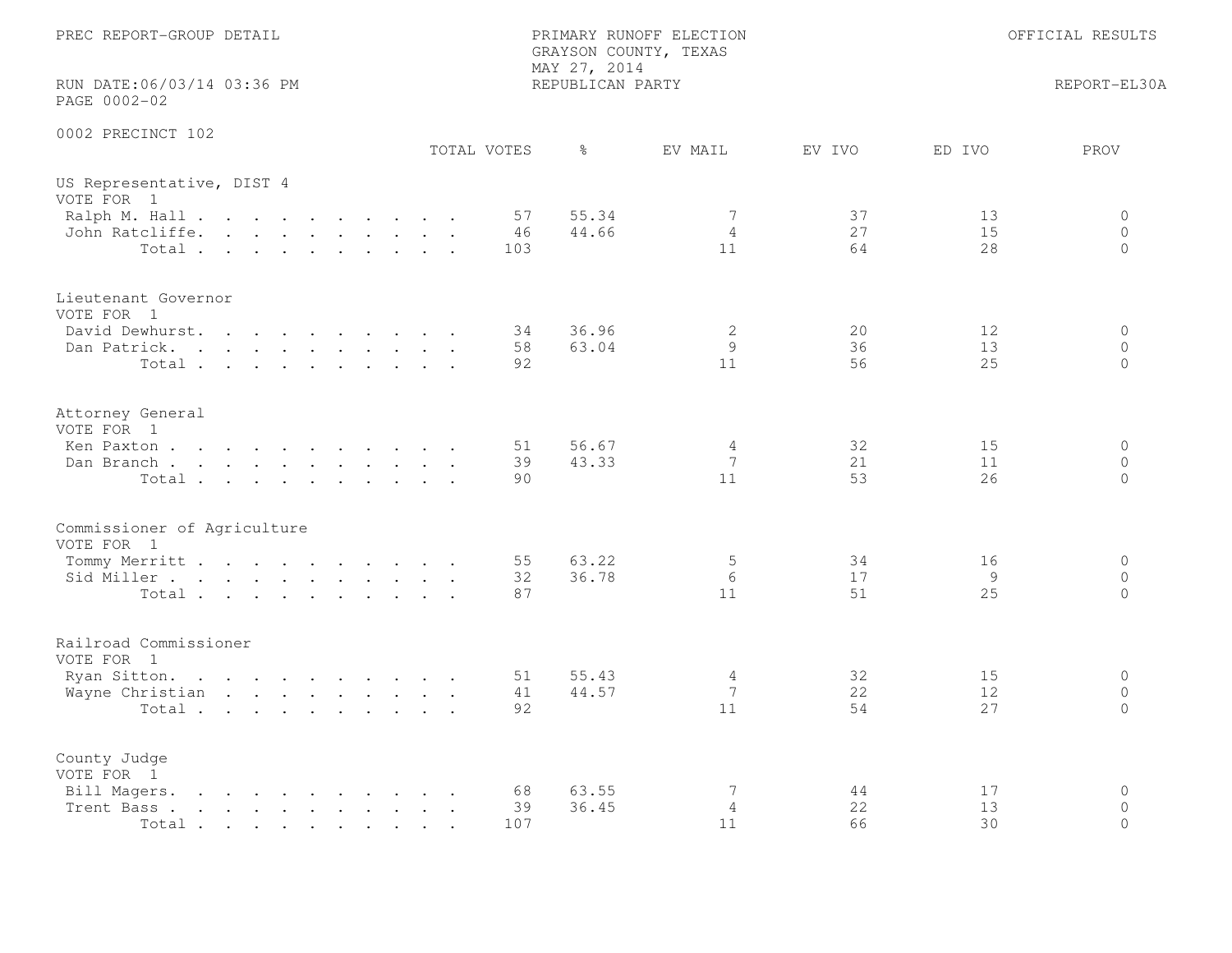| PREC REPORT-GROUP DETAIL<br>RUN DATE:06/03/14 03:36 PM<br>PAGE 0002-03                      |                | PRIMARY RUNOFF ELECTION<br>GRAYSON COUNTY, TEXAS<br>MAY 27, 2014<br>DEMOCRATIC PARTY |         | OFFICIAL RESULTS<br>REPORT-EL30A |        |      |
|---------------------------------------------------------------------------------------------|----------------|--------------------------------------------------------------------------------------|---------|----------------------------------|--------|------|
| 0002 PRECINCT 102                                                                           | TOTAL VOTES    | ႜၟ                                                                                   | EV MAIL | EV IVO                           | ED IVO | PROV |
| US Senator<br>VOTE FOR 1<br>David M. Alameel<br>Kesha Rogers<br>Total                       | 13<br>20       | 65.00<br>35.00                                                                       |         |                                  | 11     |      |
| Commissioner of Agriculture<br>VOTE FOR 1<br>Jim Hogan<br>Richard "Kinky" Friedman<br>Total | 10<br>10<br>20 | 50.00<br>50.00                                                                       |         |                                  | 6      |      |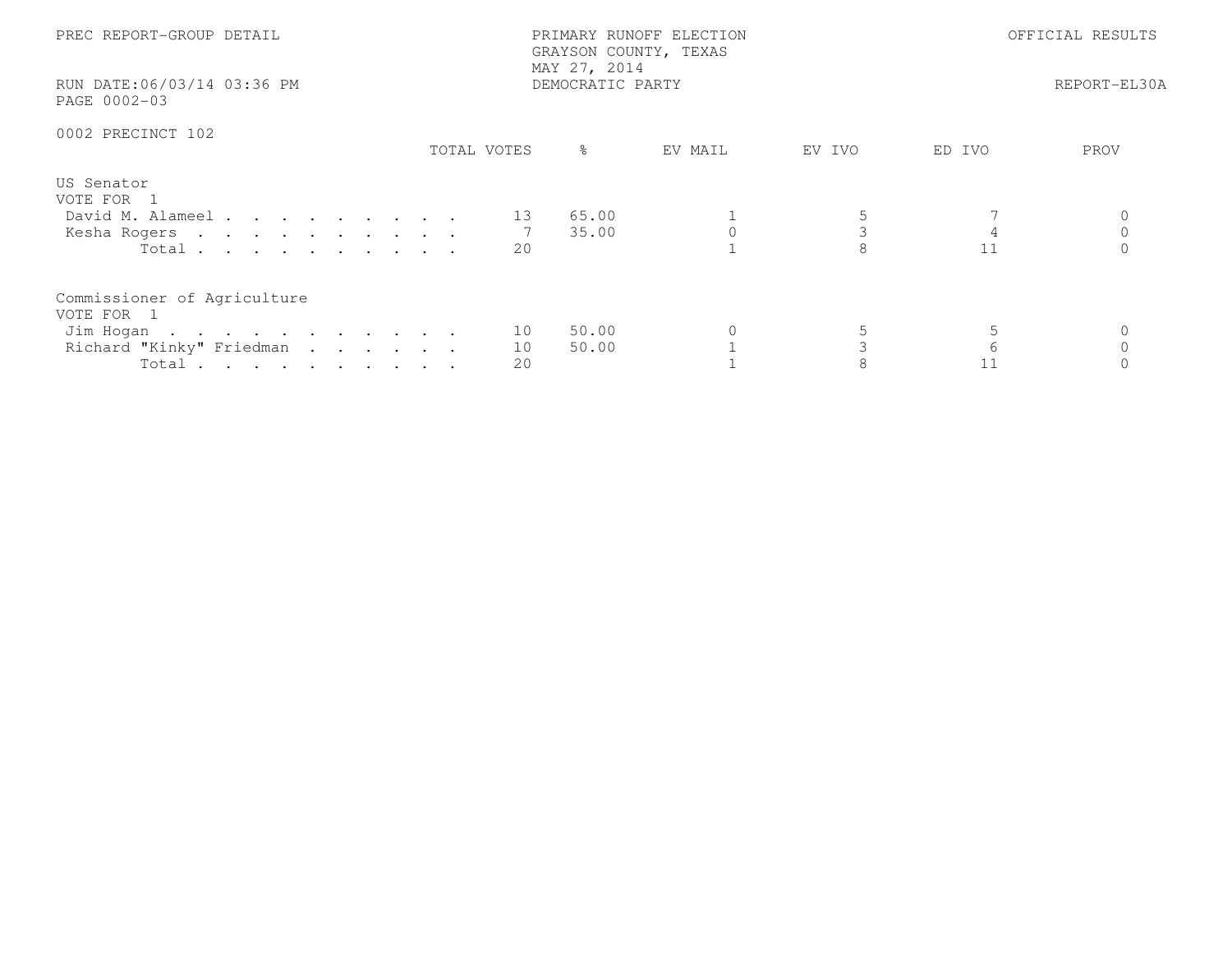| PREC REPORT-GROUP DETAIL                                                                                         |             | PRIMARY RUNOFF ELECTION<br>GRAYSON COUNTY, TEXAS<br>MAY 27, 2014 |              | OFFICIAL RESULTS |        |      |
|------------------------------------------------------------------------------------------------------------------|-------------|------------------------------------------------------------------|--------------|------------------|--------|------|
| RUN DATE:06/03/14 03:36 PM<br>PAGE 0003-01                                                                       | STATISTICS  |                                                                  | REPORT-EL30A |                  |        |      |
| 0003 PRECINCT 103                                                                                                | TOTAL VOTES | $\approx$                                                        | EV MAIL      | EV IVO           | ED IVO | PROV |
|                                                                                                                  |             |                                                                  |              |                  |        |      |
| REGISTERED VOTERS - TOTAL                                                                                        | 521         |                                                                  |              |                  |        |      |
| BALLOTS CAST - TOTAL.                                                                                            | 101         |                                                                  | 8            | 47               | 44     |      |
| BALLOTS CAST - REPUBLICAN PARTY                                                                                  | 101         | 100.00                                                           |              | 47               | 44     |      |
| BALLOTS CAST - DEMOCRATIC PARTY                                                                                  |             |                                                                  |              |                  |        |      |
| VOTER TURNOUT - TOTAL<br>$\mathbf{r}$ , $\mathbf{r}$ , $\mathbf{r}$ , $\mathbf{r}$ , $\mathbf{r}$ , $\mathbf{r}$ |             | 19.39                                                            |              |                  |        |      |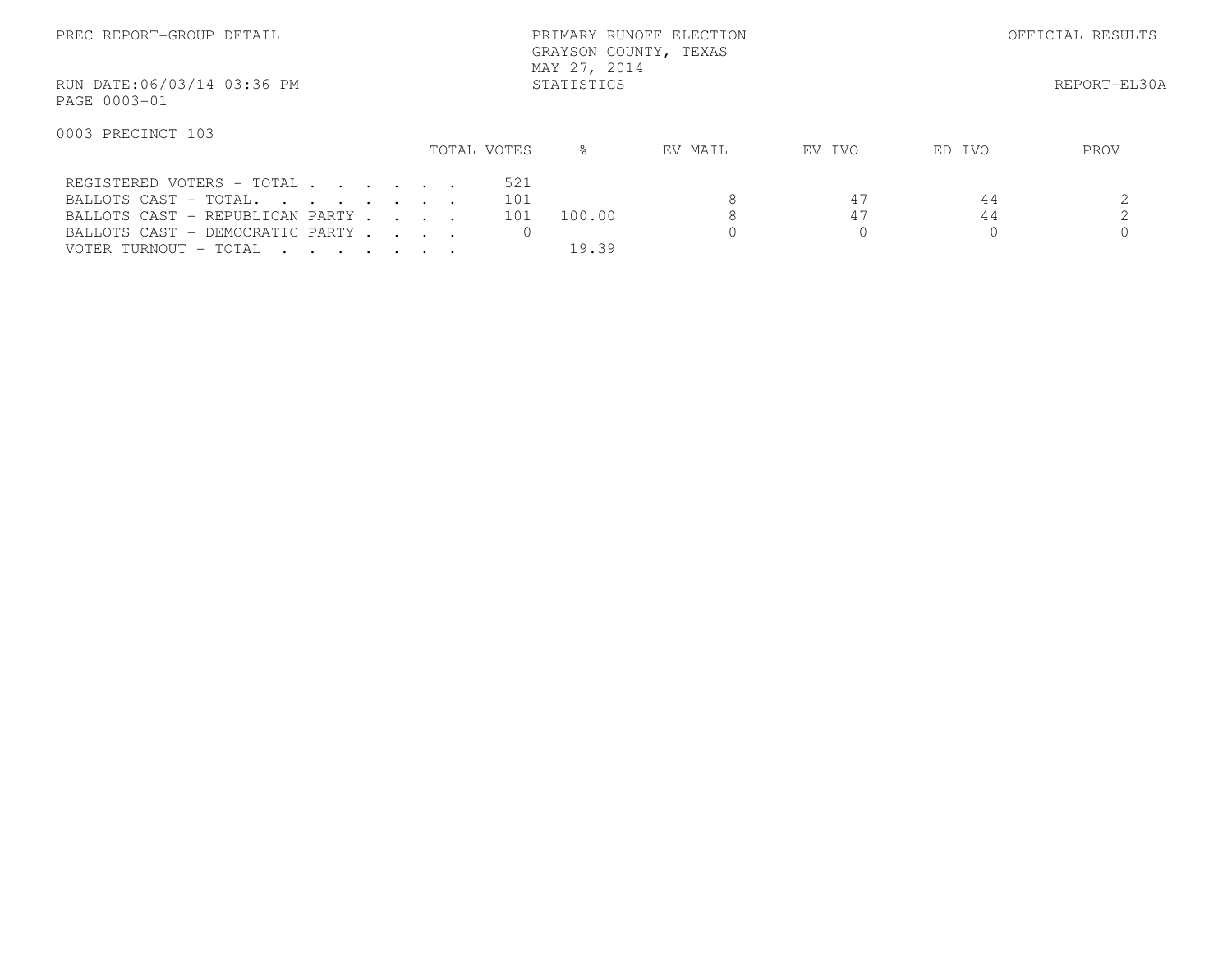| PREC REPORT-GROUP DETAIL                                                                                                                                                                                   | PRIMARY RUNOFF ELECTION<br>GRAYSON COUNTY, TEXAS<br>MAY 27, 2014                  |                                                                              |  |  |
|------------------------------------------------------------------------------------------------------------------------------------------------------------------------------------------------------------|-----------------------------------------------------------------------------------|------------------------------------------------------------------------------|--|--|
| RUN DATE:06/03/14 03:36 PM<br>PAGE 0003-02                                                                                                                                                                 | REPUBLICAN PARTY                                                                  | REPORT-EL30A                                                                 |  |  |
| 0003 PRECINCT 103                                                                                                                                                                                          | TOTAL VOTES<br>ႜ<br>EV MAIL                                                       | ED IVO<br>PROV<br>EV IVO                                                     |  |  |
| US Representative, DIST 4<br>VOTE FOR 1                                                                                                                                                                    |                                                                                   |                                                                              |  |  |
| Ralph M. Hall<br>John Ratcliffe.<br>Total                                                                                                                                                                  | 31.00<br>31<br>1<br>69.00<br>$7\phantom{.0}$<br>69<br>8<br>100                    | 19<br>9<br>2<br>28<br>$\circ$<br>34<br>$\overline{2}$<br>47<br>43            |  |  |
| Lieutenant Governor<br>VOTE FOR 1                                                                                                                                                                          |                                                                                   |                                                                              |  |  |
| David Dewhurst.<br>Dan Patrick.<br>Total                                                                                                                                                                   | 42<br>44.68<br>4<br>55.32<br>$\overline{4}$<br>52<br>8<br>94                      | 14<br>24<br>$\circ$<br>$\mathbf{2}$<br>29<br>17<br>41<br>2<br>43             |  |  |
| Attorney General<br>VOTE FOR 1<br>Ken Paxton                                                                                                                                                               | 65.22<br>5<br>60                                                                  | 27<br>$\mathbf{2}$<br>26                                                     |  |  |
| Dan Branch<br>Total                                                                                                                                                                                        | 34.78<br>3<br>32<br>8<br>92                                                       | 15<br>$\Omega$<br>14<br>42<br>2<br>40                                        |  |  |
| Commissioner of Agriculture<br>VOTE FOR 1                                                                                                                                                                  |                                                                                   |                                                                              |  |  |
| Tommy Merritt<br>Sid Miller<br>Total                                                                                                                                                                       | 54.02<br>$\overline{4}$<br>47<br>45.98<br>$\mathbf{2}$<br>40<br>87<br>6           | 22<br>20<br>$\mathbf{1}$<br>19<br>$\mathbf{1}$<br>18<br>39<br>2<br>40        |  |  |
| Railroad Commissioner<br>VOTE FOR 1                                                                                                                                                                        |                                                                                   |                                                                              |  |  |
| Ryan Sitton.<br>Wayne Christian<br>Total                                                                                                                                                                   | 54.12<br>$\mathbf{1}$<br>46<br>$\overline{4}$<br>39<br>45.88<br>$5^{\circ}$<br>85 | 2<br>24<br>19<br>$\circ$<br>16<br>19<br>2<br>40<br>38                        |  |  |
| County Judge<br>VOTE FOR 1                                                                                                                                                                                 |                                                                                   |                                                                              |  |  |
| Bill Magers.<br>the contract of the contract of the contract of the contract of the contract of the contract of the contract of<br>the contract of the contract of the contract of<br>Trent Bass.<br>Total | $\mathbf{1}$<br>39<br>38.61<br>61.39<br>7<br>62<br>8<br>101                       | $\mathbf{2}$<br>12<br>24<br>35<br>$\Omega$<br>20<br>$\mathbf{2}$<br>47<br>44 |  |  |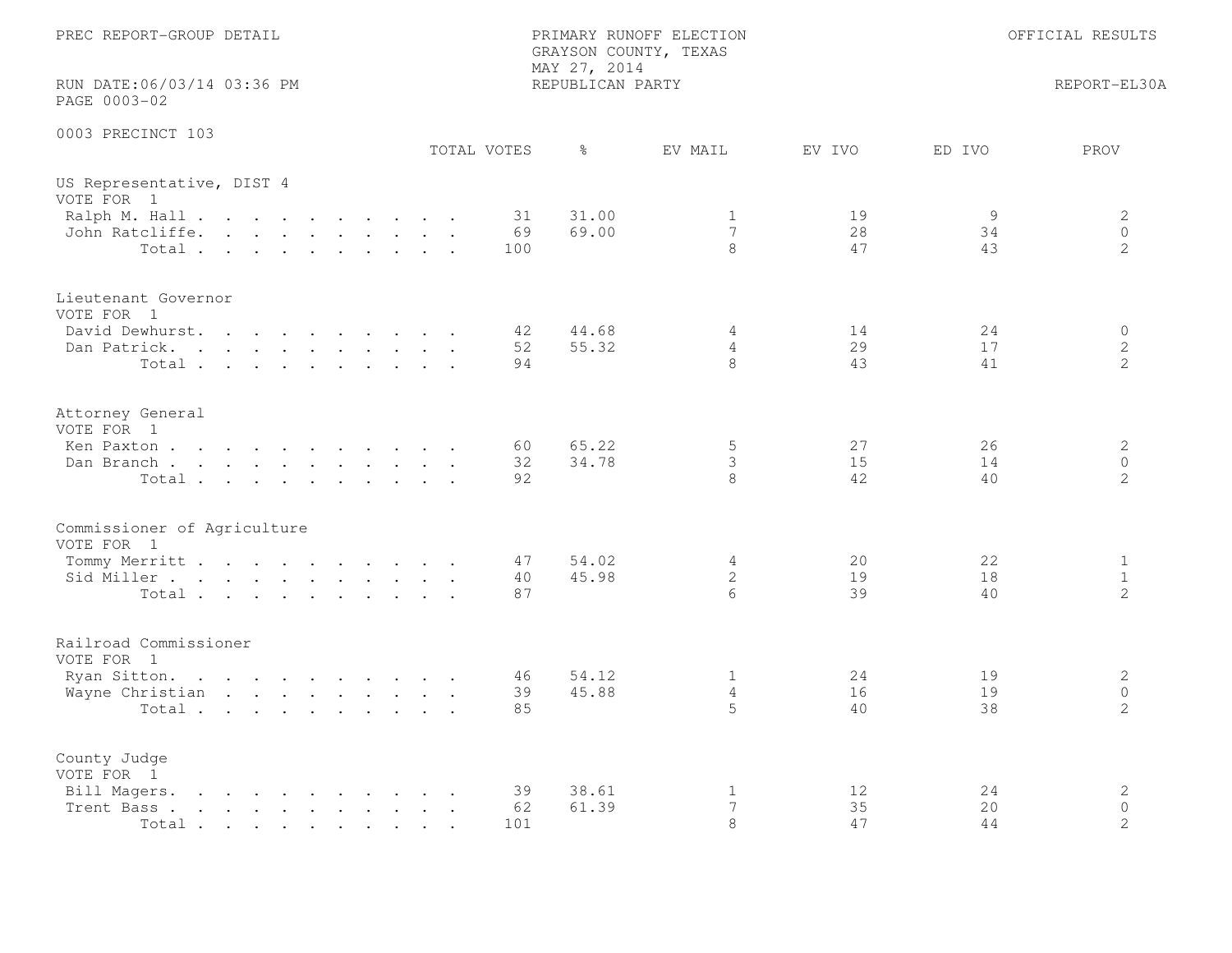| PREC REPORT-GROUP DETAIL                   |                  | PRIMARY RUNOFF ELECTION<br>GRAYSON COUNTY, TEXAS<br>MAY 27, 2014 |         | OFFICIAL RESULTS |        |      |
|--------------------------------------------|------------------|------------------------------------------------------------------|---------|------------------|--------|------|
| RUN DATE:06/03/14 03:36 PM<br>PAGE 0003-03 | DEMOCRATIC PARTY |                                                                  |         | REPORT-EL30A     |        |      |
| 0003 PRECINCT 103                          |                  |                                                                  |         |                  |        |      |
|                                            | TOTAL VOTES      | $\frac{6}{6}$                                                    | EV MAIL | EV IVO           | ED IVO | PROV |
| US Senator<br>VOTE FOR 1                   |                  |                                                                  |         |                  |        |      |
| David M. Alameel                           |                  |                                                                  |         |                  |        |      |
| Kesha Rogers                               |                  |                                                                  |         |                  |        |      |
| Commissioner of Agriculture<br>VOTE FOR 1  |                  |                                                                  |         |                  |        |      |
| Jim Hogan                                  |                  |                                                                  |         |                  | 0      |      |
| Richard "Kinky" Friedman                   |                  |                                                                  |         |                  |        |      |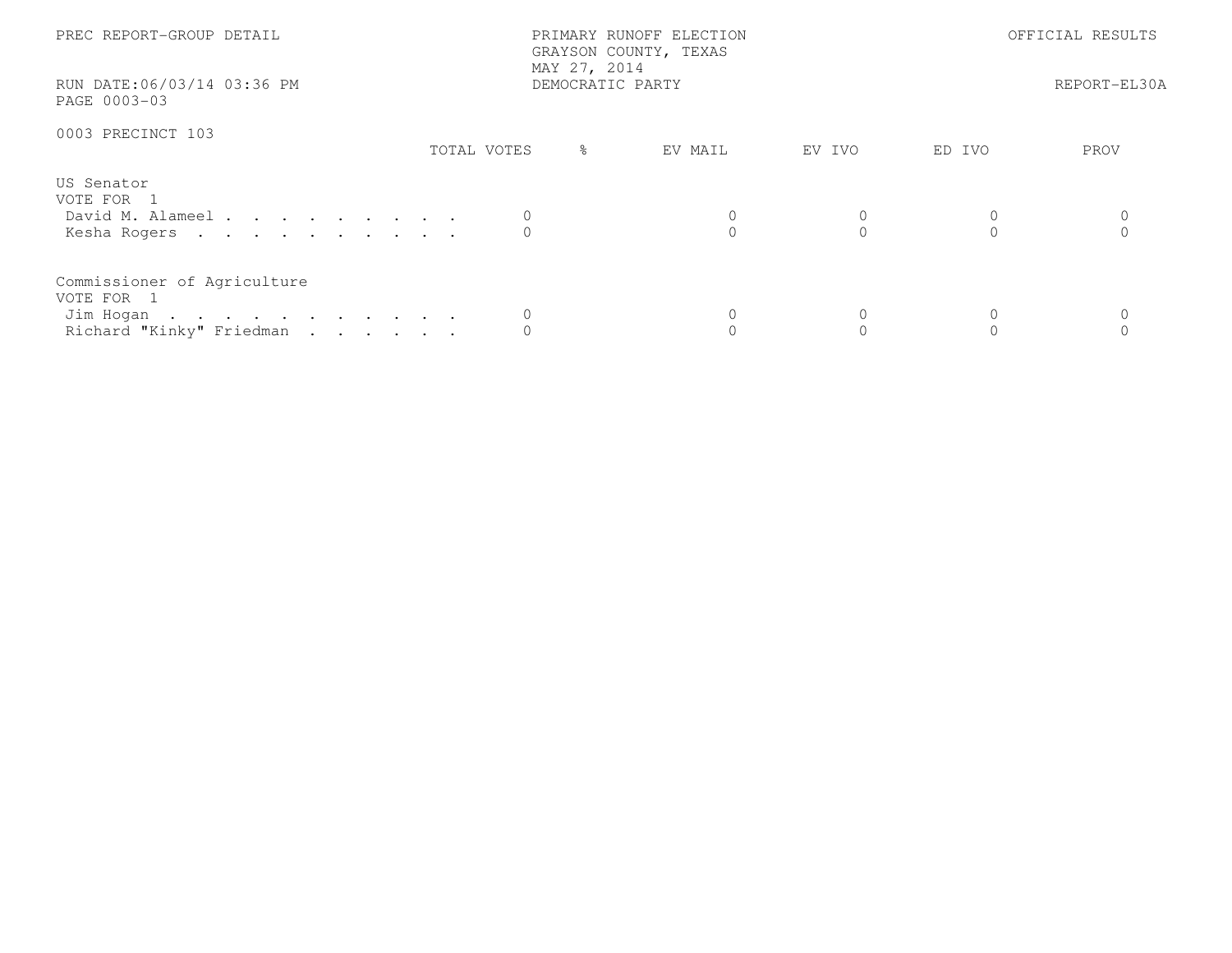| PREC REPORT-GROUP DETAIL                   |             |           | OFFICIAL RESULTS |        |        |      |
|--------------------------------------------|-------------|-----------|------------------|--------|--------|------|
| RUN DATE:06/03/14 03:36 PM<br>PAGE 0004-01 |             |           | REPORT-EL30A     |        |        |      |
| 0004 PRECINCT 104                          | TOTAL VOTES | $\approx$ | EV MAIL          | EV IVO | ED IVO | PROV |
|                                            |             |           |                  |        |        |      |
| REGISTERED VOTERS - TOTAL                  | 861         |           |                  |        |        |      |
| BALLOTS CAST - TOTAL.                      | 149         |           |                  | 69     | 71     |      |
| BALLOTS CAST - REPUBLICAN PARTY            | 142         | 95.30     |                  | 66     | 67     |      |
| BALLOTS CAST - DEMOCRATIC PARTY            |             | 4.70      |                  |        | 4      |      |
| VOTER TURNOUT - TOTAL                      |             | 17.31     |                  |        |        |      |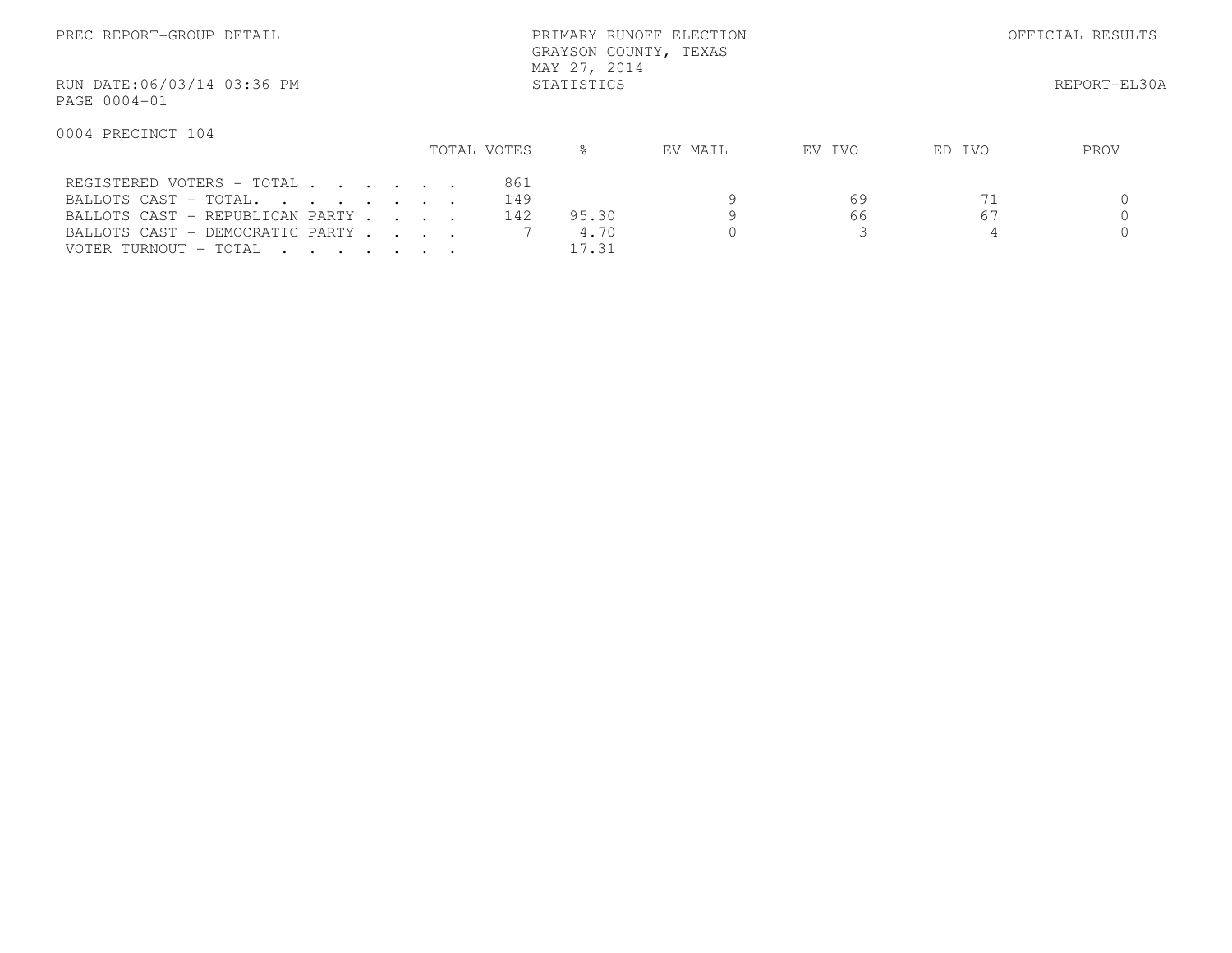| PREC REPORT-GROUP DETAIL                                                                                                                                                                                                                                                              |  | PRIMARY RUNOFF ELECTION<br>GRAYSON COUNTY, TEXAS<br>MAY 27, 2014 |  |             |                 | OFFICIAL RESULTS |                          |                |                |                                |
|---------------------------------------------------------------------------------------------------------------------------------------------------------------------------------------------------------------------------------------------------------------------------------------|--|------------------------------------------------------------------|--|-------------|-----------------|------------------|--------------------------|----------------|----------------|--------------------------------|
| RUN DATE:06/03/14 03:36 PM<br>PAGE 0004-02                                                                                                                                                                                                                                            |  |                                                                  |  |             |                 | REPUBLICAN PARTY |                          |                |                | REPORT-EL30A                   |
| 0004 PRECINCT 104                                                                                                                                                                                                                                                                     |  |                                                                  |  | TOTAL VOTES |                 | $\frac{6}{6}$    | EV MAIL                  | EV IVO         | ED IVO         | PROV                           |
| US Representative, DIST 4<br>VOTE FOR 1                                                                                                                                                                                                                                               |  |                                                                  |  |             |                 |                  |                          |                |                |                                |
| Ralph M. Hall<br>John Ratcliffe.<br>Total                                                                                                                                                                                                                                             |  |                                                                  |  |             | 66<br>74<br>140 | 47.14<br>52.86   | 5<br>$\overline{4}$<br>9 | 36<br>28<br>64 | 25<br>42<br>67 | 0<br>$\circ$<br>$\circ$        |
| Lieutenant Governor<br>VOTE FOR 1<br>David Dewhurst.<br>. The set of the set of the set of the set of the set of the set of the set of the set of the set of the set of the set of the set of the set of the set of the set of the set of the set of the set of the set of the set of |  |                                                                  |  |             | 57              | 42.54            | 3                        | 26             | 28             | $\circ$                        |
| Dan Patrick.<br>Total                                                                                                                                                                                                                                                                 |  |                                                                  |  |             | 77<br>134       | 57.46            | 6<br>9                   | 35<br>61       | 36<br>64       | $\circ$<br>$\Omega$            |
| Attorney General<br>VOTE FOR 1<br>Ken Paxton                                                                                                                                                                                                                                          |  |                                                                  |  |             | 81              | 67.50            | 4                        | 42             | 35             | $\circ$                        |
| Dan Branch<br>Total                                                                                                                                                                                                                                                                   |  |                                                                  |  |             | 39<br>120       | 32.50            | 4<br>8                   | 15<br>57       | 20<br>55       | $\Omega$<br>$\Omega$           |
| Commissioner of Agriculture<br>VOTE FOR 1                                                                                                                                                                                                                                             |  |                                                                  |  |             |                 |                  |                          |                |                |                                |
| Tommy Merritt<br>Sid Miller<br>Total                                                                                                                                                                                                                                                  |  |                                                                  |  |             | 60<br>57<br>117 | 51.28<br>48.72   | 4<br>5<br>9              | 23<br>31<br>54 | 33<br>21<br>54 | $\circ$<br>$\circ$<br>$\circ$  |
| Railroad Commissioner<br>VOTE FOR 1                                                                                                                                                                                                                                                   |  |                                                                  |  |             |                 |                  |                          |                |                |                                |
| Ryan Sitton.<br>the contract of the contract of the contract of the contract of the contract of the contract of the contract of<br>Wayne Christian<br>Total                                                                                                                           |  |                                                                  |  |             | 73<br>48<br>121 | 60.33<br>39.67   | 5<br>4<br>9              | 42<br>12<br>54 | 26<br>32<br>58 | $\circ$<br>$\circ$<br>$\Omega$ |
| County Judge<br>VOTE FOR 1                                                                                                                                                                                                                                                            |  |                                                                  |  |             |                 | 38.73            |                          | 28             | 24             | $\mathbf 0$                    |
| Bill Magers.<br>$\mathbf{r}$ , and $\mathbf{r}$ , and $\mathbf{r}$ , and $\mathbf{r}$ , and $\mathbf{r}$ , and $\mathbf{r}$<br>the contract of the contract of the contract of<br>Trent Bass.<br>Total                                                                                |  |                                                                  |  |             | 55<br>87<br>142 | 61.27            | 3<br>6<br>9              | 38<br>66       | 43<br>67       | $\Omega$<br>$\Omega$           |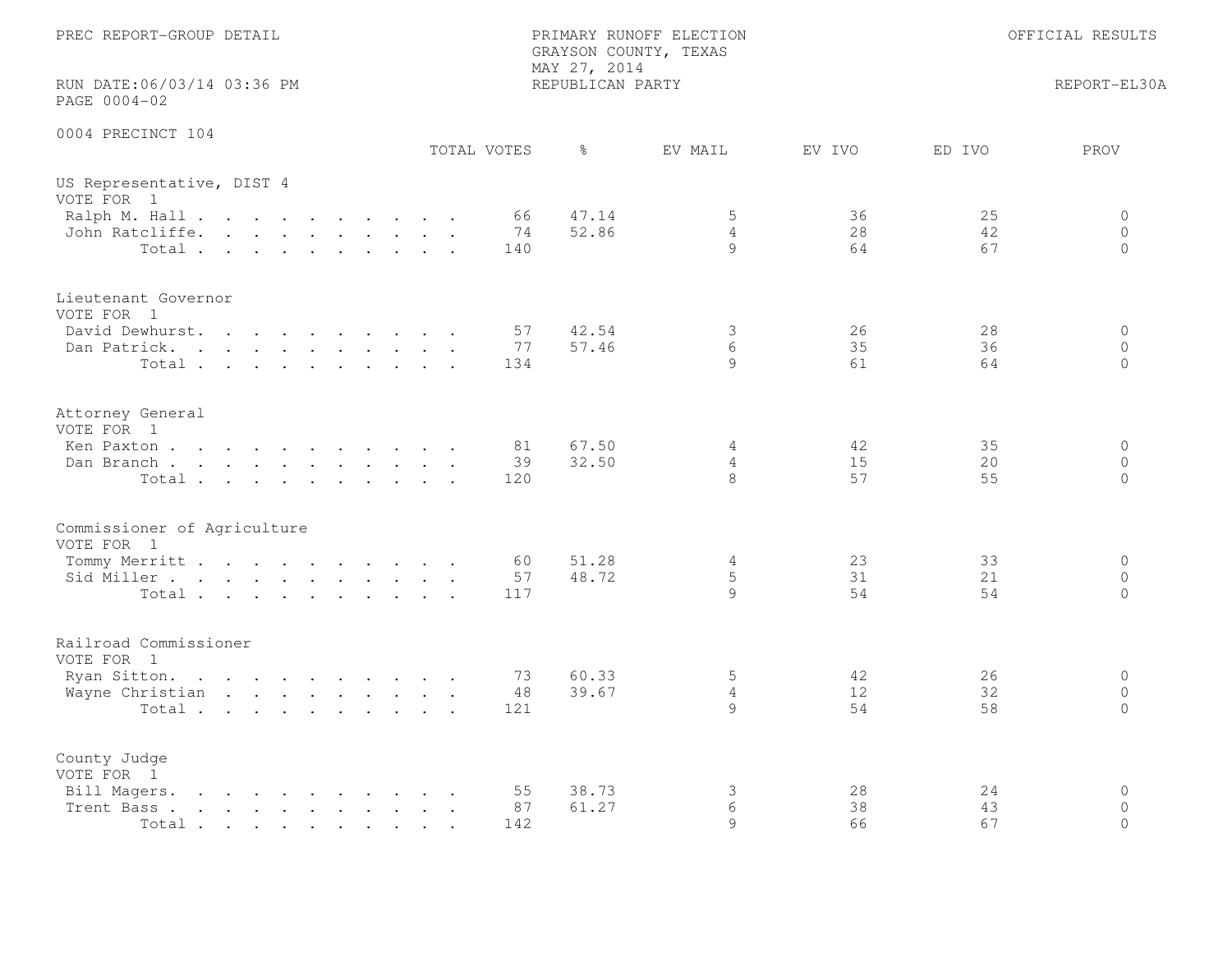| PREC REPORT-GROUP DETAIL<br>RUN DATE:06/03/14 03:36 PM<br>PAGE 0004-03                               |             | PRIMARY RUNOFF ELECTION<br>GRAYSON COUNTY, TEXAS<br>MAY 27, 2014<br>DEMOCRATIC PARTY | OFFICIAL RESULTS<br>REPORT-EL30A |        |        |      |
|------------------------------------------------------------------------------------------------------|-------------|--------------------------------------------------------------------------------------|----------------------------------|--------|--------|------|
| 0004 PRECINCT 104                                                                                    | TOTAL VOTES | ိင                                                                                   | EV MAIL                          | EV IVO | ED IVO | PROV |
| US Senator<br>VOTE FOR 1<br>David M. Alameel<br>Kesha Rogers 4 57.14<br>Total $\cdots$               |             | 42.86                                                                                |                                  |        |        |      |
| Commissioner of Agriculture<br>VOTE FOR 1<br>Jim Hogan<br>Richard "Kinky" Friedman<br>Total $\cdots$ |             | 57.14<br>42.86                                                                       |                                  |        |        |      |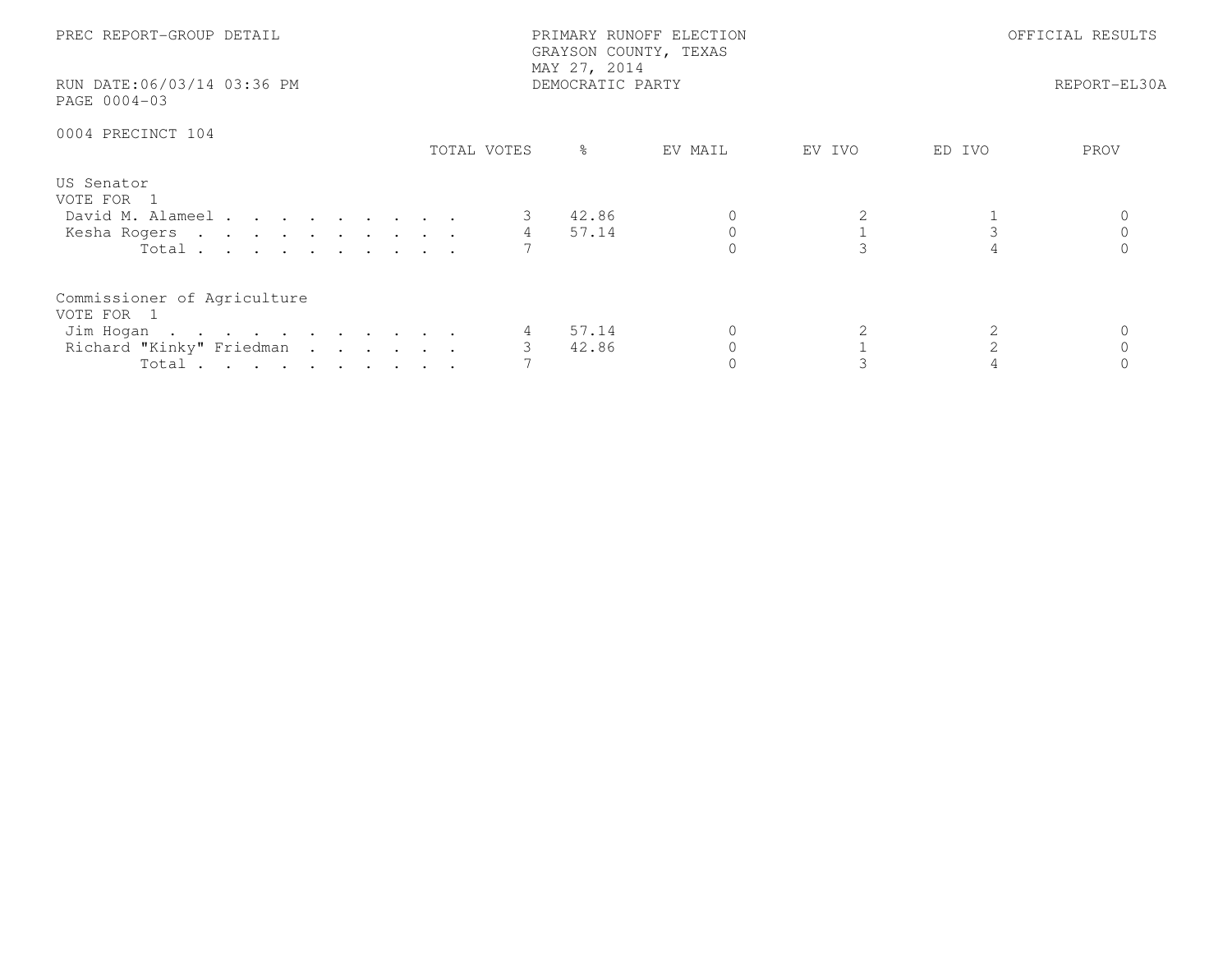| PREC REPORT-GROUP DETAIL                   |             | PRIMARY RUNOFF ELECTION<br>GRAYSON COUNTY, TEXAS<br>MAY 27, 2014 | OFFICIAL RESULTS |        |        |              |
|--------------------------------------------|-------------|------------------------------------------------------------------|------------------|--------|--------|--------------|
| RUN DATE:06/03/14 03:36 PM<br>PAGE 0005-01 |             | STATISTICS                                                       |                  |        |        | REPORT-EL30A |
| 0005 PRECINCT 105                          |             |                                                                  |                  |        |        |              |
|                                            | TOTAL VOTES | ⊱                                                                | EV MAIL          | EV IVO | ED IVO | PROV         |
| REGISTERED VOTERS - TOTAL                  | 4,398       |                                                                  |                  |        |        |              |
| BALLOTS CAST - TOTAL.                      | 488         |                                                                  | 35               | 197    | 255    |              |
| BALLOTS CAST - REPUBLICAN PARTY            | 460         | 94.26                                                            | 33               | 185    | 241    |              |
| BALLOTS CAST - DEMOCRATIC PARTY            | 28          | 5.74                                                             |                  | 12     | 14     |              |
| VOTER TURNOUT - TOTAL                      |             | 11.10                                                            |                  |        |        |              |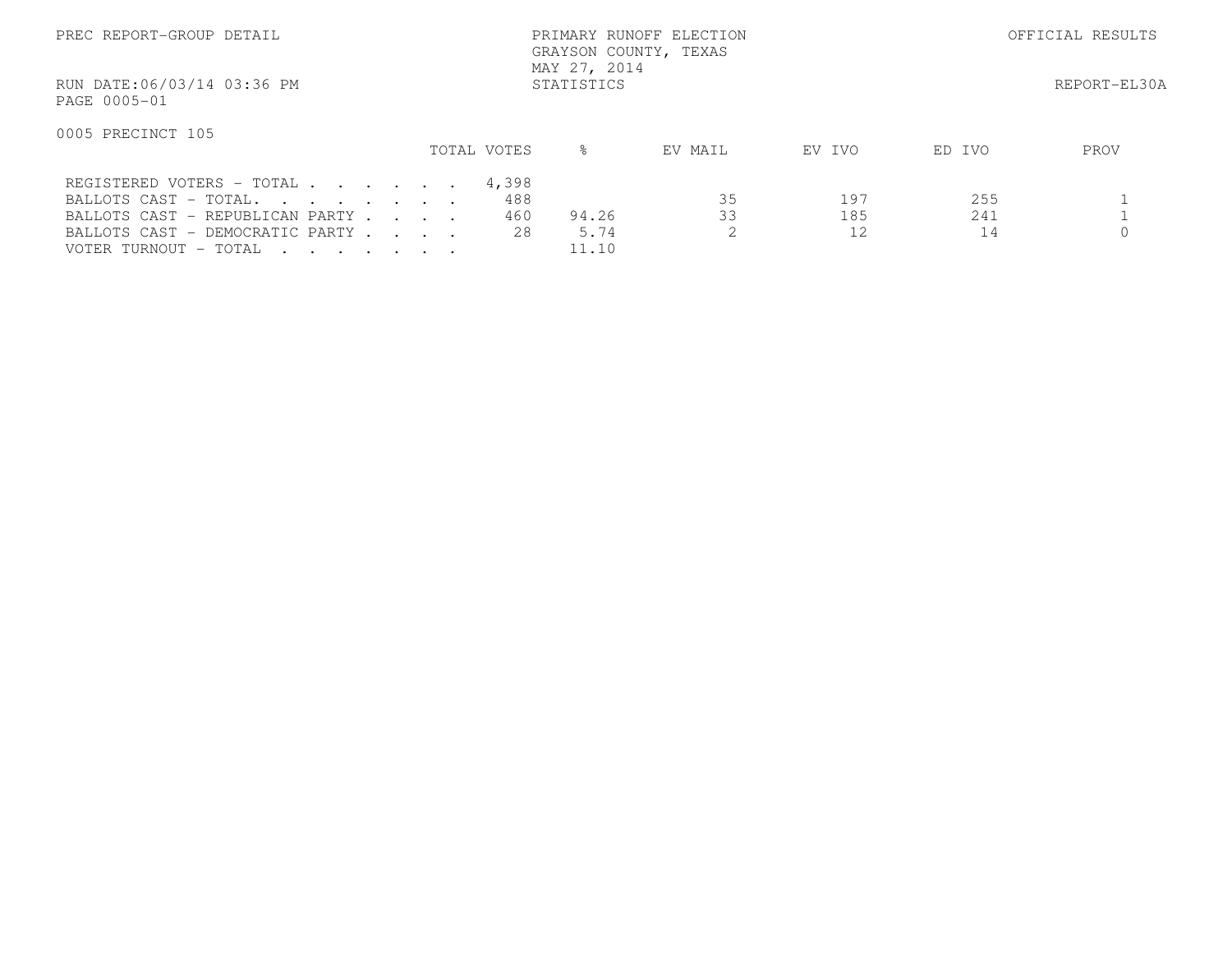| PREC REPORT-GROUP DETAIL                                                                                                                                    | MAY 27, 2014                 | PRIMARY RUNOFF ELECTION<br>GRAYSON COUNTY, TEXAS |                  |                   | OFFICIAL RESULTS                        |
|-------------------------------------------------------------------------------------------------------------------------------------------------------------|------------------------------|--------------------------------------------------|------------------|-------------------|-----------------------------------------|
| RUN DATE:06/03/14 03:36 PM<br>PAGE 0005-02                                                                                                                  |                              | REPUBLICAN PARTY                                 |                  |                   | REPORT-EL30A                            |
| 0005 PRECINCT 105                                                                                                                                           | $\frac{6}{6}$<br>TOTAL VOTES | EV MAIL                                          | EV IVO           | ED IVO            | PROV                                    |
| US Representative, DIST 4<br>VOTE FOR 1                                                                                                                     |                              |                                                  |                  |                   |                                         |
| Ralph M. Hall<br>John Ratcliffe.<br>Total.                                                                                                                  | 212<br>238<br>450            | 47.11<br>18<br>52.89<br>13<br>31                 | 80<br>99<br>179  | 113<br>126<br>239 | 1<br>$\circ$<br>$\mathbf{1}$            |
| Lieutenant Governor<br>VOTE FOR 1                                                                                                                           |                              |                                                  |                  |                   |                                         |
| David Dewhurst.<br>Dan Patrick.<br>the contract of the contract of the contract of the contract of the contract of the contract of the contract of<br>Total | 171<br>272<br>443            | 38.60<br>18<br>15<br>61.40<br>33                 | 76<br>102<br>178 | 77<br>154<br>231  | $\circ$<br>$\mathbf{1}$<br>$\mathbf{1}$ |
| Attorney General<br>VOTE FOR 1                                                                                                                              |                              |                                                  |                  |                   |                                         |
| Ken Paxton<br>Dan Branch<br>Total                                                                                                                           | 284<br>144<br>428            | 66.36<br>14<br>33.64<br>17<br>31                 | 115<br>60<br>175 | 155<br>66<br>221  | 0<br>$\mathbf 1$<br>$\mathbf{1}$        |
| Commissioner of Agriculture<br>VOTE FOR 1                                                                                                                   |                              |                                                  |                  |                   |                                         |
| Tommy Merritt<br>Sid Miller<br>Total                                                                                                                        | 227<br>156<br>383            | 59.27<br>18<br>40.73<br>11<br>29                 | 94<br>70<br>164  | 114<br>75<br>189  | $\mathbf 1$<br>$\circ$<br>$\mathbf{1}$  |
| Railroad Commissioner<br>VOTE FOR 1                                                                                                                         |                              |                                                  |                  |                   |                                         |
| Ryan Sitton.<br>Wayne Christian<br>Total                                                                                                                    | 209<br>178<br>387            | 54.01<br>14<br>13<br>45.99<br>27                 | 99<br>64<br>163  | 96<br>100<br>196  | 0<br>$\mathbf 1$<br>$\mathbf{1}$        |
| County Judge<br>VOTE FOR 1<br>Bill Magers.                                                                                                                  | 229                          | 52.40<br>12                                      | 101              | 116               | 0                                       |
| Trent Bass<br>Total                                                                                                                                         | 208<br>437                   | 47.60<br>18<br>30                                | 77<br>178        | 112<br>228        | 1<br>$\mathbf{1}$                       |
| Justice of the Peace, Precinct No. 4<br>VOTE FOR 1                                                                                                          |                              |                                                  |                  |                   |                                         |
| Rita G. Noel                                                                                                                                                | 210                          | 53.57<br>15                                      | 91               | 104               | $\circ$                                 |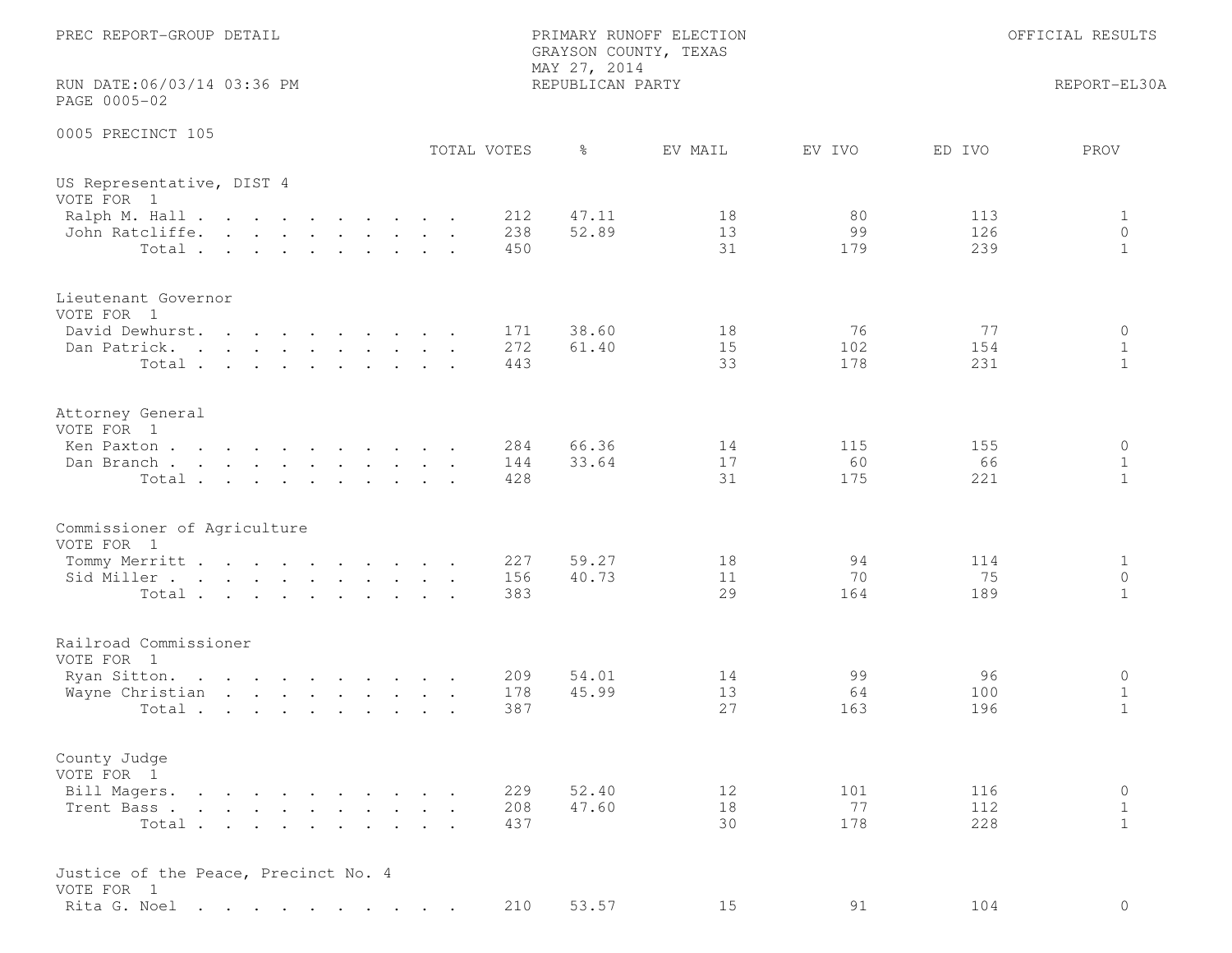| Jeff Stanley |  |  |  |  |  | 182 | 46.43 |          |  |  |
|--------------|--|--|--|--|--|-----|-------|----------|--|--|
| Total        |  |  |  |  |  |     |       | <u>_</u> |  |  |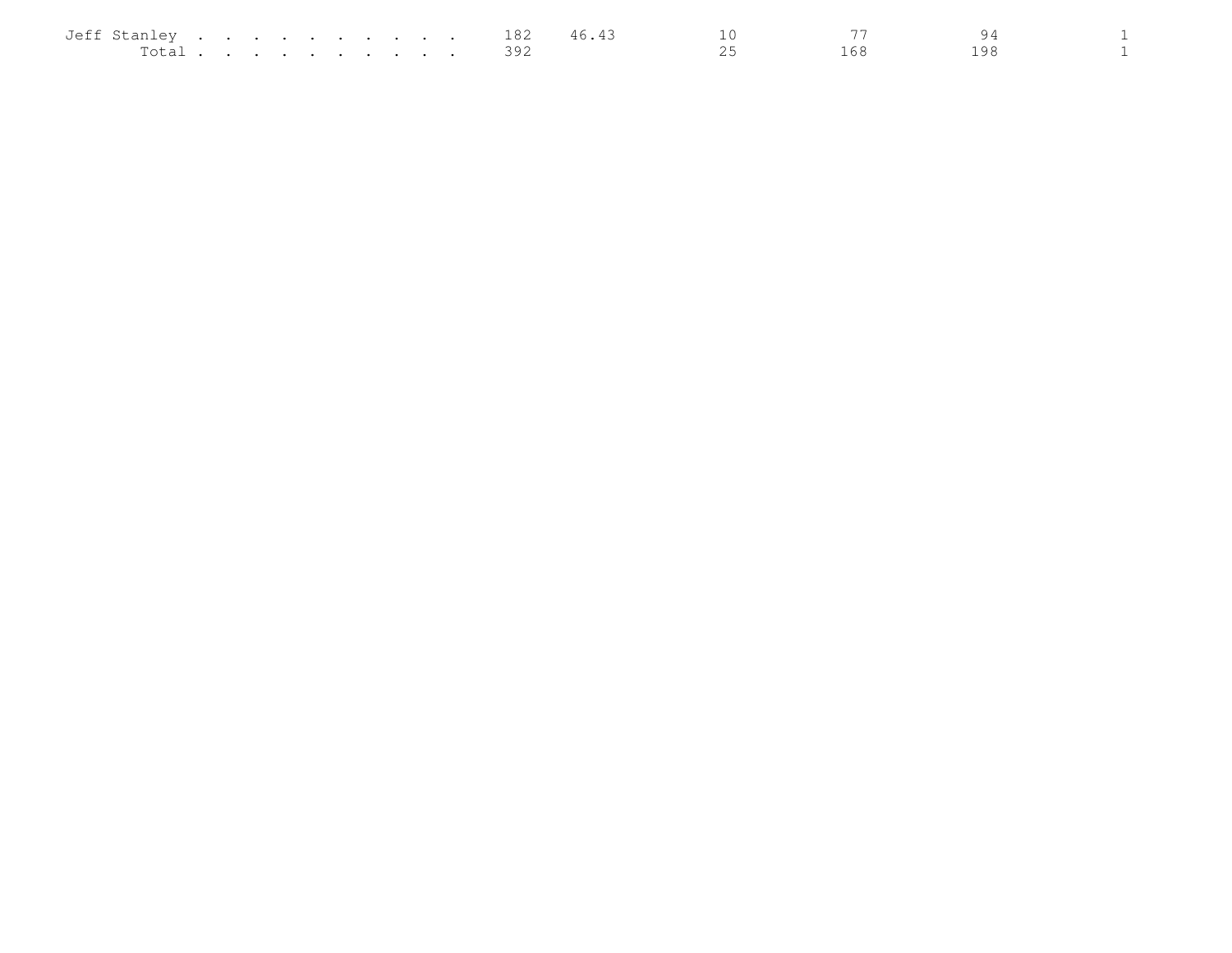| PREC REPORT-GROUP DETAIL<br>RUN DATE:06/03/14 03:36 PM<br>PAGE 0005-03                                  |             | PRIMARY RUNOFF ELECTION<br>GRAYSON COUNTY, TEXAS<br>MAY 27, 2014<br>DEMOCRATIC PARTY | OFFICIAL RESULTS<br>REPORT-EL30A |         |                      |      |
|---------------------------------------------------------------------------------------------------------|-------------|--------------------------------------------------------------------------------------|----------------------------------|---------|----------------------|------|
| 0005 PRECINCT 105                                                                                       | TOTAL VOTES | ႜၟ                                                                                   | EV MAIL                          | EV IVO  | ED IVO               | PROV |
| US Senator<br>VOTE FOR 1<br>David M. Alameel 13<br>Kesha Rogers 13<br>Total $\cdots$                    | 26          | 50.00<br>50.00                                                                       |                                  | 11      | $\overline{9}$<br>14 |      |
| Commissioner of Agriculture<br>VOTE FOR 1<br>Jim Hogan 17<br>Richard "Kinky" Friedman<br>Total $\cdots$ | 10<br>27    | 62.96<br>37.04                                                                       |                                  | 9<br>11 | 8<br>6<br>14         |      |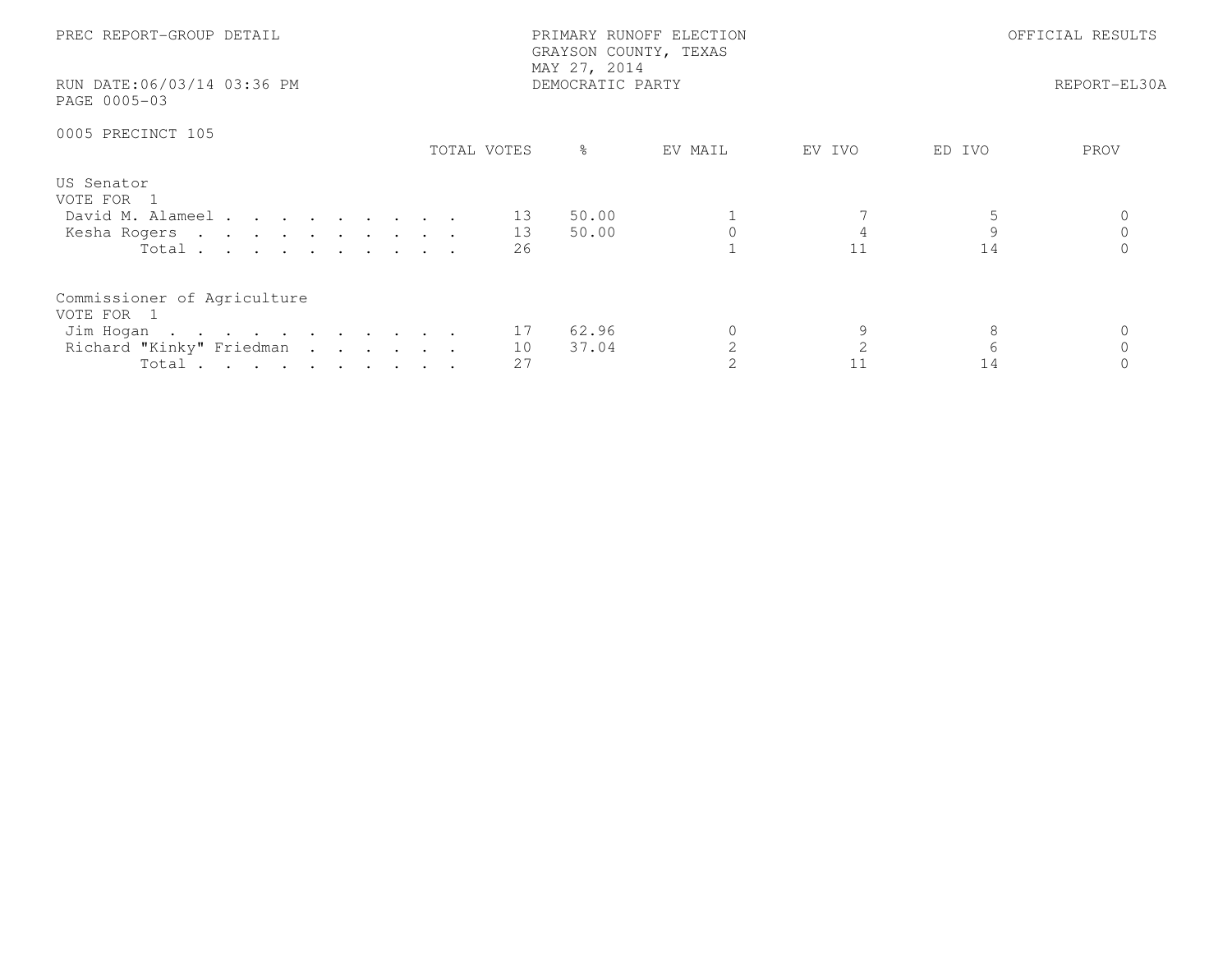| PREC REPORT-GROUP DETAIL                   |             | PRIMARY RUNOFF ELECTION<br>GRAYSON COUNTY, TEXAS<br>MAY 27, 2014 |         | OFFICIAL RESULTS |        |      |  |  |  |  |  |
|--------------------------------------------|-------------|------------------------------------------------------------------|---------|------------------|--------|------|--|--|--|--|--|
| RUN DATE:06/03/14 03:36 PM<br>PAGE 0006-01 | STATISTICS  |                                                                  |         |                  |        |      |  |  |  |  |  |
| 0006 PRECINCT 106                          | TOTAL VOTES | $\approx$                                                        | EV MAIL | EV IVO           | ED IVO | PROV |  |  |  |  |  |
|                                            |             |                                                                  |         |                  |        |      |  |  |  |  |  |
| REGISTERED VOTERS - TOTAL                  | 2,282       |                                                                  |         |                  |        |      |  |  |  |  |  |
| BALLOTS CAST - TOTAL.                      |             | 345                                                              | 38      | 102              | 205    |      |  |  |  |  |  |
| BALLOTS CAST - REPUBLICAN PARTY            |             | 335<br>97.10                                                     | 38      | 100              | 197    |      |  |  |  |  |  |
| BALLOTS CAST - DEMOCRATIC PARTY            |             | 2.90<br>10                                                       |         | 2.               | 8      |      |  |  |  |  |  |
| VOTER TURNOUT - TOTAL                      |             | 15.12                                                            |         |                  |        |      |  |  |  |  |  |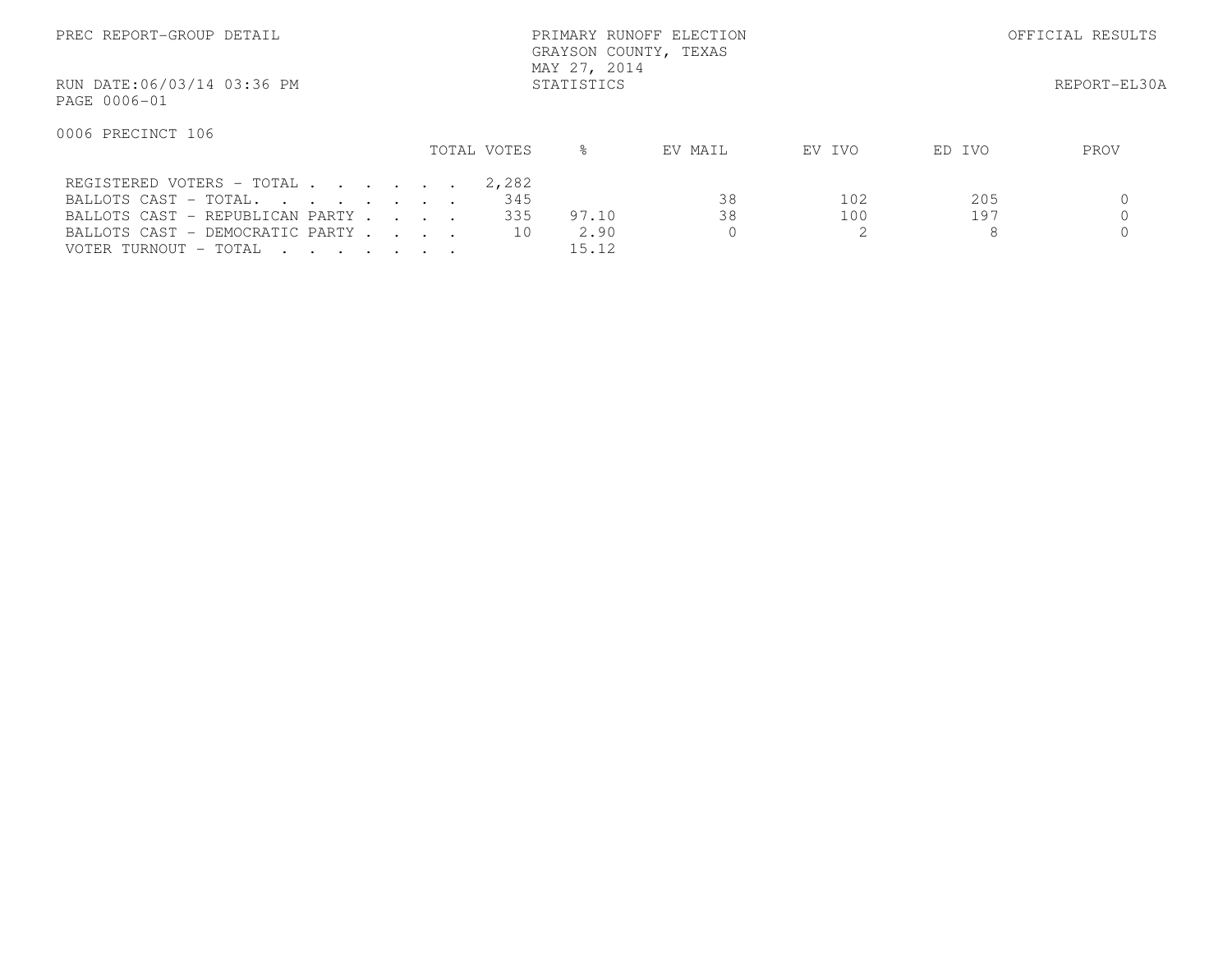| PREC REPORT-GROUP DETAIL                                 | PRIMARY RUNOFF ELECTION<br>GRAYSON COUNTY, TEXAS<br>MAY 27, 2014 |                   |                        | OFFICIAL RESULTS         |
|----------------------------------------------------------|------------------------------------------------------------------|-------------------|------------------------|--------------------------|
| RUN DATE:06/03/14 03:36 PM<br>PAGE 0006-02               | REPUBLICAN PARTY                                                 |                   |                        | REPORT-EL30A             |
| 0006 PRECINCT 106<br>TOTAL VOTES                         | $\frac{6}{6}$                                                    | EV MAIL<br>EV IVO | ED IVO                 | PROV                     |
| US Representative, DIST 4<br>VOTE FOR 1<br>Ralph M. Hall | 48.63<br>160                                                     | 20                | 49<br>91               | 0                        |
| John Ratcliffe.<br>Total                                 | 51.37<br>169<br>329                                              | 18<br>38          | 48<br>103<br>97<br>194 | $\circ$<br>$\Omega$      |
| Lieutenant Governor<br>VOTE FOR 1                        |                                                                  |                   |                        |                          |
| David Dewhurst.<br>Dan Patrick.                          | 48.11<br>153<br>165<br>51.89                                     | 15<br>21          | 94<br>44<br>48<br>96   | 0<br>$\circ$             |
| Total                                                    | 318                                                              | 36                | 92<br>190              | $\circ$                  |
| Attorney General<br>VOTE FOR 1                           |                                                                  |                   |                        |                          |
| Ken Paxton<br>Dan Branch                                 | 209<br>69.44<br>92<br>30.56                                      | 17<br>16          | 66<br>126<br>21<br>55  | $\circ$<br>$\circ$       |
| Total                                                    | 301                                                              | 33                | 87<br>181              | $\Omega$                 |
| Commissioner of Agriculture<br>VOTE FOR 1                |                                                                  |                   |                        |                          |
| Tommy Merritt<br>Sid Miller                              | 66.44<br>192<br>97<br>33.56                                      | 17<br>16          | 52<br>123<br>31<br>50  | 0<br>$\circ$             |
| Total                                                    | 289                                                              | 33                | 83<br>173              | $\Omega$                 |
| Railroad Commissioner<br>VOTE FOR 1                      |                                                                  |                   |                        |                          |
| Ryan Sitton.                                             | 52.94<br>153                                                     | 15                | 94<br>44               | 0                        |
| Wayne Christian<br>Total                                 | 47.06<br>136<br>289                                              | 18<br>33          | 39<br>79<br>83<br>173  | $\circ$<br>$\mathbf{0}$  |
| County Judge<br>VOTE FOR 1                               |                                                                  |                   |                        |                          |
| Bill Magers.                                             | 151<br>45.62                                                     | 26                | 51<br>74               | $\circ$                  |
| Trent Bass.<br>Total                                     | 54.38<br>180<br>331                                              | 12<br>38<br>100   | 49<br>119<br>193       | $\mathbf{0}$<br>$\Omega$ |
| Justice of the Peace, Precinct No. 4<br>VOTE FOR 1       |                                                                  |                   |                        |                          |
| Rita G. Noel                                             | 206<br>63.19                                                     | 18                | 68<br>120              | $\circ$                  |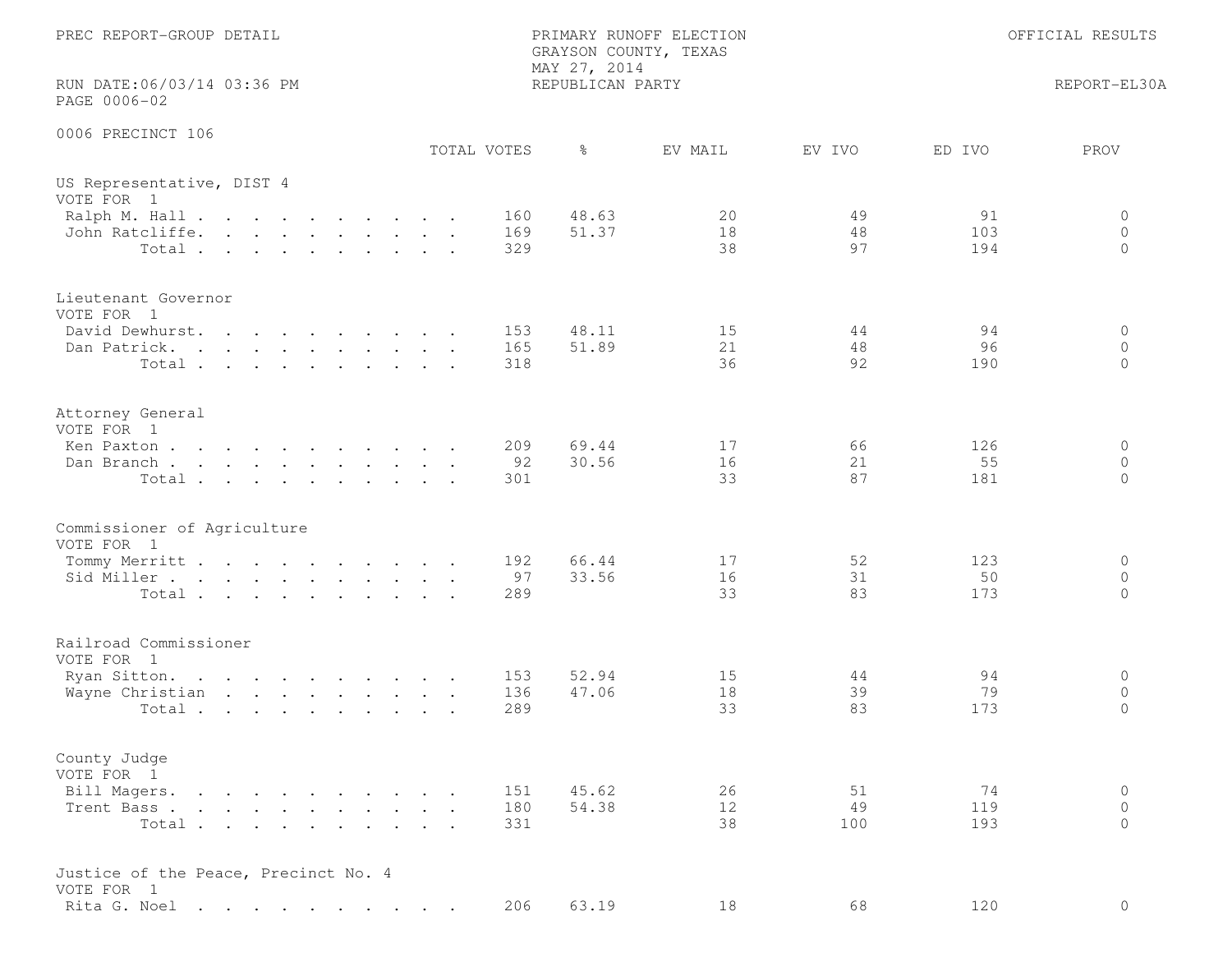| Jeff Stanley           |  |  |  | in the common contract of the common contract of the common common common common common common common common c |  | 120 | s h |  |  |
|------------------------|--|--|--|----------------------------------------------------------------------------------------------------------------|--|-----|-----|--|--|
| $T \cap \vdash A$<br>. |  |  |  |                                                                                                                |  | --- |     |  |  |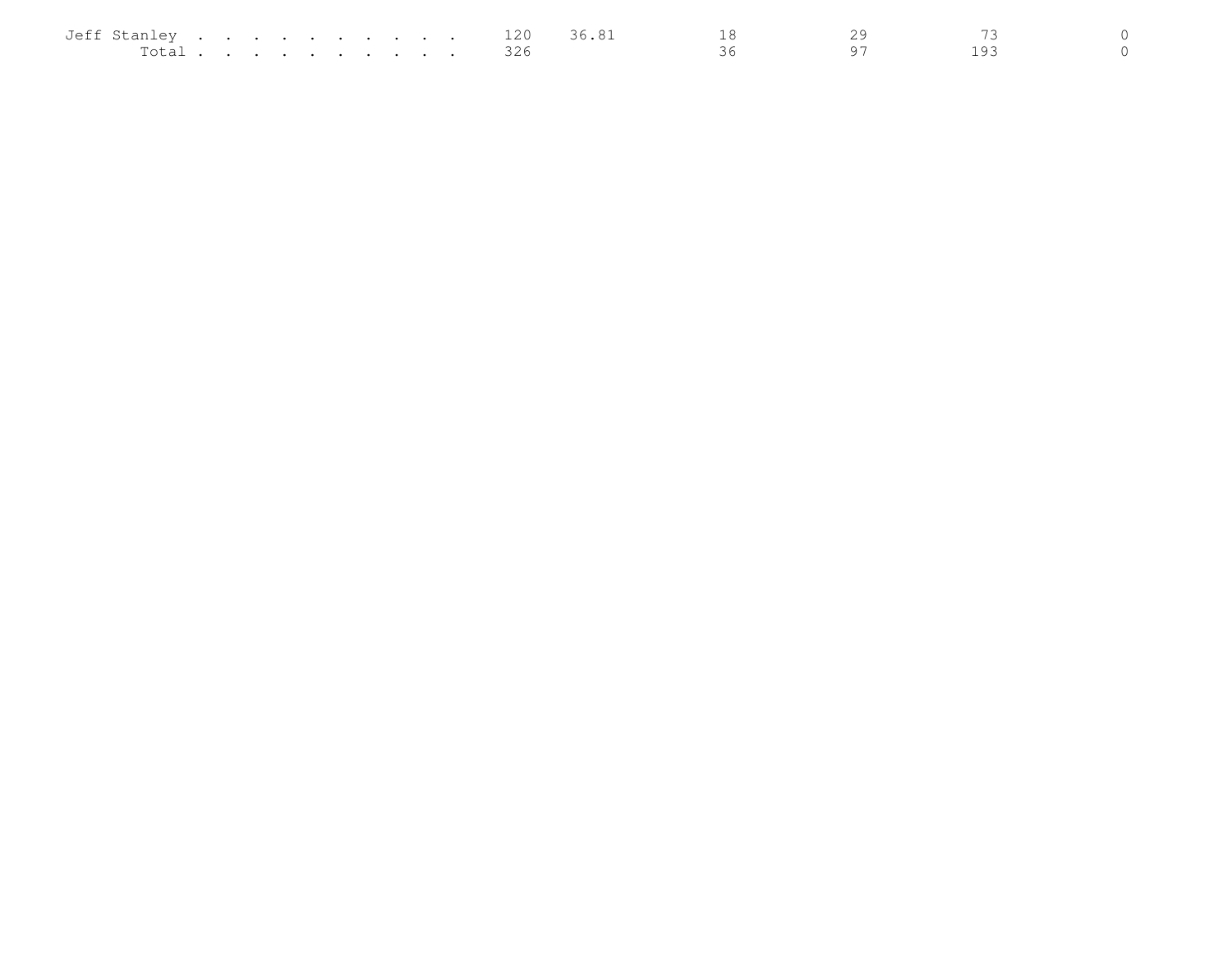| PREC REPORT-GROUP DETAIL<br>RUN DATE:06/03/14 03:36 PM<br>PAGE 0006-03                      |             | PRIMARY RUNOFF ELECTION<br>GRAYSON COUNTY, TEXAS<br>MAY 27, 2014<br>DEMOCRATIC PARTY | OFFICIAL RESULTS<br>REPORT-EL30A |                             |        |      |
|---------------------------------------------------------------------------------------------|-------------|--------------------------------------------------------------------------------------|----------------------------------|-----------------------------|--------|------|
| 0006 PRECINCT 106                                                                           | TOTAL VOTES | ႜၟ                                                                                   | EV MAIL                          | EV IVO                      | ED IVO | PROV |
| US Senator<br>VOTE FOR 1<br>David M. Alameel<br>Kesha Rogers<br>Total $\cdots$              | 10          | 60.00<br>40.00                                                                       |                                  | $\mathcal{D}_{\mathcal{L}}$ |        |      |
| Commissioner of Agriculture<br>VOTE FOR 1<br>Jim Hogan<br>Richard "Kinky" Friedman<br>Total | 3<br>10     | 70.00<br>30.00                                                                       |                                  |                             | 6      |      |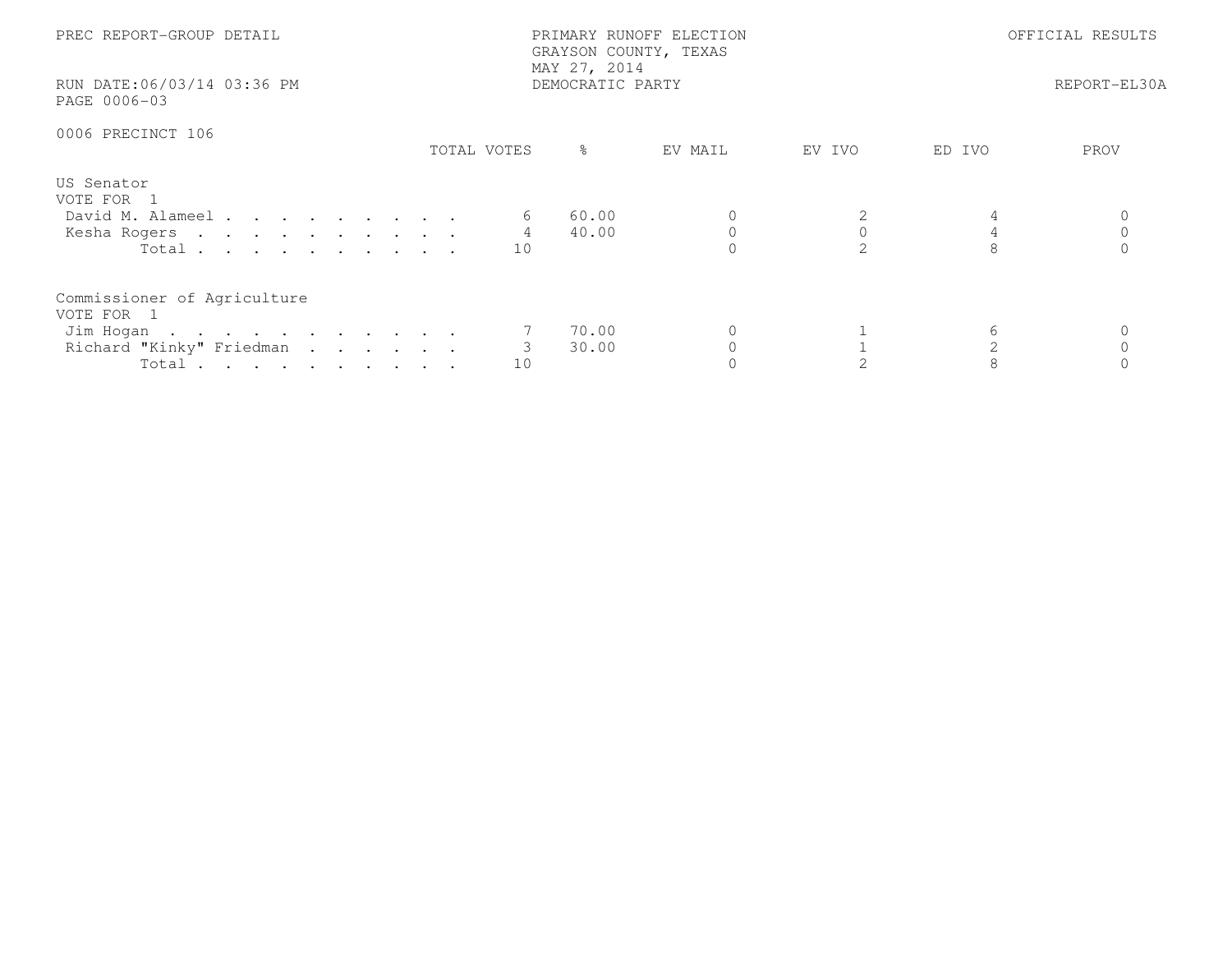| PREC REPORT-GROUP DETAIL                                                                                         |             | PRIMARY RUNOFF ELECTION<br>GRAYSON COUNTY, TEXAS<br>MAY 27, 2014 |         | OFFICIAL RESULTS |        |      |  |  |  |  |  |
|------------------------------------------------------------------------------------------------------------------|-------------|------------------------------------------------------------------|---------|------------------|--------|------|--|--|--|--|--|
| RUN DATE:06/03/14 03:36 PM<br>PAGE 0007-01                                                                       | STATISTICS  |                                                                  |         |                  |        |      |  |  |  |  |  |
| 0007 PRECINCT 107                                                                                                |             |                                                                  |         |                  |        |      |  |  |  |  |  |
|                                                                                                                  | TOTAL VOTES | ⊱                                                                | EV MAIL | EV IVO           | ED IVO | PROV |  |  |  |  |  |
| REGISTERED VOTERS - TOTAL                                                                                        | 1,793       |                                                                  |         |                  |        |      |  |  |  |  |  |
| BALLOTS CAST - TOTAL.                                                                                            | 279         |                                                                  | 21      | 66               | 192    |      |  |  |  |  |  |
| BALLOTS CAST - REPUBLICAN PARTY                                                                                  | 268         | 96.06                                                            | 21      | 63               | 184    |      |  |  |  |  |  |
| BALLOTS CAST - DEMOCRATIC PARTY                                                                                  |             | 3.94                                                             |         | 3                | 8      |      |  |  |  |  |  |
| VOTER TURNOUT - TOTAL<br>$\mathbf{r}$ , $\mathbf{r}$ , $\mathbf{r}$ , $\mathbf{r}$ , $\mathbf{r}$ , $\mathbf{r}$ |             | 15.56                                                            |         |                  |        |      |  |  |  |  |  |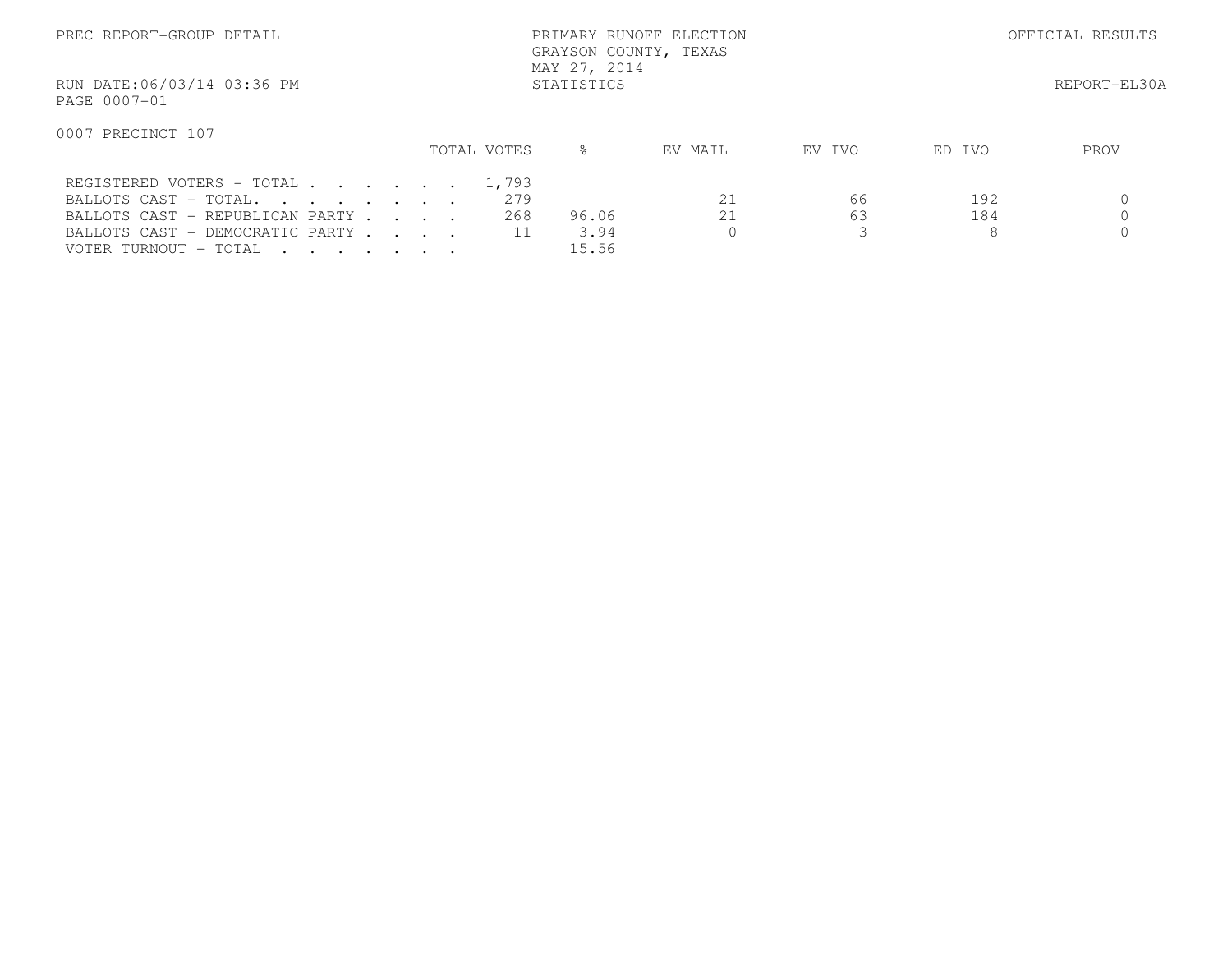| PREC REPORT-GROUP DETAIL                                                                                                                                                                                                                                                      |                   | GRAYSON COUNTY, TEXAS<br>MAY 27, 2014 | PRIMARY RUNOFF ELECTION |                |                  | OFFICIAL RESULTS                |
|-------------------------------------------------------------------------------------------------------------------------------------------------------------------------------------------------------------------------------------------------------------------------------|-------------------|---------------------------------------|-------------------------|----------------|------------------|---------------------------------|
| RUN DATE:06/03/14 03:36 PM<br>PAGE 0007-02                                                                                                                                                                                                                                    |                   | REPUBLICAN PARTY                      |                         |                |                  | REPORT-EL30A                    |
| 0007 PRECINCT 107                                                                                                                                                                                                                                                             | TOTAL VOTES       | $\frac{6}{6}$                         | EV MAIL                 | EV IVO         | ED IVO           | PROV                            |
| US Representative, DIST 4<br>VOTE FOR 1                                                                                                                                                                                                                                       |                   |                                       |                         |                |                  |                                 |
| Ralph M. Hall<br>John Ratcliffe.<br>Total.                                                                                                                                                                                                                                    | 134<br>134<br>268 | 50.00<br>50.00                        | 9<br>12<br>21           | 37<br>26<br>63 | 88<br>96<br>184  | 0<br>$\circ$<br>$\Omega$        |
| Lieutenant Governor<br>VOTE FOR 1                                                                                                                                                                                                                                             |                   |                                       |                         |                |                  |                                 |
| David Dewhurst.<br>Dan Patrick.<br>$\mathbf{r}$ . The contract of the contract of the contract of the contract of the contract of the contract of the contract of the contract of the contract of the contract of the contract of the contract of the contract of th<br>Total | 97<br>156<br>253  | 38.34<br>61.66                        | 10<br>10<br>20          | 24<br>38<br>62 | 63<br>108<br>171 | 0<br>$\Omega$<br>$\circ$        |
| Attorney General<br>VOTE FOR 1<br>Ken Paxton                                                                                                                                                                                                                                  | 161               | 69.70                                 | 11                      | 39             | 111              | $\circ$                         |
| Dan Branch<br>Total                                                                                                                                                                                                                                                           | 70<br>231         | 30.30                                 | 9<br>20                 | 14<br>53       | 47<br>158        | $\circ$<br>$\Omega$             |
| Commissioner of Agriculture<br>VOTE FOR 1                                                                                                                                                                                                                                     |                   |                                       |                         |                |                  |                                 |
| Tommy Merritt<br>Sid Miller<br>Total                                                                                                                                                                                                                                          | 137<br>86<br>223  | 61.43<br>38.57                        | 14<br>5<br>19           | 31<br>20<br>51 | 92<br>61<br>153  | $\circ$<br>$\circ$<br>$\Omega$  |
| Railroad Commissioner<br>VOTE FOR 1                                                                                                                                                                                                                                           |                   |                                       |                         |                |                  |                                 |
| Ryan Sitton.<br>Wayne Christian<br>Total                                                                                                                                                                                                                                      | 120<br>96<br>216  | 55.56<br>44.44                        | 8<br>10<br>18           | 27<br>23<br>50 | 85<br>63<br>148  | 0<br>$\circ$<br>$\mathbf{0}$    |
| County Judge<br>VOTE FOR 1                                                                                                                                                                                                                                                    |                   |                                       |                         |                |                  |                                 |
| Bill Magers.<br>Trent Bass.<br>Total                                                                                                                                                                                                                                          | 105<br>159<br>264 | 39.77<br>60.23                        | 9<br>12<br>21           | 25<br>37<br>62 | 71<br>110<br>181 | $\circ$<br>$\Omega$<br>$\Omega$ |
| Justice of the Peace, Precinct No. 4<br>VOTE FOR 1                                                                                                                                                                                                                            |                   |                                       |                         |                |                  |                                 |
| Rita G. Noel                                                                                                                                                                                                                                                                  | 133               | 57.08                                 | 11                      | 30             | 92               | $\circ$                         |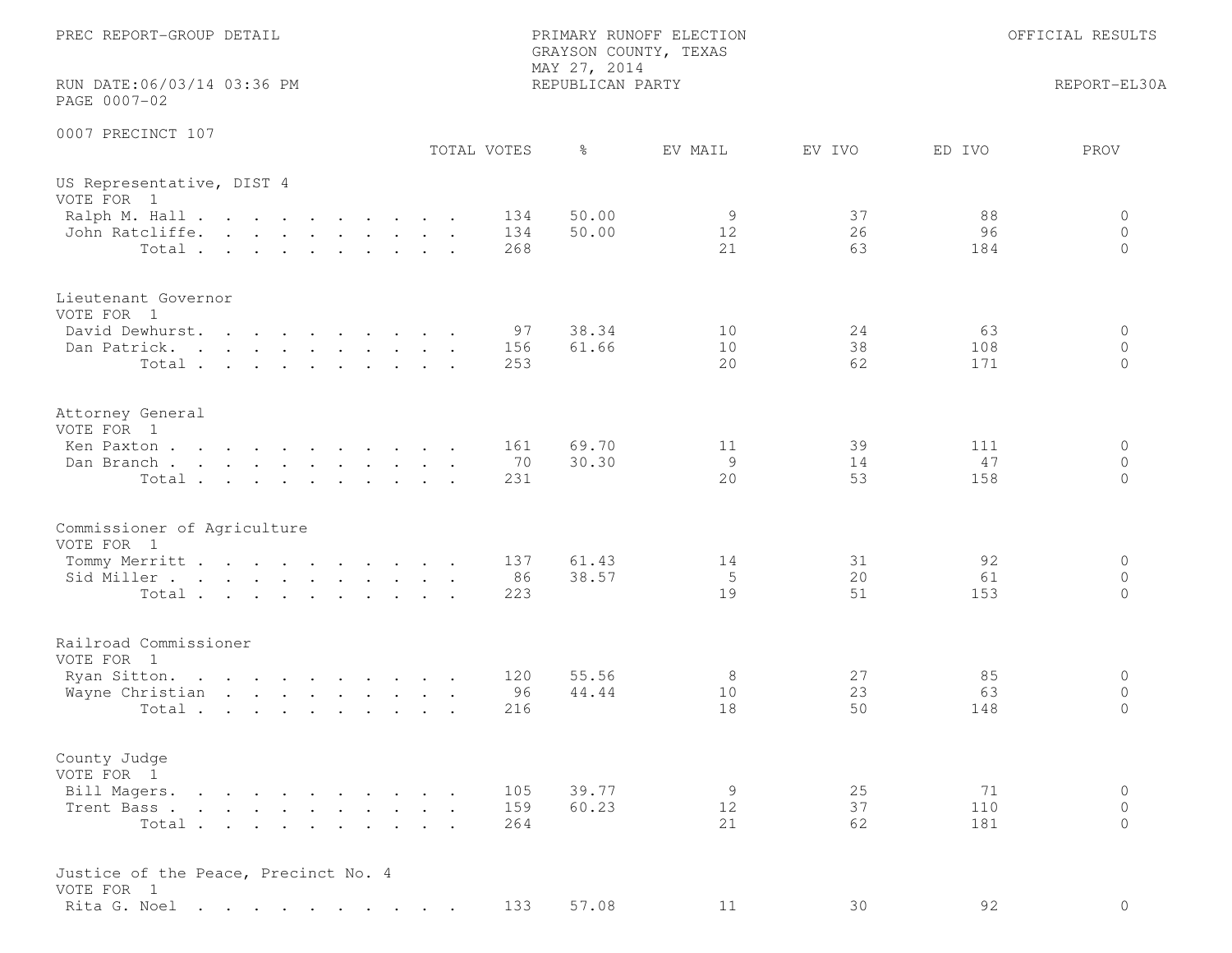| Jeff Stanley |  |  |  |  |  | 100 | $\sim$ |  |  |
|--------------|--|--|--|--|--|-----|--------|--|--|
| Total        |  |  |  |  |  |     |        |  |  |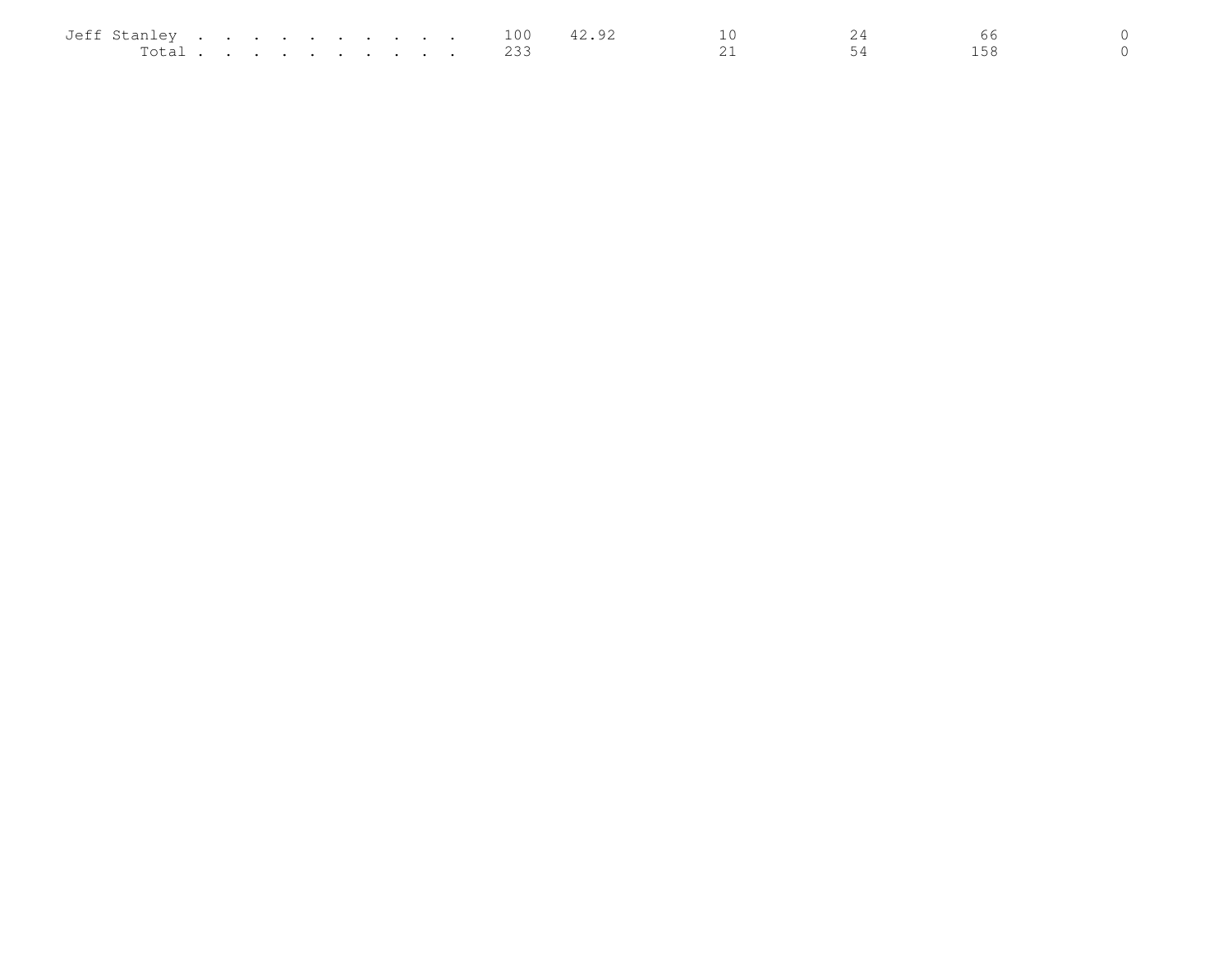| PREC REPORT-GROUP DETAIL<br>RUN DATE:06/03/14 03:36 PM<br>PAGE 0007-03                      |             | PRIMARY RUNOFF ELECTION<br>GRAYSON COUNTY, TEXAS<br>MAY 27, 2014<br>DEMOCRATIC PARTY | OFFICIAL RESULTS<br>REPORT-EL30A |        |        |      |
|---------------------------------------------------------------------------------------------|-------------|--------------------------------------------------------------------------------------|----------------------------------|--------|--------|------|
| 0007 PRECINCT 107                                                                           | TOTAL VOTES | $\frac{6}{6}$                                                                        | EV MAIL                          | EV IVO | ED IVO | PROV |
| US Senator<br>VOTE FOR 1<br>David M. Alameel<br>Kesha Rogers 3 27.27<br>Total $\cdots$      |             | 72.73                                                                                |                                  |        |        |      |
| Commissioner of Agriculture<br>VOTE FOR 1<br>Jim Hogan<br>Richard "Kinky" Friedman<br>Total | 5           | 54.55<br>45.45                                                                       |                                  |        |        |      |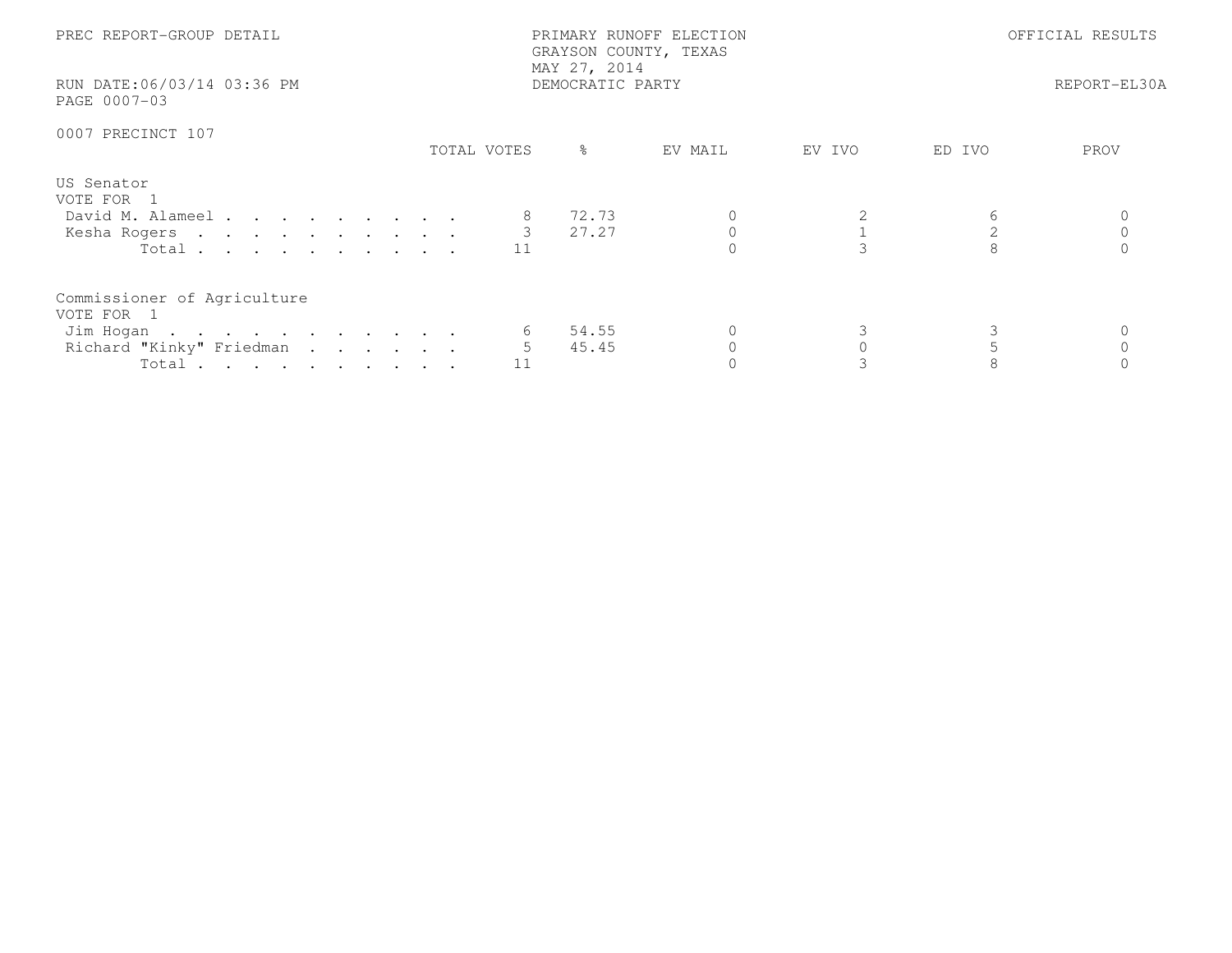| PREC REPORT-GROUP DETAIL                   |             | PRIMARY RUNOFF ELECTION<br>GRAYSON COUNTY, TEXAS<br>MAY 27, 2014 | OFFICIAL RESULTS |                  |              |
|--------------------------------------------|-------------|------------------------------------------------------------------|------------------|------------------|--------------|
| RUN DATE:06/03/14 03:36 PM<br>PAGE 0008-01 |             | STATISTICS                                                       |                  |                  | REPORT-EL30A |
| 0008 PRECINCT 108                          |             |                                                                  |                  |                  |              |
|                                            | TOTAL VOTES | ⊱                                                                | EV MAIL          | EV IVO<br>ED IVO | PROV         |
| REGISTERED VOTERS - TOTAL 1,367            |             |                                                                  |                  |                  |              |
| BALLOTS CAST - TOTAL.                      |             | 221                                                              | 18               | 86               | 116          |
| BALLOTS CAST - REPUBLICAN PARTY            |             | 215<br>97.29                                                     | 18               | 82               | 114          |
| BALLOTS CAST - DEMOCRATIC PARTY            |             | 2.71<br>6                                                        |                  |                  |              |
| VOTER TURNOUT - TOTAL                      |             | 16.17                                                            |                  |                  |              |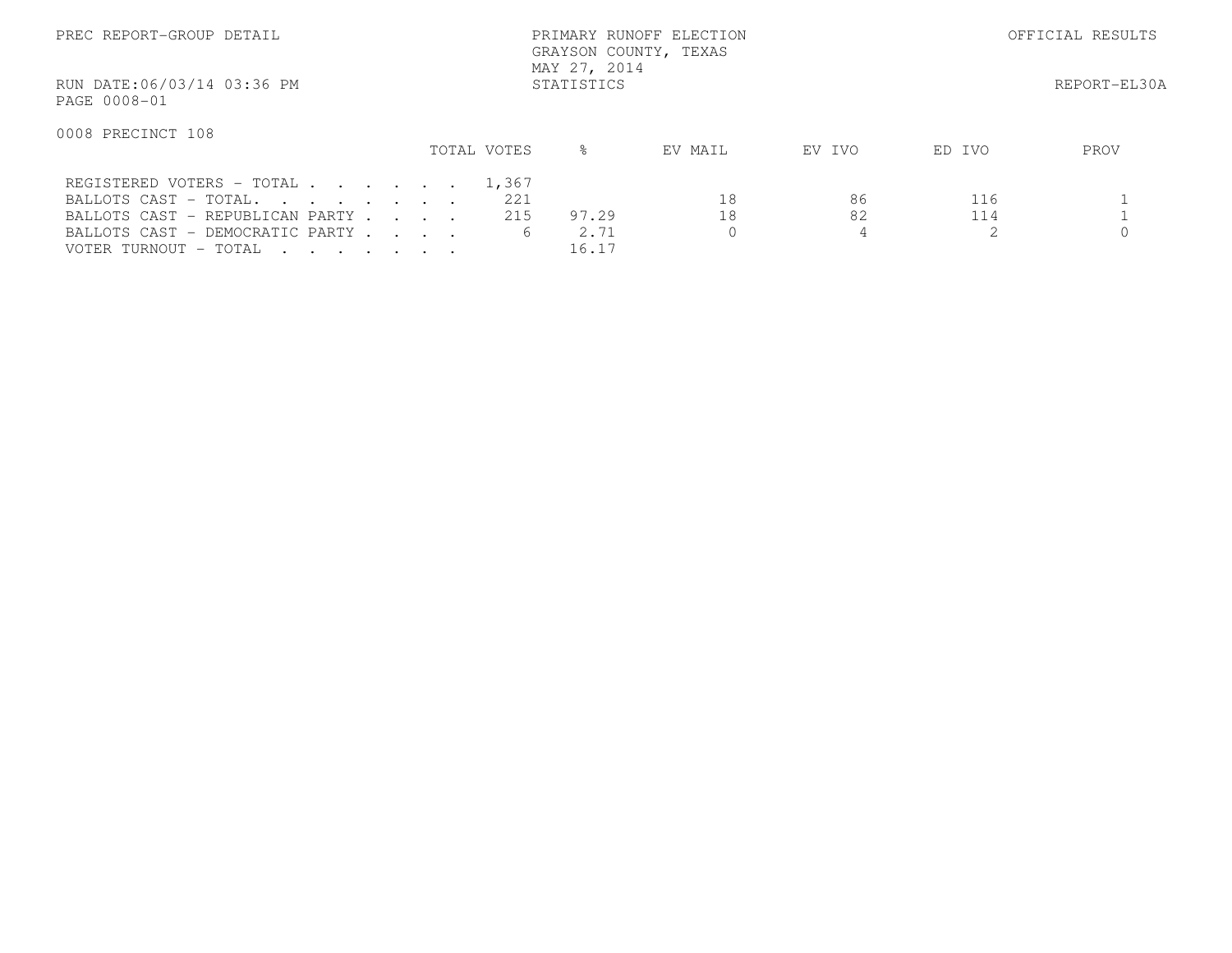| PREC REPORT-GROUP DETAIL<br>RUN DATE:06/03/14 03:36 PM                                                                                                                                                                                                                                                         |             | GRAYSON COUNTY, TEXAS<br>MAY 27, 2014<br>REPUBLICAN PARTY | PRIMARY RUNOFF ELECTION    |                |                 | OFFICIAL RESULTS<br>REPORT-EL30A        |
|----------------------------------------------------------------------------------------------------------------------------------------------------------------------------------------------------------------------------------------------------------------------------------------------------------------|-------------|-----------------------------------------------------------|----------------------------|----------------|-----------------|-----------------------------------------|
| PAGE 0008-02                                                                                                                                                                                                                                                                                                   |             |                                                           |                            |                |                 |                                         |
| 0008 PRECINCT 108                                                                                                                                                                                                                                                                                              | TOTAL VOTES | $\frac{6}{6}$                                             | EV MAIL                    | EV IVO         | ED IVO          | PROV                                    |
| US Representative, DIST 4<br>VOTE FOR 1<br>Ralph M. Hall<br>John Ratcliffe.<br>Total.                                                                                                                                                                                                                          |             | 38.60<br>83<br>132<br>61.40<br>215                        | 10<br>8<br>18              | 35<br>47<br>82 | 38<br>76<br>114 | 0<br>$\mathbf{1}$<br>$\mathbf{1}$       |
| Lieutenant Governor<br>VOTE FOR 1<br>David Dewhurst.<br>Dan Patrick.<br>. The contract of the contract of the contract of the contract of the contract of the contract of the contract of the contract of the contract of the contract of the contract of the contract of the contract of the contrac<br>Total |             | 41.46<br>85<br>58.54<br>120<br>205                        | 12<br>5<br>17              | 31<br>47<br>78 | 41<br>68<br>109 | 1<br>$\circ$<br>$\mathbf{1}$            |
| Attorney General<br>VOTE FOR 1<br>Ken Paxton<br>Dan Branch<br>Total                                                                                                                                                                                                                                            |             | 67.01<br>132<br>65<br>32.99<br>197                        | 11<br>$\overline{4}$<br>15 | 47<br>27<br>74 | 74<br>33<br>107 | $\circ$<br>$\mathbf 1$<br>$\mathbf{1}$  |
| Commissioner of Agriculture<br>VOTE FOR 1<br>Tommy Merritt<br>Sid Miller<br>Total                                                                                                                                                                                                                              |             | 52.69<br>98<br>47.31<br>88<br>186                         | 5<br>11<br>16              | 41<br>32<br>73 | 52<br>45<br>97  | $\circ$<br>$\circ$<br>$\Omega$          |
| Railroad Commissioner<br>VOTE FOR 1<br>Ryan Sitton.<br>Wayne Christian<br>Total                                                                                                                                                                                                                                |             | 54.35<br>100<br>45.65<br>84<br>184                        | 9<br>7<br>16               | 44<br>26<br>70 | 47<br>51<br>98  | 0<br>$\circ$<br>$\mathbf{0}$            |
| County Judge<br>VOTE FOR 1<br>Bill Magers.<br>Trent Bass<br>Total                                                                                                                                                                                                                                              |             | 58.22<br>124<br>89<br>41.78<br>213                        | 13<br>5<br>18              | 42<br>39<br>81 | 68<br>45<br>113 | $\mathbf{1}$<br>$\circ$<br>$\mathbf{1}$ |
| Justice of the Peace, Precinct No. 4<br>VOTE FOR 1<br>Rita G. Noel                                                                                                                                                                                                                                             |             | 54.84<br>102                                              | 3                          | 43             | 56              | $\circ$                                 |
|                                                                                                                                                                                                                                                                                                                |             |                                                           |                            |                |                 |                                         |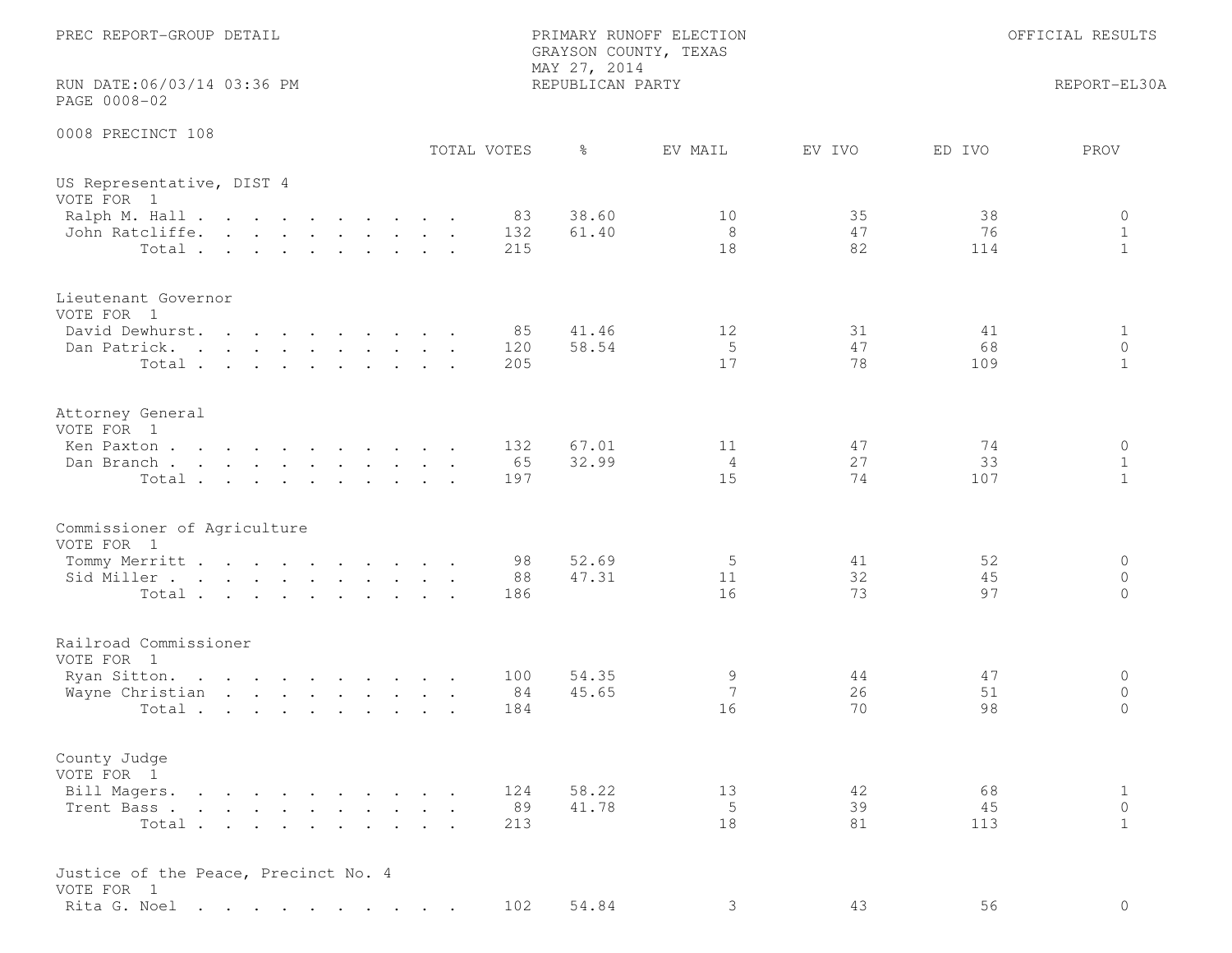| Jeff Stanley |  |  | . |  |  | 84  | . 16 |  |  |
|--------------|--|--|---|--|--|-----|------|--|--|
| Total        |  |  |   |  |  | ⊥86 |      |  |  |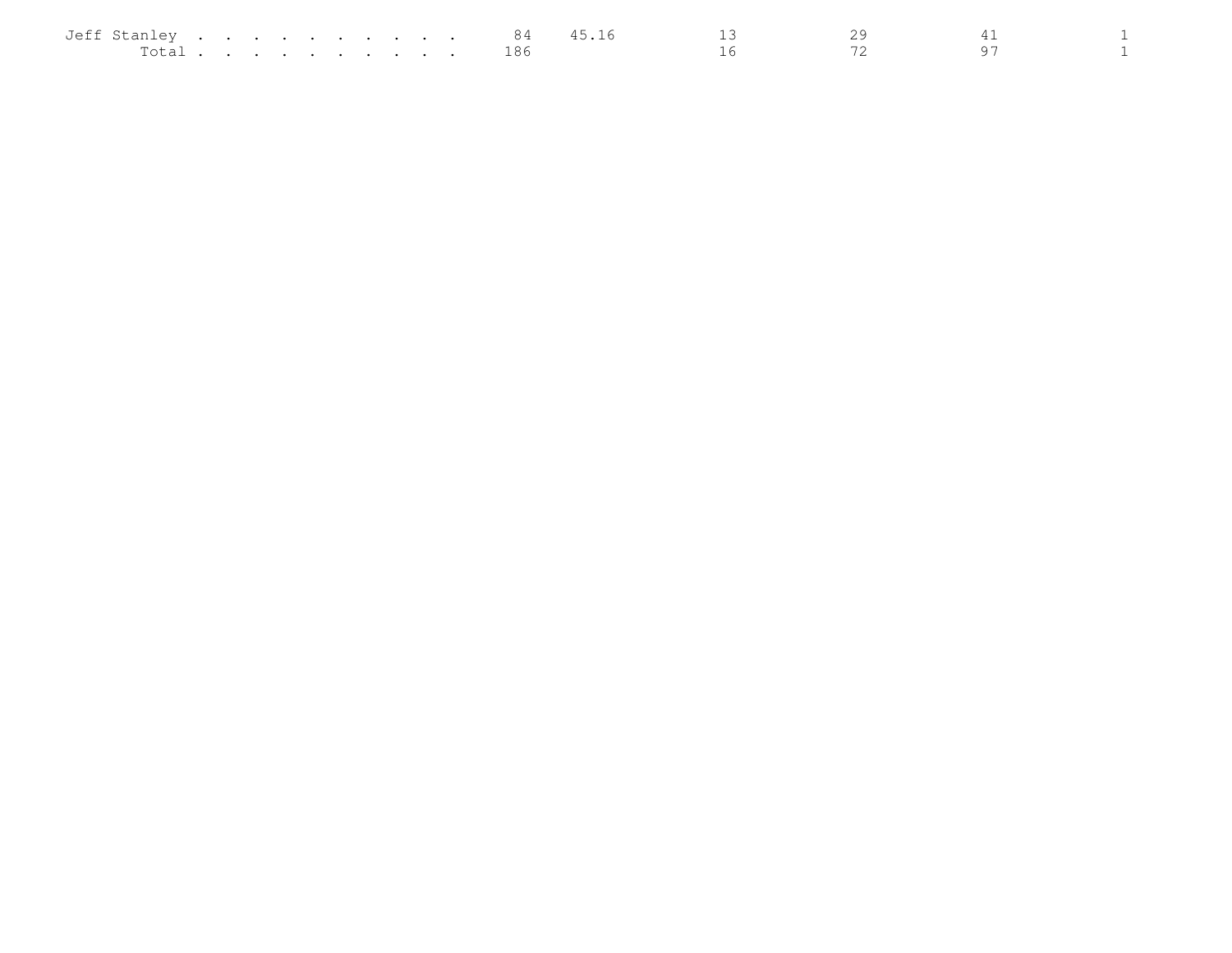| PREC REPORT-GROUP DETAIL<br>RUN DATE:06/03/14 03:36 PM<br>PAGE 0008-03                      |             | PRIMARY RUNOFF ELECTION<br>GRAYSON COUNTY, TEXAS<br>MAY 27, 2014<br>DEMOCRATIC PARTY |         | OFFICIAL RESULTS<br>REPORT-EL30A |        |      |
|---------------------------------------------------------------------------------------------|-------------|--------------------------------------------------------------------------------------|---------|----------------------------------|--------|------|
| 0008 PRECINCT 108                                                                           | TOTAL VOTES | $\frac{6}{6}$                                                                        | EV MAIL | EV IVO                           | ED IVO | PROV |
| US Senator<br>VOTE FOR 1<br>David M. Alameel<br>Kesha Rogers 2 33.33<br>Total               |             | 66.67                                                                                |         |                                  |        |      |
| Commissioner of Agriculture<br>VOTE FOR 1<br>Jim Hogan<br>Richard "Kinky" Friedman<br>Total |             | 50.00<br>50.00                                                                       |         |                                  |        |      |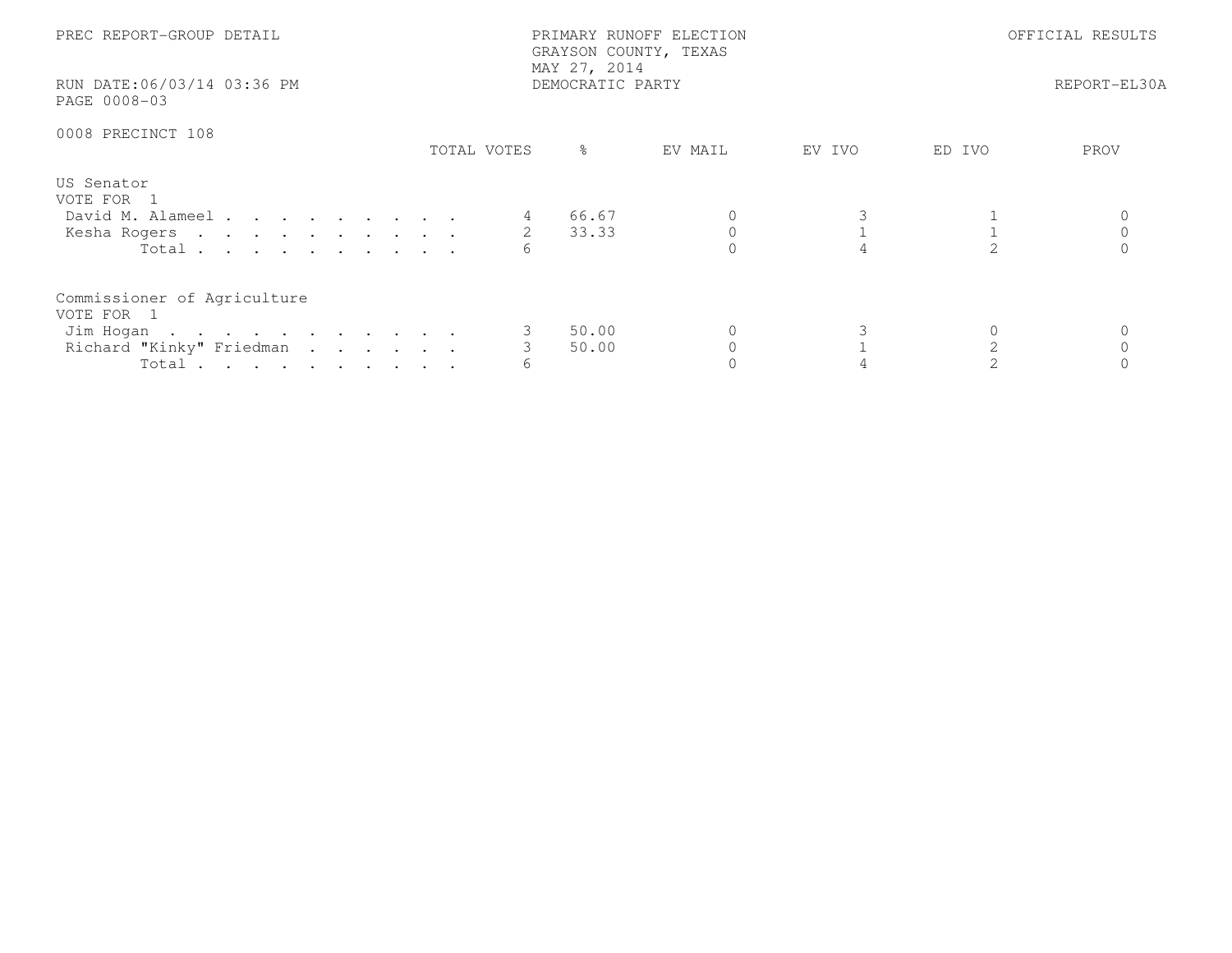| PREC REPORT-GROUP DETAIL                                                                                                                          | MAY 27, 2014 | PRIMARY RUNOFF ELECTION<br>GRAYSON COUNTY, TEXAS |                           | OFFICIAL RESULTS |                  |              |
|---------------------------------------------------------------------------------------------------------------------------------------------------|--------------|--------------------------------------------------|---------------------------|------------------|------------------|--------------|
| RUN DATE:06/03/14 03:36 PM<br>PAGE 0009-01                                                                                                        |              | STATISTICS                                       |                           |                  |                  | REPORT-EL30A |
| 0009 PRECINCT 201                                                                                                                                 | TOTAL VOTES  | $\approx$                                        | EV MAIL                   | EV IVO           | ED IVO           | PROV         |
| REGISTERED VOTERS - TOTAL<br>BALLOTS CAST - TOTAL.<br>BALLOTS CAST - REPUBLICAN PARTY<br>BALLOTS CAST - DEMOCRATIC PARTY<br>VOTER TURNOUT - TOTAL |              | 3,283<br>430<br>401<br>93.26<br>29               | 44<br>41<br>6.74<br>13.10 | 204<br>191<br>13 | 182<br>169<br>13 |              |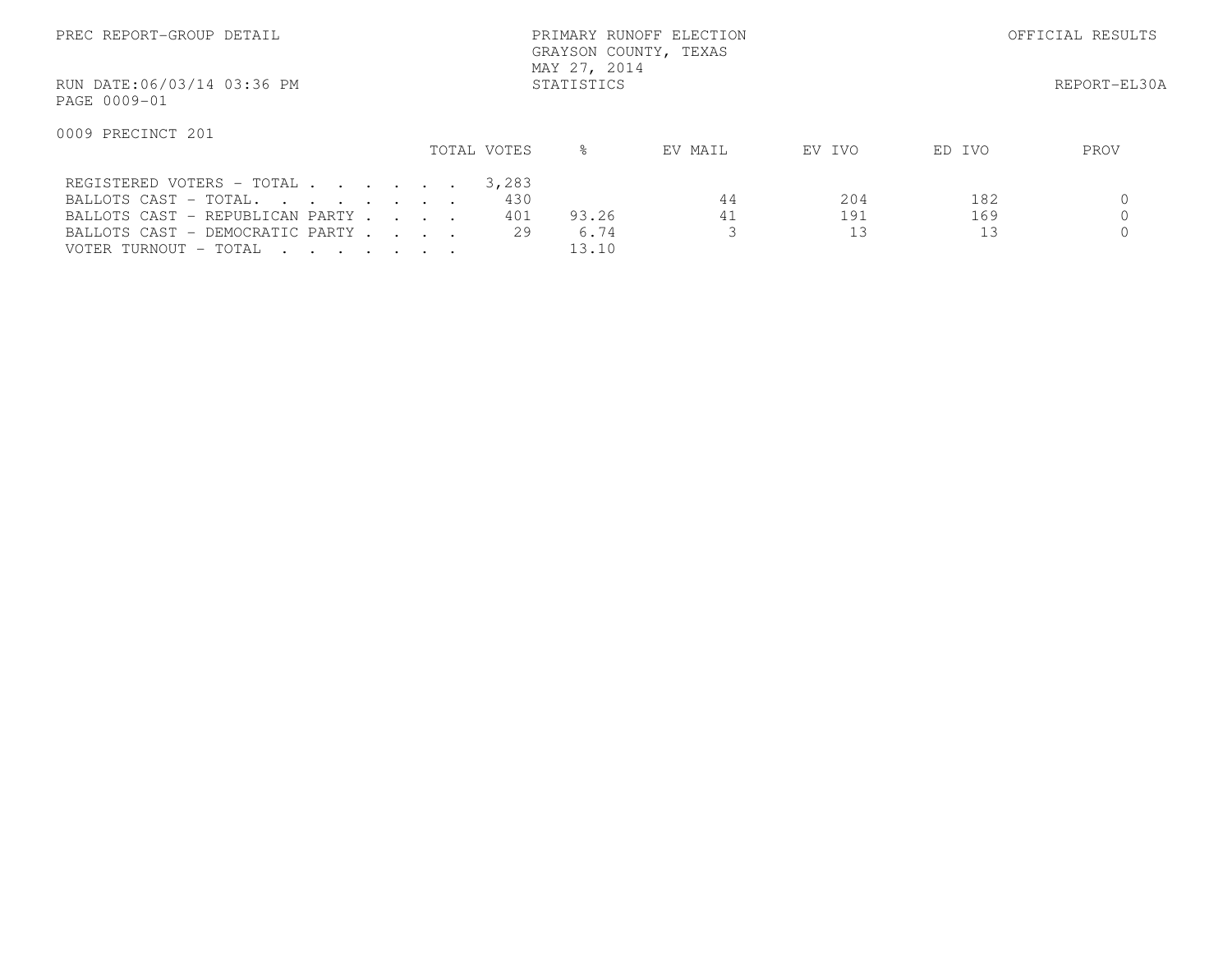| PREC REPORT-GROUP DETAIL                                                                                                                                                                       |  |  |                                                                       |  |                   | MAY 27, 2014     | PRIMARY RUNOFF ELECTION<br>GRAYSON COUNTY, TEXAS |                  |                 | OFFICIAL RESULTS               |
|------------------------------------------------------------------------------------------------------------------------------------------------------------------------------------------------|--|--|-----------------------------------------------------------------------|--|-------------------|------------------|--------------------------------------------------|------------------|-----------------|--------------------------------|
| RUN DATE:06/03/14 03:36 PM<br>PAGE 0009-02                                                                                                                                                     |  |  |                                                                       |  |                   | REPUBLICAN PARTY |                                                  |                  |                 | REPORT-EL30A                   |
| 0009 PRECINCT 201                                                                                                                                                                              |  |  |                                                                       |  | TOTAL VOTES       | $\frac{6}{6}$    | EV MAIL                                          | EV IVO           | ED IVO          | PROV                           |
| US Representative, DIST 4<br>VOTE FOR 1                                                                                                                                                        |  |  |                                                                       |  |                   |                  |                                                  |                  |                 |                                |
| Ralph M. Hall<br>John Ratcliffe.<br>Total                                                                                                                                                      |  |  |                                                                       |  | 215<br>181<br>396 | 54.29<br>45.71   | 19<br>22<br>41                                   | 110<br>78<br>188 | 86<br>81<br>167 | 0<br>$\circ$<br>$\Omega$       |
| Lieutenant Governor<br>VOTE FOR 1<br>David Dewhurst.                                                                                                                                           |  |  |                                                                       |  | 180               | 47.37            | 23                                               | 89               | 68              | $\circ$                        |
| Dan Patrick.<br>Total                                                                                                                                                                          |  |  | $\mathbf{r}$ , and $\mathbf{r}$ , and $\mathbf{r}$ , and $\mathbf{r}$ |  | 200<br>380        | 52.63            | 18<br>41                                         | 90<br>179        | 92<br>160       | $\circ$<br>$\Omega$            |
| Attorney General<br>VOTE FOR 1                                                                                                                                                                 |  |  |                                                                       |  |                   |                  |                                                  |                  |                 |                                |
| Ken Paxton<br>Dan Branch<br>Total                                                                                                                                                              |  |  |                                                                       |  | 223<br>132<br>355 | 62.82<br>37.18   | 21<br>18<br>39                                   | 107<br>61<br>168 | 95<br>53<br>148 | $\circ$<br>$\circ$<br>$\circ$  |
| Commissioner of Agriculture<br>VOTE FOR 1                                                                                                                                                      |  |  |                                                                       |  |                   |                  |                                                  |                  |                 |                                |
| Tommy Merritt<br>Sid Miller<br>Total.                                                                                                                                                          |  |  |                                                                       |  | 209<br>120<br>329 | 63.53<br>36.47   | 16<br>21<br>37                                   | 97<br>58<br>155  | 96<br>41<br>137 | $\circ$<br>$\circ$<br>$\Omega$ |
| Railroad Commissioner<br>VOTE FOR 1                                                                                                                                                            |  |  |                                                                       |  |                   |                  |                                                  |                  |                 |                                |
| Ryan Sitton.<br>Wayne Christian<br>Total                                                                                                                                                       |  |  |                                                                       |  | 200<br>139<br>339 | 59.00<br>41.00   | 25<br>13<br>38                                   | 88<br>75<br>163  | 87<br>51<br>138 | $\circ$<br>$\circ$<br>$\Omega$ |
| County Judge<br>VOTE FOR 1                                                                                                                                                                     |  |  |                                                                       |  |                   |                  |                                                  |                  |                 |                                |
| Bill Magers.<br>the contract of the contract of the<br>Trent Bass.<br>the contract of the contract of the contract of the contract of the contract of the contract of the contract of<br>Total |  |  |                                                                       |  | 191<br>205<br>396 | 48.23<br>51.77   | 23<br>18<br>41                                   | 97<br>94<br>191  | 71<br>93<br>164 | $\circ$<br>$\circ$<br>$\Omega$ |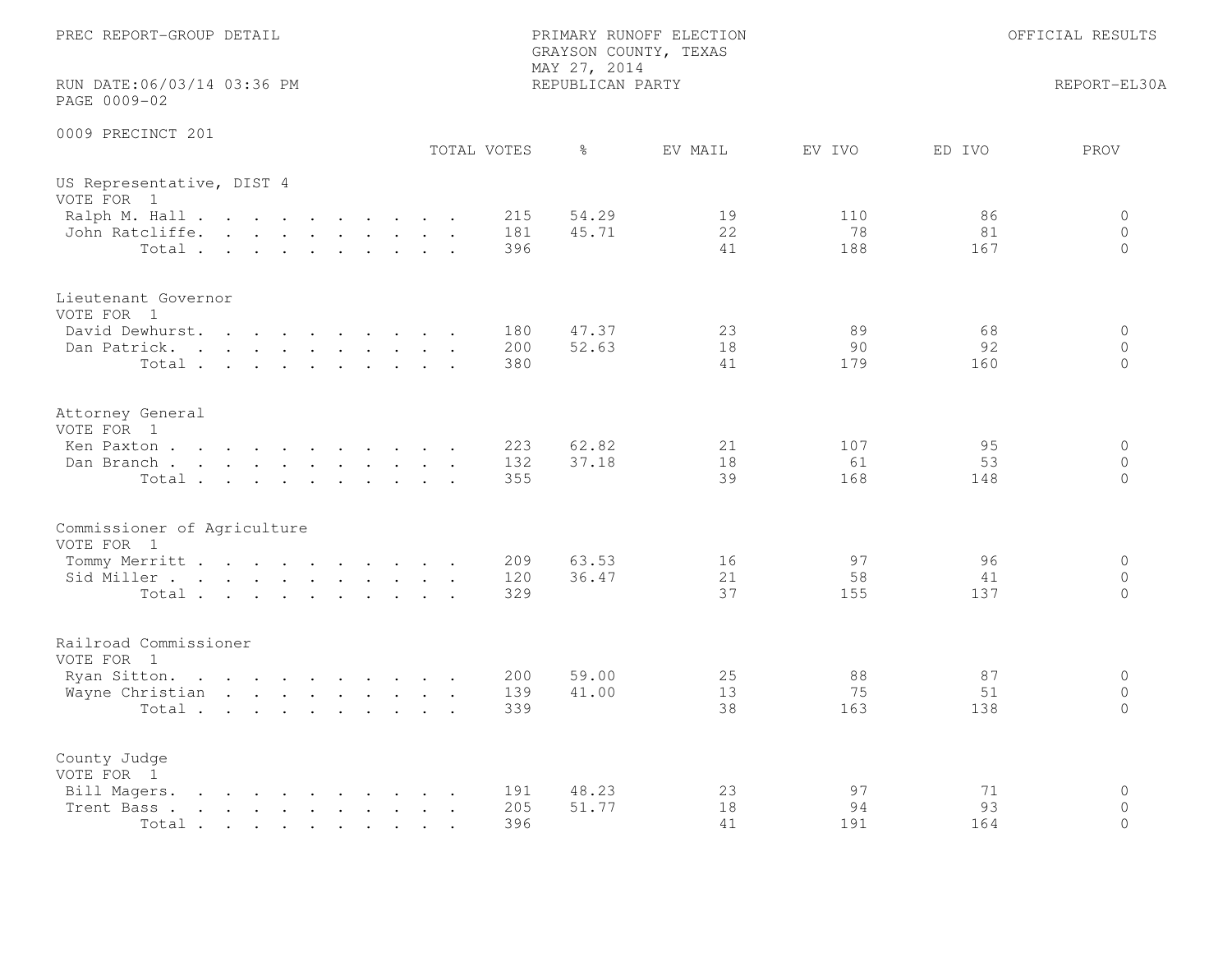| PREC REPORT-GROUP DETAIL<br>RUN DATE:06/03/14 03:36 PM<br>PAGE 0009-03                                  |             | PRIMARY RUNOFF ELECTION<br>GRAYSON COUNTY, TEXAS<br>MAY 27, 2014<br>DEMOCRATIC PARTY | OFFICIAL RESULTS<br>REPORT-EL30A |         |         |      |
|---------------------------------------------------------------------------------------------------------|-------------|--------------------------------------------------------------------------------------|----------------------------------|---------|---------|------|
| 0009 PRECINCT 201                                                                                       | TOTAL VOTES | $\frac{6}{6}$                                                                        | EV MAIL                          | EV IVO  | ED IVO  | PROV |
| US Senator<br>VOTE FOR 1<br>David M. Alameel 14<br>Kesha Rogers 15<br>Total $\cdots$                    | 29          | 48.28<br>51.72                                                                       |                                  | 6<br>13 | 8<br>13 |      |
| Commissioner of Agriculture<br>VOTE FOR 1<br>Jim Hogan 14<br>Richard "Kinky" Friedman<br>Total $\cdots$ | 15<br>29    | 48.28<br>51.72                                                                       |                                  | 6<br>13 | 6<br>13 |      |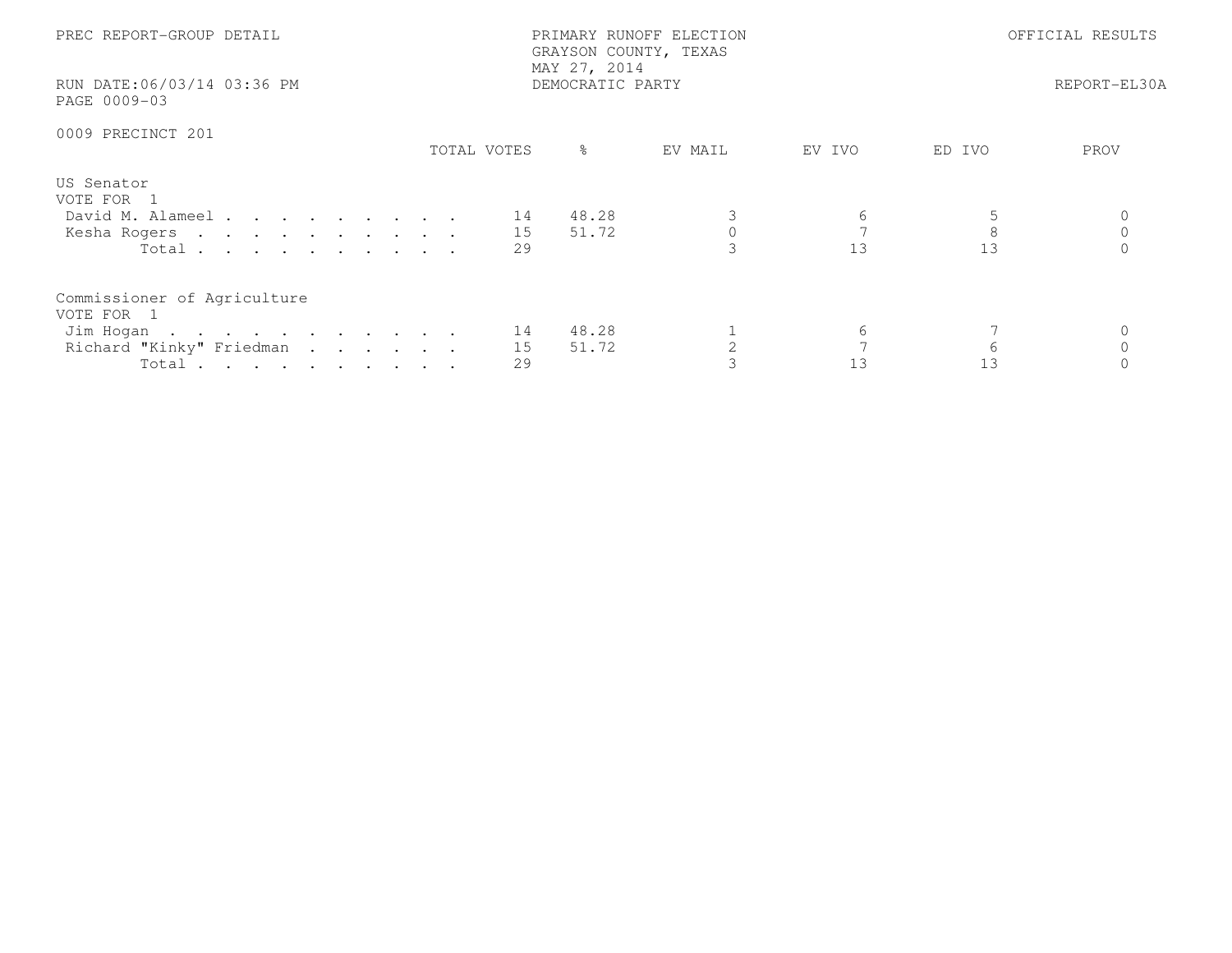| PREC REPORT-GROUP DETAIL                                                                                                                          |             | PRIMARY RUNOFF ELECTION<br>GRAYSON COUNTY, TEXAS<br>MAY 27, 2014 |          | OFFICIAL RESULTS |                  |              |
|---------------------------------------------------------------------------------------------------------------------------------------------------|-------------|------------------------------------------------------------------|----------|------------------|------------------|--------------|
| RUN DATE:06/03/14 03:36 PM<br>PAGE 0010-01                                                                                                        |             | STATISTICS                                                       |          |                  |                  | REPORT-EL30A |
| 0010 PRECINCT 202                                                                                                                                 | TOTAL VOTES | ⊱                                                                | EV MAIL  | EV IVO           | ED IVO           | PROV         |
| REGISTERED VOTERS - TOTAL<br>BALLOTS CAST - TOTAL.<br>BALLOTS CAST - REPUBLICAN PARTY<br>BALLOTS CAST - DEMOCRATIC PARTY<br>VOTER TURNOUT - TOTAL |             | 3,313<br>365<br>340<br>93.15<br>6.85<br>25<br>11.02              | 41<br>41 | 200<br>189       | 122<br>108<br>14 |              |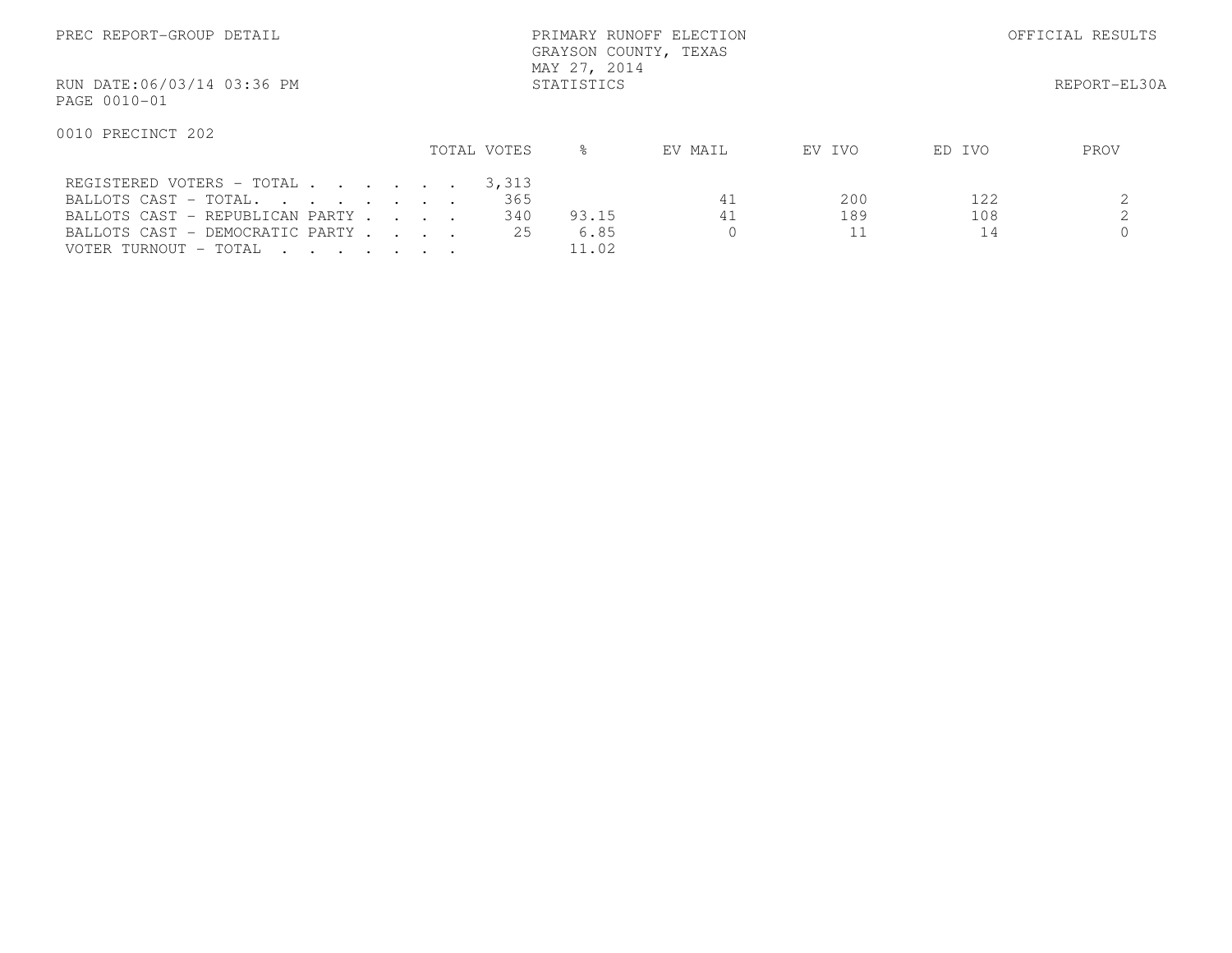| PREC REPORT-GROUP DETAIL                                                                                                                                                                                                                                                                                                                                                                     | PRIMARY RUNOFF ELECTION<br>GRAYSON COUNTY, TEXAS<br>MAY 27, 2014 |                |                  |                 | OFFICIAL RESULTS                              |
|----------------------------------------------------------------------------------------------------------------------------------------------------------------------------------------------------------------------------------------------------------------------------------------------------------------------------------------------------------------------------------------------|------------------------------------------------------------------|----------------|------------------|-----------------|-----------------------------------------------|
| RUN DATE:06/03/14 03:36 PM<br>PAGE 0010-02                                                                                                                                                                                                                                                                                                                                                   | REPUBLICAN PARTY                                                 |                |                  |                 | REPORT-EL30A                                  |
| 0010 PRECINCT 202<br>TOTAL VOTES                                                                                                                                                                                                                                                                                                                                                             | ႜၟ                                                               | EV MAIL        | EV IVO           | ED IVO          | PROV                                          |
| US Representative, DIST 4<br>VOTE FOR 1                                                                                                                                                                                                                                                                                                                                                      |                                                                  |                |                  |                 |                                               |
| Ralph M. Hall<br>John Ratcliffe.<br>Total                                                                                                                                                                                                                                                                                                                                                    | 45.10<br>152<br>54.90<br>185<br>337                              | 24<br>17<br>41 | 89<br>98<br>187  | 38<br>69<br>107 | $\mathbf{1}$<br>$\mathbf{1}$<br>$\mathcal{L}$ |
| Lieutenant Governor<br>VOTE FOR 1<br>David Dewhurst.                                                                                                                                                                                                                                                                                                                                         | 53.87<br>174                                                     | 22             | 91               | 59              | 2                                             |
| the contract of the contract of the contract of the contract of the contract of the contract of the contract of<br>Dan Patrick.<br>Total                                                                                                                                                                                                                                                     | 46.13<br>149<br>323                                              | 19<br>41       | 88<br>179        | 42<br>101       | $\circ$<br>2                                  |
| Attorney General<br>VOTE FOR 1                                                                                                                                                                                                                                                                                                                                                               |                                                                  |                |                  |                 |                                               |
| Ken Paxton<br>Dan Branch<br>Total                                                                                                                                                                                                                                                                                                                                                            | 65.08<br>192<br>34.92<br>103<br>295                              | 22<br>17<br>39 | 110<br>54<br>164 | 59<br>31<br>90  | $\mathbf{1}$<br>$\mathbf{1}$<br>2             |
| Commissioner of Agriculture<br>VOTE FOR 1                                                                                                                                                                                                                                                                                                                                                    |                                                                  |                |                  |                 |                                               |
| Tommy Merritt<br>Sid Miller<br>Total                                                                                                                                                                                                                                                                                                                                                         | 194<br>67.36<br>32.64<br>94<br>288                               | 27<br>12<br>39 | 105<br>52<br>157 | 61<br>30<br>91  | $\mathbf{1}$<br>$\circ$<br>$\mathbf{1}$       |
| Railroad Commissioner<br>VOTE FOR 1                                                                                                                                                                                                                                                                                                                                                          |                                                                  |                |                  |                 |                                               |
| Ryan Sitton.<br>Wayne Christian<br>Total                                                                                                                                                                                                                                                                                                                                                     | 52.90<br>155<br>138<br>47.10<br>293                              | 18<br>22<br>40 | 92<br>72<br>164  | 45<br>43<br>88  | $\circ$<br>$\mathbf{1}$<br>$\mathbf{1}$       |
| County Judge<br>VOTE FOR 1                                                                                                                                                                                                                                                                                                                                                                   |                                                                  |                |                  |                 |                                               |
| Bill Magers.<br>$\mathbf{r}$ . The contract of the contract of the contract of the contract of the contract of the contract of the contract of the contract of the contract of the contract of the contract of the contract of the contract of th<br>Trent Bass.<br>the contract of the contract of the contract of the contract of the contract of the contract of the contract of<br>Total | 120<br>35.61<br>217<br>64.39<br>337                              | 22<br>19<br>41 | 66<br>121<br>187 | 31<br>76<br>107 | 1<br>$\mathbf{1}$<br>$\mathbf{2}$             |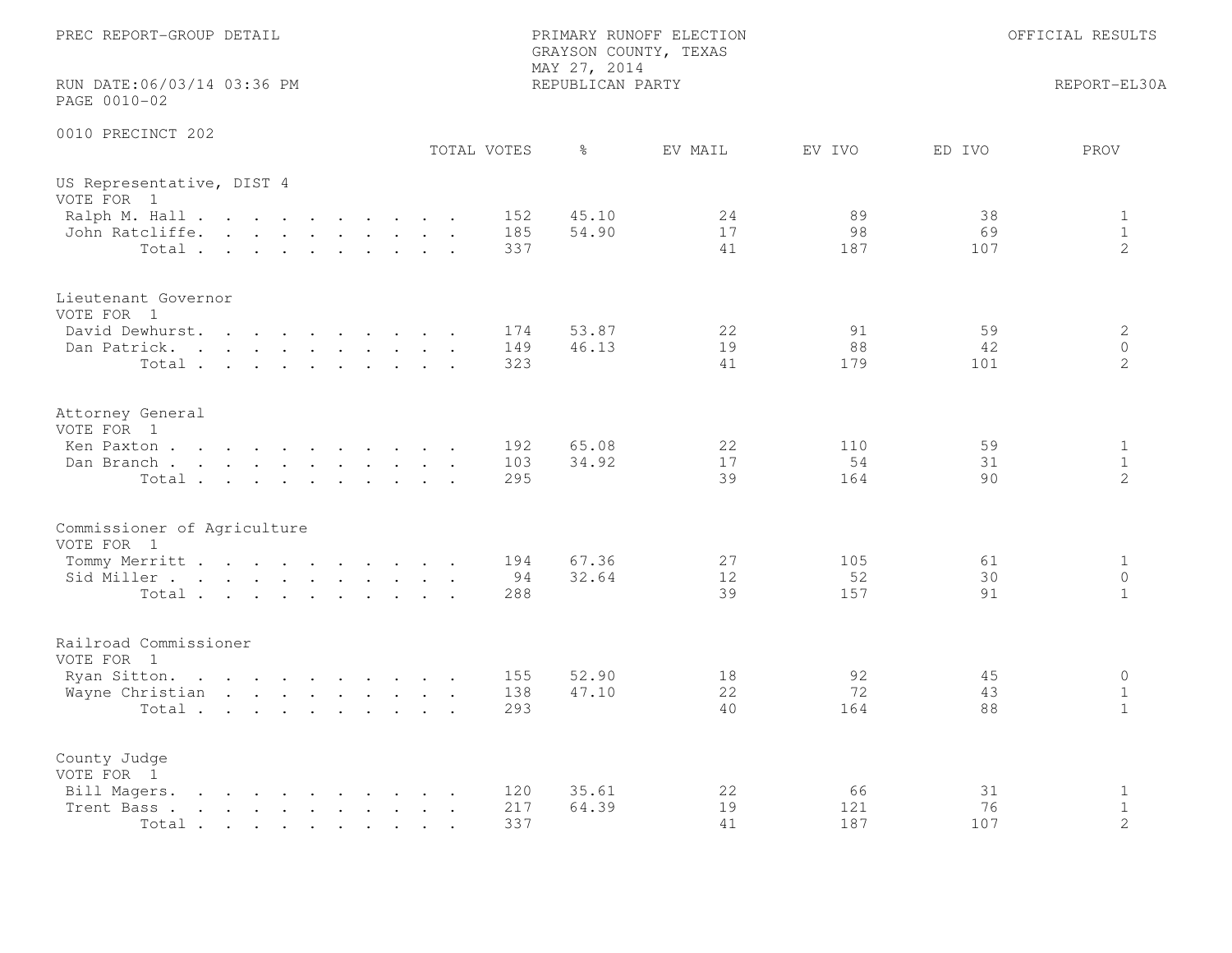| PREC REPORT-GROUP DETAIL<br>RUN DATE:06/03/14 03:36 PM                                                           |             | PRIMARY RUNOFF ELECTION<br>GRAYSON COUNTY, TEXAS<br>MAY 27, 2014<br>DEMOCRATIC PARTY | OFFICIAL RESULTS<br>REPORT-EL30A |         |      |
|------------------------------------------------------------------------------------------------------------------|-------------|--------------------------------------------------------------------------------------|----------------------------------|---------|------|
| PAGE 0010-03                                                                                                     |             |                                                                                      |                                  |         |      |
| 0010 PRECINCT 202                                                                                                |             |                                                                                      |                                  |         |      |
|                                                                                                                  | TOTAL VOTES | $\frac{6}{6}$<br>EV MAIL                                                             | EV IVO                           | ED IVO  | PROV |
| US Senator<br>VOTE FOR 1<br>David M. Alameel 13 54.17<br>Kesha Rogers 11<br>Total $\cdots$                       | 2.4         | 45.83                                                                                | 11                               | 13      |      |
| Commissioner of Agriculture<br>VOTE FOR 1<br>Jim Hogan 13 54.17<br>Richard "Kinky" Friedman 11<br>Total $\cdots$ | 24          | 45.83                                                                                | 6<br>11                          | 6<br>13 |      |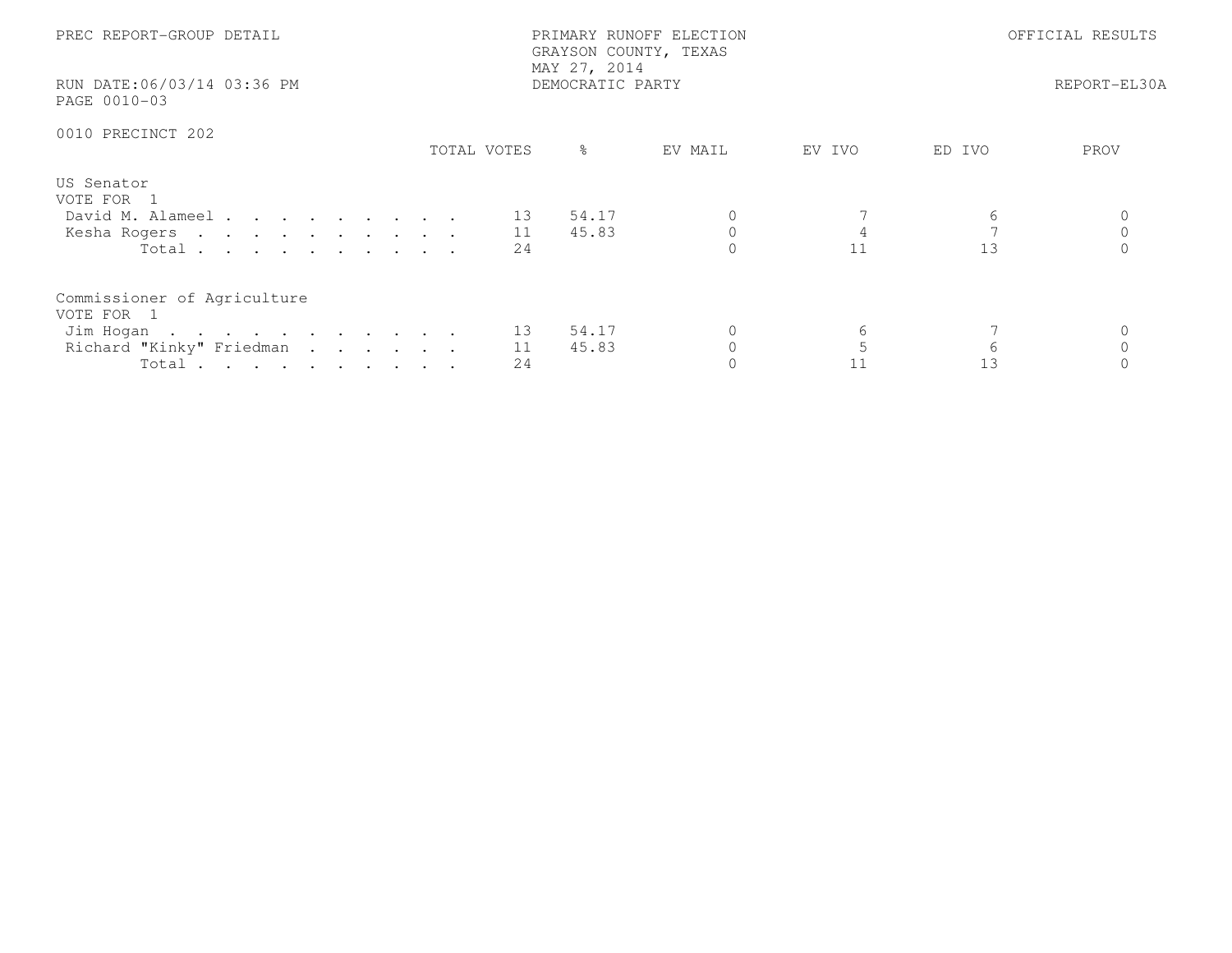| PREC REPORT-GROUP DETAIL                                                                                                                                                                                                            |  |  |  | PRIMARY RUNOFF ELECTION<br>GRAYSON COUNTY, TEXAS<br>MAY 27, 2014 |                   |              |         |               | OFFICIAL RESULTS |              |  |
|-------------------------------------------------------------------------------------------------------------------------------------------------------------------------------------------------------------------------------------|--|--|--|------------------------------------------------------------------|-------------------|--------------|---------|---------------|------------------|--------------|--|
| RUN DATE:06/03/14 03:36 PM<br>PAGE 0011-01                                                                                                                                                                                          |  |  |  |                                                                  | STATISTICS        |              |         |               |                  | REPORT-EL30A |  |
| 0011 PRECINCT 203                                                                                                                                                                                                                   |  |  |  | TOTAL VOTES                                                      | $\approx$         |              | EV MAIL | EV IVO        | ED IVO           | PROV         |  |
| REGISTERED VOTERS - TOTAL 1,212<br>BALLOTS CAST - TOTAL.<br>BALLOTS CAST - REPUBLICAN PARTY<br>BALLOTS CAST - DEMOCRATIC PARTY<br>VOTER TURNOUT - TOTAL<br>$\mathbf{r}$ , $\mathbf{r}$ , $\mathbf{r}$ , $\mathbf{r}$ , $\mathbf{r}$ |  |  |  |                                                                  | 48<br>44<br>91.67 | 8.33<br>3.96 |         | 23<br>20<br>3 | 21<br>20         |              |  |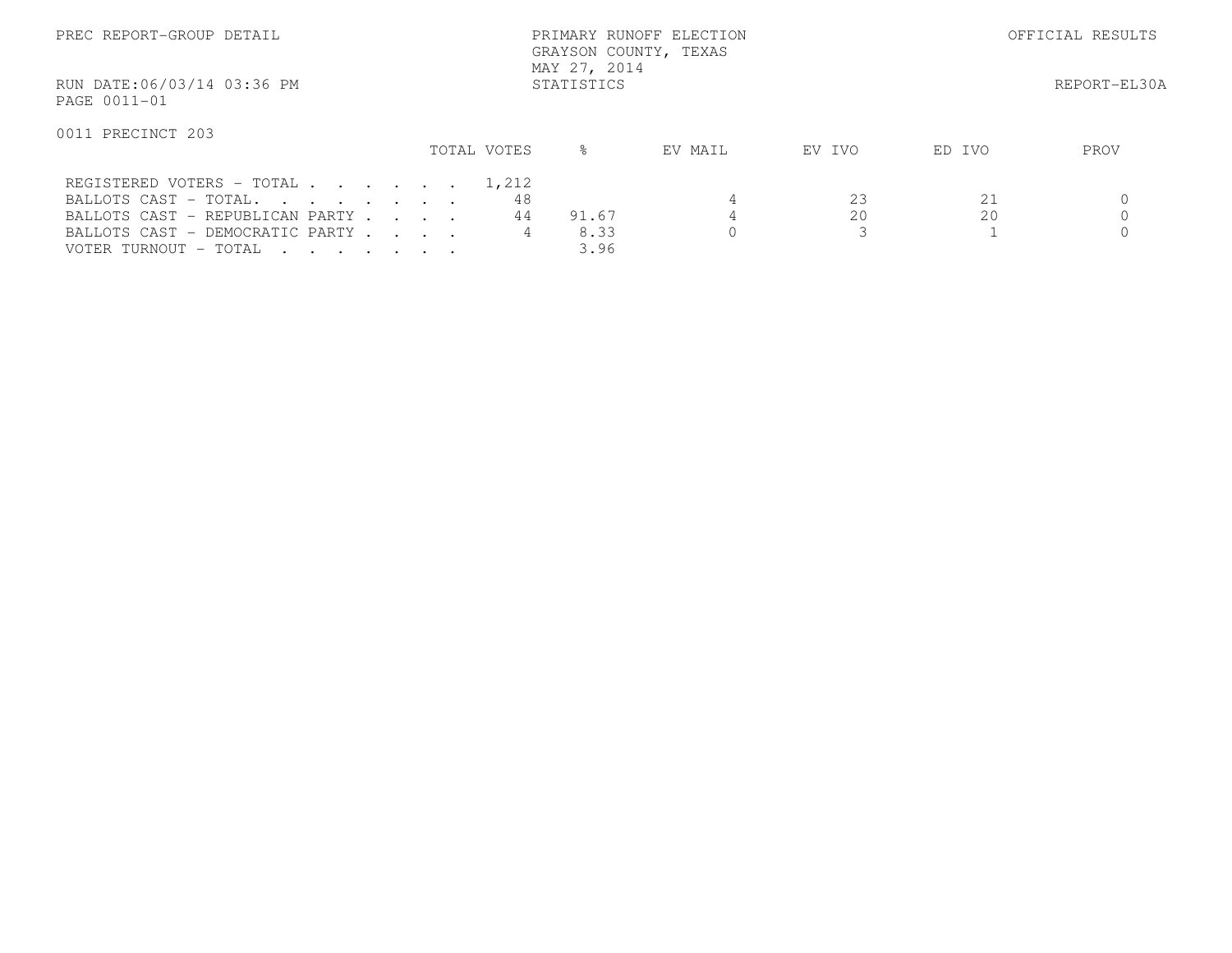| PREC REPORT-GROUP DETAIL                                                                                                                                                                                   |                | GRAYSON COUNTY, TEXAS<br>MAY 27, 2014 | PRIMARY RUNOFF ELECTION             |                |                             | OFFICIAL RESULTS                    |
|------------------------------------------------------------------------------------------------------------------------------------------------------------------------------------------------------------|----------------|---------------------------------------|-------------------------------------|----------------|-----------------------------|-------------------------------------|
| RUN DATE:06/03/14 03:36 PM<br>PAGE 0011-02                                                                                                                                                                 |                | REPUBLICAN PARTY                      |                                     |                |                             | REPORT-EL30A                        |
| 0011 PRECINCT 203                                                                                                                                                                                          | TOTAL VOTES    | $\frac{6}{6}$                         | EV MAIL                             | EV IVO         | ED IVO                      | PROV                                |
| US Representative, DIST 4<br>VOTE FOR 1                                                                                                                                                                    |                |                                       |                                     |                |                             |                                     |
| Ralph M. Hall<br>John Ratcliffe.<br>Total                                                                                                                                                                  | 23<br>19<br>42 | 54.76<br>45.24                        | 2<br>$\mathbf{2}$<br>$\overline{4}$ | 10<br>9<br>19  | 11<br>8<br>19               | 0<br>$\circ$<br>$\circ$             |
| Lieutenant Governor<br>VOTE FOR 1<br>David Dewhurst.                                                                                                                                                       | 18             | 46.15                                 | 2                                   | 8              | 8                           | $\circ$                             |
| Dan Patrick.<br>Total                                                                                                                                                                                      | 21<br>39       | 53.85                                 | $\mathbf{2}$<br>$\overline{4}$      | 11<br>19       | 8<br>16                     | $\circ$<br>$\Omega$                 |
| Attorney General<br>VOTE FOR 1<br>Ken Paxton                                                                                                                                                               | 23             | 60.53                                 | $\mathbf{2}$                        | 13             | 8                           | $\circ$                             |
| Dan Branch<br>Total                                                                                                                                                                                        | 15<br>38       | 39.47                                 | $\mathbf{2}$<br>4                   | 5<br>18        | 8<br>16                     | $\Omega$<br>$\Omega$                |
| Commissioner of Agriculture<br>VOTE FOR 1                                                                                                                                                                  |                |                                       |                                     |                |                             |                                     |
| Tommy Merritt<br>Sid Miller<br>Total                                                                                                                                                                       | 21<br>13<br>34 | 61.76<br>38.24                        | 2<br>$\mathbf{2}$<br>$\overline{4}$ | 10<br>8<br>18  | 9<br>3<br>$12 \overline{ }$ | $\circ$<br>$\circ$<br>$\circ$       |
| Railroad Commissioner<br>VOTE FOR 1                                                                                                                                                                        |                |                                       |                                     |                |                             |                                     |
| Ryan Sitton.<br>Wayne Christian<br>Total                                                                                                                                                                   | 20<br>12<br>32 | 62.50<br>37.50                        | $\mathbf{1}$<br>3<br>$\overline{4}$ | 12<br>-5<br>17 | 7<br>4<br>11                | $\circ$<br>$\circ$<br>$\Omega$      |
| County Judge<br>VOTE FOR 1                                                                                                                                                                                 |                |                                       |                                     |                |                             |                                     |
| Bill Magers.<br>the contract of the contract of the contract of the contract of the contract of the contract of the contract of<br>the contract of the contract of the contract of<br>Trent Bass.<br>Total | 23<br>21<br>44 | 52.27<br>47.73                        | $\mathbf{2}$<br>$\mathbf{2}$<br>4   | 10<br>10<br>20 | 11<br>9<br>20               | $\mathbf 0$<br>$\Omega$<br>$\Omega$ |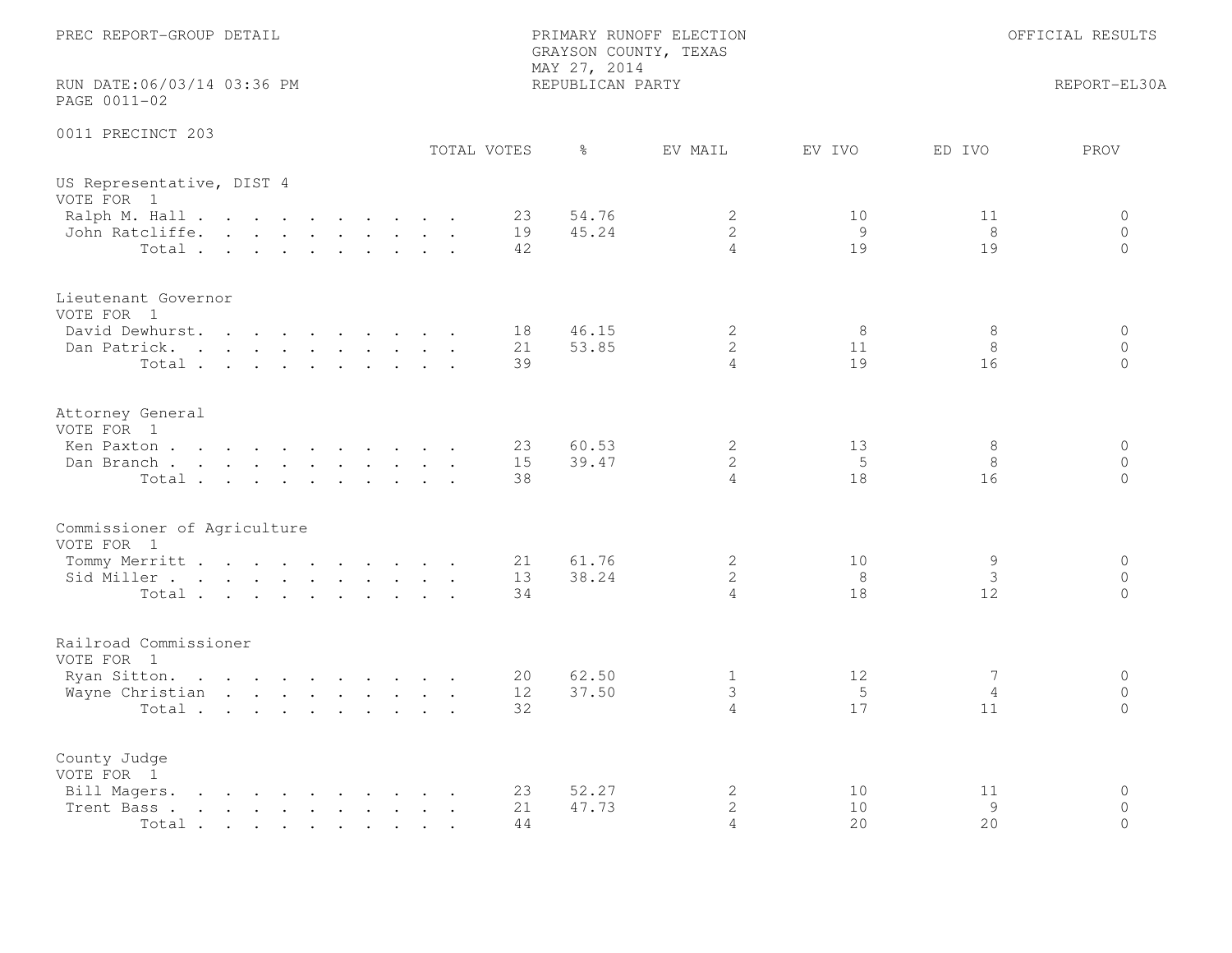| PREC REPORT-GROUP DETAIL<br>RUN DATE:06/03/14 03:36 PM<br>PAGE 0011-03                      |             | PRIMARY RUNOFF ELECTION<br>GRAYSON COUNTY, TEXAS<br>MAY 27, 2014<br>DEMOCRATIC PARTY |         | OFFICIAL RESULTS<br>REPORT-EL30A |        |      |
|---------------------------------------------------------------------------------------------|-------------|--------------------------------------------------------------------------------------|---------|----------------------------------|--------|------|
| 0011 PRECINCT 203                                                                           | TOTAL VOTES | ိ                                                                                    | EV MAIL | EV IVO                           | ED IVO | PROV |
| US Senator<br>VOTE FOR 1<br>David M. Alameel<br>Kesha Rogers<br>Total                       |             | 50.00<br>50.00                                                                       |         |                                  |        |      |
| Commissioner of Agriculture<br>VOTE FOR 1<br>Jim Hogan<br>Richard "Kinky" Friedman<br>Total |             | 25.00<br>75.00                                                                       |         |                                  |        |      |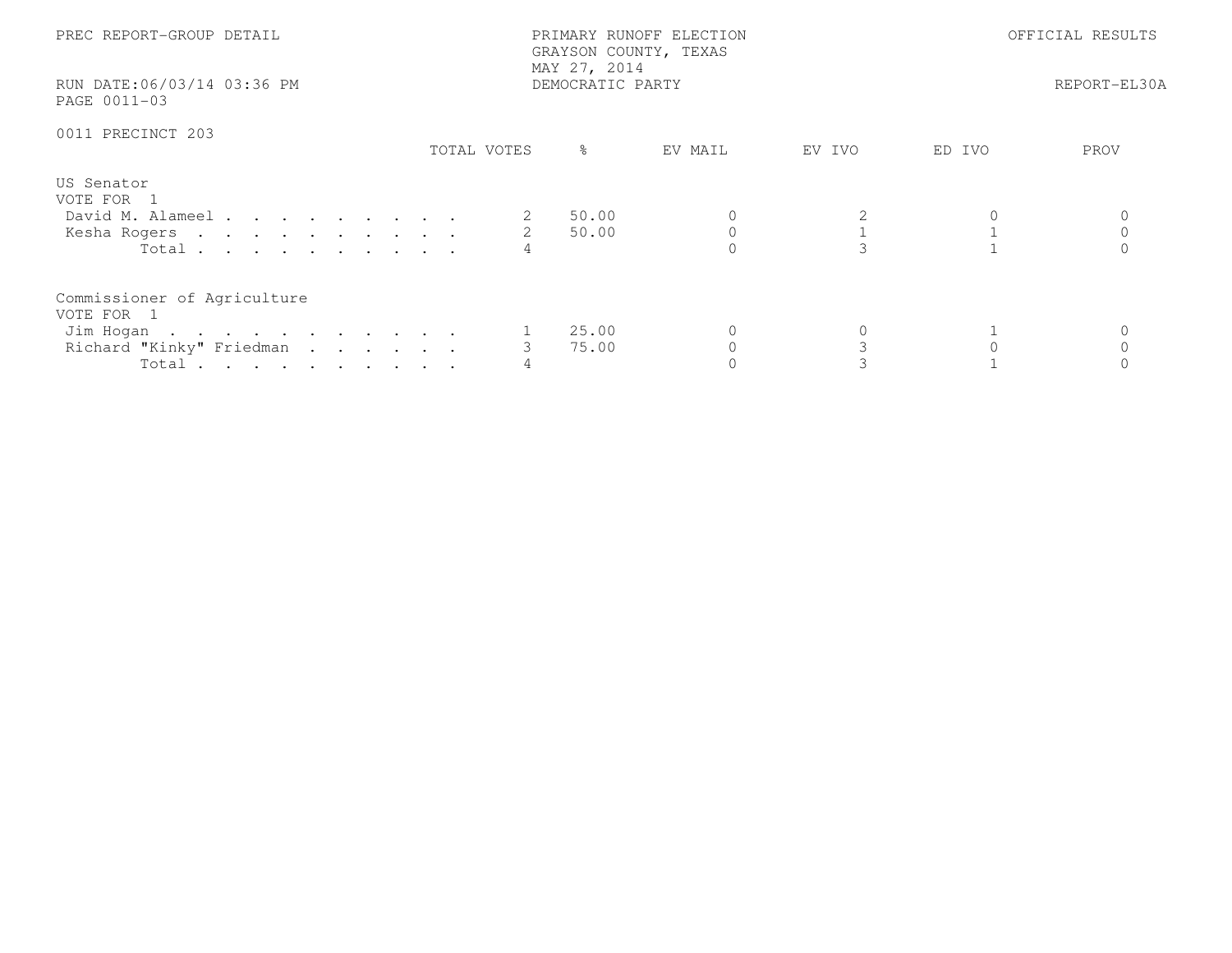| PREC REPORT-GROUP DETAIL                                                                                                                          | PRIMARY RUNOFF ELECTION<br>GRAYSON COUNTY, TEXAS<br>MAY 27, 2014 |  |                   |                        |              |          |          | OFFICIAL RESULTS |  |  |
|---------------------------------------------------------------------------------------------------------------------------------------------------|------------------------------------------------------------------|--|-------------------|------------------------|--------------|----------|----------|------------------|--|--|
| RUN DATE:06/03/14 03:36 PM<br>PAGE 0012-01                                                                                                        |                                                                  |  | STATISTICS        |                        | REPORT-EL30A |          |          |                  |  |  |
| 0012 PRECINCT 204                                                                                                                                 |                                                                  |  | TOTAL VOTES       | $\approx$              | EV MAIL      | EV IVO   | ED IVO   | PROV             |  |  |
| REGISTERED VOTERS - TOTAL<br>BALLOTS CAST - TOTAL.<br>BALLOTS CAST - REPUBLICAN PARTY<br>BALLOTS CAST - DEMOCRATIC PARTY<br>VOTER TURNOUT - TOTAL |                                                                  |  | 944<br>167<br>164 | 98.20<br>1.80<br>17.69 | 17<br>17     | 91<br>90 | 58<br>56 |                  |  |  |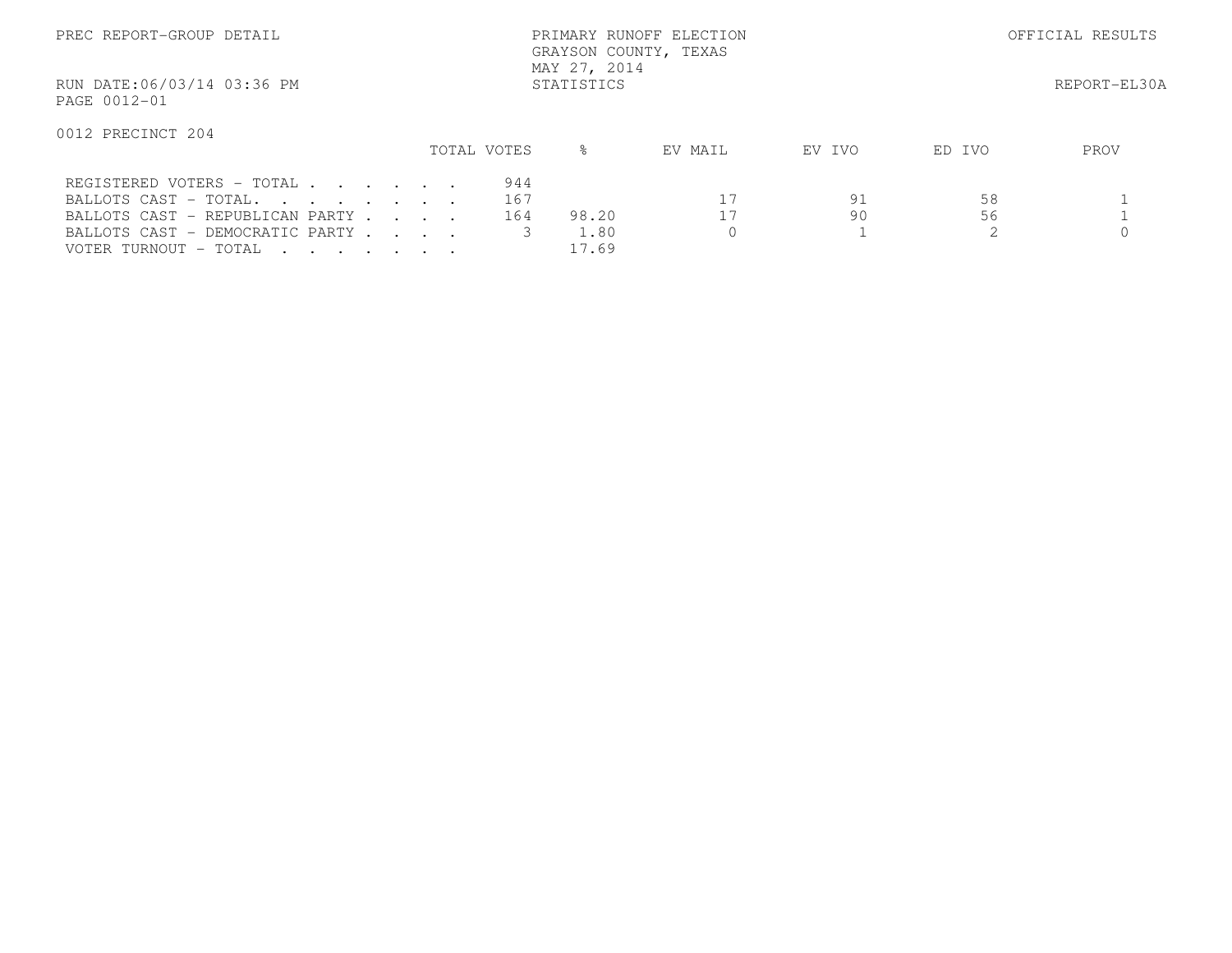| PREC REPORT-GROUP DETAIL                                                                                                                                                                                                                            |  |  |             |                  | MAY 27, 2014     | PRIMARY RUNOFF ELECTION<br>GRAYSON COUNTY, TEXAS |                |                | OFFICIAL RESULTS                        |
|-----------------------------------------------------------------------------------------------------------------------------------------------------------------------------------------------------------------------------------------------------|--|--|-------------|------------------|------------------|--------------------------------------------------|----------------|----------------|-----------------------------------------|
| RUN DATE:06/03/14 03:36 PM<br>PAGE 0012-02                                                                                                                                                                                                          |  |  |             |                  | REPUBLICAN PARTY |                                                  |                |                | REPORT-EL30A                            |
| 0012 PRECINCT 204                                                                                                                                                                                                                                   |  |  | TOTAL VOTES |                  | ႜၟ               | EV MAIL                                          | EV IVO         | ED IVO         | PROV                                    |
| US Representative, DIST 4<br>VOTE FOR 1                                                                                                                                                                                                             |  |  |             |                  |                  |                                                  |                |                |                                         |
| Ralph M. Hall<br>John Ratcliffe.<br>Total                                                                                                                                                                                                           |  |  |             | 91<br>73<br>164  | 55.49<br>44.51   | 8<br>9<br>17                                     | 53<br>37<br>90 | 29<br>27<br>56 | $\mathbf{1}$<br>$\circ$<br>$\mathbf{1}$ |
| Lieutenant Governor<br>VOTE FOR 1                                                                                                                                                                                                                   |  |  |             |                  |                  |                                                  |                |                |                                         |
| David Dewhurst.<br>$\mathbf{r}$ , $\mathbf{r}$ , $\mathbf{r}$ , $\mathbf{r}$ , $\mathbf{r}$ , $\mathbf{r}$ , $\mathbf{r}$<br>Dan Patrick.<br>Total                                                                                                  |  |  |             | 78<br>83<br>161  | 48.45<br>51.55   | 10<br>7<br>17                                    | 47<br>41<br>88 | 20<br>35<br>55 | $\mathbf{1}$<br>$\circ$<br>$\mathbf{1}$ |
| Attorney General<br>VOTE FOR 1                                                                                                                                                                                                                      |  |  |             |                  |                  |                                                  |                |                |                                         |
| Ken Paxton<br>Dan Branch<br>Total                                                                                                                                                                                                                   |  |  |             | 106<br>48<br>154 | 68.83<br>31.17   | 8<br>8<br>16                                     | 55<br>29<br>84 | 42<br>11<br>53 | $\mathbf{1}$<br>$\circ$<br>$\mathbf{1}$ |
| Commissioner of Agriculture<br>VOTE FOR 1                                                                                                                                                                                                           |  |  |             |                  |                  |                                                  |                |                |                                         |
| Tommy Merritt<br>Sid Miller<br>Total                                                                                                                                                                                                                |  |  |             | 82<br>64<br>146  | 56.16<br>43.84   | 11<br>3<br>14                                    | 45<br>37<br>82 | 25<br>24<br>49 | $\mathbf{1}$<br>$\circ$<br>$\mathbf{1}$ |
| Railroad Commissioner<br>VOTE FOR 1                                                                                                                                                                                                                 |  |  |             |                  |                  |                                                  |                |                |                                         |
| Ryan Sitton.<br>Wayne Christian<br>Total                                                                                                                                                                                                            |  |  |             | 74<br>71<br>145  | 51.03<br>48.97   | 6<br>8<br>14                                     | 47<br>35<br>82 | 20<br>28<br>48 | $\mathbf{1}$<br>$\circ$<br>$\mathbf{1}$ |
| County Judge<br>VOTE FOR 1                                                                                                                                                                                                                          |  |  |             |                  |                  |                                                  |                |                |                                         |
| Bill Magers.<br>$\mathbf{r}$ , and $\mathbf{r}$ , and $\mathbf{r}$ , and $\mathbf{r}$ , and $\mathbf{r}$<br>Trent Bass.<br>the contract of the contract of the contract of the contract of the contract of the contract of the contract of<br>Total |  |  |             | 75<br>87<br>162  | 46.30<br>53.70   | 11<br>6<br>17                                    | 46<br>42<br>88 | 17<br>39<br>56 | 1<br>$\circ$<br>$\mathbf{1}$            |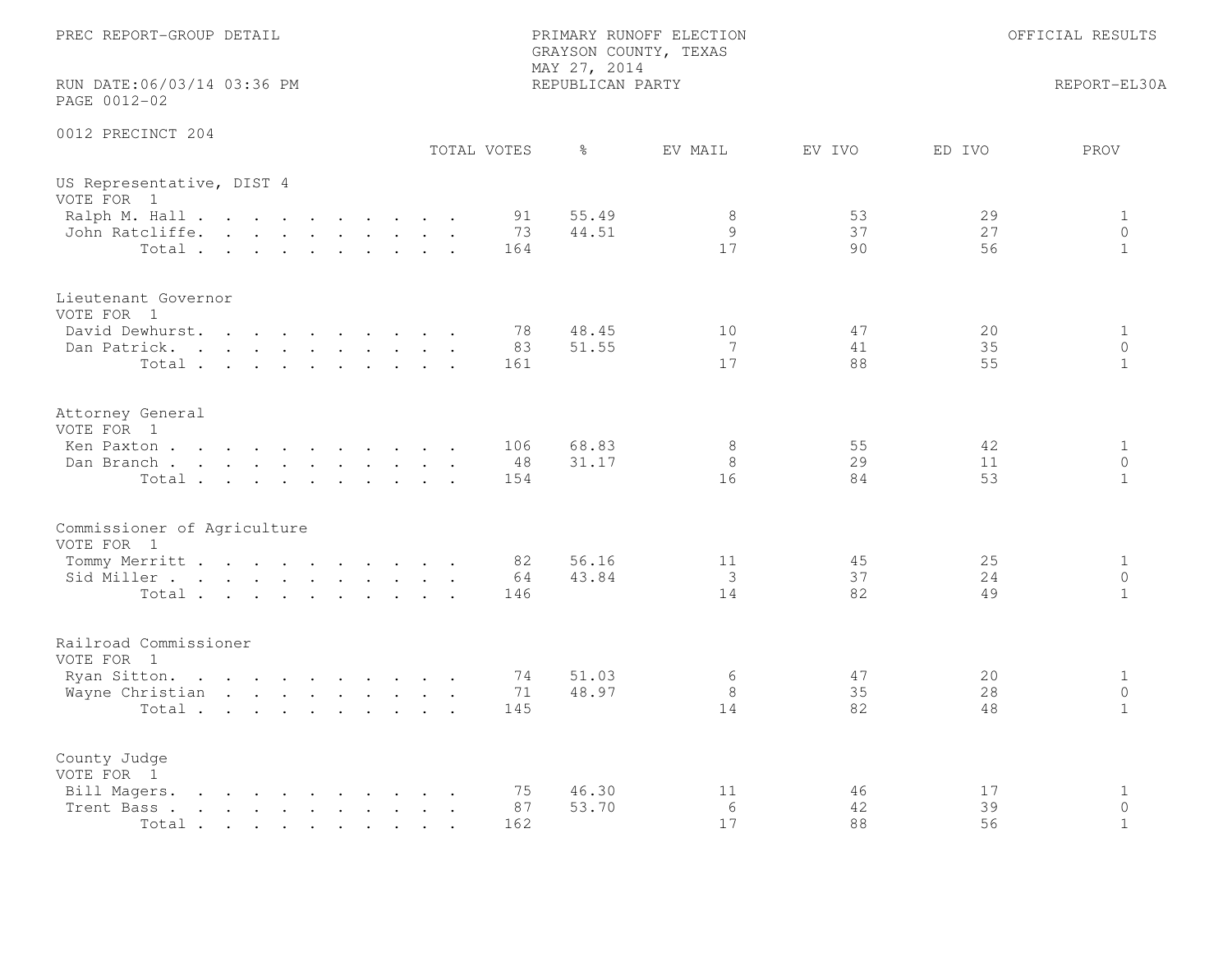| PREC REPORT-GROUP DETAIL                                                                    |             | PRIMARY RUNOFF ELECTION<br>GRAYSON COUNTY, TEXAS<br>MAY 27, 2014 |        | OFFICIAL RESULTS |              |  |
|---------------------------------------------------------------------------------------------|-------------|------------------------------------------------------------------|--------|------------------|--------------|--|
| RUN DATE:06/03/14 03:36 PM<br>PAGE 0012-03                                                  |             | DEMOCRATIC PARTY                                                 |        |                  | REPORT-EL30A |  |
| 0012 PRECINCT 204                                                                           | TOTAL VOTES | $\frac{9}{6}$<br>EV MAIL                                         | EV IVO | ED IVO           | PROV         |  |
| US Senator<br>VOTE FOR 1<br>David M. Alameel<br>Kesha Rogers 2<br>Total $\cdots$            |             | 1 33.33<br>66.67                                                 |        |                  |              |  |
| Commissioner of Agriculture<br>VOTE FOR 1<br>Jim Hogan<br>Richard "Kinky" Friedman<br>Total |             | 100.00                                                           |        |                  |              |  |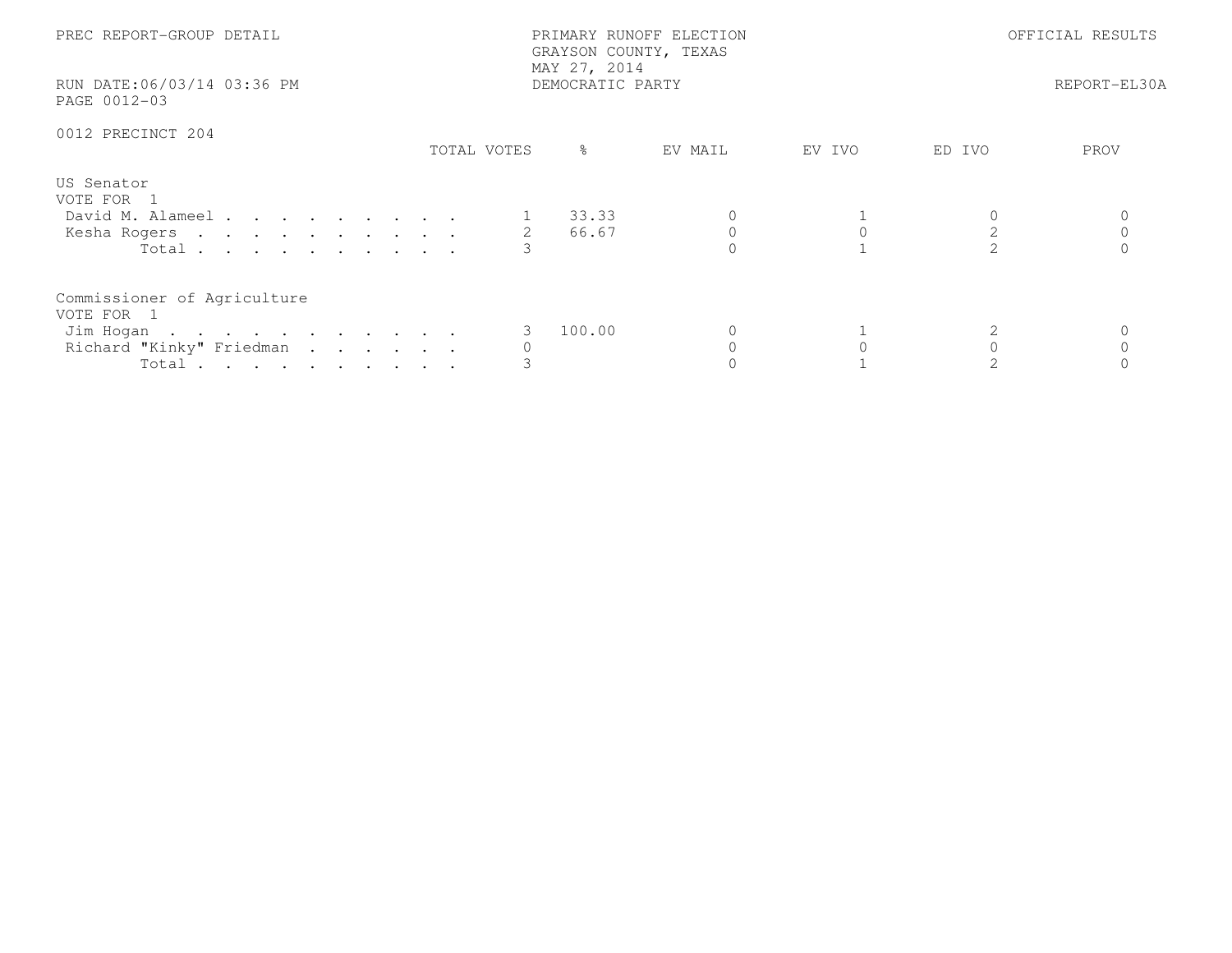| PREC REPORT-GROUP DETAIL                                                                                                                                                                                                                     | PRIMARY RUNOFF ELECTION<br>GRAYSON COUNTY, TEXAS<br>MAY 27, 2014 |            |  |             |                            |                        |          | OFFICIAL RESULTS |                 |              |
|----------------------------------------------------------------------------------------------------------------------------------------------------------------------------------------------------------------------------------------------|------------------------------------------------------------------|------------|--|-------------|----------------------------|------------------------|----------|------------------|-----------------|--------------|
| RUN DATE:06/03/14 03:36 PM<br>PAGE 0013-01                                                                                                                                                                                                   |                                                                  | STATISTICS |  |             |                            |                        |          |                  |                 | REPORT-EL30A |
| 0013 PRECINCT 205                                                                                                                                                                                                                            |                                                                  |            |  | TOTAL VOTES |                            | ⊱                      | EV MAIL  | EV IVO           | ED IVO          | PROV         |
| REGISTERED VOTERS - TOTAL<br>BALLOTS CAST - TOTAL.<br>BALLOTS CAST - REPUBLICAN PARTY<br>BALLOTS CAST - DEMOCRATIC PARTY<br>VOTER TURNOUT - TOTAL<br>$\mathbf{r}$ , $\mathbf{r}$ , $\mathbf{r}$ , $\mathbf{r}$ , $\mathbf{r}$ , $\mathbf{r}$ |                                                                  |            |  |             | 3,591<br>562<br>540<br>2.2 | 96.09<br>3.91<br>15.65 | 49<br>47 | 310<br>298<br>12 | 203<br>195<br>8 |              |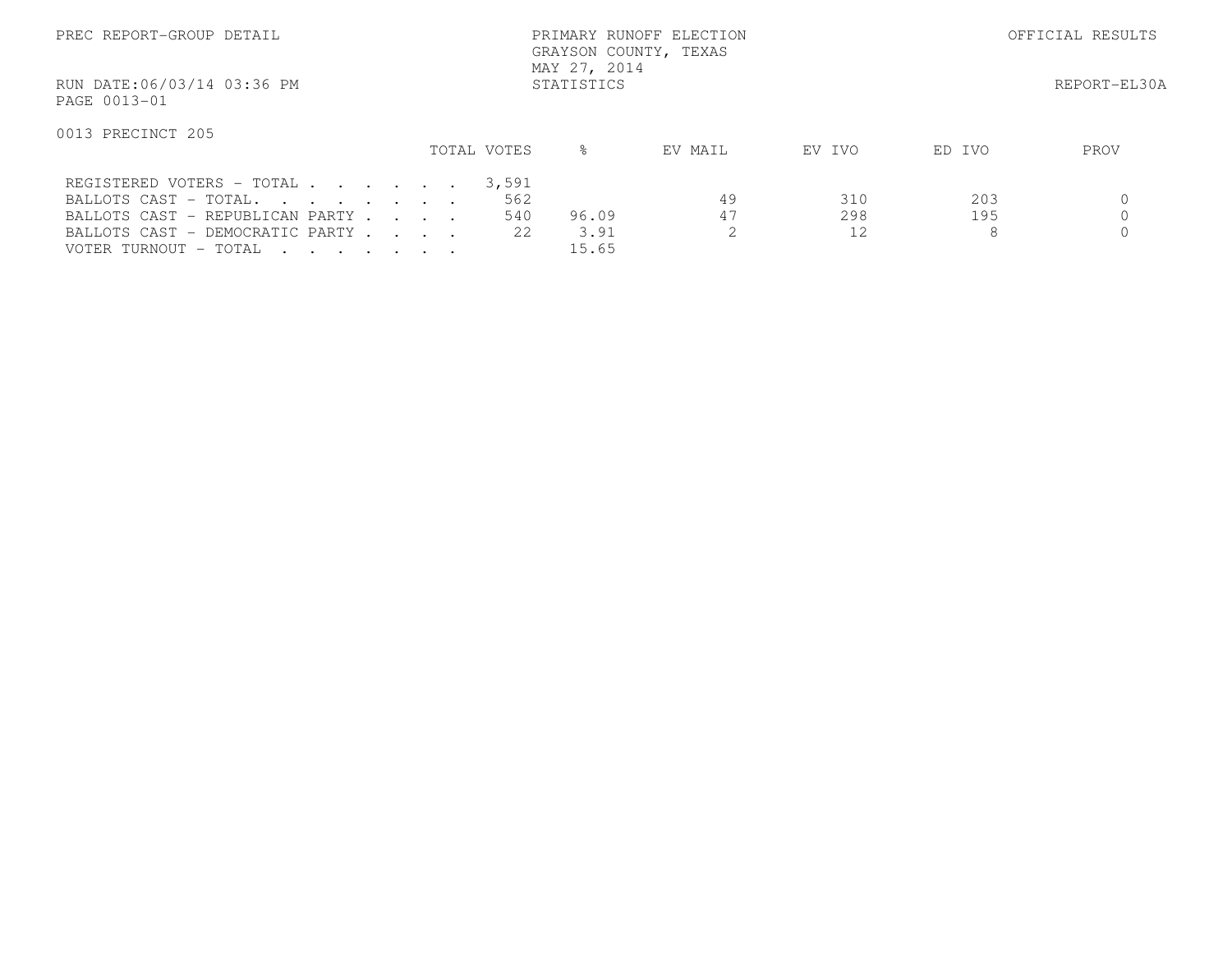| PREC REPORT-GROUP DETAIL                                                                                                                                                                                                                                                                                                                                                                     |  |  |  |  |                   | MAY 27, 2014     | PRIMARY RUNOFF ELECTION<br>GRAYSON COUNTY, TEXAS |                   |                  | OFFICIAL RESULTS                |
|----------------------------------------------------------------------------------------------------------------------------------------------------------------------------------------------------------------------------------------------------------------------------------------------------------------------------------------------------------------------------------------------|--|--|--|--|-------------------|------------------|--------------------------------------------------|-------------------|------------------|---------------------------------|
| RUN DATE:06/03/14 03:36 PM<br>PAGE 0013-02                                                                                                                                                                                                                                                                                                                                                   |  |  |  |  |                   | REPUBLICAN PARTY |                                                  |                   |                  | REPORT-EL30A                    |
| 0013 PRECINCT 205                                                                                                                                                                                                                                                                                                                                                                            |  |  |  |  | TOTAL VOTES       | $\frac{6}{6}$    | EV MAIL                                          | EV IVO            | ED IVO           | PROV                            |
| US Representative, DIST 4<br>VOTE FOR 1                                                                                                                                                                                                                                                                                                                                                      |  |  |  |  |                   |                  |                                                  |                   |                  |                                 |
| Ralph M. Hall<br>John Ratcliffe.<br>Total                                                                                                                                                                                                                                                                                                                                                    |  |  |  |  | 247<br>288<br>535 | 46.17<br>53.83   | 24<br>23<br>47                                   | 132<br>162<br>294 | 91<br>103<br>194 | 0<br>$\overline{0}$<br>$\Omega$ |
| Lieutenant Governor<br>VOTE FOR 1                                                                                                                                                                                                                                                                                                                                                            |  |  |  |  |                   |                  |                                                  |                   |                  |                                 |
| David Dewhurst.<br>Dan Patrick.<br>Total                                                                                                                                                                                                                                                                                                                                                     |  |  |  |  | 227<br>281<br>508 | 44.69<br>55.31   | 22<br>25<br>47                                   | 115<br>162<br>277 | 90<br>94<br>184  | $\circ$<br>$\circ$<br>$\Omega$  |
| Attorney General<br>VOTE FOR 1                                                                                                                                                                                                                                                                                                                                                               |  |  |  |  |                   |                  |                                                  |                   |                  |                                 |
| Ken Paxton<br>Dan Branch<br>Total                                                                                                                                                                                                                                                                                                                                                            |  |  |  |  | 309<br>165<br>474 | 65.19<br>34.81   | 37<br>10<br>47                                   | 168<br>93<br>261  | 104<br>62<br>166 | $\circ$<br>$\circ$<br>$\circ$   |
| Commissioner of Agriculture<br>VOTE FOR 1                                                                                                                                                                                                                                                                                                                                                    |  |  |  |  |                   |                  |                                                  |                   |                  |                                 |
| Tommy Merritt<br>Sid Miller<br>Total                                                                                                                                                                                                                                                                                                                                                         |  |  |  |  | 295<br>175<br>470 | 62.77<br>37.23   | 29<br>17<br>46                                   | 154<br>106<br>260 | 112<br>52<br>164 | $\circ$<br>$\circ$<br>$\Omega$  |
| Railroad Commissioner<br>VOTE FOR 1                                                                                                                                                                                                                                                                                                                                                          |  |  |  |  |                   |                  |                                                  |                   |                  |                                 |
| Ryan Sitton.<br>Wayne Christian<br>Total                                                                                                                                                                                                                                                                                                                                                     |  |  |  |  | 265<br>193<br>458 | 57.86<br>42.14   | 32<br>14<br>46                                   | 159<br>94<br>253  | 74<br>85<br>159  | $\circ$<br>$\circ$<br>$\Omega$  |
| County Judge<br>VOTE FOR 1                                                                                                                                                                                                                                                                                                                                                                   |  |  |  |  |                   |                  |                                                  |                   |                  |                                 |
| Bill Magers.<br>$\mathbf{r}$ . The contract of the contract of the contract of the contract of the contract of the contract of the contract of the contract of the contract of the contract of the contract of the contract of the contract of th<br>Trent Bass.<br>the contract of the contract of the contract of the contract of the contract of the contract of the contract of<br>Total |  |  |  |  | 265<br>270<br>535 | 49.53<br>50.47   | 30<br>17<br>47                                   | 144<br>151<br>295 | 91<br>102<br>193 | $\circ$<br>$\circ$<br>$\Omega$  |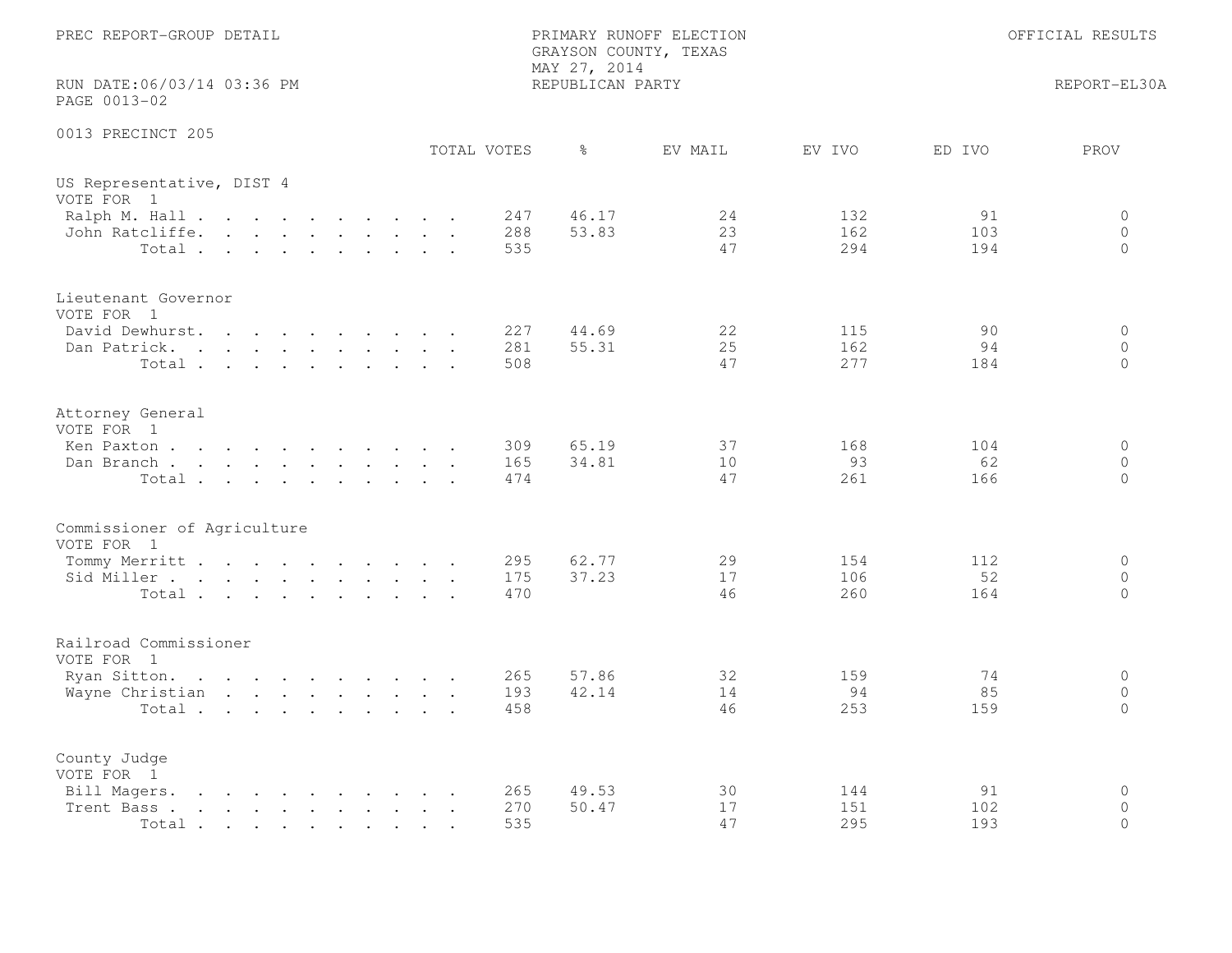| PREC REPORT-GROUP DETAIL<br>RUN DATE:06/03/14 03:36 PM             |             | PRIMARY RUNOFF ELECTION<br>GRAYSON COUNTY, TEXAS<br>MAY 27, 2014<br>DEMOCRATIC PARTY |         | OFFICIAL RESULTS<br>REPORT-EL30A |                |  |
|--------------------------------------------------------------------|-------------|--------------------------------------------------------------------------------------|---------|----------------------------------|----------------|--|
| PAGE 0013-03                                                       |             |                                                                                      |         |                                  |                |  |
| 0013 PRECINCT 205                                                  | TOTAL VOTES | ိ                                                                                    | EV MAIL | EV IVO                           | ED IVO<br>PROV |  |
| US Senator<br>VOTE FOR 1<br>David M. Alameel 11<br>Kesha Rogers 11 |             | 50.00<br>50.00                                                                       |         | 5                                |                |  |
| Total $\cdots$<br>Commissioner of Agriculture<br>VOTE FOR 1        | 22          |                                                                                      |         | 12                               |                |  |
| Jim Hogan<br>Richard "Kinky" Friedman<br>Total                     | 13<br>22    | 59.09<br>40.91                                                                       |         | 12                               | 6              |  |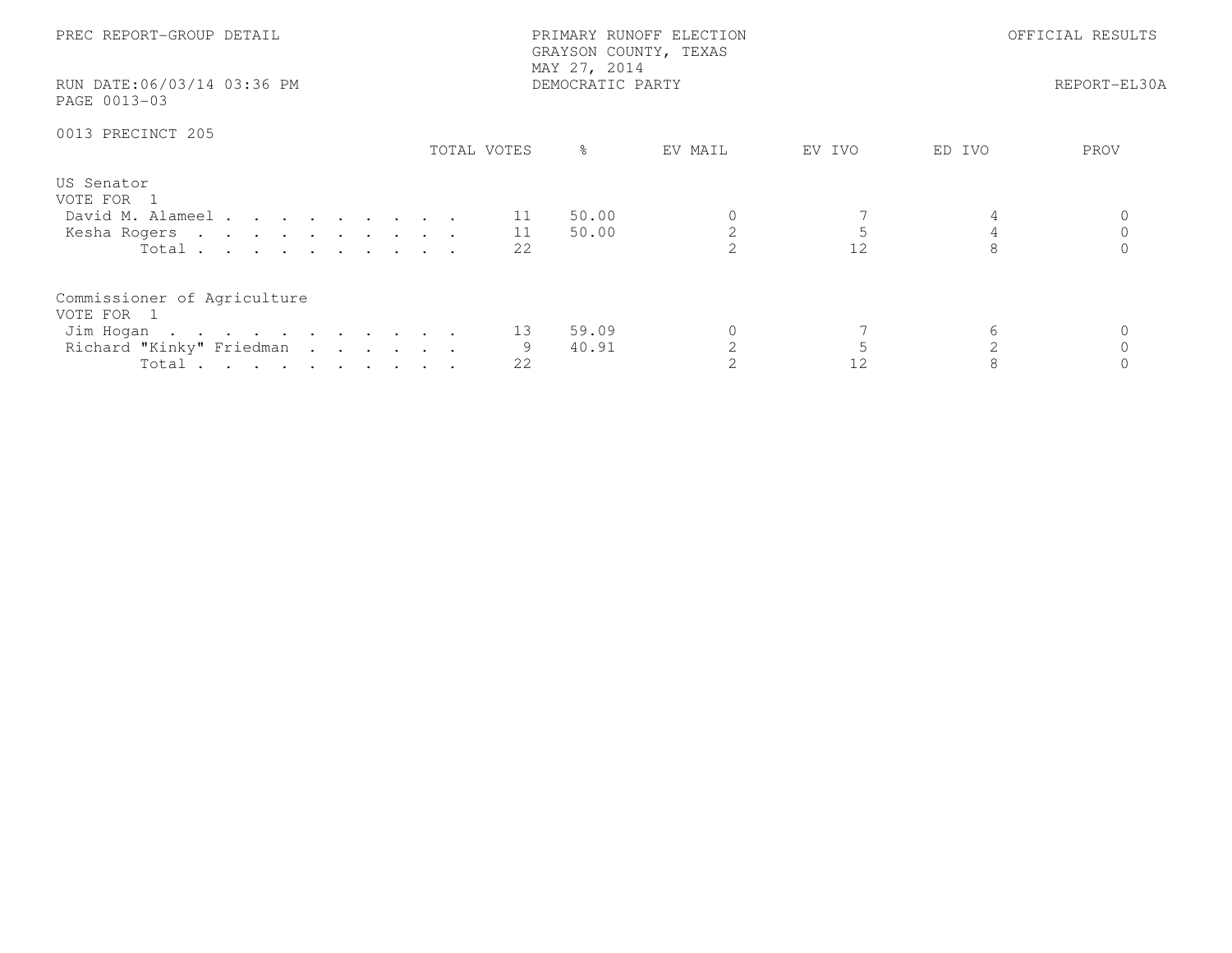| PREC REPORT-GROUP DETAIL                   |             | PRIMARY RUNOFF ELECTION<br>GRAYSON COUNTY, TEXAS<br>MAY 27, 2014 |                   |           | OFFICIAL RESULTS |  |  |
|--------------------------------------------|-------------|------------------------------------------------------------------|-------------------|-----------|------------------|--|--|
| RUN DATE:06/03/14 03:36 PM<br>PAGE 0014-01 |             | STATISTICS                                                       |                   |           | REPORT-EL30A     |  |  |
| 0014 PRECINCT 206                          |             |                                                                  |                   |           |                  |  |  |
|                                            | TOTAL VOTES | ⊱                                                                | EV MAIL<br>EV IVO | ED IVO    | PROV             |  |  |
| REGISTERED VOTERS - TOTAL 1,311            |             |                                                                  |                   |           |                  |  |  |
| BALLOTS CAST - TOTAL.                      |             | 238                                                              | 26                | 87<br>125 |                  |  |  |
| BALLOTS CAST - REPUBLICAN PARTY            |             | 226<br>94.96                                                     | 26                | 82<br>118 |                  |  |  |
| BALLOTS CAST - DEMOCRATIC PARTY            |             | 12<br>5.04                                                       |                   |           |                  |  |  |
| VOTER TURNOUT - TOTAL                      |             | 18.15                                                            |                   |           |                  |  |  |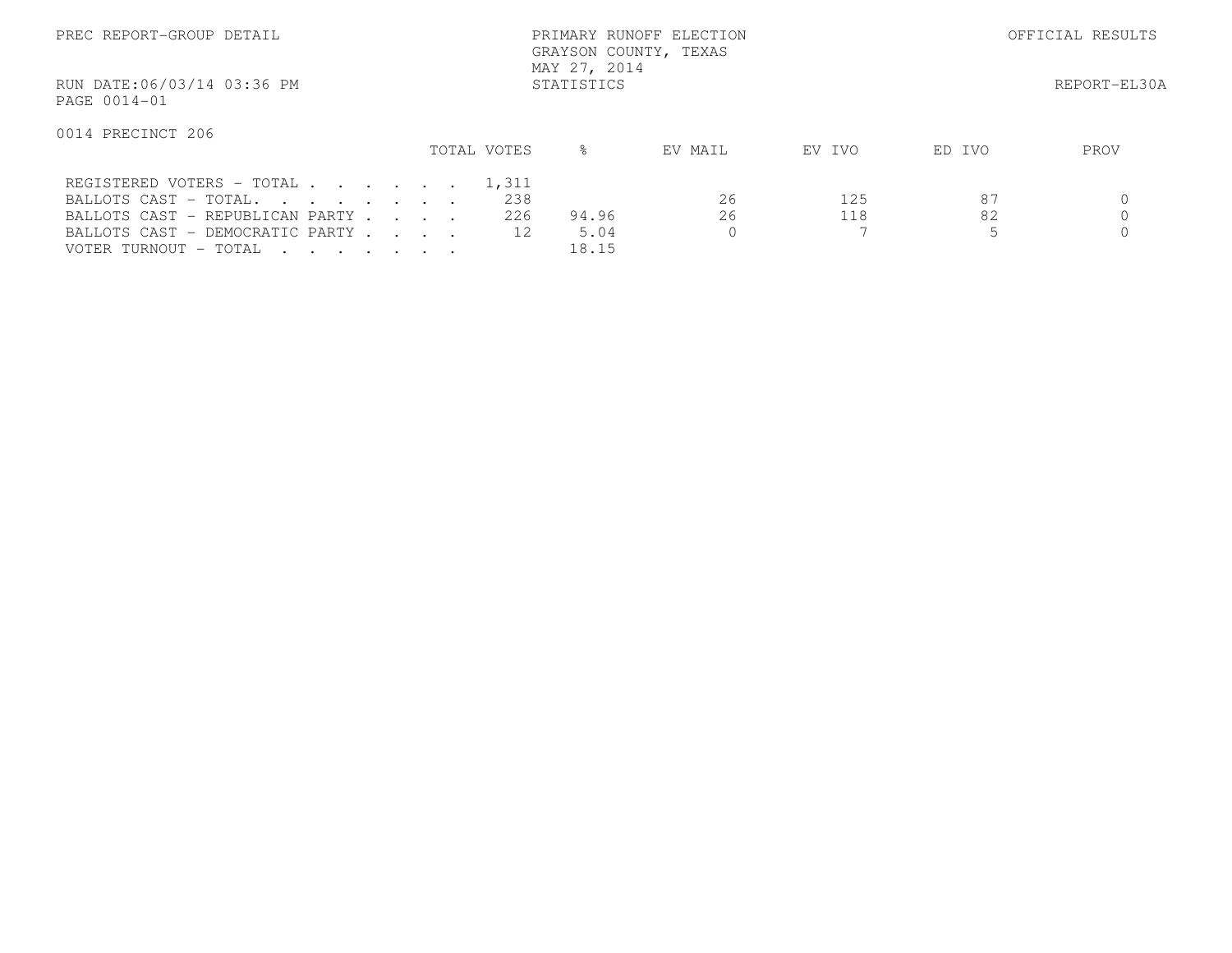| PREC REPORT-GROUP DETAIL                   | PRIMARY RUNOFF ELECTION<br>GRAYSON COUNTY, TEXAS<br>MAY 27, 2014 |                  |                            |                 | OFFICIAL RESULTS |                                        |  |
|--------------------------------------------|------------------------------------------------------------------|------------------|----------------------------|-----------------|------------------|----------------------------------------|--|
| RUN DATE:06/03/14 03:36 PM<br>PAGE 0014-02 |                                                                  | REPUBLICAN PARTY |                            |                 |                  | REPORT-EL30A                           |  |
| 0014 PRECINCT 206                          | TOTAL VOTES                                                      | ိ                | EV MAIL                    | EV IVO          | ED IVO           | PROV                                   |  |
| US Representative, DIST 4<br>VOTE FOR 1    |                                                                  |                  |                            |                 |                  |                                        |  |
| Ralph M. Hall<br>John Ratcliffe.<br>Total  | 113<br>111<br>224                                                | 50.45<br>49.55   | 10<br>16<br>26             | 51<br>65<br>116 | 52<br>30<br>82   | $\Omega$<br>$\overline{0}$<br>$\Omega$ |  |
| Lieutenant Governor<br>VOTE FOR 1          |                                                                  |                  |                            |                 |                  |                                        |  |
| David Dewhurst.<br>Dan Patrick.<br>Total   | 129<br>88<br>217                                                 | 59.45<br>40.55   | 17<br>9<br>26              | 69<br>45<br>114 | 43<br>34<br>77   | $\circ$<br>$\circ$<br>$\Omega$         |  |
| Attorney General<br>VOTE FOR 1             |                                                                  |                  |                            |                 |                  |                                        |  |
| Ken Paxton<br>Dan Branch<br>Total          | 115<br>73<br>188                                                 | 61.17<br>38.83   | 9<br>11<br>20              | 57<br>39<br>96  | 49<br>23<br>72   | $\circ$<br>$\circ$<br>$\circ$          |  |
| Commissioner of Agriculture<br>VOTE FOR 1  |                                                                  |                  |                            |                 |                  |                                        |  |
| Tommy Merritt<br>Sid Miller<br>Total       | 112<br>69<br>181                                                 | 61.88<br>38.12   | 18<br>4<br>22              | 49<br>46<br>95  | 45<br>19<br>64   | $\Omega$<br>$\overline{0}$<br>$\Omega$ |  |
| Railroad Commissioner<br>VOTE FOR 1        |                                                                  |                  |                            |                 |                  |                                        |  |
| Ryan Sitton.<br>Wayne Christian<br>Total   | 90<br>91<br>181                                                  | 49.72<br>50.28   | 7<br>12 <sup>°</sup><br>19 | 47<br>50<br>97  | 36<br>29<br>65   | $\circ$<br>$\circ$<br>$\Omega$         |  |
| County Judge<br>VOTE FOR 1                 |                                                                  |                  |                            |                 |                  |                                        |  |
| Bill Magers.<br>Trent Bass<br>Total        | 101<br><b>Contract Contract Street</b><br>122<br>223             | 45.29<br>54.71   | 18<br>8<br>26              | 51<br>64<br>115 | 32<br>50<br>82   | $\circ$<br>$\circ$<br>$\circ$          |  |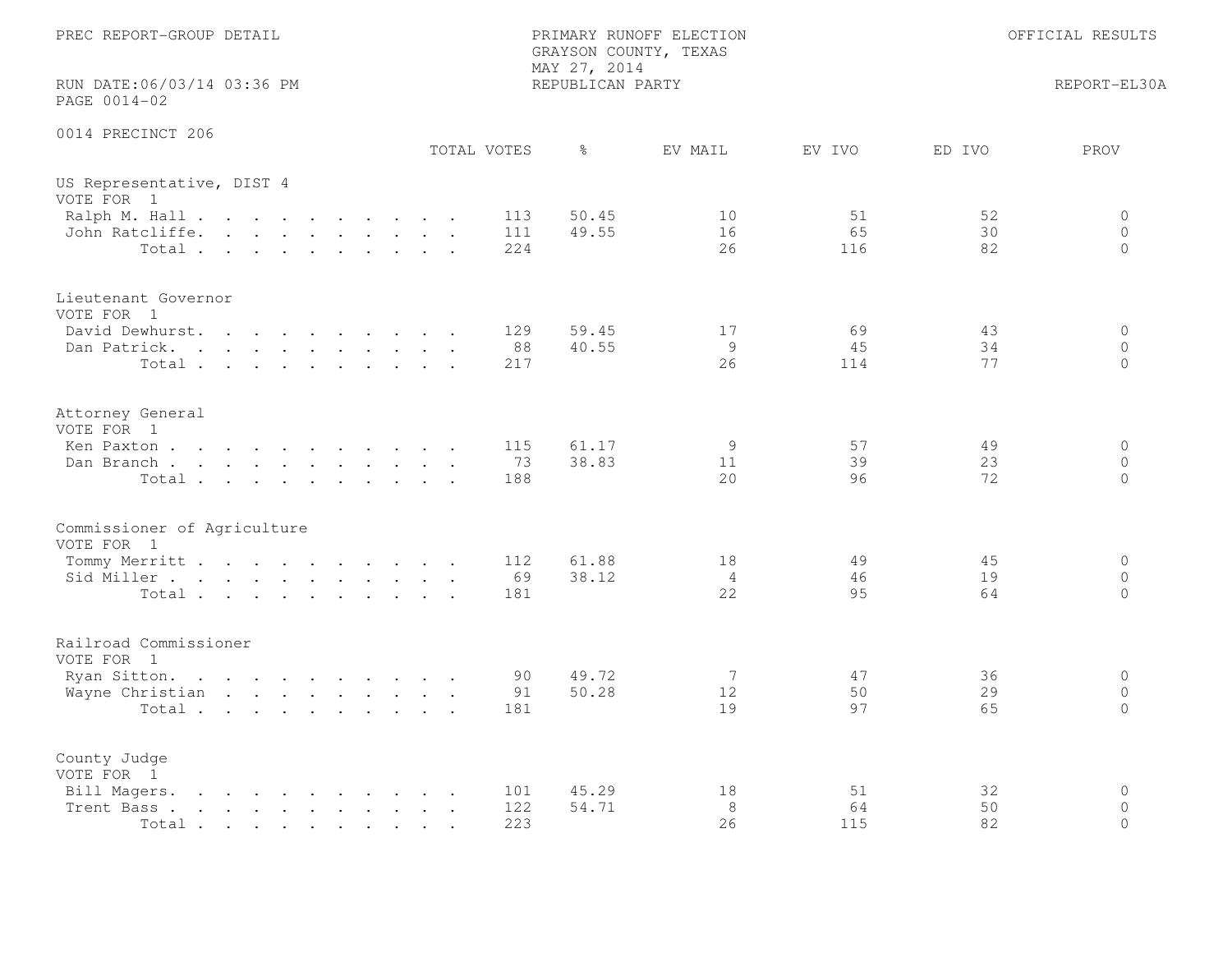| PREC REPORT-GROUP DETAIL<br>RUN DATE:06/03/14 03:36 PM<br>PAGE 0014-03                      |             | PRIMARY RUNOFF ELECTION<br>GRAYSON COUNTY, TEXAS<br>MAY 27, 2014<br>DEMOCRATIC PARTY | OFFICIAL RESULTS<br>REPORT-EL30A |                     |        |      |
|---------------------------------------------------------------------------------------------|-------------|--------------------------------------------------------------------------------------|----------------------------------|---------------------|--------|------|
| 0014 PRECINCT 206                                                                           | TOTAL VOTES | $\frac{6}{6}$                                                                        | EV MAIL                          | EV IVO              | ED IVO | PROV |
| US Senator<br>VOTE FOR 1<br>David M. Alameel<br>Kesha Rogers 3 27.27<br>Total               | 11          | 72.73                                                                                |                                  | $\mathfrak{L}$<br>6 |        |      |
| Commissioner of Agriculture<br>VOTE FOR 1<br>Jim Hogan<br>Richard "Kinky" Friedman<br>Total | 4<br>12     | 66.67<br>33.33                                                                       |                                  | $\mathcal{L}$       |        |      |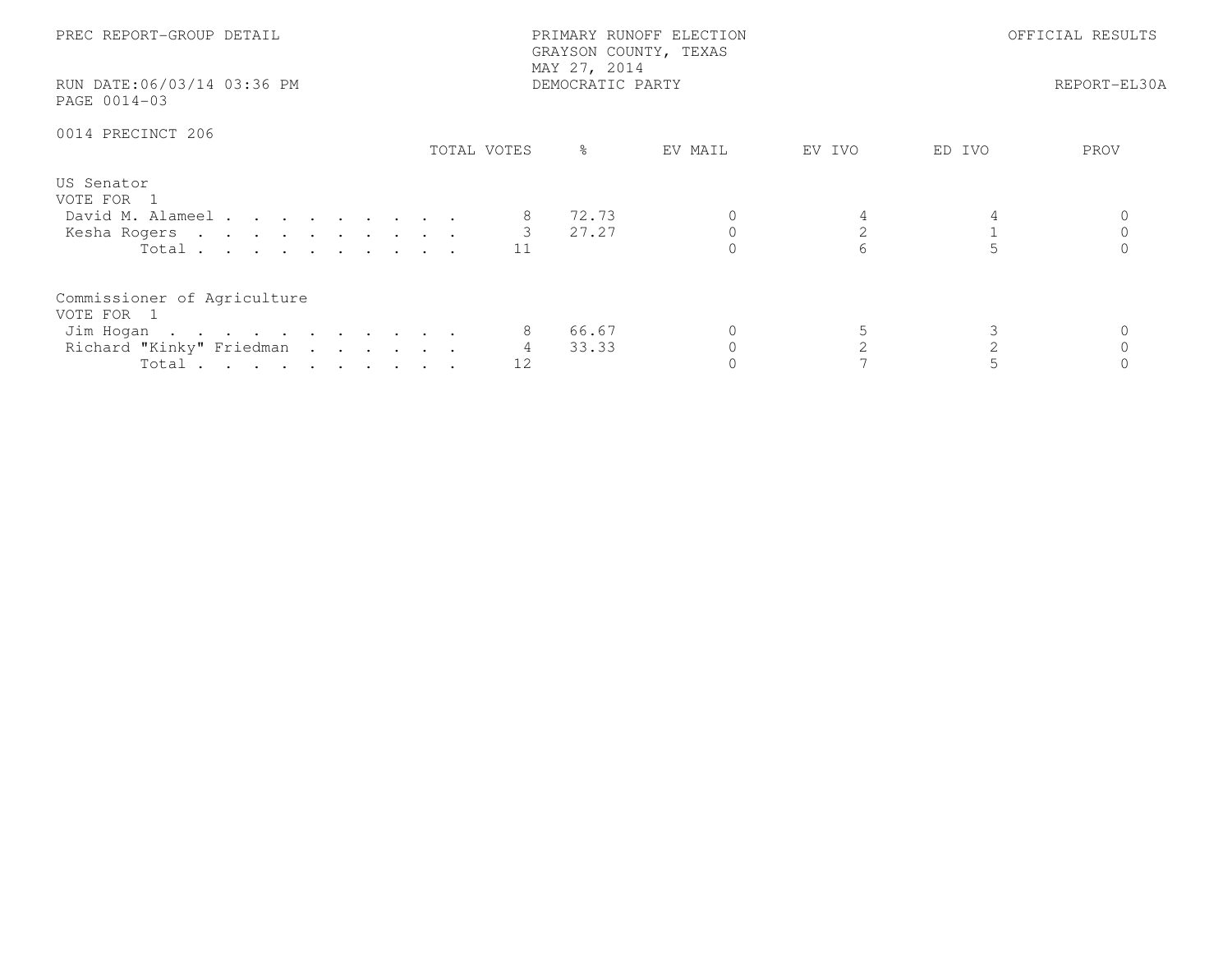| PREC REPORT-GROUP DETAIL                                                                                                                                      |  |                   | GRAYSON COUNTY, TEXAS<br>MAY 27, 2014 | PRIMARY RUNOFF ELECTION |              | OFFICIAL RESULTS |      |  |
|---------------------------------------------------------------------------------------------------------------------------------------------------------------|--|-------------------|---------------------------------------|-------------------------|--------------|------------------|------|--|
| RUN DATE:06/03/14 03:36 PM<br>PAGE 0015-01                                                                                                                    |  |                   | STATISTICS                            |                         | REPORT-EL30A |                  |      |  |
| 0015 PRECINCT 207                                                                                                                                             |  | TOTAL VOTES       | ⊱                                     | EV MAIL                 | EV IVO       | ED IVO           | PROV |  |
| REGISTERED VOTERS - TOTAL<br>BALLOTS CAST - TOTAL.<br>BALLOTS CAST - REPUBLICAN PARTY<br>BALLOTS CAST - DEMOCRATIC PARTY<br>VOTER TURNOUT - TOTAL<br>$\cdots$ |  | 864<br>135<br>132 | 97.78<br>2.22<br>15.63                | 10<br>10                | 27<br>26     | 98<br>96         |      |  |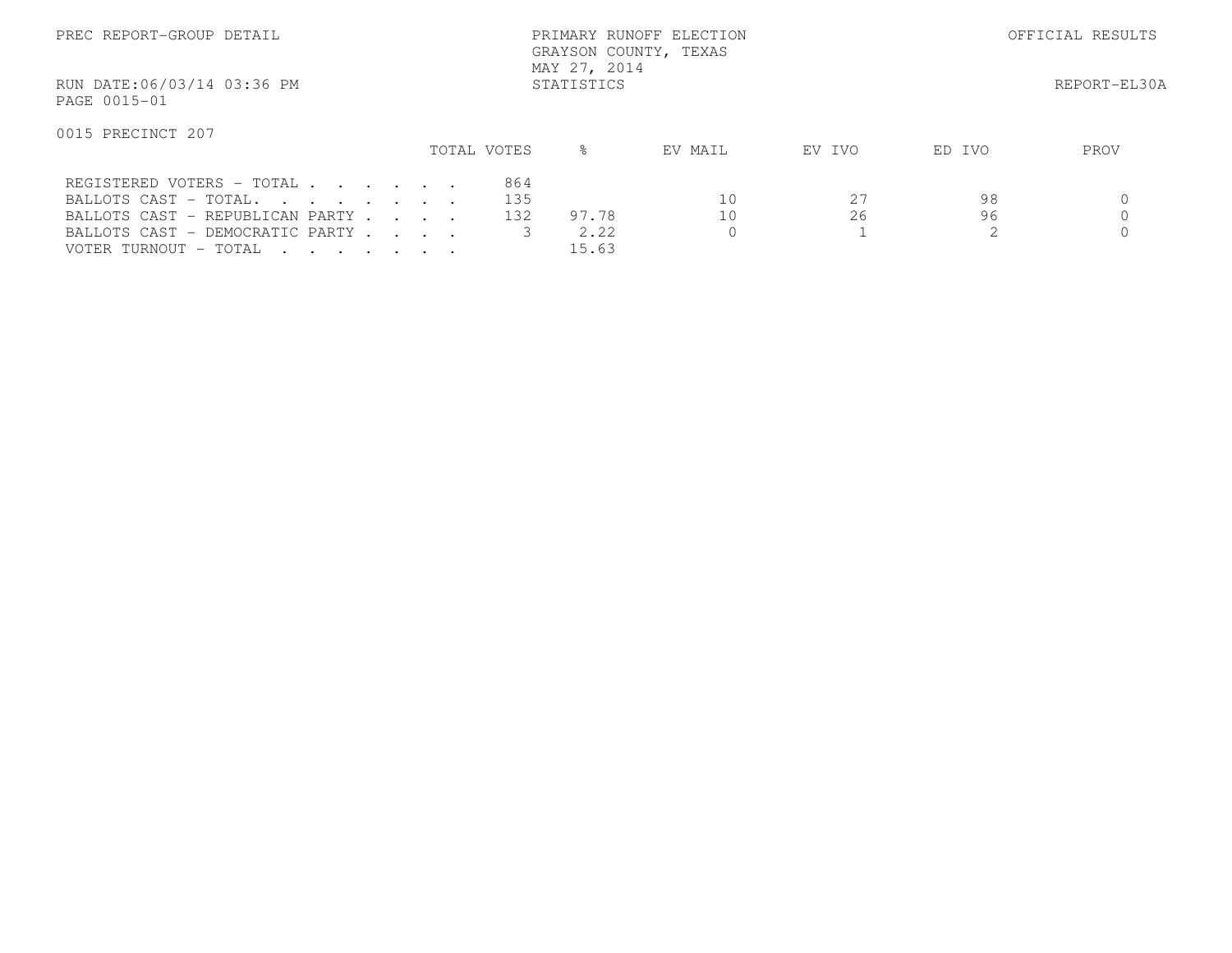| PREC REPORT-GROUP DETAIL<br>RUN DATE:06/03/14 03:36 PM                                |                 | PRIMARY RUNOFF ELECTION<br>GRAYSON COUNTY, TEXAS<br>MAY 27, 2014<br>REPUBLICAN PARTY |                | OFFICIAL RESULTS<br>REPORT-EL30A                  |
|---------------------------------------------------------------------------------------|-----------------|--------------------------------------------------------------------------------------|----------------|---------------------------------------------------|
| PAGE 0015-02                                                                          |                 |                                                                                      |                |                                                   |
| 0015 PRECINCT 207                                                                     | TOTAL VOTES     | $\frac{6}{6}$<br>EV MAIL                                                             | EV IVO         | ED IVO<br>PROV                                    |
| US Representative, DIST 4<br>VOTE FOR 1<br>Ralph M. Hall<br>John Ratcliffe.<br>Total. | 56<br>76<br>132 | 42.42<br>8<br>$\mathbf{2}$<br>57.58<br>10                                            | 11<br>15<br>26 | 37<br>0<br>$\circ$<br>59<br>96<br>$\Omega$        |
| Lieutenant Governor<br>VOTE FOR 1<br>David Dewhurst.<br>Dan Patrick.<br>Total         | 42<br>87<br>129 | 32.56<br>6<br>67.44<br>$\overline{4}$<br>10                                          | 9<br>17<br>26  | 27<br>0<br>66<br>$\circ$<br>93<br>$\circ$         |
| Attorney General<br>VOTE FOR 1<br>Ken Paxton<br>Dan Branch<br>Total                   | 88<br>40<br>128 | 68.75<br>8<br>$\mathbf{2}$<br>31.25<br>10                                            | 18<br>7<br>25  | 62<br>0<br>31<br>$\circ$<br>93<br>$\Omega$        |
| Commissioner of Agriculture<br>VOTE FOR 1<br>Tommy Merritt<br>Sid Miller<br>Total     | 61<br>52<br>113 | 53.98<br>4<br>46.02<br>6<br>10                                                       | 12<br>9<br>21  | 45<br>0<br>37<br>$\circ$<br>82<br>$\Omega$        |
| Railroad Commissioner<br>VOTE FOR 1<br>Ryan Sitton.<br>Wayne Christian<br>Total       | 70<br>44<br>114 | 61.40<br>6<br>38.60<br>4<br>10                                                       | 13<br>8<br>21  | 51<br>0<br>32<br>$\circ$<br>83<br>$\mathbf{0}$    |
| County Judge<br>VOTE FOR 1<br>Bill Magers.<br>Trent Bass<br>Total                     | 54<br>70<br>124 | 43.55<br>7<br>3<br>56.45<br>10                                                       | 16<br>10<br>26 | 31<br>$\circ$<br>57<br>$\Omega$<br>$\Omega$<br>88 |
| Justice of the Peace, Precinct No. 4<br>VOTE FOR 1<br>Rita G. Noel                    | 58              | 53.21<br>$\mathbf{2}^{\prime}$                                                       | 15             | $\circ$<br>41                                     |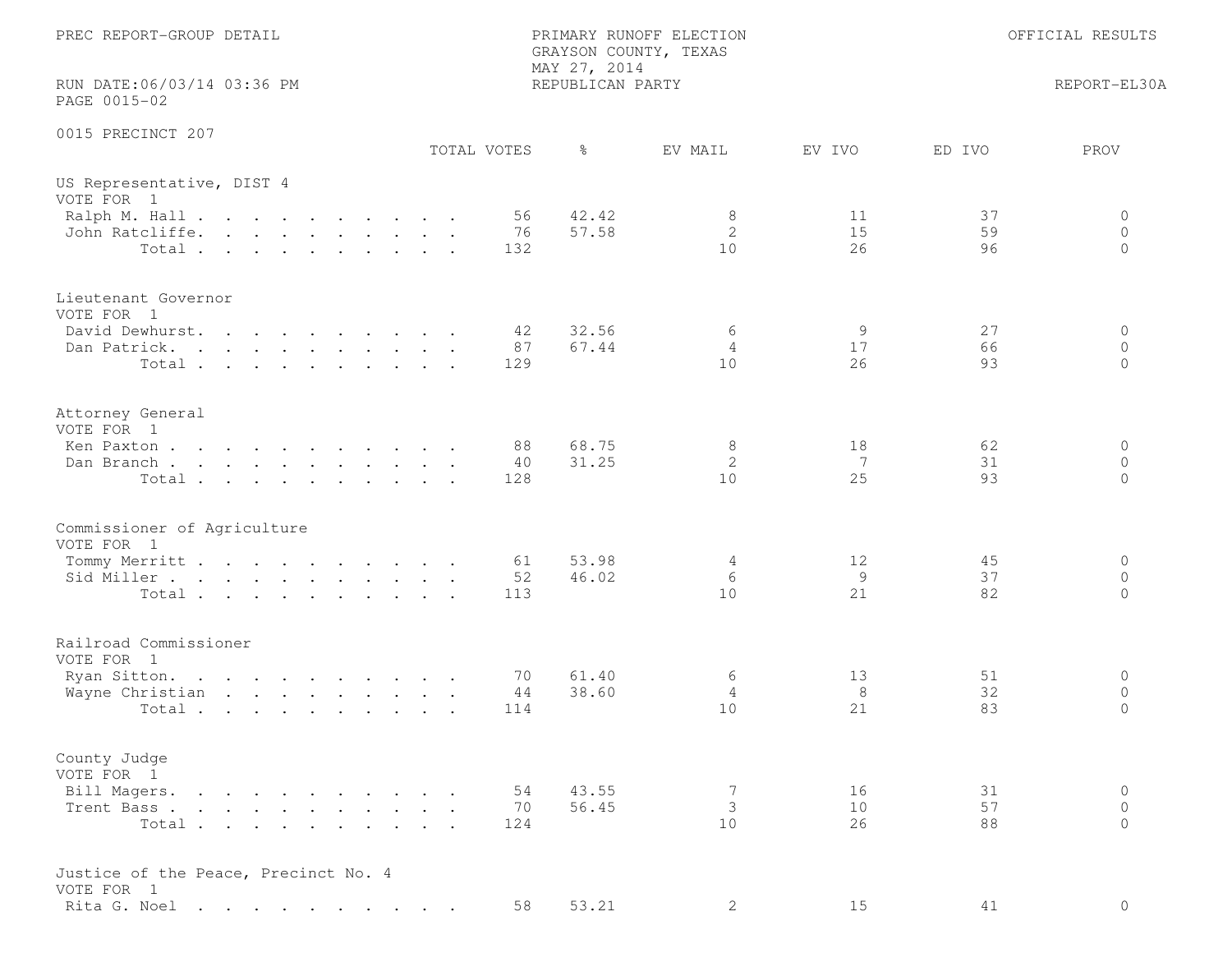| Jeff Stanley |  |  | . |  |  | ◡∸  | 46 |  |  |
|--------------|--|--|---|--|--|-----|----|--|--|
| Total        |  |  |   |  |  | ⊥09 |    |  |  |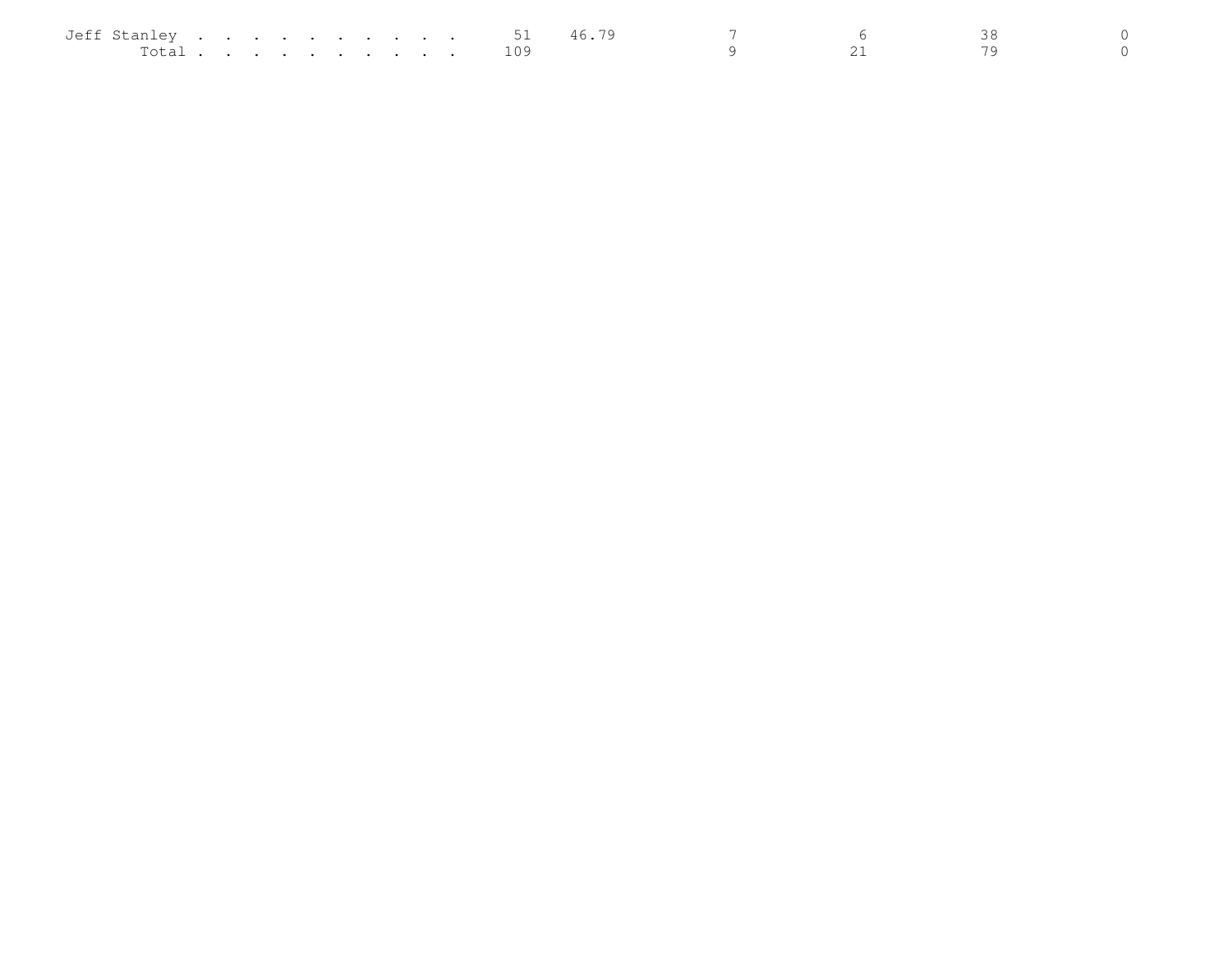| PREC REPORT-GROUP DETAIL<br>RUN DATE:06/03/14 03:36 PM<br>PAGE 0015-03                               | MAY 27, 2014     | PRIMARY RUNOFF ELECTION<br>GRAYSON COUNTY, TEXAS<br>DEMOCRATIC PARTY |        | OFFICIAL RESULTS<br>REPORT-EL30A |             |  |
|------------------------------------------------------------------------------------------------------|------------------|----------------------------------------------------------------------|--------|----------------------------------|-------------|--|
| 0015 PRECINCT 207                                                                                    | ိ<br>TOTAL VOTES | EV MAIL                                                              | EV IVO | ED IVO                           | <b>PROV</b> |  |
| US Senator<br>VOTE FOR 1<br>David M. Alameel<br>Kesha Rogers<br>Total $\cdots$                       | 100.00           |                                                                      |        |                                  |             |  |
| Commissioner of Agriculture<br>VOTE FOR 1<br>Jim Hogan<br>Richard "Kinky" Friedman<br>Total $\cdots$ | 33.33<br>66.67   |                                                                      |        |                                  |             |  |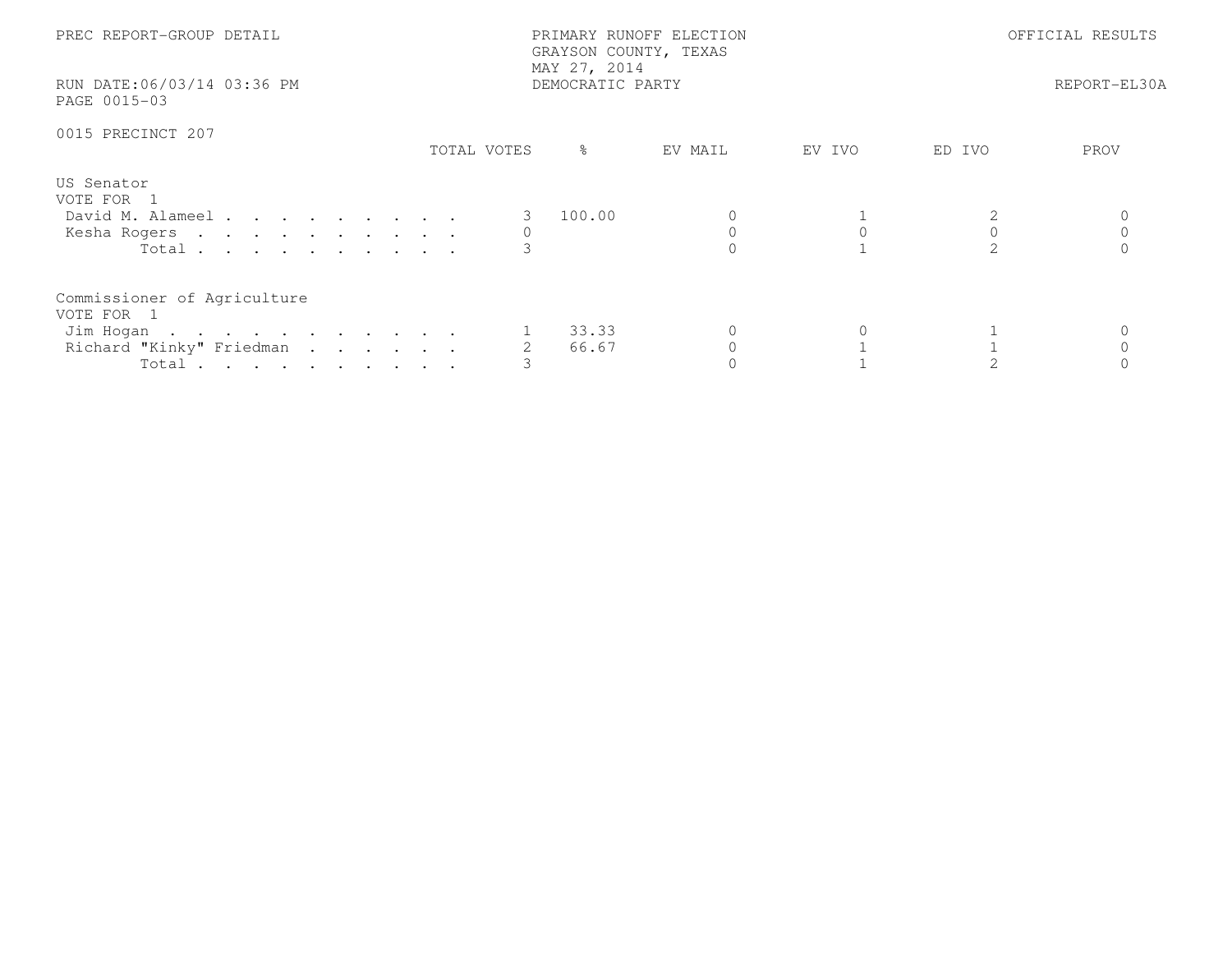| PREC REPORT-GROUP DETAIL                   |                   | PRIMARY RUNOFF ELECTION<br>GRAYSON COUNTY, TEXAS<br>MAY 27, 2014 |               | OFFICIAL RESULTS |              |        |      |
|--------------------------------------------|-------------------|------------------------------------------------------------------|---------------|------------------|--------------|--------|------|
| RUN DATE:06/03/14 03:36 PM<br>PAGE 0016-01 | <b>STATISTICS</b> |                                                                  |               |                  | REPORT-EL30A |        |      |
| 0016 PRECINCT 208                          |                   |                                                                  |               |                  |              |        |      |
|                                            |                   | TOTAL VOTES                                                      | $\frac{6}{5}$ | EV MAIL          | EV IVO       | ED IVO | PROV |
| REGISTERED VOTERS - TOTAL 1,411            |                   |                                                                  |               |                  |              |        |      |
| BALLOTS CAST - TOTAL.                      |                   | 165                                                              |               | 13               | 21           | 131    |      |
| BALLOTS CAST - REPUBLICAN PARTY            |                   | 156                                                              | 94.55         | 13               | 20           | 123    |      |
| BALLOTS CAST - DEMOCRATIC PARTY            |                   |                                                                  | 5.45          |                  |              | 8      |      |
| VOTER TURNOUT - TOTAL                      |                   |                                                                  | 11.69         |                  |              |        |      |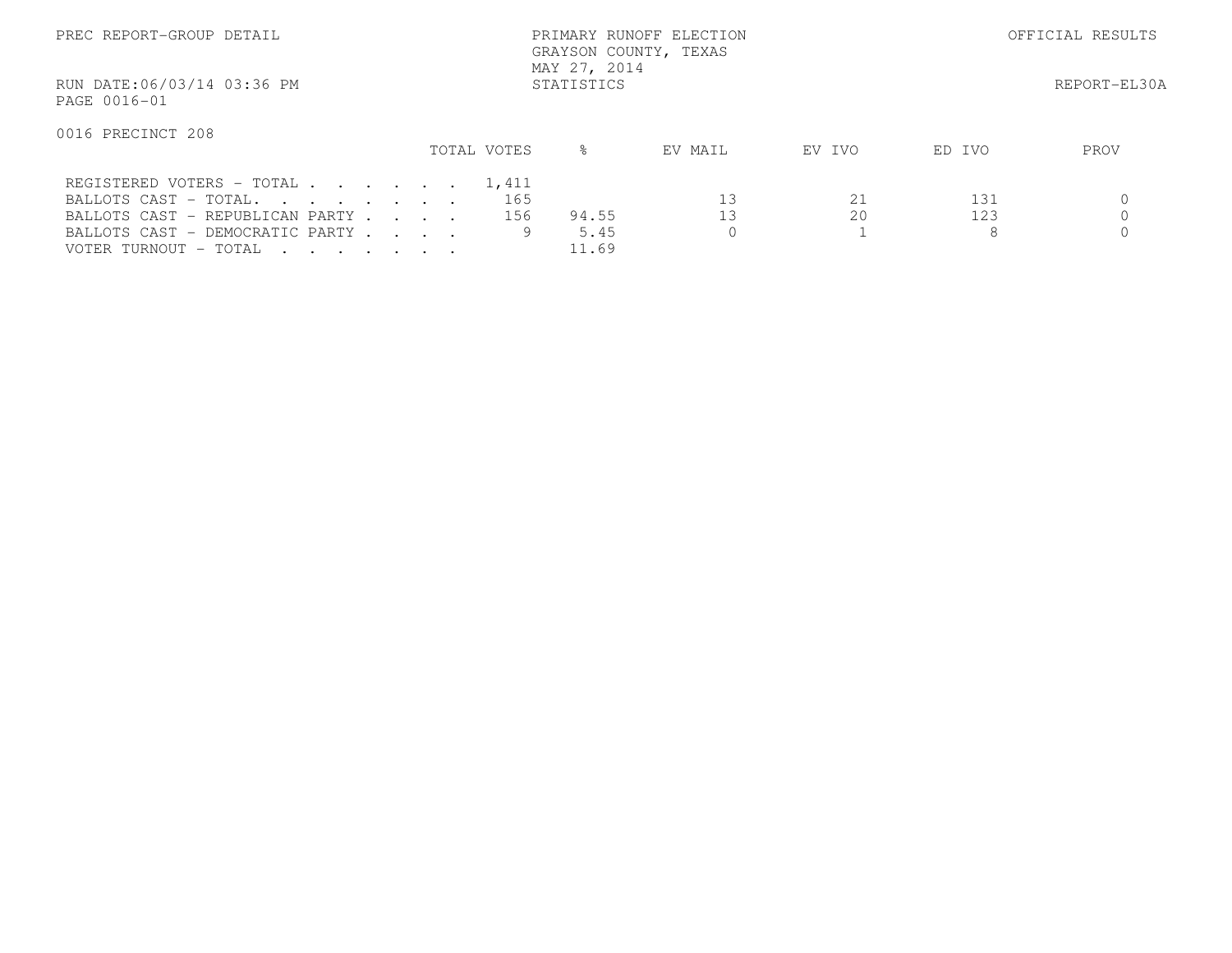| PREC REPORT-GROUP DETAIL                                                                                                                                                                                                                            | PRIMARY RUNOFF ELECTION<br>GRAYSON COUNTY, TEXAS<br>MAY 27, 2014 | OFFICIAL RESULTS          |                |                 |                                        |
|-----------------------------------------------------------------------------------------------------------------------------------------------------------------------------------------------------------------------------------------------------|------------------------------------------------------------------|---------------------------|----------------|-----------------|----------------------------------------|
| RUN DATE:06/03/14 03:36 PM<br>PAGE 0016-02                                                                                                                                                                                                          | REPUBLICAN PARTY                                                 |                           |                |                 | REPORT-EL30A                           |
| 0016 PRECINCT 208                                                                                                                                                                                                                                   | TOTAL VOTES<br>ႜ                                                 | EV MAIL                   | EV IVO         | ED IVO          | PROV                                   |
| US Representative, DIST 4<br>VOTE FOR 1                                                                                                                                                                                                             |                                                                  |                           |                |                 |                                        |
| Ralph M. Hall<br>John Ratcliffe.<br>Total                                                                                                                                                                                                           | 61.04<br>94<br>38.96<br>60<br>154                                | 7<br>5<br>12 <sup>°</sup> | 14<br>6<br>20  | 73<br>49<br>122 | $\Omega$<br>$\overline{0}$<br>$\Omega$ |
| Lieutenant Governor<br>VOTE FOR 1                                                                                                                                                                                                                   |                                                                  |                           |                |                 |                                        |
| David Dewhurst.<br>$\mathbf{r}$ , $\mathbf{r}$ , $\mathbf{r}$ , $\mathbf{r}$ , $\mathbf{r}$ , $\mathbf{r}$<br>Dan Patrick.<br>Total                                                                                                                 | 47.59<br>69<br>76<br>52.41<br>145                                | 9<br>$\overline{4}$<br>13 | 9<br>10<br>19  | 51<br>62<br>113 | $\circ$<br>$\circ$<br>$\Omega$         |
| Attorney General<br>VOTE FOR 1                                                                                                                                                                                                                      | 71.43<br>95                                                      | 9                         | 14             | 72              | $\circ$                                |
| Ken Paxton<br>Dan Branch<br>Total                                                                                                                                                                                                                   | 28.57<br>38<br>133                                               | 2<br>11                   | 5<br>19        | 31<br>103       | $\Omega$<br>$\circ$                    |
| Commissioner of Agriculture<br>VOTE FOR 1                                                                                                                                                                                                           |                                                                  |                           |                |                 |                                        |
| Tommy Merritt<br>Sid Miller<br>Total                                                                                                                                                                                                                | 65.67<br>88<br>34.33<br>46<br>134                                | 9<br>$\overline{4}$<br>13 | 12<br>-5<br>17 | 67<br>37<br>104 | 0<br>$\circ$<br>$\Omega$               |
| Railroad Commissioner<br>VOTE FOR 1                                                                                                                                                                                                                 |                                                                  |                           |                |                 |                                        |
| Ryan Sitton.<br>Wayne Christian<br>Total                                                                                                                                                                                                            | 68<br>51.13<br>65<br>48.87<br>133                                | 4<br>5<br>9               | 15<br>4<br>19  | 49<br>56<br>105 | $\circ$<br>$\circ$<br>$\Omega$         |
| County Judge<br>VOTE FOR 1                                                                                                                                                                                                                          |                                                                  |                           | 13             |                 | $\mathbf 0$                            |
| Bill Magers.<br>$\mathbf{r}$ , and $\mathbf{r}$ , and $\mathbf{r}$ , and $\mathbf{r}$ , and $\mathbf{r}$<br>Trent Bass.<br>the contract of the contract of the contract of the contract of the contract of the contract of the contract of<br>Total | 43.87<br>68<br>87<br>56.13<br>155                                | 7<br>6<br>13              | 7<br>20        | 48<br>74<br>122 | $\Omega$<br>$\Omega$                   |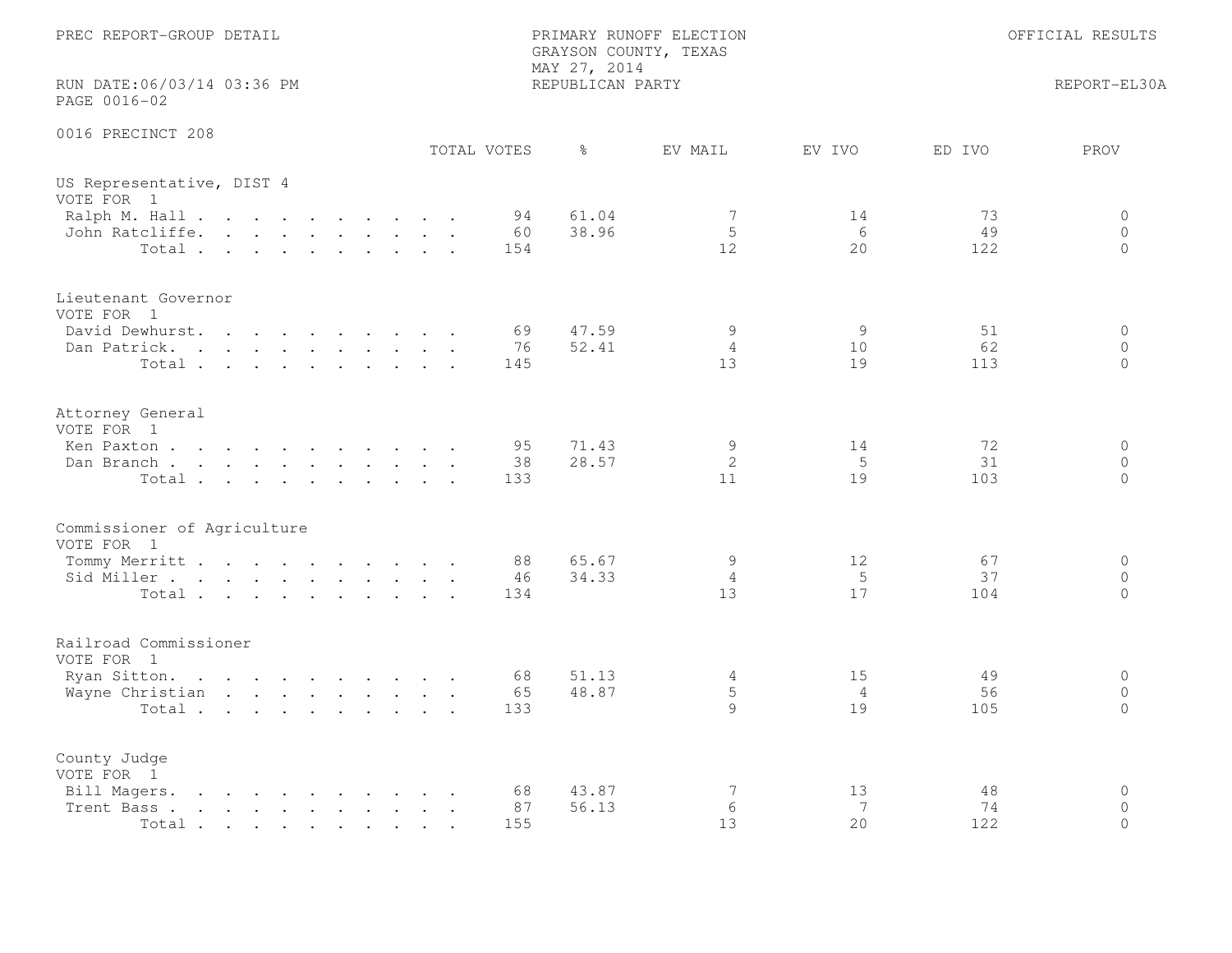| PREC REPORT-GROUP DETAIL<br>RUN DATE:06/03/14 03:36 PM<br>PAGE 0016-03                              |             | PRIMARY RUNOFF ELECTION<br>GRAYSON COUNTY, TEXAS<br>MAY 27, 2014<br>DEMOCRATIC PARTY | OFFICIAL RESULTS<br>REPORT-EL30A |        |        |      |
|-----------------------------------------------------------------------------------------------------|-------------|--------------------------------------------------------------------------------------|----------------------------------|--------|--------|------|
| 0016 PRECINCT 208                                                                                   | TOTAL VOTES | ిన                                                                                   | EV MAIL                          | EV IVO | ED IVO | PROV |
| US Senator<br>VOTE FOR 1<br>David M. Alameel<br>Kesha Rogers<br>Total                               |             | 75.00<br>2 25.00                                                                     |                                  |        |        |      |
| Commissioner of Agriculture<br>VOTE FOR 1<br>Jim Hogan 3 37.50<br>Richard "Kinky" Friedman<br>Total |             | 62.50                                                                                |                                  |        |        |      |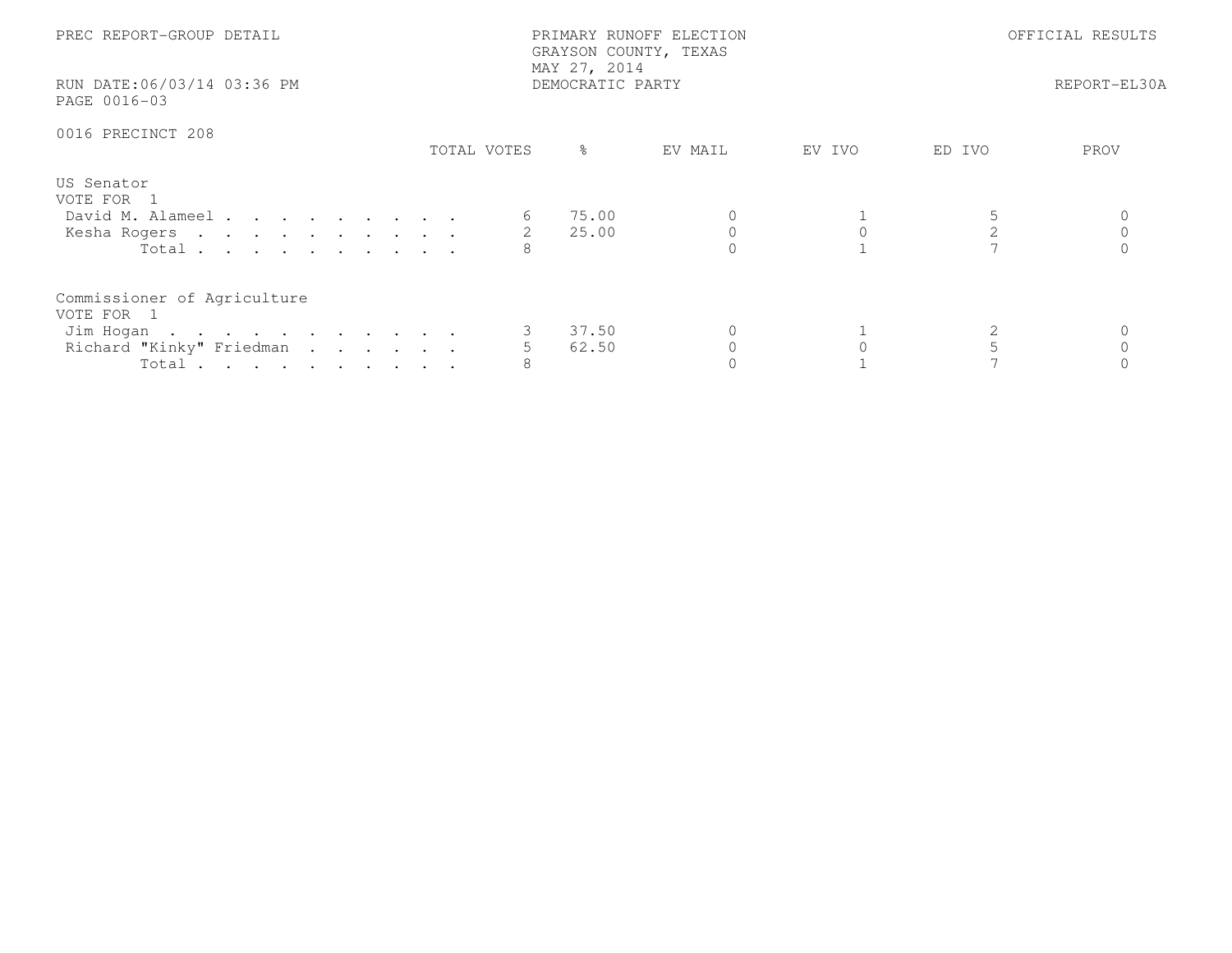| PREC REPORT-GROUP DETAIL                                 |  |             | PRIMARY RUNOFF ELECTION<br>GRAYSON COUNTY, TEXAS<br>MAY 27, 2014 | OFFICIAL RESULTS |        |        |              |
|----------------------------------------------------------|--|-------------|------------------------------------------------------------------|------------------|--------|--------|--------------|
| RUN DATE:06/03/14 03:36 PM<br>STATISTICS<br>PAGE 0017-01 |  |             |                                                                  |                  |        |        | REPORT-EL30A |
| 0017 PRECINCT 209                                        |  | TOTAL VOTES | ⊱                                                                | EV MAIL          | EV IVO | ED IVO | PROV         |
|                                                          |  |             |                                                                  |                  |        |        |              |
| REGISTERED VOTERS - TOTAL                                |  | 1,096       |                                                                  |                  |        |        |              |
| BALLOTS CAST - TOTAL.                                    |  | 160         |                                                                  | 16               | 62     | 82     |              |
| BALLOTS CAST - REPUBLICAN PARTY                          |  | 155         | 96.88                                                            | 14               | 60     | 81     |              |
| BALLOTS CAST - DEMOCRATIC PARTY                          |  |             | 3.13                                                             |                  | ↷      |        |              |
| VOTER TURNOUT - TOTAL                                    |  |             | 14.60                                                            |                  |        |        |              |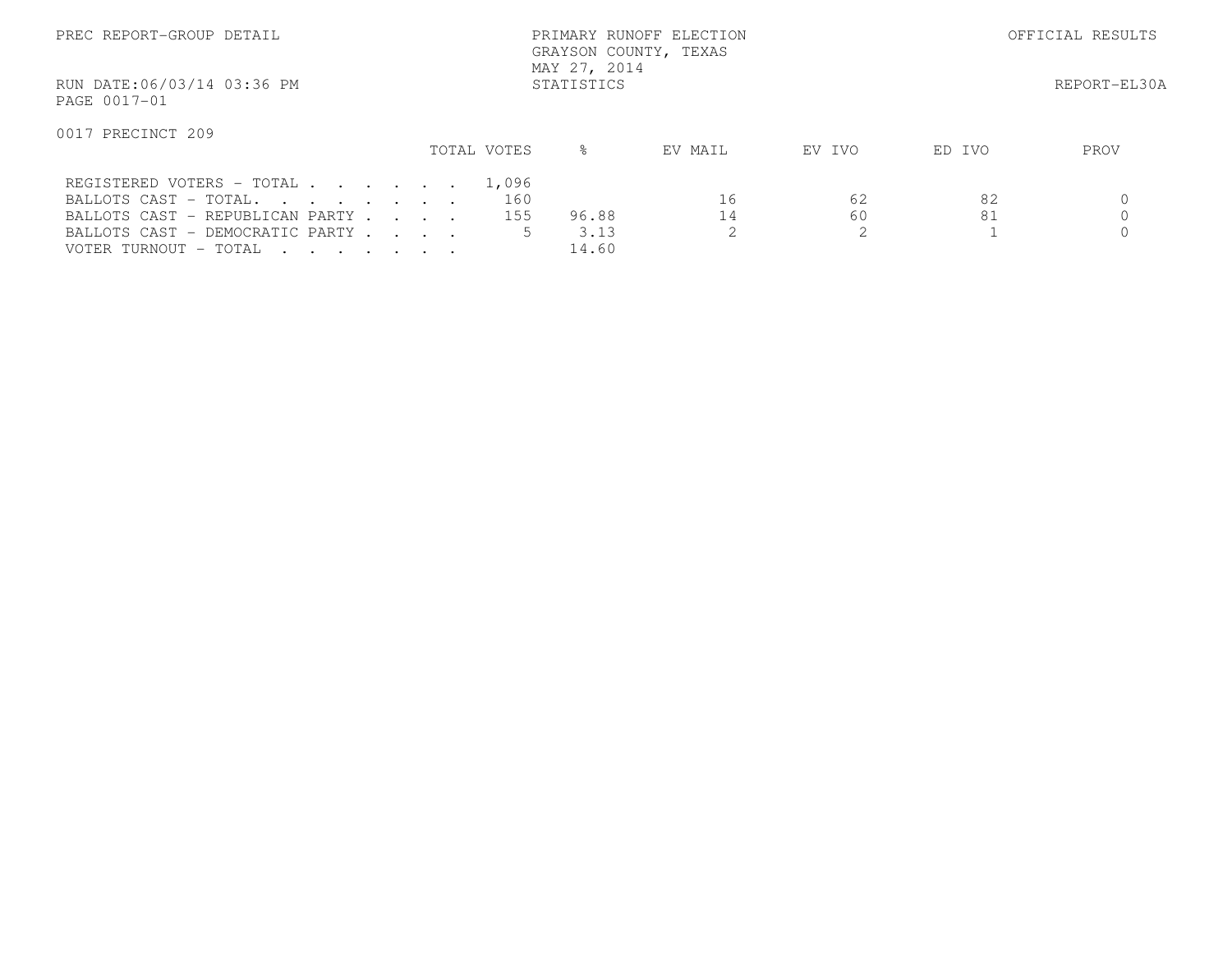| PREC REPORT-GROUP DETAIL                                                                                                               | PRIMARY RUNOFF ELECTION<br>GRAYSON COUNTY, TEXAS<br>MAY 27, 2014 | OFFICIAL RESULTS           |                |                |                                        |
|----------------------------------------------------------------------------------------------------------------------------------------|------------------------------------------------------------------|----------------------------|----------------|----------------|----------------------------------------|
| RUN DATE:06/03/14 03:36 PM<br>PAGE 0017-02                                                                                             | REPUBLICAN PARTY                                                 |                            |                |                | REPORT-EL30A                           |
| 0017 PRECINCT 209                                                                                                                      | TOTAL VOTES<br>ႜ                                                 | EV MAIL                    | EV IVO         | ED IVO         | PROV                                   |
| US Representative, DIST 4<br>VOTE FOR 1                                                                                                |                                                                  |                            |                |                |                                        |
| Ralph M. Hall<br>John Ratcliffe.<br>Total                                                                                              | 46.41<br>71<br>53.59<br>82<br>153                                | 9<br>5<br>14               | 24<br>36<br>60 | 38<br>41<br>79 | 0<br>$\circ$<br>$\Omega$               |
| Lieutenant Governor<br>VOTE FOR 1                                                                                                      |                                                                  |                            |                |                |                                        |
| David Dewhurst.<br>$\mathbf{r}$ , and $\mathbf{r}$ , and $\mathbf{r}$ , and $\mathbf{r}$<br>Dan Patrick.<br>Total                      | 73<br>48.99<br>76<br>51.01<br>149                                | 10<br>4<br>14              | 36<br>24<br>60 | 27<br>48<br>75 | $\circ$<br>$\circ$<br>$\Omega$         |
| Attorney General<br>VOTE FOR 1                                                                                                         |                                                                  |                            |                |                |                                        |
| Ken Paxton<br>Dan Branch<br>Total                                                                                                      | 70.07<br>103<br>29.93<br>44<br>147                               | 9<br>5<br>14               | 41<br>18<br>59 | 53<br>21<br>74 | $\circ$<br>$\Omega$<br>$\circ$         |
| Commissioner of Agriculture<br>VOTE FOR 1                                                                                              |                                                                  |                            |                |                |                                        |
| Tommy Merritt<br>Sid Miller<br>Total                                                                                                   | 61.97<br>88<br>38.03<br>54<br>142                                | 7<br>$7\overline{ }$<br>14 | 36<br>22<br>58 | 45<br>25<br>70 | $\Omega$<br>$\overline{0}$<br>$\Omega$ |
| Railroad Commissioner<br>VOTE FOR 1                                                                                                    |                                                                  |                            |                |                |                                        |
| Ryan Sitton.<br>Wayne Christian<br>Total                                                                                               | 57.14<br>80<br>42.86<br>60<br>140                                | 6<br>6<br>12.              | 30<br>29<br>59 | 44<br>25<br>69 | $\circ$<br>$\circ$<br>$\Omega$         |
| County Judge<br>VOTE FOR 1<br>Bill Magers.<br>$\mathbf{r}$ , and $\mathbf{r}$ , and $\mathbf{r}$ , and $\mathbf{r}$ , and $\mathbf{r}$ | 49.68<br>77                                                      | $\,8\,$                    | 32             | 37             | $\circ$                                |
| Trent Bass.<br>$\mathbf{r}$ , and $\mathbf{r}$ , and $\mathbf{r}$ , and $\mathbf{r}$ , and $\mathbf{r}$<br>Total                       | 78<br>50.32<br>155                                               | 6<br>14                    | 28<br>60       | 44<br>81       | $\mathbf{0}$<br>$\Omega$               |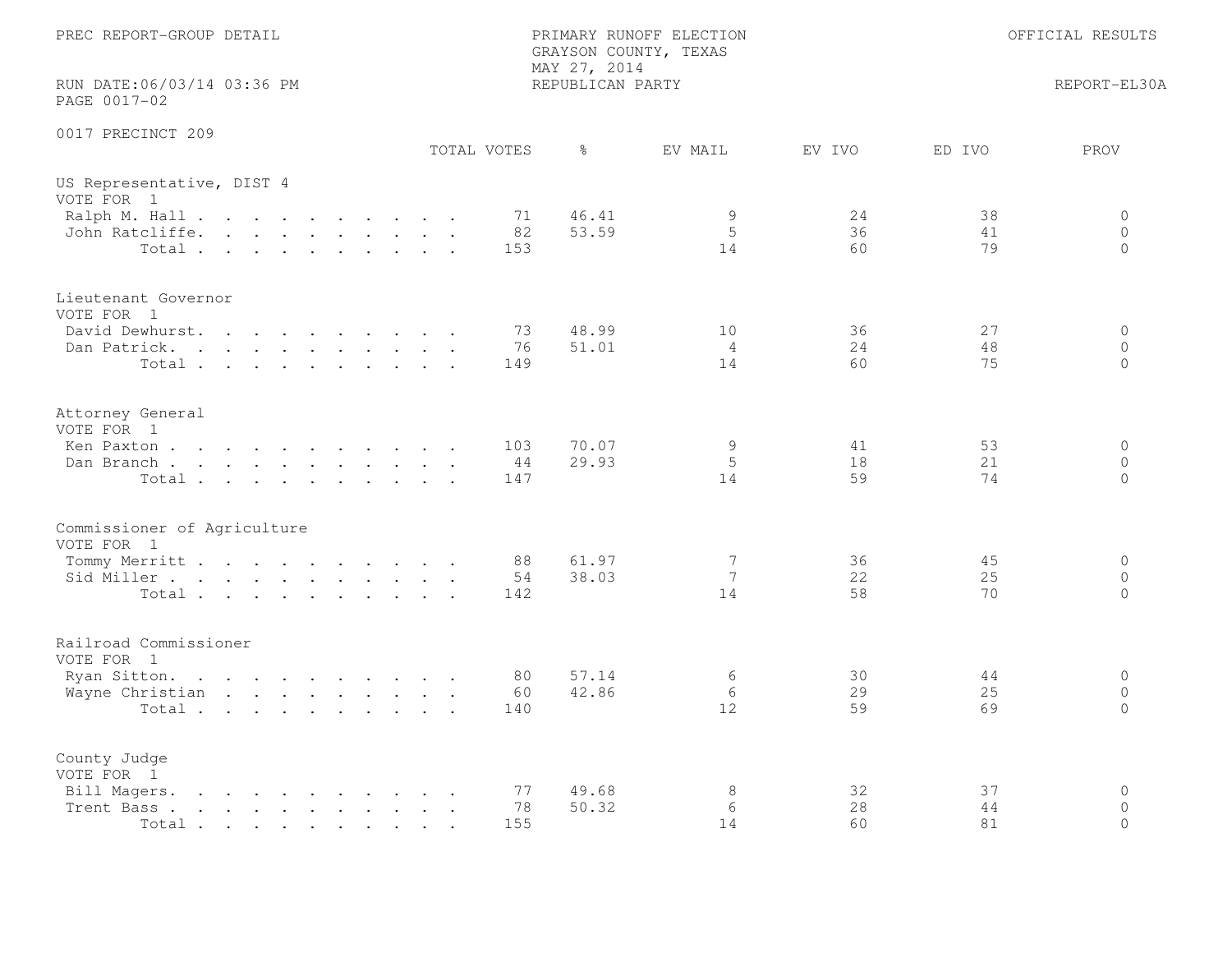| PREC REPORT-GROUP DETAIL<br>RUN DATE:06/03/14 03:36 PM<br>PAGE 0017-03                      |             | PRIMARY RUNOFF ELECTION<br>GRAYSON COUNTY, TEXAS<br>MAY 27, 2014<br>DEMOCRATIC PARTY | OFFICIAL RESULTS<br>REPORT-EL30A |        |        |      |
|---------------------------------------------------------------------------------------------|-------------|--------------------------------------------------------------------------------------|----------------------------------|--------|--------|------|
| 0017 PRECINCT 209                                                                           | TOTAL VOTES | $\frac{6}{6}$                                                                        | EV MAIL                          | EV IVO | ED IVO | PROV |
| US Senator<br>VOTE FOR 1<br>David M. Alameel<br>Kesha Rogers 1<br>Total                     |             | 80.00<br>20.00                                                                       |                                  |        |        |      |
| Commissioner of Agriculture<br>VOTE FOR 1<br>Jim Hogan<br>Richard "Kinky" Friedman<br>Total |             | 40.00<br>60.00                                                                       |                                  |        |        |      |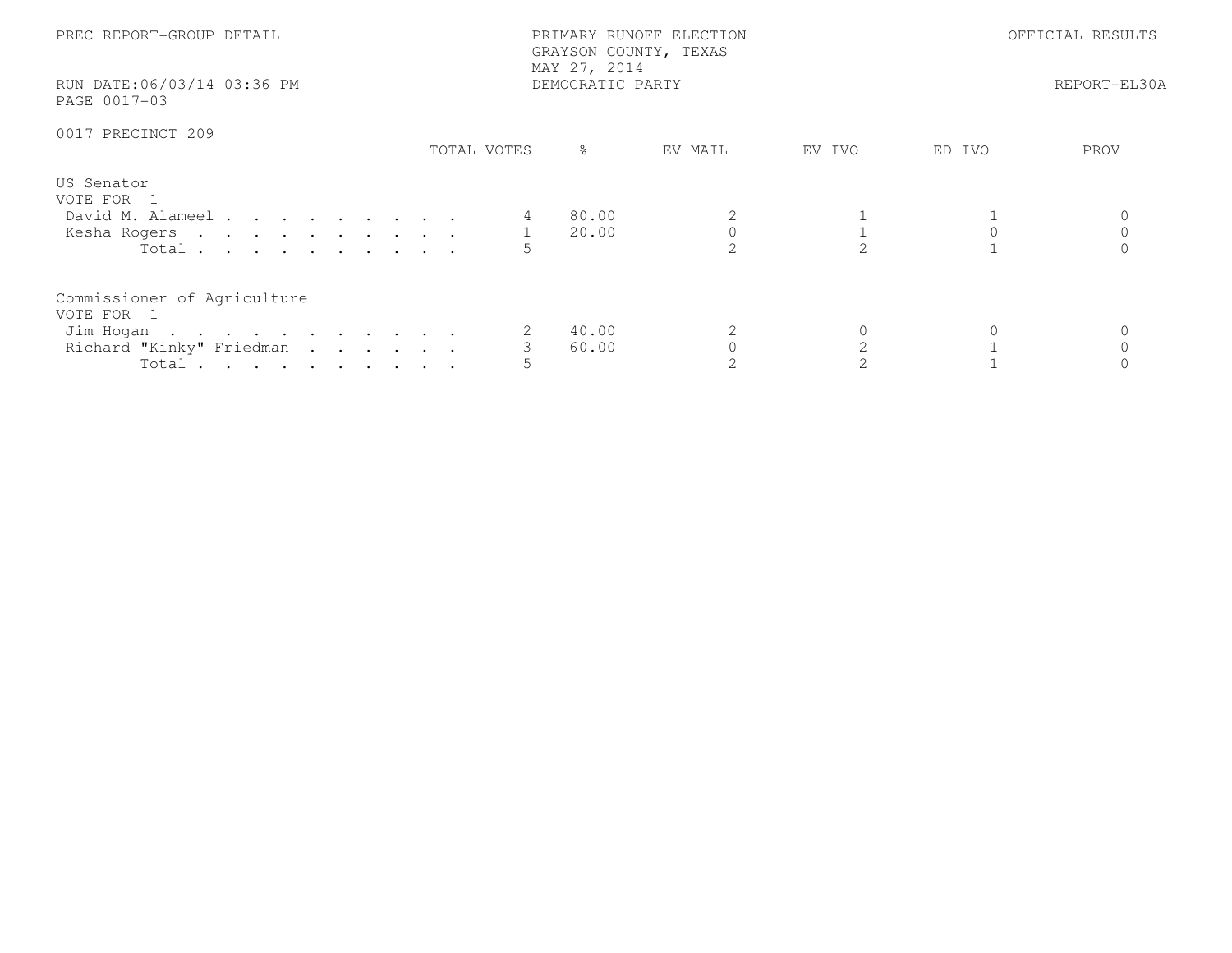| PREC REPORT-GROUP DETAIL                                                                                                                                                |            | PRIMARY RUNOFF ELECTION<br>GRAYSON COUNTY, TEXAS<br>MAY 27, 2014 |              | OFFICIAL RESULTS       |         |         |          |              |
|-------------------------------------------------------------------------------------------------------------------------------------------------------------------------|------------|------------------------------------------------------------------|--------------|------------------------|---------|---------|----------|--------------|
| RUN DATE:06/03/14 03:36 PM<br>PAGE 0018-01                                                                                                                              | STATISTICS |                                                                  |              |                        |         |         |          | REPORT-EL30A |
| 0018 PRECINCT 210                                                                                                                                                       |            |                                                                  | TOTAL VOTES  | ⊱                      | EV MAIL | EV IVO  | ED IVO   | PROV         |
| REGISTERED VOTERS - TOTAL<br>BALLOTS CAST - TOTAL.                                                                                                                      |            |                                                                  | 1,804<br>245 |                        | 14      | 69      | 162      |              |
| BALLOTS CAST - REPUBLICAN PARTY<br>BALLOTS CAST - DEMOCRATIC PARTY<br>VOTER TURNOUT – TOTAL<br>$\mathbf{r}$ , $\mathbf{r}$ , $\mathbf{r}$ , $\mathbf{r}$ , $\mathbf{r}$ |            |                                                                  | 237<br>8     | 96.73<br>3.27<br>13.58 | 14      | 65<br>4 | 158<br>4 |              |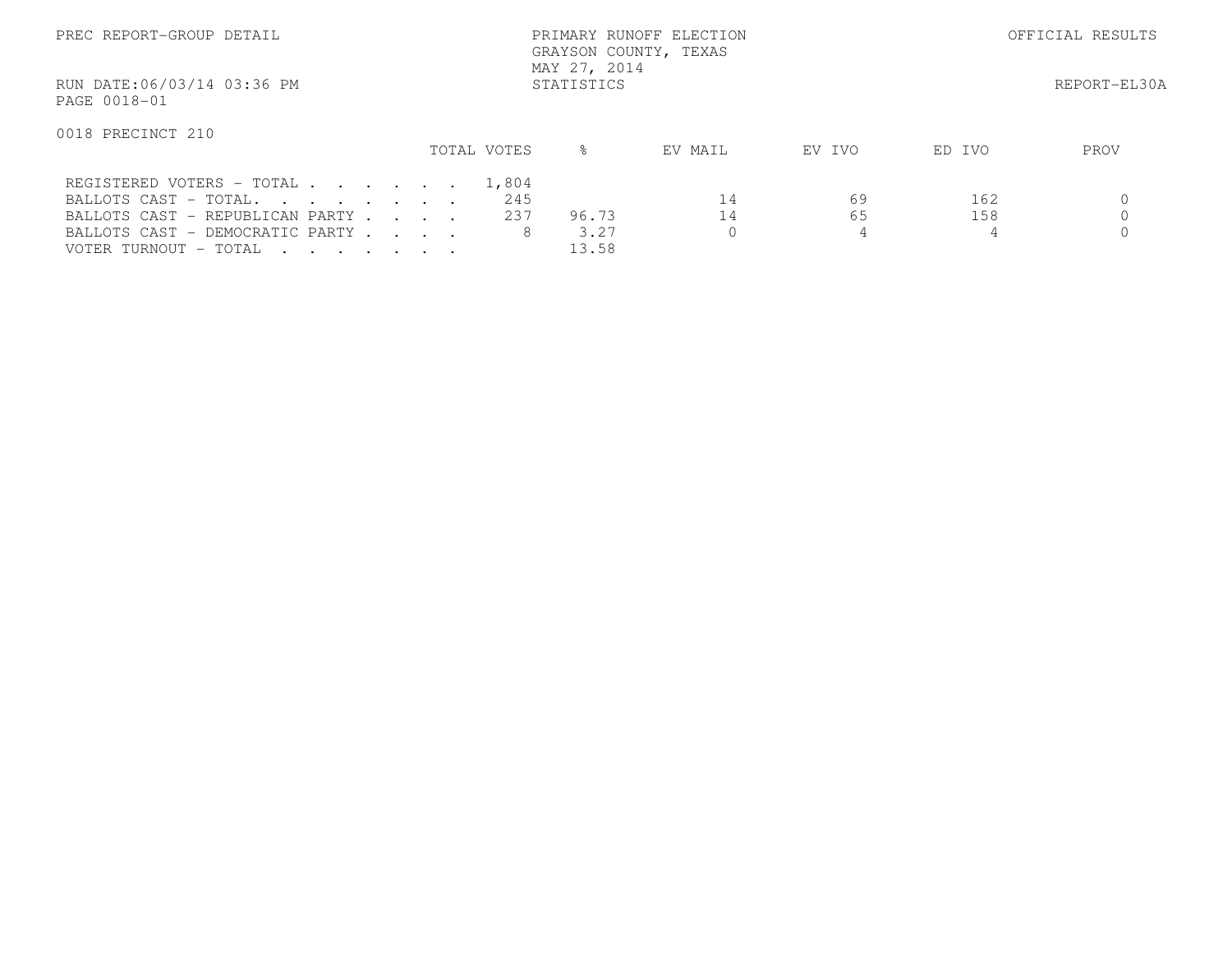| PREC REPORT-GROUP DETAIL                                                                                                                                                                                  |                   | PRIMARY RUNOFF ELECTION<br>GRAYSON COUNTY, TEXAS<br>MAY 27, 2014 |                | OFFICIAL RESULTS                                          |  |  |
|-----------------------------------------------------------------------------------------------------------------------------------------------------------------------------------------------------------|-------------------|------------------------------------------------------------------|----------------|-----------------------------------------------------------|--|--|
| RUN DATE:06/03/14 03:36 PM<br>PAGE 0018-02                                                                                                                                                                |                   | REPUBLICAN PARTY                                                 |                | REPORT-EL30A                                              |  |  |
| 0018 PRECINCT 210                                                                                                                                                                                         | TOTAL VOTES       | ႜ<br>EV MAIL                                                     | EV IVO         | PROV<br>ED IVO                                            |  |  |
| US Representative, DIST 4<br>VOTE FOR 1                                                                                                                                                                   |                   |                                                                  |                |                                                           |  |  |
| Ralph M. Hall<br>John Ratcliffe.<br>$Total \cdot \cdot \cdot \cdot \cdot \cdot \cdot \cdot \cdot$                                                                                                         | 126<br>111<br>237 | 53.16<br>7<br>46.84<br>$7\phantom{.0}$<br>14                     | 39<br>26<br>65 | 80<br>0<br>78<br>$\circ$<br>158<br>$\Omega$               |  |  |
| Lieutenant Governor<br>VOTE FOR 1                                                                                                                                                                         |                   |                                                                  |                |                                                           |  |  |
| David Dewhurst.<br>$\mathbf{r}$ , and $\mathbf{r}$ , and $\mathbf{r}$ , and $\mathbf{r}$<br>Dan Patrick.<br>Total                                                                                         | 119<br>104<br>223 | 53.36<br>9<br>5<br>46.64<br>14                                   | 40<br>22<br>62 | 70<br>$\circ$<br>77<br>$\circ$<br>147<br>$\Omega$         |  |  |
| Attorney General<br>VOTE FOR 1                                                                                                                                                                            |                   |                                                                  |                |                                                           |  |  |
| Ken Paxton<br>Dan Branch<br>Total                                                                                                                                                                         | 126<br>83<br>209  | $7\phantom{.0}$<br>60.29<br>39.71<br>5<br>12                     | 34<br>22<br>56 | 85<br>$\circ$<br>$\Omega$<br>56<br>$\circ$<br>141         |  |  |
| Commissioner of Agriculture<br>VOTE FOR 1                                                                                                                                                                 |                   |                                                                  |                |                                                           |  |  |
| Tommy Merritt<br>Sid Miller<br>Total                                                                                                                                                                      | 119<br>85<br>204  | 58.33<br>9<br>5<br>41.67<br>14                                   | 27<br>24<br>51 | 83<br>$\Omega$<br>56<br>$\overline{0}$<br>$\Omega$<br>139 |  |  |
| Railroad Commissioner<br>VOTE FOR 1                                                                                                                                                                       |                   |                                                                  |                |                                                           |  |  |
| Ryan Sitton.<br>Wayne Christian<br>Total                                                                                                                                                                  | 127<br>83<br>210  | 60.48<br>10<br>39.52<br>3<br>13                                  | 26<br>28<br>54 | $\circ$<br>91<br>52<br>$\circ$<br>$\Omega$<br>143         |  |  |
| County Judge<br>VOTE FOR 1                                                                                                                                                                                |                   |                                                                  |                |                                                           |  |  |
| Bill Magers.<br>$\mathbf{r}$ , and $\mathbf{r}$ , and $\mathbf{r}$ , and $\mathbf{r}$<br>Trent Bass.<br>$\mathbf{r}$ , and $\mathbf{r}$ , and $\mathbf{r}$ , and $\mathbf{r}$ , and $\mathbf{r}$<br>Total | 103<br>131<br>234 | 5<br>44.02<br>55.98<br>9<br>14                                   | 30<br>34<br>64 | $\circ$<br>68<br>$\mathbf{0}$<br>88<br>$\Omega$<br>156    |  |  |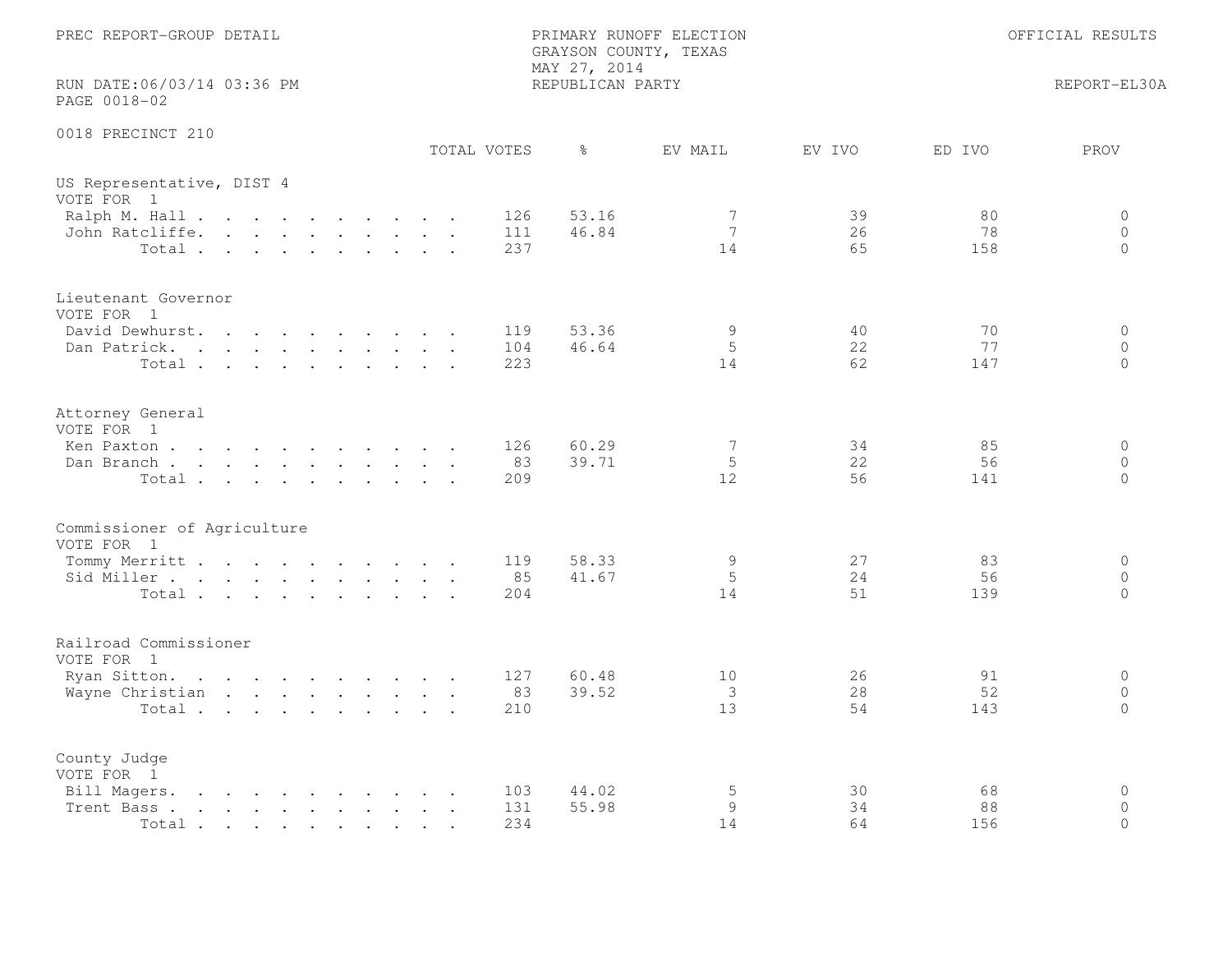| PREC REPORT-GROUP DETAIL<br>RUN DATE:06/03/14 03:36 PM<br>PAGE 0018-03                      |             | PRIMARY RUNOFF ELECTION<br>GRAYSON COUNTY, TEXAS<br>MAY 27, 2014<br>DEMOCRATIC PARTY | OFFICIAL RESULTS<br>REPORT-EL30A |        |        |      |
|---------------------------------------------------------------------------------------------|-------------|--------------------------------------------------------------------------------------|----------------------------------|--------|--------|------|
| 0018 PRECINCT 210                                                                           | TOTAL VOTES | ိ                                                                                    | EV MAIL                          | EV IVO | ED IVO | PROV |
| US Senator<br>VOTE FOR 1<br>David M. Alameel<br>Kesha Rogers 1 12.50<br>Total $\cdots$      |             | 7 87.50                                                                              |                                  |        |        |      |
| Commissioner of Agriculture<br>VOTE FOR 1<br>Jim Hogan<br>Richard "Kinky" Friedman<br>Total | 8           | 50.00<br>50.00                                                                       |                                  |        |        |      |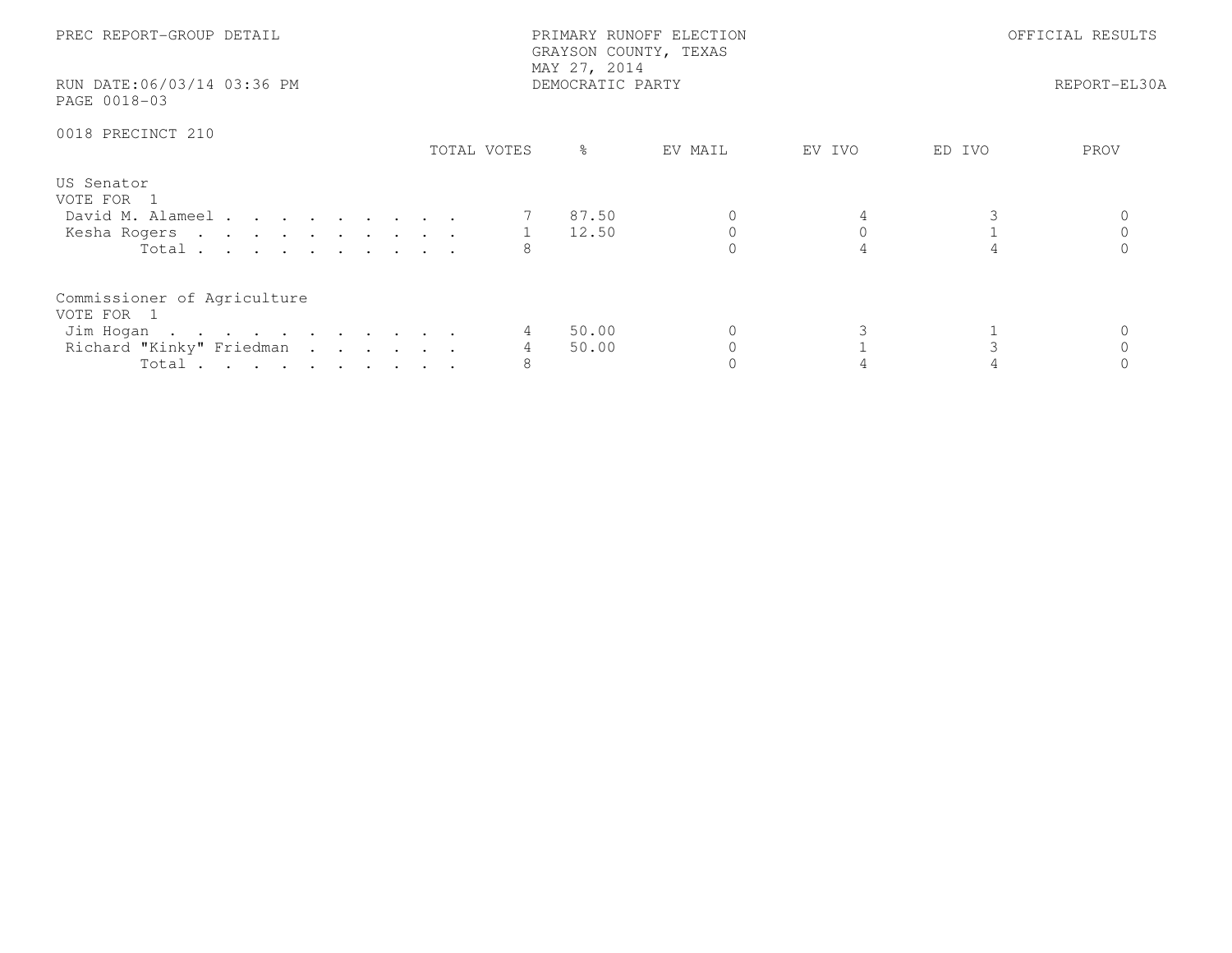| PREC REPORT-GROUP DETAIL                                 |             | PRIMARY RUNOFF ELECTION<br>GRAYSON COUNTY, TEXAS<br>MAY 27, 2014 |         | OFFICIAL RESULTS |        |      |
|----------------------------------------------------------|-------------|------------------------------------------------------------------|---------|------------------|--------|------|
| RUN DATE:06/03/14 03:36 PM<br>PAGE 0019-01               |             | REPORT-EL30A                                                     |         |                  |        |      |
| 0019 PRECINCT 301                                        | TOTAL VOTES | $\frac{6}{5}$                                                    | EV MAIL | EV IVO           | ED IVO | PROV |
| REGISTERED VOTERS - TOTAL 1,486<br>BALLOTS CAST - TOTAL. | 179         |                                                                  | 38      |                  | 64     |      |
| BALLOTS CAST - REPUBLICAN PARTY                          | 173         | 96.65                                                            | 37      | 75               | 61     |      |
| BALLOTS CAST - DEMOCRATIC PARTY<br>VOTER TURNOUT - TOTAL |             | 3.35<br>6<br>12.05                                               |         |                  |        |      |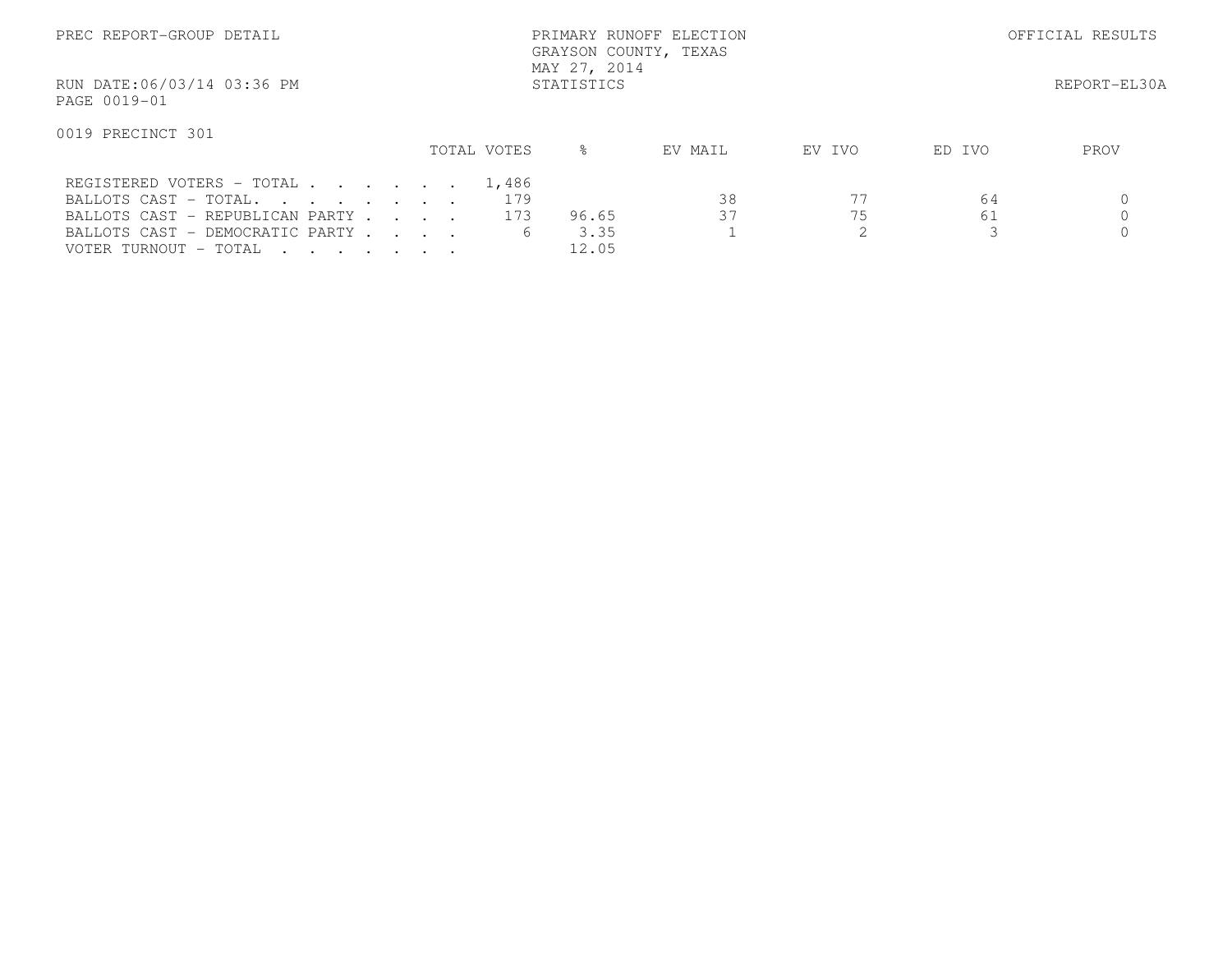| PREC REPORT-GROUP DETAIL                                                                                                                                                                                                                                                                                                                                        | MAY 27, 2014                       | PRIMARY RUNOFF ELECTION<br>GRAYSON COUNTY, TEXAS |                | OFFICIAL RESULTS |                                |
|-----------------------------------------------------------------------------------------------------------------------------------------------------------------------------------------------------------------------------------------------------------------------------------------------------------------------------------------------------------------|------------------------------------|--------------------------------------------------|----------------|------------------|--------------------------------|
| RUN DATE:06/03/14 03:36 PM<br>PAGE 0019-02                                                                                                                                                                                                                                                                                                                      | REPUBLICAN PARTY                   |                                                  |                | REPORT-EL30A     |                                |
| 0019 PRECINCT 301                                                                                                                                                                                                                                                                                                                                               | TOTAL VOTES<br>ႜ                   | EV MAIL                                          | EV IVO         | ED IVO           | PROV                           |
| US Representative, DIST 4<br>VOTE FOR 1                                                                                                                                                                                                                                                                                                                         |                                    |                                                  |                |                  |                                |
| Ralph M. Hall<br>John Ratcliffe.<br>Total                                                                                                                                                                                                                                                                                                                       | 43.60<br>75<br>56.40<br>97<br>172  | 12<br>25<br>37                                   | 42<br>32<br>74 | 21<br>40<br>61   | 0<br>$\circ$<br>$\Omega$       |
| Lieutenant Governor<br>VOTE FOR 1                                                                                                                                                                                                                                                                                                                               |                                    |                                                  |                |                  |                                |
| David Dewhurst.<br>Dan Patrick.<br>Total                                                                                                                                                                                                                                                                                                                        | 46.20<br>73<br>53.80<br>85<br>158  | 19<br>18<br>37                                   | 34<br>32<br>66 | 20<br>35<br>55   | $\circ$<br>$\circ$<br>$\Omega$ |
| Attorney General<br>VOTE FOR 1                                                                                                                                                                                                                                                                                                                                  |                                    |                                                  |                |                  |                                |
| Ken Paxton<br>Dan Branch<br>Total                                                                                                                                                                                                                                                                                                                               | 102<br>69.39<br>30.61<br>45<br>147 | 24<br>11<br>35                                   | 44<br>18<br>62 | 34<br>16<br>50   | $\circ$<br>$\circ$<br>$\circ$  |
| Commissioner of Agriculture<br>VOTE FOR 1                                                                                                                                                                                                                                                                                                                       |                                    |                                                  |                |                  |                                |
| Tommy Merritt<br>Sid Miller<br>Total                                                                                                                                                                                                                                                                                                                            | 62.24<br>89<br>37.76<br>54<br>143  | 19<br>18<br>37                                   | 33<br>28<br>61 | 37<br>8<br>45    | $\circ$<br>$\circ$<br>$\Omega$ |
| Railroad Commissioner<br>VOTE FOR 1                                                                                                                                                                                                                                                                                                                             |                                    |                                                  |                |                  |                                |
| Ryan Sitton.<br>Wayne Christian<br>Total                                                                                                                                                                                                                                                                                                                        | 73<br>51.05<br>48.95<br>70<br>143  | 18<br>16<br>34                                   | 31<br>31<br>62 | 24<br>23<br>47   | $\circ$<br>$\circ$<br>$\Omega$ |
| County Judge<br>VOTE FOR 1                                                                                                                                                                                                                                                                                                                                      |                                    |                                                  |                |                  |                                |
| Bill Magers.<br>$\mathbf{r}$ . The contract of the contract of the contract of the contract of the contract of the contract of the contract of the contract of the contract of the contract of the contract of the contract of the contract of th<br>Trent Bass.<br>. The contract of the contract of the contract of the contract of $\mathcal{O}(1)$<br>Total | 51.79<br>87<br>81<br>48.21<br>168  | 24<br>12<br>36                                   | 36<br>39<br>75 | 27<br>30<br>57   | $\circ$<br>$\circ$<br>$\Omega$ |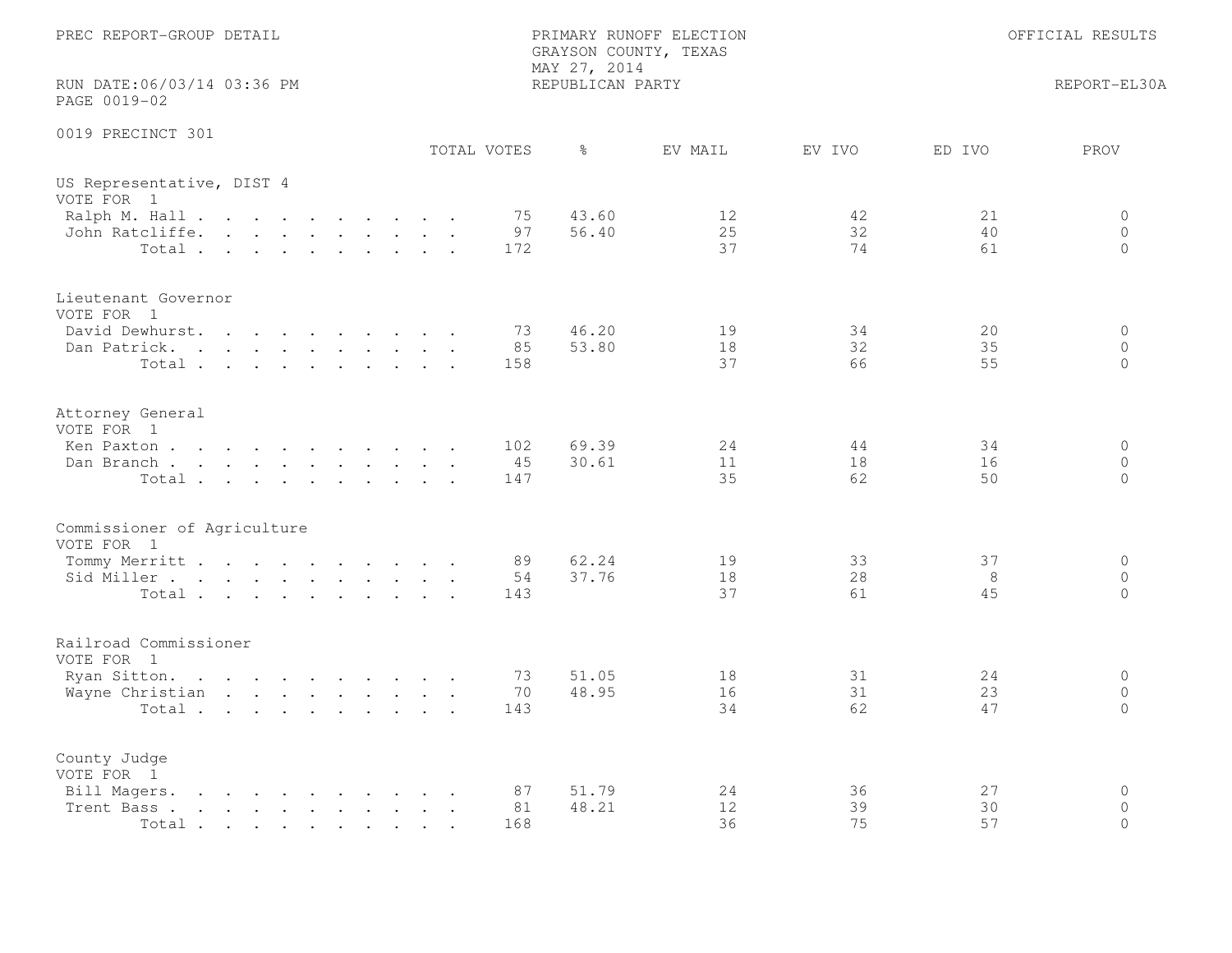| PREC REPORT-GROUP DETAIL<br>RUN DATE:06/03/14 03:36 PM<br>PAGE 0019-03                      |               | PRIMARY RUNOFF ELECTION<br>GRAYSON COUNTY, TEXAS<br>MAY 27, 2014<br>DEMOCRATIC PARTY | OFFICIAL RESULTS<br>REPORT-EL30A |        |        |      |  |
|---------------------------------------------------------------------------------------------|---------------|--------------------------------------------------------------------------------------|----------------------------------|--------|--------|------|--|
| 0019 PRECINCT 301                                                                           | TOTAL VOTES   | $\frac{6}{6}$                                                                        | EV MAIL                          | EV IVO | ED IVO | PROV |  |
| US Senator<br>VOTE FOR 1<br>David M. Alameel<br>Kesha Rogers<br>Total.                      | $\mathcal{S}$ | 50.00<br>50.00                                                                       |                                  |        | 3      |      |  |
| Commissioner of Agriculture<br>VOTE FOR 1<br>Jim Hogan<br>Richard "Kinky" Friedman<br>Total | 6             | 33.33<br>66.67                                                                       |                                  |        |        |      |  |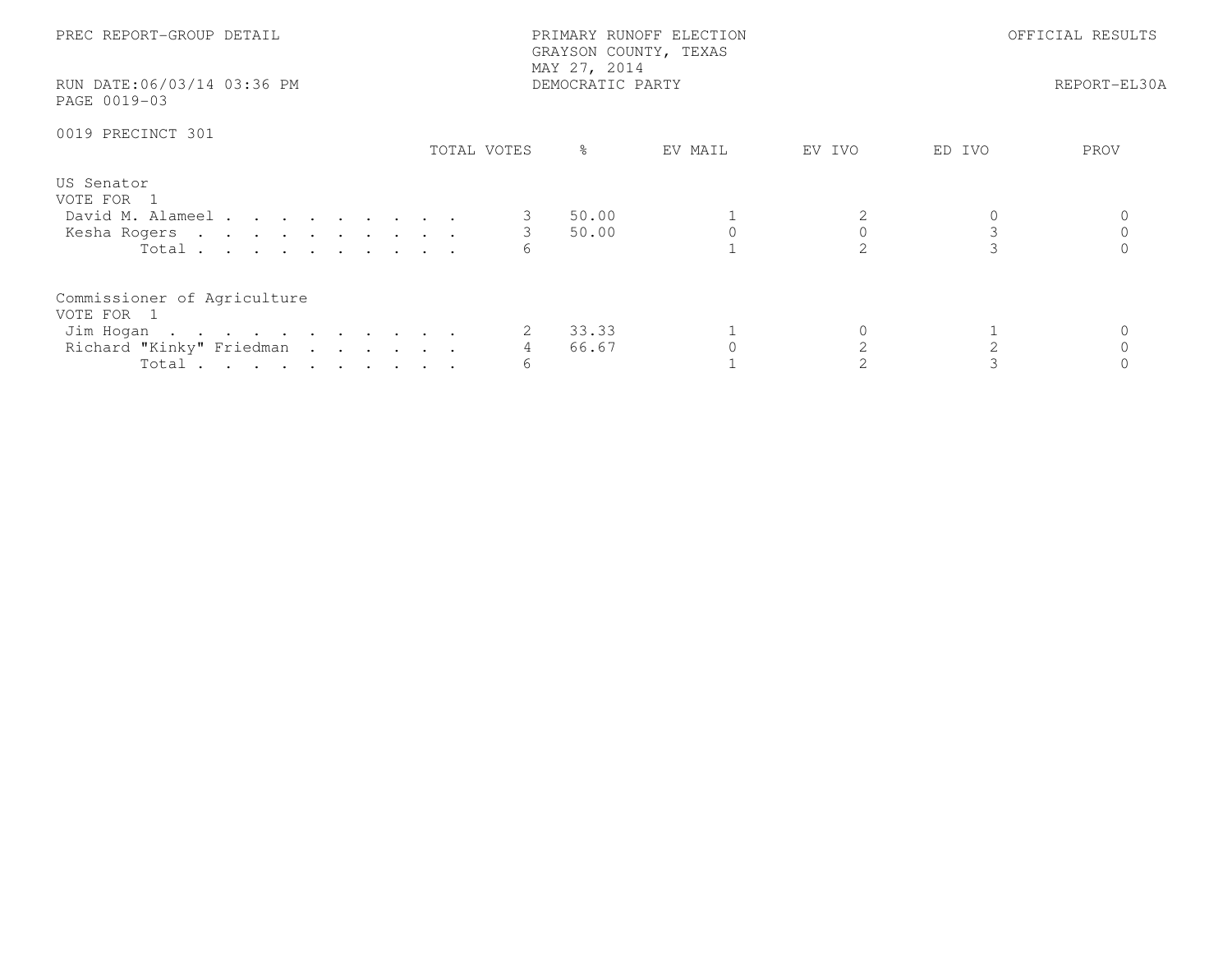| PREC REPORT-GROUP DETAIL                   |  |             | PRIMARY RUNOFF ELECTION<br>GRAYSON COUNTY, TEXAS<br>MAY 27, 2014 |         | OFFICIAL RESULTS |        |      |
|--------------------------------------------|--|-------------|------------------------------------------------------------------|---------|------------------|--------|------|
| RUN DATE:06/03/14 03:36 PM<br>PAGE 0020-01 |  |             | REPORT-EL30A                                                     |         |                  |        |      |
| 0020 PRECINCT 302                          |  |             |                                                                  |         |                  |        |      |
|                                            |  | TOTAL VOTES | ⊱                                                                | EV MAIL | EV IVO           | ED IVO | PROV |
| REGISTERED VOTERS - TOTAL                  |  | 4,907       |                                                                  |         |                  |        |      |
| BALLOTS CAST - TOTAL.                      |  | 682         |                                                                  | 52      | 387              | 242    |      |
| BALLOTS CAST - REPUBLICAN PARTY            |  | 653         | 95.75                                                            | 51      | 375              | 226    |      |
| BALLOTS CAST - DEMOCRATIC PARTY            |  | 29          | 4.25                                                             |         |                  | 16     |      |
| VOTER TURNOUT - TOTAL                      |  |             | 13.90                                                            |         |                  |        |      |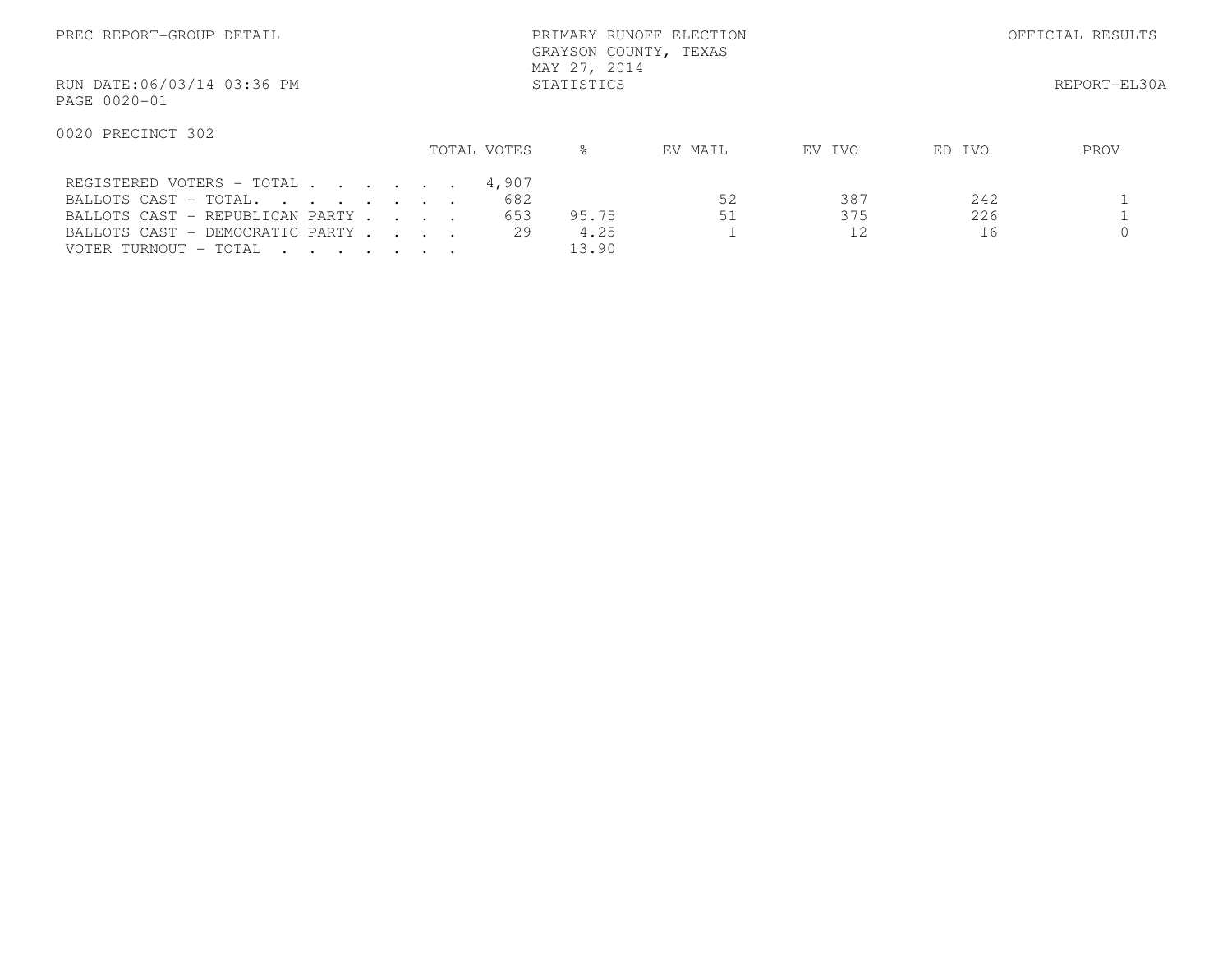| PREC REPORT-GROUP DETAIL                                                                                                                                                                                                                            |  |  |  |  |             | MAY 27, 2014      | PRIMARY RUNOFF ELECTION<br>GRAYSON COUNTY, TEXAS | OFFICIAL RESULTS |                   |                   |                                         |
|-----------------------------------------------------------------------------------------------------------------------------------------------------------------------------------------------------------------------------------------------------|--|--|--|--|-------------|-------------------|--------------------------------------------------|------------------|-------------------|-------------------|-----------------------------------------|
| RUN DATE:06/03/14 03:36 PM<br>PAGE 0020-02                                                                                                                                                                                                          |  |  |  |  |             |                   | REPUBLICAN PARTY                                 |                  |                   |                   | REPORT-EL30A                            |
| 0020 PRECINCT 302                                                                                                                                                                                                                                   |  |  |  |  | TOTAL VOTES |                   | $\frac{6}{6}$                                    | EV MAIL          | EV IVO            | ED IVO            | PROV                                    |
| US Representative, DIST 4<br>VOTE FOR 1                                                                                                                                                                                                             |  |  |  |  |             |                   |                                                  |                  |                   |                   |                                         |
| Ralph M. Hall<br>John Ratcliffe.<br>Total                                                                                                                                                                                                           |  |  |  |  |             | 352<br>289<br>641 | 54.91<br>45.09                                   | 29<br>22<br>51   | 188<br>178<br>366 | 134<br>89<br>223  | $\mathbf{1}$<br>$\circ$<br>$\mathbf{1}$ |
| Lieutenant Governor<br>VOTE FOR 1                                                                                                                                                                                                                   |  |  |  |  |             |                   |                                                  |                  |                   |                   |                                         |
| David Dewhurst.<br>Dan Patrick.<br>Total                                                                                                                                                                                                            |  |  |  |  |             | 277<br>326<br>603 | 45.94<br>54.06                                   | 25<br>22<br>47   | 162<br>183<br>345 | 89<br>121<br>210  | $\mathbf{1}$<br>$\circ$<br>$\mathbf{1}$ |
| Attorney General<br>VOTE FOR 1                                                                                                                                                                                                                      |  |  |  |  |             |                   |                                                  |                  |                   |                   |                                         |
| Ken Paxton<br>Dan Branch<br>Total                                                                                                                                                                                                                   |  |  |  |  |             | 377<br>171<br>548 | 68.80<br>31.20                                   | 35<br>10<br>45   | 205<br>106<br>311 | 136<br>55<br>191  | $\mathbf{1}$<br>$\circ$<br>$\mathbf{1}$ |
| Commissioner of Agriculture<br>VOTE FOR 1                                                                                                                                                                                                           |  |  |  |  |             |                   |                                                  |                  |                   |                   |                                         |
| Tommy Merritt<br>Sid Miller<br>Total                                                                                                                                                                                                                |  |  |  |  |             | 316<br>197<br>513 | 61.60<br>38.40                                   | 21<br>21<br>42   | 176<br>115<br>291 | 119<br>60<br>179  | $\circ$<br>$\mathbf{1}$<br>$\mathbf{1}$ |
| Railroad Commissioner<br>VOTE FOR 1                                                                                                                                                                                                                 |  |  |  |  |             |                   |                                                  |                  |                   |                   |                                         |
| Ryan Sitton.<br>Wayne Christian<br>Total                                                                                                                                                                                                            |  |  |  |  |             | 314<br>210<br>524 | 59.92<br>40.08                                   | 29<br>13<br>42   | 177<br>122<br>299 | 108<br>74<br>182  | $\circ$<br>$\mathbf{1}$<br>$\mathbf{1}$ |
| County Judge<br>VOTE FOR 1                                                                                                                                                                                                                          |  |  |  |  |             |                   |                                                  |                  |                   |                   |                                         |
| Bill Magers.<br>$\mathbf{r}$ , and $\mathbf{r}$ , and $\mathbf{r}$ , and $\mathbf{r}$ , and $\mathbf{r}$<br>Trent Bass.<br>the contract of the contract of the contract of the contract of the contract of the contract of the contract of<br>Total |  |  |  |  |             | 405<br>239<br>644 | 62.89<br>37.11                                   | 39<br>12<br>51   | 245<br>125<br>370 | 121<br>101<br>222 | $\circ$<br>$\mathbf 1$<br>$\mathbf{1}$  |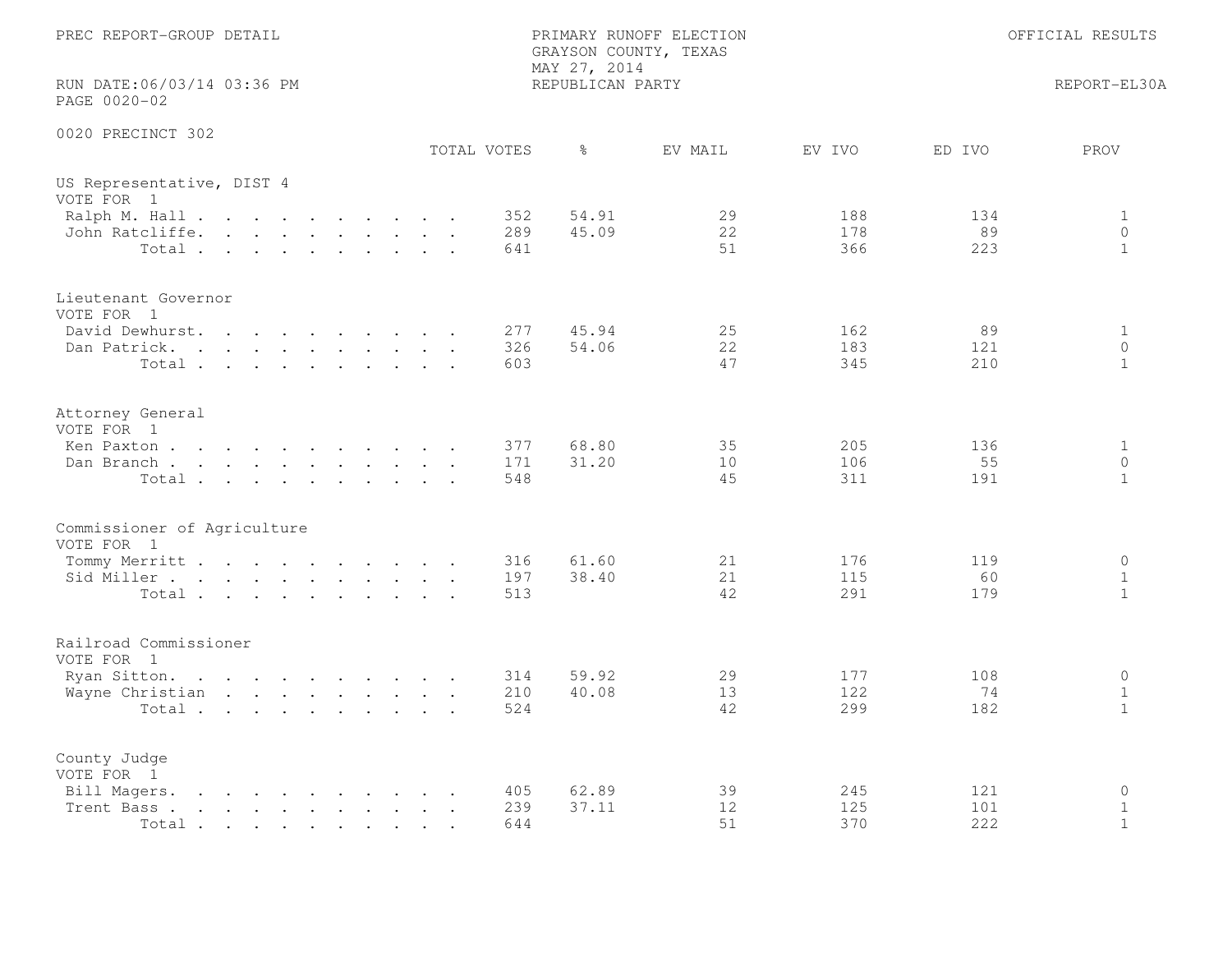| PREC REPORT-GROUP DETAIL<br>RUN DATE:06/03/14 03:36 PM<br>PAGE 0020-03                      |                | PRIMARY RUNOFF ELECTION<br>GRAYSON COUNTY, TEXAS<br>MAY 27, 2014<br>DEMOCRATIC PARTY | OFFICIAL RESULTS<br>REPORT-EL30A |        |          |      |
|---------------------------------------------------------------------------------------------|----------------|--------------------------------------------------------------------------------------|----------------------------------|--------|----------|------|
| 0020 PRECINCT 302                                                                           | TOTAL VOTES    | ိ                                                                                    | EV MAIL                          | EV IVO | ED IVO   | PROV |
| US Senator<br>VOTE FOR 1<br>David M. Alameel<br>Kesha Rogers<br>Total                       | 20<br>29       | 68.97<br>31.03                                                                       |                                  | 12     | 13<br>16 |      |
| Commissioner of Agriculture<br>VOTE FOR 1<br>Jim Hogan<br>Richard "Kinky" Friedman<br>Total | 19<br>10<br>29 | 65.52<br>34.48                                                                       |                                  | 12     | 11<br>16 |      |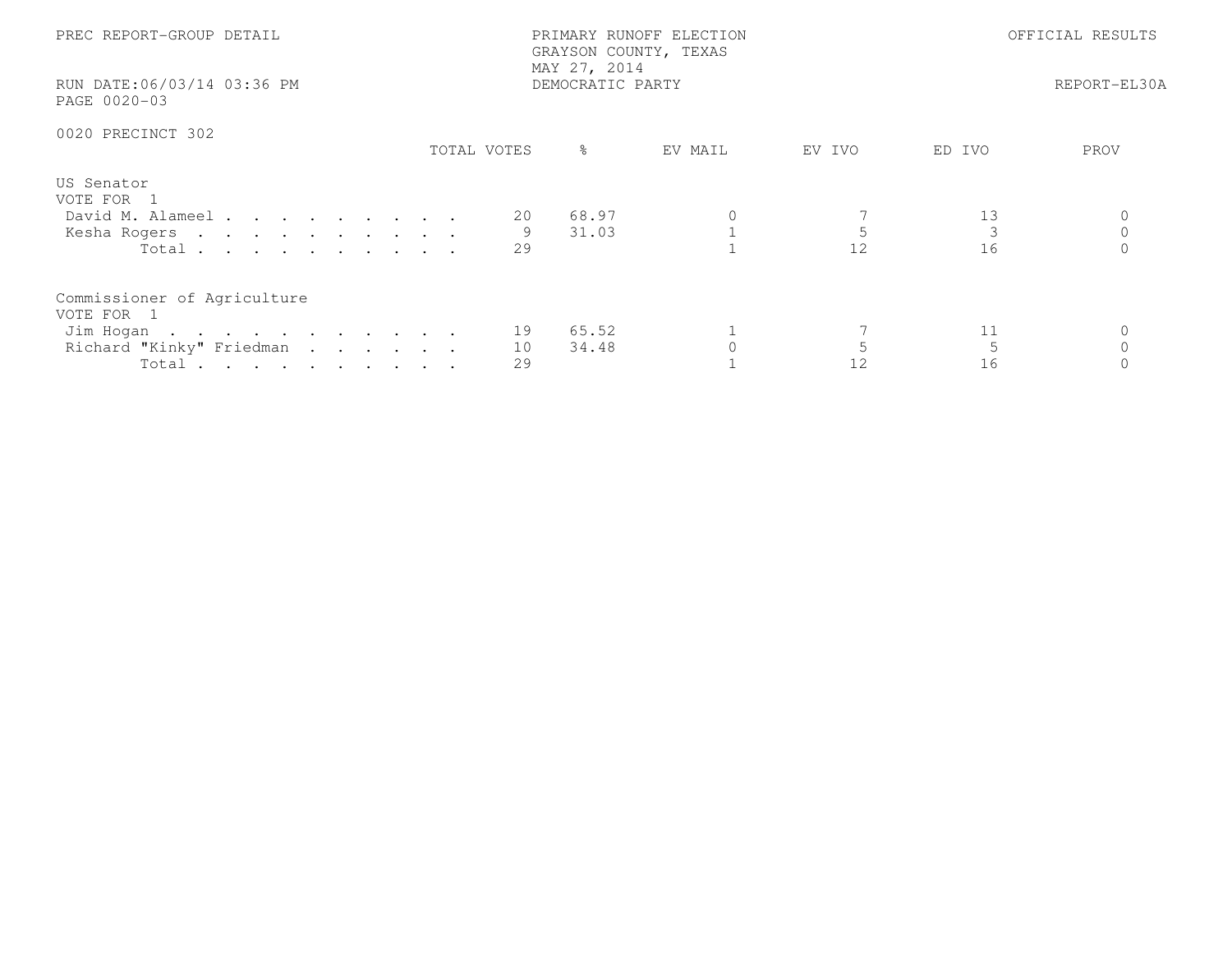| PREC REPORT-GROUP DETAIL                   |             | PRIMARY RUNOFF ELECTION<br>GRAYSON COUNTY, TEXAS<br>MAY 27, 2014 |              | OFFICIAL RESULTS |        |      |
|--------------------------------------------|-------------|------------------------------------------------------------------|--------------|------------------|--------|------|
| RUN DATE:06/03/14 03:36 PM<br>PAGE 0021-01 |             |                                                                  | REPORT-EL30A |                  |        |      |
| 0021 PRECINCT 303                          |             |                                                                  |              |                  |        |      |
|                                            | TOTAL VOTES | ⊱                                                                | EV MAIL      | EV IVO           | ED IVO | PROV |
| REGISTERED VOTERS - TOTAL                  | 964         |                                                                  |              |                  |        |      |
| BALLOTS CAST - TOTAL.                      |             | 183                                                              | 2.2          | 96               | 65     |      |
| BALLOTS CAST - REPUBLICAN PARTY            |             | 181<br>98.91                                                     | 2.2          | 95               | 64     |      |
| BALLOTS CAST - DEMOCRATIC PARTY            |             | 1.09                                                             |              |                  |        |      |
| VOTER TURNOUT - TOTAL                      |             | 18.98                                                            |              |                  |        |      |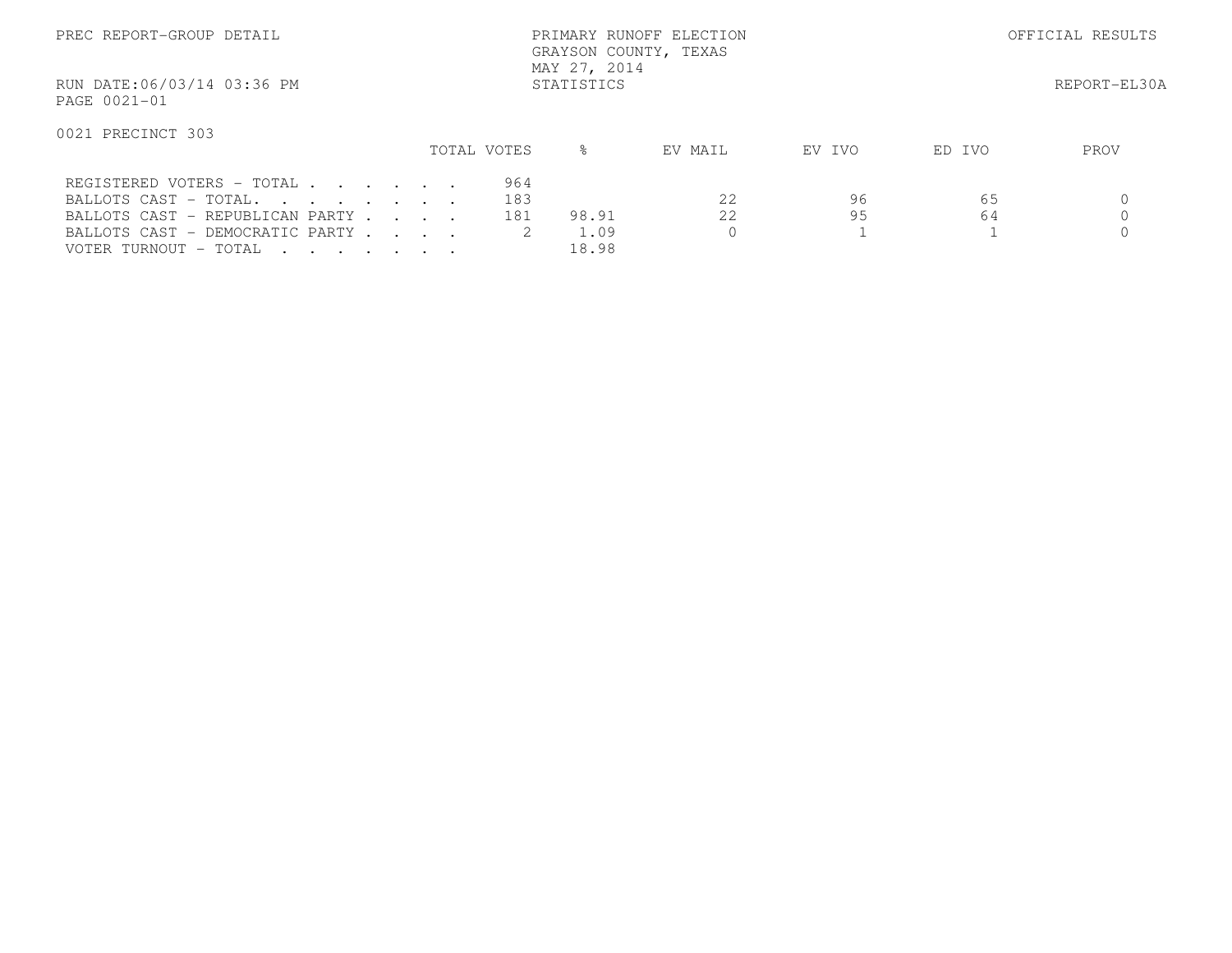| PREC REPORT-GROUP DETAIL                                                                                                                                                                                                                            |  |  |  |  |  | MAY 27, 2014 | PRIMARY RUNOFF ELECTION<br>GRAYSON COUNTY, TEXAS | OFFICIAL RESULTS |                             |                |                |                                |
|-----------------------------------------------------------------------------------------------------------------------------------------------------------------------------------------------------------------------------------------------------|--|--|--|--|--|--------------|--------------------------------------------------|------------------|-----------------------------|----------------|----------------|--------------------------------|
| RUN DATE:06/03/14 03:36 PM<br>PAGE 0021-02                                                                                                                                                                                                          |  |  |  |  |  |              |                                                  | REPUBLICAN PARTY |                             | REPORT-EL30A   |                |                                |
| 0021 PRECINCT 303                                                                                                                                                                                                                                   |  |  |  |  |  |              | TOTAL VOTES                                      | $\frac{6}{6}$    | EV MAIL                     | EV IVO         | ED IVO         | PROV                           |
| US Representative, DIST 4<br>VOTE FOR 1                                                                                                                                                                                                             |  |  |  |  |  |              |                                                  |                  |                             |                |                |                                |
| Ralph M. Hall<br>John Ratcliffe.<br>Total                                                                                                                                                                                                           |  |  |  |  |  |              | 94<br>86<br>180                                  | 52.22<br>47.78   | 7<br>15<br>22               | 56<br>38<br>94 | 31<br>33<br>64 | 0<br>$\circ$<br>$\Omega$       |
| Lieutenant Governor<br>VOTE FOR 1                                                                                                                                                                                                                   |  |  |  |  |  |              |                                                  |                  |                             |                |                |                                |
| David Dewhurst.<br>Dan Patrick.<br>Total                                                                                                                                                                                                            |  |  |  |  |  |              | 91<br>76<br>167                                  | 54.49<br>45.51   | 14<br>8<br>22               | 50<br>37<br>87 | 27<br>31<br>58 | $\circ$<br>$\circ$<br>$\Omega$ |
| Attorney General<br>VOTE FOR 1                                                                                                                                                                                                                      |  |  |  |  |  |              |                                                  |                  |                             |                |                |                                |
| Ken Paxton<br>Dan Branch<br>Total                                                                                                                                                                                                                   |  |  |  |  |  |              | 107<br>46<br>153                                 | 69.93<br>30.07   | 16<br>5<br>21               | 53<br>25<br>78 | 38<br>16<br>54 | $\circ$<br>$\circ$<br>$\circ$  |
| Commissioner of Agriculture<br>VOTE FOR 1                                                                                                                                                                                                           |  |  |  |  |  |              |                                                  |                  |                             |                |                |                                |
| Tommy Merritt<br>Sid Miller<br>Total                                                                                                                                                                                                                |  |  |  |  |  |              | 92<br>50<br>142                                  | 64.79<br>35.21   | 12<br>8<br>20               | 45<br>26<br>71 | 35<br>16<br>51 | $\circ$<br>$\circ$<br>$\Omega$ |
| Railroad Commissioner<br>VOTE FOR 1                                                                                                                                                                                                                 |  |  |  |  |  |              |                                                  |                  |                             |                |                |                                |
| Ryan Sitton.<br>Wayne Christian<br>Total                                                                                                                                                                                                            |  |  |  |  |  |              | 87<br>57<br>144                                  | 60.42<br>39.58   | 12<br>$7\phantom{.0}$<br>19 | 48<br>27<br>75 | 27<br>23<br>50 | $\circ$<br>$\circ$<br>$\Omega$ |
| County Judge<br>VOTE FOR 1                                                                                                                                                                                                                          |  |  |  |  |  |              |                                                  |                  |                             |                |                |                                |
| Bill Magers.<br>$\mathbf{r}$ , and $\mathbf{r}$ , and $\mathbf{r}$ , and $\mathbf{r}$ , and $\mathbf{r}$<br>Trent Bass.<br>the contract of the contract of the contract of the contract of the contract of the contract of the contract of<br>Total |  |  |  |  |  |              | 89<br>92<br>181                                  | 49.17<br>50.83   | 7<br>15<br>2.2              | 46<br>49<br>95 | 36<br>28<br>64 | $\circ$<br>$\circ$<br>$\Omega$ |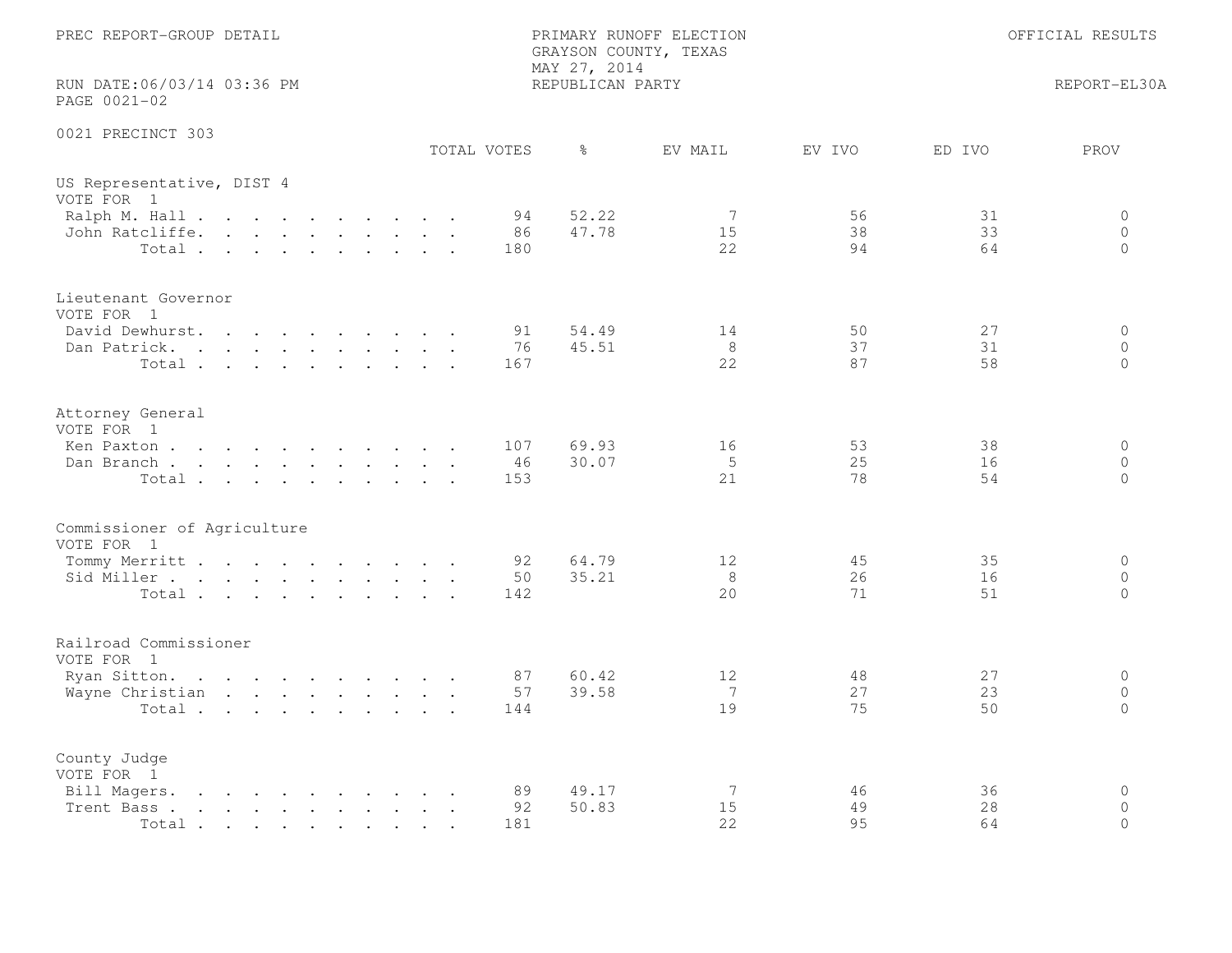| PREC REPORT-GROUP DETAIL<br>RUN DATE:06/03/14 03:36 PM<br>PAGE 0021-03                      |             | PRIMARY RUNOFF ELECTION<br>GRAYSON COUNTY, TEXAS<br>MAY 27, 2014<br>DEMOCRATIC PARTY | OFFICIAL RESULTS<br>REPORT-EL30A |        |        |      |
|---------------------------------------------------------------------------------------------|-------------|--------------------------------------------------------------------------------------|----------------------------------|--------|--------|------|
| 0021 PRECINCT 303                                                                           | TOTAL VOTES | ို                                                                                   | EV MAIL                          | EV IVO | ED IVO | PROV |
| US Senator<br>VOTE FOR 1<br>David M. Alameel<br>Kesha Rogers<br>Total $\cdots$              |             | 100.00                                                                               |                                  |        |        |      |
| Commissioner of Agriculture<br>VOTE FOR 1<br>Jim Hogan<br>Richard "Kinky" Friedman<br>Total |             | 50.00<br>50.00                                                                       |                                  |        |        |      |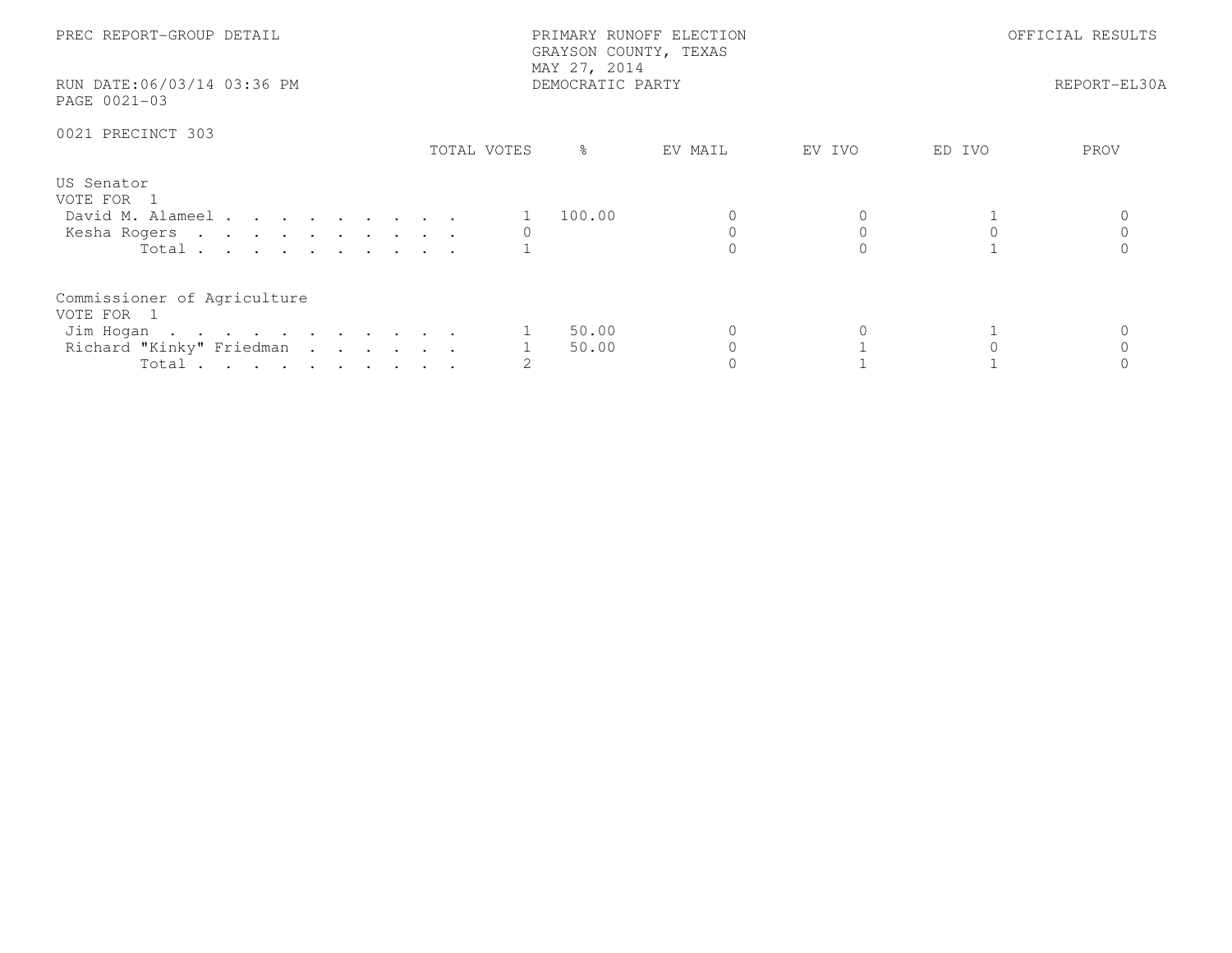| PREC REPORT-GROUP DETAIL                                                                    |             | PRIMARY RUNOFF ELECTION<br>GRAYSON COUNTY, TEXAS<br>MAY 27, 2014 |                   | OFFICIAL RESULTS       |      |  |
|---------------------------------------------------------------------------------------------|-------------|------------------------------------------------------------------|-------------------|------------------------|------|--|
| RUN DATE:06/03/14 03:36 PM<br>PAGE 0022-01                                                  |             |                                                                  | REPORT-EL30A      |                        |      |  |
| 0022 PRECINCT 304                                                                           | TOTAL VOTES | $\approx$                                                        | EV MAIL<br>EV IVO | ED IVO                 | PROV |  |
| REGISTERED VOTERS - TOTAL<br>BALLOTS CAST - TOTAL.                                          |             | 2,826<br>602                                                     | 57                | 200<br>345             |      |  |
| BALLOTS CAST - REPUBLICAN PARTY<br>BALLOTS CAST - DEMOCRATIC PARTY<br>VOTER TURNOUT - TOTAL |             | 562<br>93.36<br>40<br>6.64<br>21.30                              | 56                | 331<br>175<br>25<br>14 |      |  |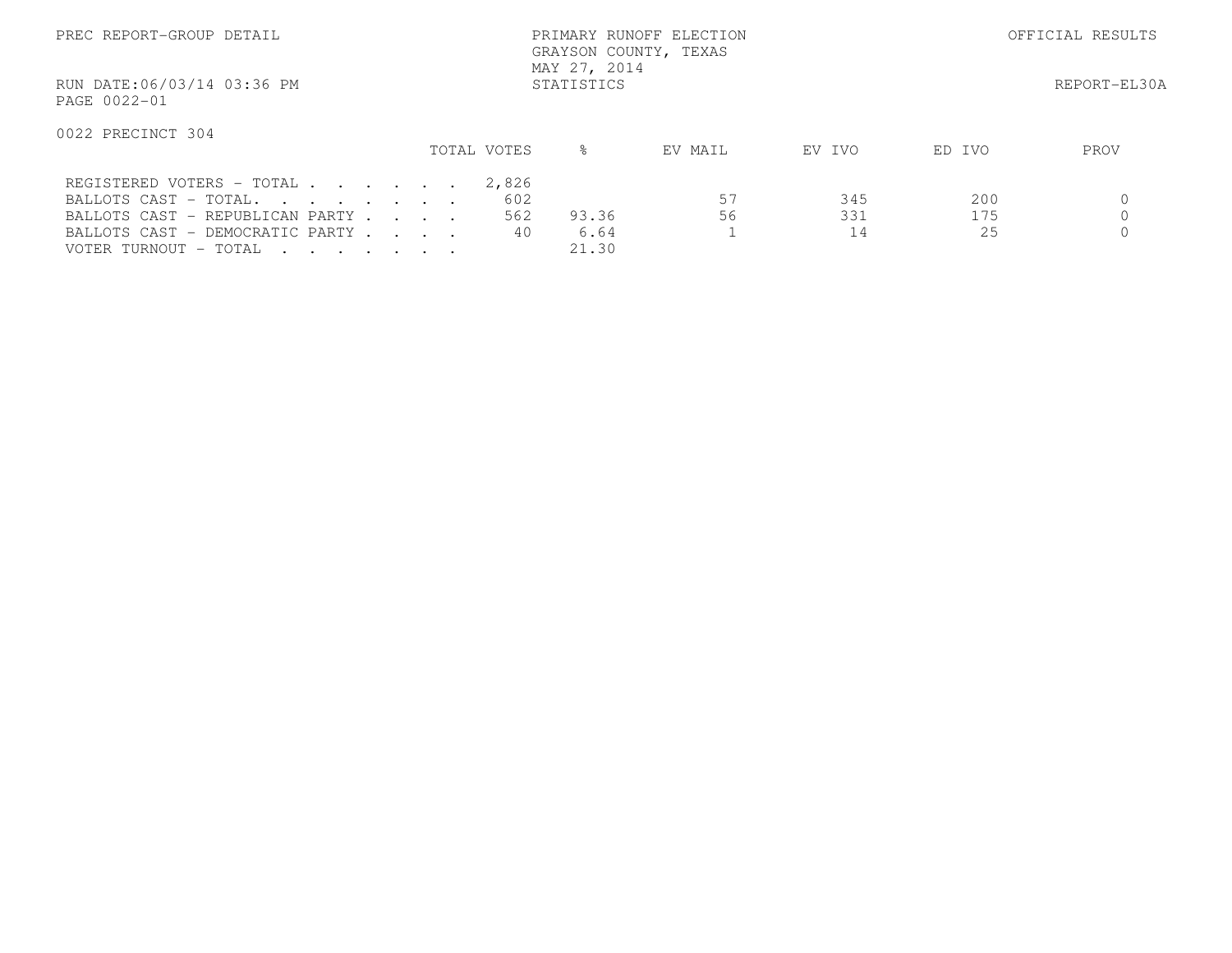| PREC REPORT-GROUP DETAIL                                                                                                                                                                                                                                                                                                                                                                     |  |  |  |  |  |  | MAY 27, 2014      | PRIMARY RUNOFF ELECTION<br>GRAYSON COUNTY, TEXAS | OFFICIAL RESULTS |                   |                 |                                |
|----------------------------------------------------------------------------------------------------------------------------------------------------------------------------------------------------------------------------------------------------------------------------------------------------------------------------------------------------------------------------------------------|--|--|--|--|--|--|-------------------|--------------------------------------------------|------------------|-------------------|-----------------|--------------------------------|
| RUN DATE:06/03/14 03:36 PM<br>PAGE 0022-02                                                                                                                                                                                                                                                                                                                                                   |  |  |  |  |  |  |                   | REPUBLICAN PARTY                                 |                  |                   |                 | REPORT-EL30A                   |
| 0022 PRECINCT 304                                                                                                                                                                                                                                                                                                                                                                            |  |  |  |  |  |  | TOTAL VOTES       | $\frac{6}{6}$                                    | EV MAIL          | EV IVO            | ED IVO          | PROV                           |
| US Representative, DIST 4<br>VOTE FOR 1                                                                                                                                                                                                                                                                                                                                                      |  |  |  |  |  |  |                   |                                                  |                  |                   |                 |                                |
| Ralph M. Hall<br>John Ratcliffe.<br>Total                                                                                                                                                                                                                                                                                                                                                    |  |  |  |  |  |  | 296<br>259<br>555 | 53.33<br>46.67                                   | 28<br>28<br>56   | 181<br>147<br>328 | 87<br>84<br>171 | 0<br>$\circ$<br>$\Omega$       |
| Lieutenant Governor<br>VOTE FOR 1                                                                                                                                                                                                                                                                                                                                                            |  |  |  |  |  |  |                   |                                                  |                  |                   |                 |                                |
| David Dewhurst.<br>Dan Patrick.<br>Total                                                                                                                                                                                                                                                                                                                                                     |  |  |  |  |  |  | 270<br>244<br>514 | 52.53<br>47.47                                   | 25<br>28<br>53   | 161<br>140<br>301 | 84<br>76<br>160 | $\circ$<br>$\circ$<br>$\Omega$ |
| Attorney General<br>VOTE FOR 1                                                                                                                                                                                                                                                                                                                                                               |  |  |  |  |  |  |                   |                                                  |                  |                   |                 |                                |
| Ken Paxton<br>Dan Branch<br>Total                                                                                                                                                                                                                                                                                                                                                            |  |  |  |  |  |  | 283<br>183<br>466 | 60.73<br>39.27                                   | 28<br>21<br>49   | 173<br>101<br>274 | 82<br>61<br>143 | $\circ$<br>$\circ$<br>$\circ$  |
| Commissioner of Agriculture<br>VOTE FOR 1                                                                                                                                                                                                                                                                                                                                                    |  |  |  |  |  |  |                   |                                                  |                  |                   |                 |                                |
| Tommy Merritt<br>Sid Miller<br>Total                                                                                                                                                                                                                                                                                                                                                         |  |  |  |  |  |  | 286<br>147<br>433 | 66.05<br>33.95                                   | 27<br>18<br>45   | 160<br>90<br>250  | 99<br>39<br>138 | $\circ$<br>$\circ$<br>$\Omega$ |
| Railroad Commissioner<br>VOTE FOR 1                                                                                                                                                                                                                                                                                                                                                          |  |  |  |  |  |  |                   |                                                  |                  |                   |                 |                                |
| Ryan Sitton.<br>Wayne Christian<br>Total                                                                                                                                                                                                                                                                                                                                                     |  |  |  |  |  |  | 255<br>186<br>441 | 57.82<br>42.18                                   | 29<br>16<br>45   | 150<br>109<br>259 | 76<br>61<br>137 | $\circ$<br>$\circ$<br>$\Omega$ |
| County Judge<br>VOTE FOR 1                                                                                                                                                                                                                                                                                                                                                                   |  |  |  |  |  |  |                   |                                                  |                  |                   |                 |                                |
| Bill Magers.<br>$\mathbf{r}$ . The contract of the contract of the contract of the contract of the contract of the contract of the contract of the contract of the contract of the contract of the contract of the contract of the contract of th<br>Trent Bass.<br>the contract of the contract of the contract of the contract of the contract of the contract of the contract of<br>Total |  |  |  |  |  |  | 354<br>198<br>552 | 64.13<br>35.87                                   | 34<br>22<br>56   | 223<br>101<br>324 | 97<br>75<br>172 | $\circ$<br>$\circ$<br>$\Omega$ |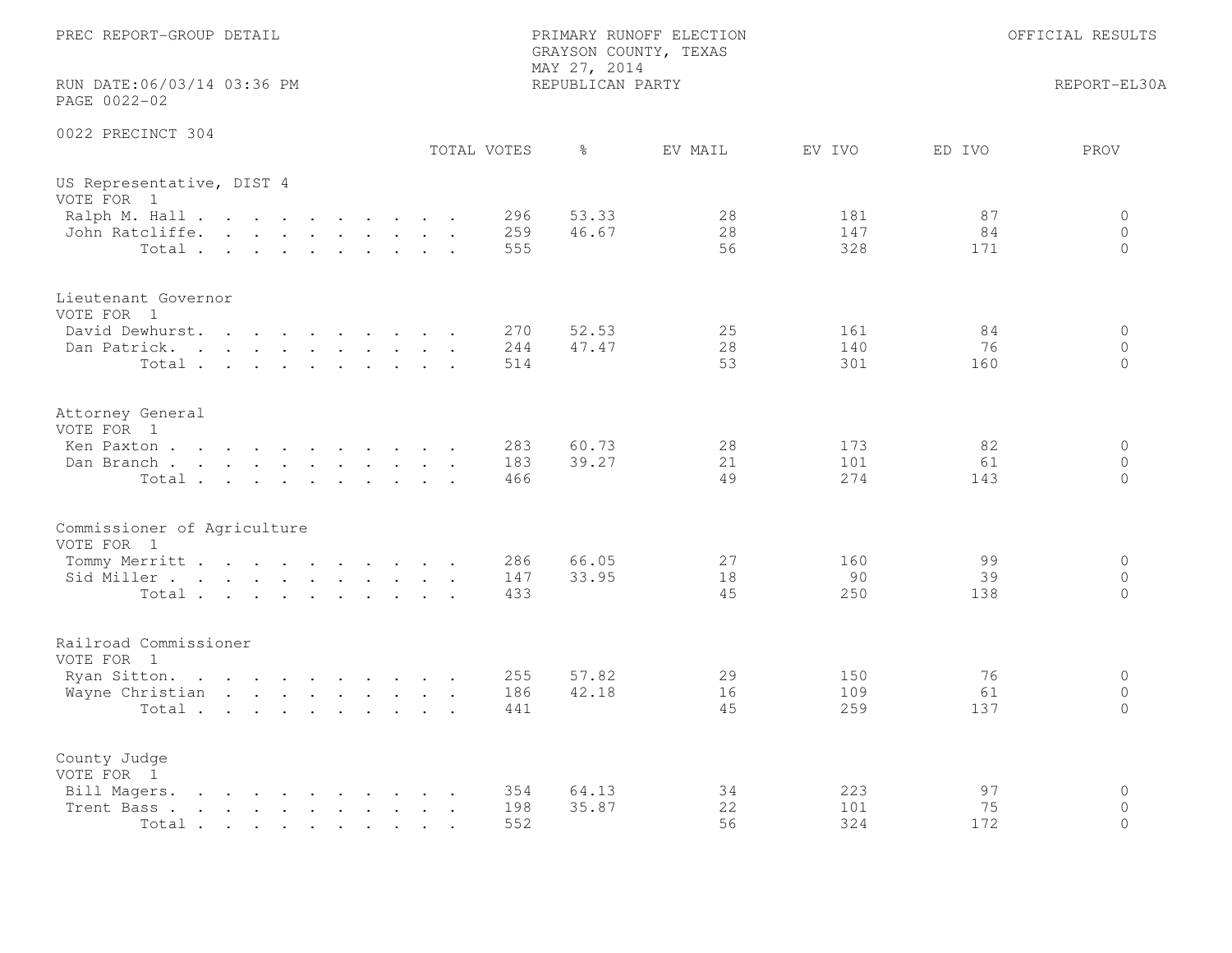| PREC REPORT-GROUP DETAIL<br>RUN DATE:06/03/14 03:36 PM                                      | MAY 27, 2014<br>DEMOCRATIC PARTY | PRIMARY RUNOFF ELECTION<br>GRAYSON COUNTY, TEXAS | OFFICIAL RESULTS<br>REPORT-EL30A |
|---------------------------------------------------------------------------------------------|----------------------------------|--------------------------------------------------|----------------------------------|
| PAGE 0022-03                                                                                |                                  |                                                  |                                  |
| 0022 PRECINCT 304                                                                           |                                  |                                                  |                                  |
|                                                                                             | ႜၟ<br>TOTAL VOTES                | EV MAIL<br>EV IVO                                | ED IVO<br>PROV                   |
| US Senator<br>VOTE FOR 1<br>David M. Alameel<br>Kesha Rogers<br>Total                       | 66.67<br>26<br>13<br>33.33<br>39 | 10<br>13                                         | 16<br>9<br>25                    |
| Commissioner of Agriculture<br>VOTE FOR 1<br>Jim Hogan<br>Richard "Kinky" Friedman<br>Total | 42.50<br>17<br>23<br>57.50<br>40 | 10<br>14                                         | 12<br>13<br>25                   |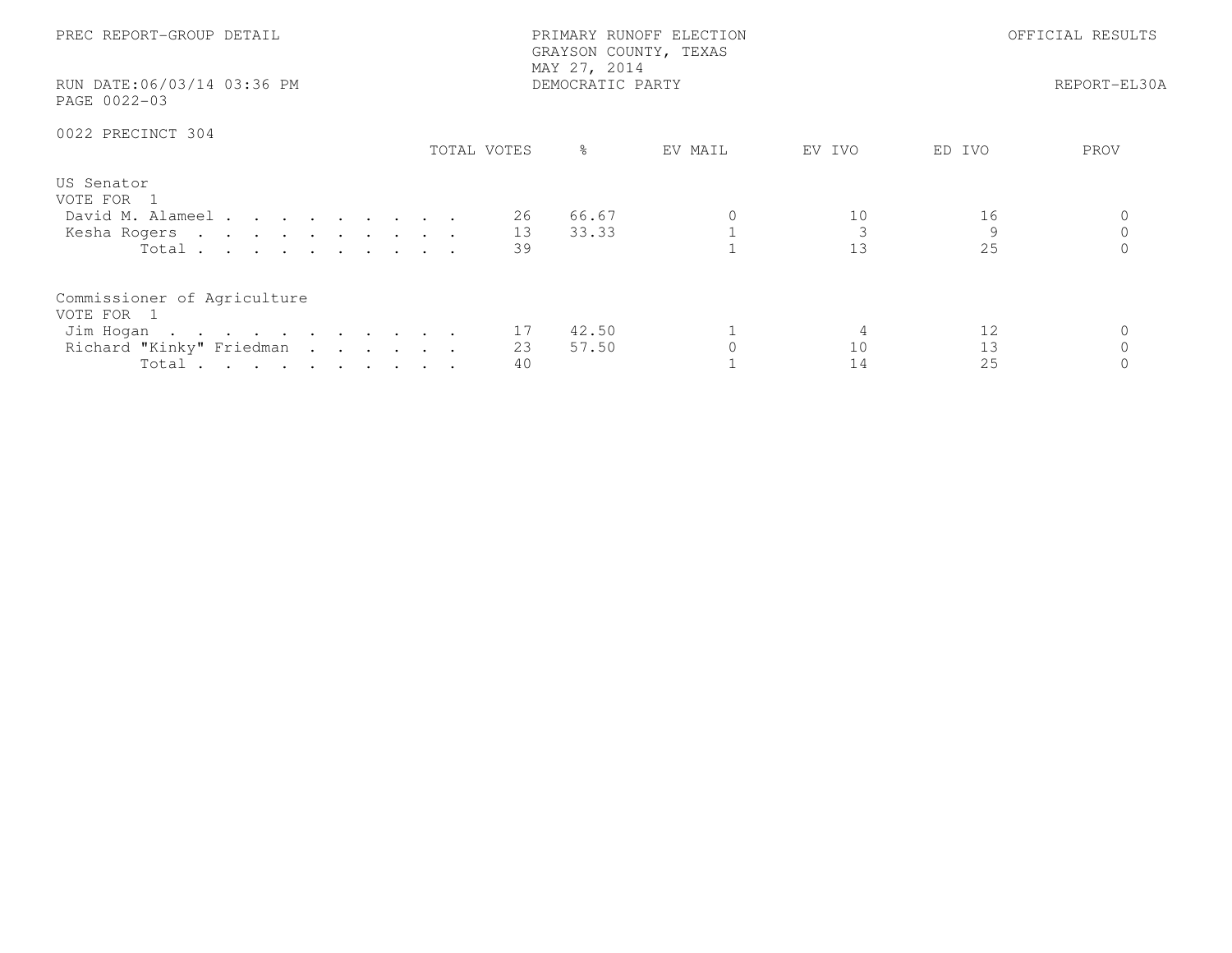| PREC REPORT-GROUP DETAIL                                                                                                                          |            |  |  | MAY 27, 2014 | PRIMARY RUNOFF ELECTION<br>GRAYSON COUNTY, TEXAS | OFFICIAL RESULTS       |         |                 |               |              |
|---------------------------------------------------------------------------------------------------------------------------------------------------|------------|--|--|--------------|--------------------------------------------------|------------------------|---------|-----------------|---------------|--------------|
| RUN DATE:06/03/14 03:36 PM<br>PAGE 0023-01                                                                                                        | STATISTICS |  |  |              |                                                  |                        |         |                 |               | REPORT-EL30A |
| 0023 PRECINCT 305                                                                                                                                 |            |  |  |              | TOTAL VOTES                                      | ⊱                      | EV MAIL | EV IVO          | ED IVO        | PROV         |
| REGISTERED VOTERS - TOTAL<br>BALLOTS CAST - TOTAL.<br>BALLOTS CAST - REPUBLICAN PARTY<br>BALLOTS CAST - DEMOCRATIC PARTY<br>VOTER TURNOUT - TOTAL |            |  |  |              | 1,264<br>217<br>207<br>10                        | 95.39<br>4.61<br>17.17 | 8<br>8  | 112<br>106<br>6 | 97<br>93<br>4 |              |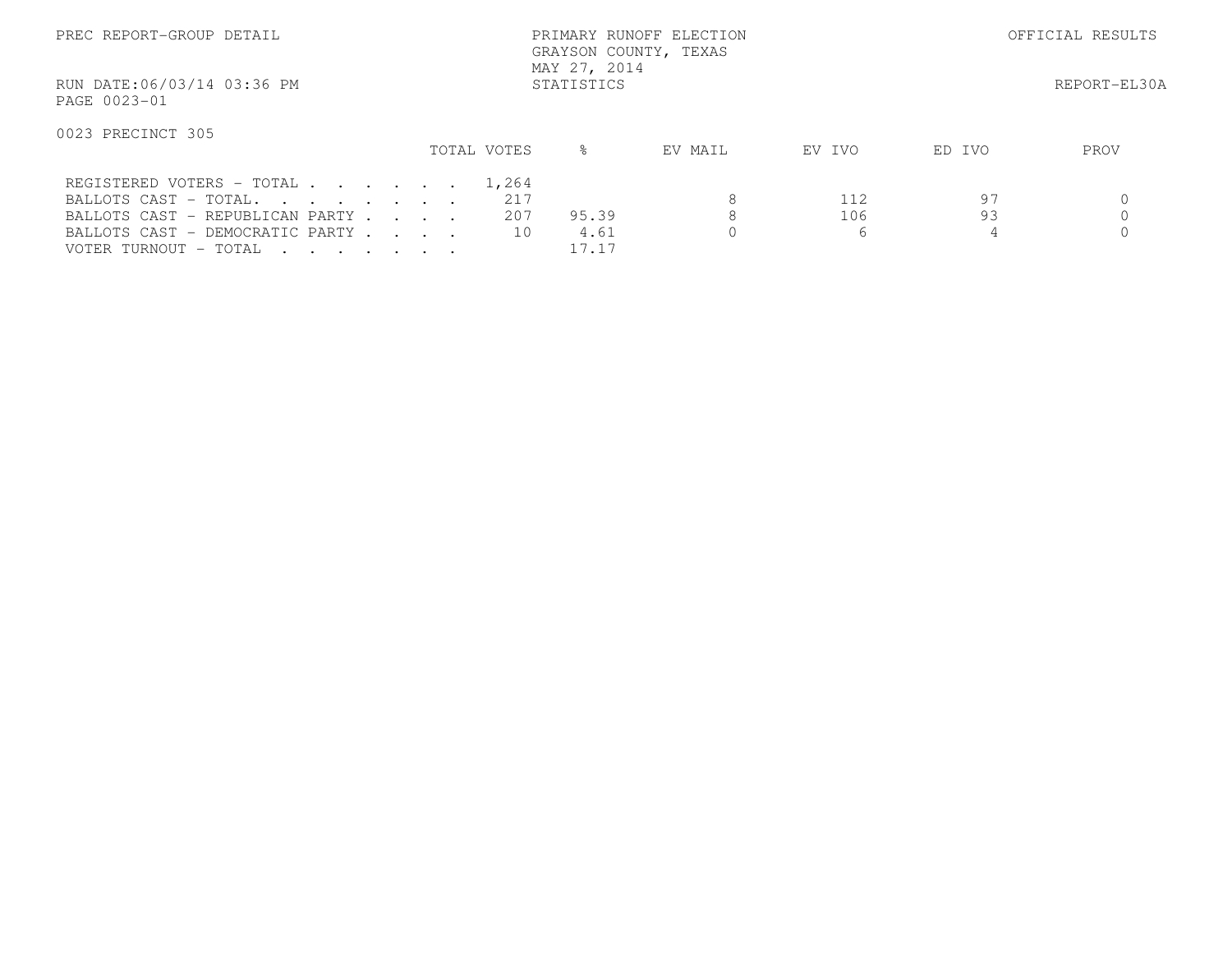| PREC REPORT-GROUP DETAIL<br>PRIMARY RUNOFF ELECTION<br>GRAYSON COUNTY, TEXAS<br>MAY 27, 2014                                                                                                                                                        |                                                                          |  |  | OFFICIAL RESULTS                       |             |                  |                  |                          |                 |                |                                     |
|-----------------------------------------------------------------------------------------------------------------------------------------------------------------------------------------------------------------------------------------------------|--------------------------------------------------------------------------|--|--|----------------------------------------|-------------|------------------|------------------|--------------------------|-----------------|----------------|-------------------------------------|
| RUN DATE:06/03/14 03:36 PM<br>PAGE 0023-02                                                                                                                                                                                                          |                                                                          |  |  |                                        |             |                  | REPUBLICAN PARTY |                          |                 |                | REPORT-EL30A                        |
| 0023 PRECINCT 305                                                                                                                                                                                                                                   |                                                                          |  |  |                                        | TOTAL VOTES |                  | $\frac{6}{6}$    | EV MAIL                  | EV IVO          | ED IVO         | PROV                                |
| US Representative, DIST 4<br>VOTE FOR 1                                                                                                                                                                                                             |                                                                          |  |  |                                        |             |                  |                  |                          |                 |                |                                     |
| Ralph M. Hall<br>John Ratcliffe.<br>Total                                                                                                                                                                                                           |                                                                          |  |  |                                        |             | 96<br>110<br>206 | 46.60<br>53.40   | 4<br>$\overline{4}$<br>8 | 45<br>61<br>106 | 47<br>45<br>92 | 0<br>$\circ$<br>$\circ$             |
| Lieutenant Governor<br>VOTE FOR 1<br>David Dewhurst.                                                                                                                                                                                                | $\mathbf{r}$ , $\mathbf{r}$ , $\mathbf{r}$ , $\mathbf{r}$ , $\mathbf{r}$ |  |  | $\mathbf{r}$ . The set of $\mathbf{r}$ |             | 82               | 41.00            | 3                        | 45              | 34             | $\circ$                             |
| Dan Patrick.<br>Total                                                                                                                                                                                                                               |                                                                          |  |  |                                        |             | 118<br>200       | 59.00            | 5<br>8                   | 59<br>104       | 54<br>88       | $\circ$<br>$\Omega$                 |
| Attorney General<br>VOTE FOR 1<br>Ken Paxton                                                                                                                                                                                                        |                                                                          |  |  |                                        |             | 127              | 68.28            | 6                        | 67              | 54             | $\circ$                             |
| Dan Branch<br>Total                                                                                                                                                                                                                                 |                                                                          |  |  |                                        |             | 59<br>186        | 31.72            | $\mathbf{2}$<br>8        | 28<br>95        | 29<br>83       | $\Omega$<br>$\Omega$                |
| Commissioner of Agriculture<br>VOTE FOR 1                                                                                                                                                                                                           |                                                                          |  |  |                                        |             |                  |                  |                          |                 |                |                                     |
| Tommy Merritt<br>Sid Miller<br>Total                                                                                                                                                                                                                |                                                                          |  |  |                                        |             | 105<br>76<br>181 | 58.01<br>41.99   | 4<br>4<br>8              | 45<br>46<br>91  | 56<br>26<br>82 | $\circ$<br>$\circ$<br>$\circ$       |
| Railroad Commissioner<br>VOTE FOR 1                                                                                                                                                                                                                 |                                                                          |  |  |                                        |             |                  |                  |                          |                 |                |                                     |
| Ryan Sitton.<br>Wayne Christian<br>Total                                                                                                                                                                                                            |                                                                          |  |  |                                        |             | 96<br>84<br>180  | 53.33<br>46.67   | 4<br>4<br>8              | 47<br>46<br>93  | 45<br>34<br>79 | $\circ$<br>$\circ$<br>$\Omega$      |
| County Judge<br>VOTE FOR 1                                                                                                                                                                                                                          |                                                                          |  |  |                                        |             |                  |                  |                          |                 |                |                                     |
| Bill Magers.<br>$\mathbf{r}$ , and $\mathbf{r}$ , and $\mathbf{r}$ , and $\mathbf{r}$ , and $\mathbf{r}$<br>Trent Bass.<br>the contract of the contract of the contract of the contract of the contract of the contract of the contract of<br>Total |                                                                          |  |  |                                        |             | 99<br>107<br>206 | 48.06<br>51.94   | 6<br>$\mathbf{2}$<br>8   | 41<br>65<br>106 | 52<br>40<br>92 | $\mathbf 0$<br>$\Omega$<br>$\Omega$ |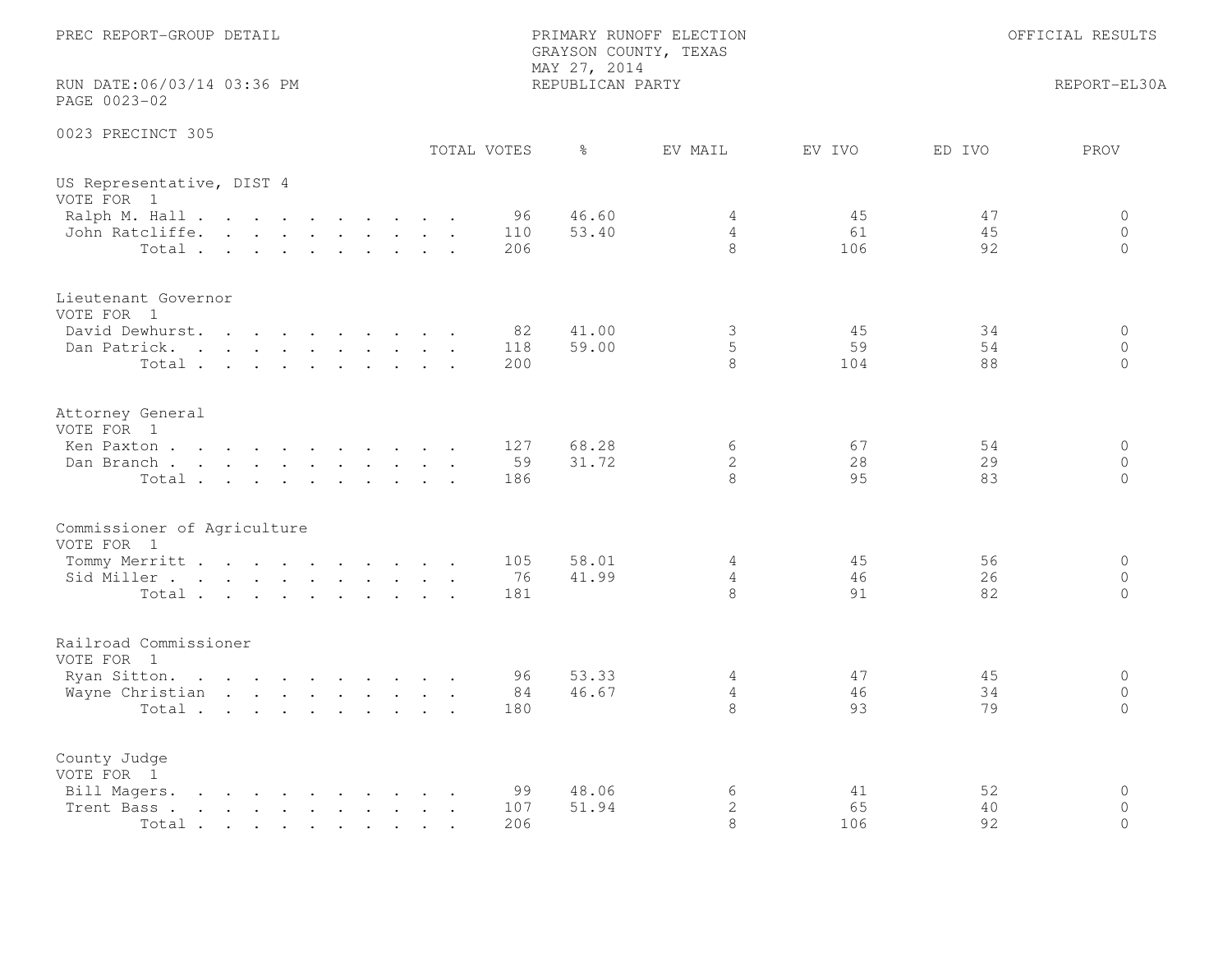| PREC REPORT-GROUP DETAIL<br>RUN DATE:06/03/14 03:36 PM<br>PAGE 0023-03                      |             | PRIMARY RUNOFF ELECTION<br>GRAYSON COUNTY, TEXAS<br>MAY 27, 2014<br>DEMOCRATIC PARTY | OFFICIAL RESULTS<br>REPORT-EL30A |        |         |      |
|---------------------------------------------------------------------------------------------|-------------|--------------------------------------------------------------------------------------|----------------------------------|--------|---------|------|
| 0023 PRECINCT 305                                                                           | TOTAL VOTES | $\frac{6}{6}$                                                                        | EV MAIL                          | EV IVO | ED IVO  | PROV |
| US Senator<br>VOTE FOR 1<br>David M. Alameel<br>Kesha Rogers<br>Total                       |             | 66.67<br>3 33.33                                                                     |                                  |        | $\circ$ |      |
| Commissioner of Agriculture<br>VOTE FOR 1<br>Jim Hogan<br>Richard "Kinky" Friedman<br>Total | 10          | 30.00<br>70.00                                                                       |                                  |        |         |      |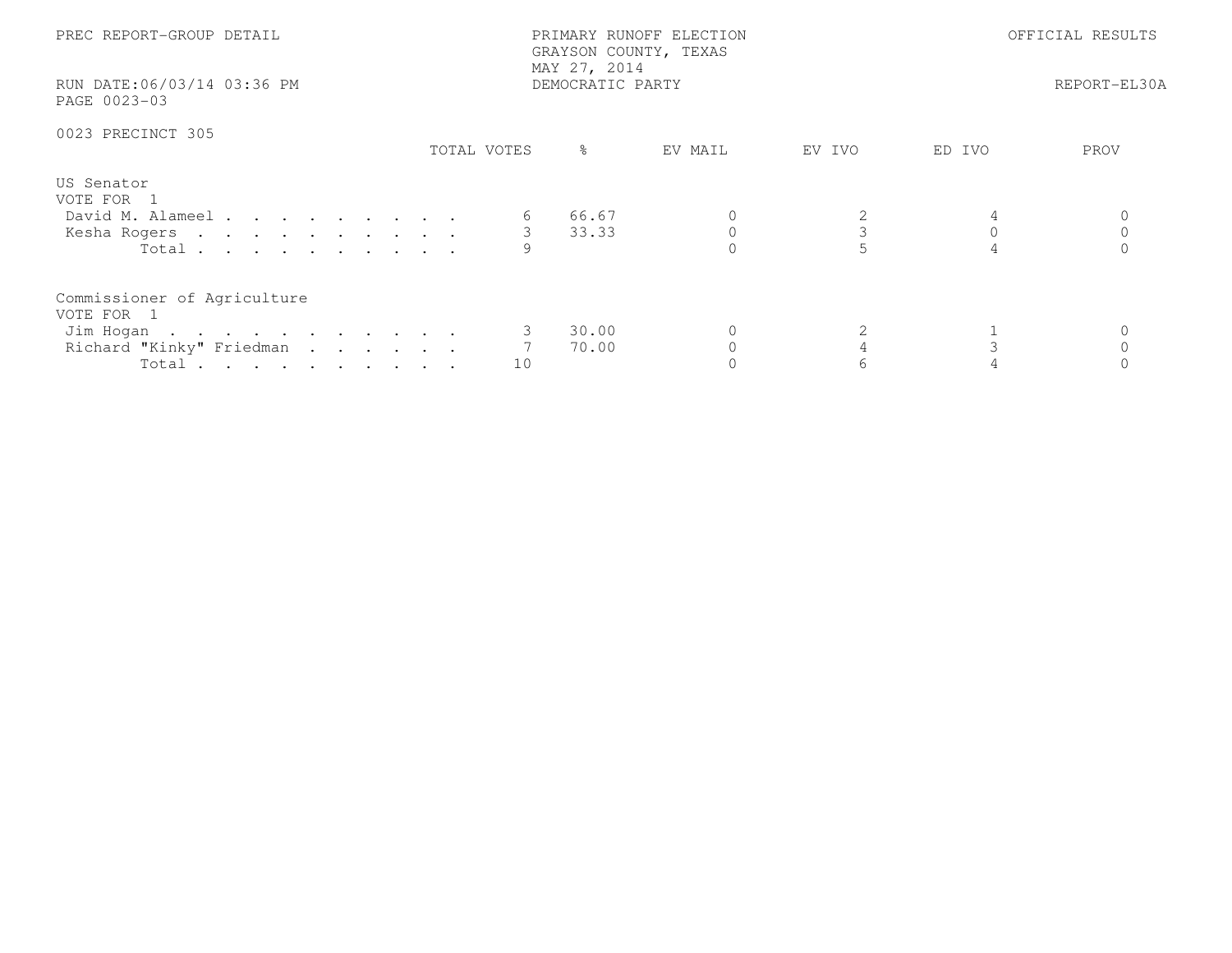| PREC REPORT-GROUP DETAIL                                                                                                                          | PRIMARY RUNOFF ELECTION<br>GRAYSON COUNTY, TEXAS<br>MAY 27, 2014 |  |  |                           |                        |                      | OFFICIAL RESULTS |            |              |  |
|---------------------------------------------------------------------------------------------------------------------------------------------------|------------------------------------------------------------------|--|--|---------------------------|------------------------|----------------------|------------------|------------|--------------|--|
| RUN DATE:06/03/14 03:36 PM<br>PAGE 0024-01                                                                                                        |                                                                  |  |  |                           | STATISTICS             |                      |                  |            | REPORT-EL30A |  |
| 0024 PRECINCT 306                                                                                                                                 |                                                                  |  |  | TOTAL VOTES               | ⊱                      | EV MAIL              | EV IVO           | ED IVO     | PROV         |  |
| REGISTERED VOTERS - TOTAL<br>BALLOTS CAST - TOTAL.<br>BALLOTS CAST - REPUBLICAN PARTY<br>BALLOTS CAST - DEMOCRATIC PARTY<br>VOTER TURNOUT - TOTAL |                                                                  |  |  | 3,540<br>511<br>495<br>16 | 96.87<br>3.13<br>14.44 | 43<br>43<br>$\Omega$ | 253<br>244<br>9  | 214<br>207 |              |  |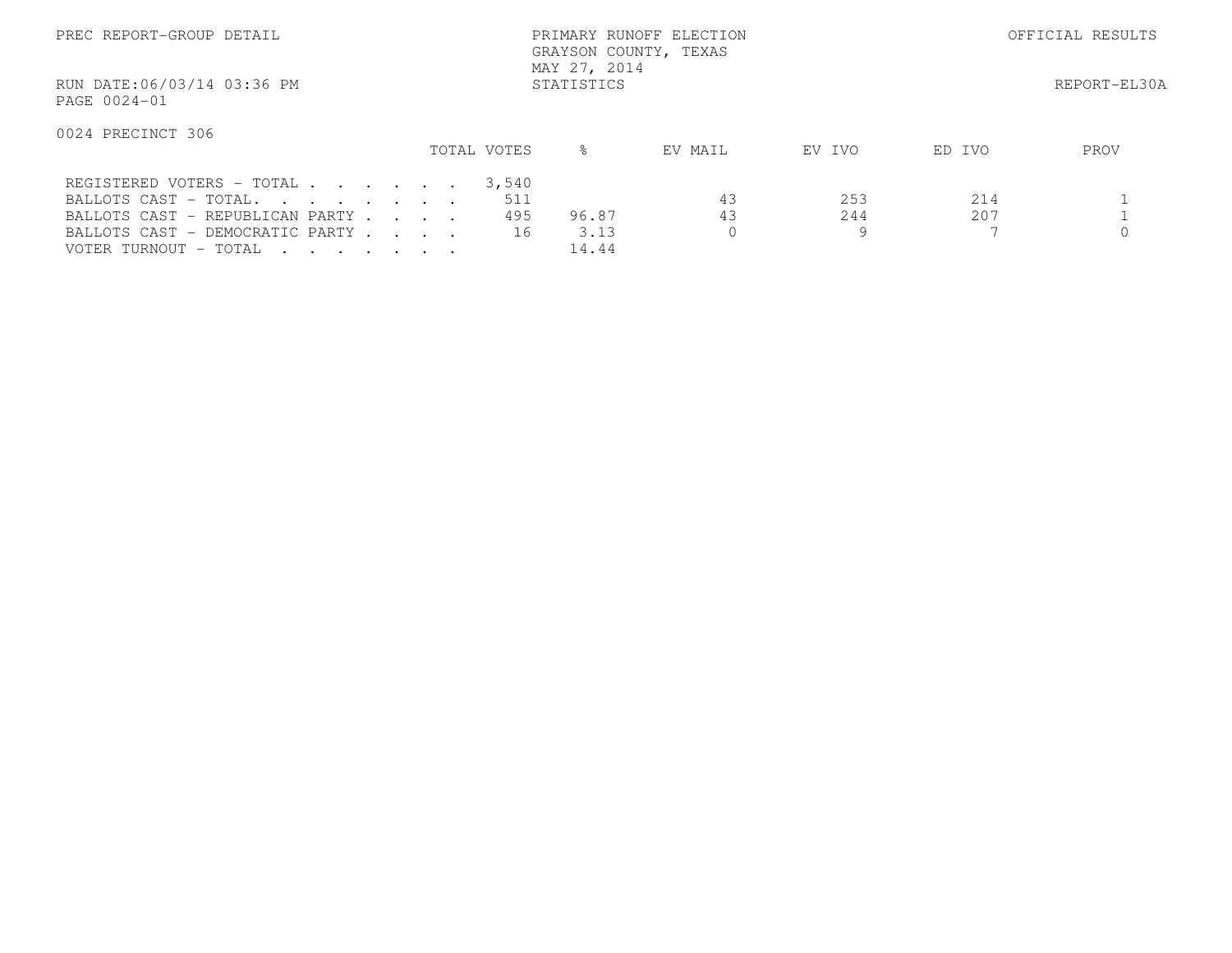| PREC REPORT-GROUP DETAIL<br>PRIMARY RUNOFF ELECTION<br>GRAYSON COUNTY, TEXAS<br>MAY 27, 2014<br>RUN DATE:06/03/14 03:36 PM<br>REPUBLICAN PARTY<br>PAGE 0024-02 |  |  |  |                                                                                                                                                                                                                                   |  | OFFICIAL RESULTS |             |               |              |        |        |              |
|----------------------------------------------------------------------------------------------------------------------------------------------------------------|--|--|--|-----------------------------------------------------------------------------------------------------------------------------------------------------------------------------------------------------------------------------------|--|------------------|-------------|---------------|--------------|--------|--------|--------------|
|                                                                                                                                                                |  |  |  |                                                                                                                                                                                                                                   |  |                  |             |               | REPORT-EL30A |        |        |              |
| 0024 PRECINCT 306                                                                                                                                              |  |  |  |                                                                                                                                                                                                                                   |  |                  | TOTAL VOTES | $\frac{6}{6}$ | EV MAIL      | EV IVO | ED IVO | PROV         |
| US Representative, DIST 4<br>VOTE FOR 1                                                                                                                        |  |  |  |                                                                                                                                                                                                                                   |  |                  |             |               |              |        |        |              |
| Ralph M. Hall                                                                                                                                                  |  |  |  |                                                                                                                                                                                                                                   |  |                  | 243         | 49.39         | 20           | 117    | 106    | $\circ$      |
| John Ratcliffe.                                                                                                                                                |  |  |  |                                                                                                                                                                                                                                   |  |                  | 249         | 50.61         | 23           | 124    | 101    | $\mathbf{1}$ |
| Total                                                                                                                                                          |  |  |  |                                                                                                                                                                                                                                   |  |                  | 492         |               | 43           | 241    | 207    | $\mathbf{1}$ |
| Lieutenant Governor                                                                                                                                            |  |  |  |                                                                                                                                                                                                                                   |  |                  |             |               |              |        |        |              |
| VOTE FOR 1<br>David Dewhurst.                                                                                                                                  |  |  |  |                                                                                                                                                                                                                                   |  |                  | 241         | 50.10         | 16           | 127    | 98     | $\circ$      |
| Dan Patrick.                                                                                                                                                   |  |  |  |                                                                                                                                                                                                                                   |  |                  | 240         | 49.90         | 26           | 109    | 104    | $\mathbf{1}$ |
| Total                                                                                                                                                          |  |  |  |                                                                                                                                                                                                                                   |  |                  | 481         |               | 42           | 236    | 202    | $\mathbf{1}$ |
|                                                                                                                                                                |  |  |  |                                                                                                                                                                                                                                   |  |                  |             |               |              |        |        |              |
| Attorney General<br>VOTE FOR 1                                                                                                                                 |  |  |  |                                                                                                                                                                                                                                   |  |                  |             |               |              |        |        |              |
| Ken Paxton                                                                                                                                                     |  |  |  |                                                                                                                                                                                                                                   |  |                  | 318         | 70.67         | 22           | 147    | 148    | $\mathbf{1}$ |
| Dan Branch                                                                                                                                                     |  |  |  |                                                                                                                                                                                                                                   |  |                  | 132         | 29.33         | 15           | 73     | 44     | $\circ$      |
| Total                                                                                                                                                          |  |  |  |                                                                                                                                                                                                                                   |  |                  | 450         |               | 37           | 220    | 192    | $\mathbf{1}$ |
| Commissioner of Agriculture<br>VOTE FOR 1                                                                                                                      |  |  |  |                                                                                                                                                                                                                                   |  |                  |             |               |              |        |        |              |
| Tommy Merritt                                                                                                                                                  |  |  |  |                                                                                                                                                                                                                                   |  |                  | 261         | 59.32         | 21           | 128    | 111    | $\mathbf{1}$ |
| Sid Miller                                                                                                                                                     |  |  |  |                                                                                                                                                                                                                                   |  |                  | 179         | 40.68         | 17           | 89     | 73     | $\circ$      |
| Total                                                                                                                                                          |  |  |  |                                                                                                                                                                                                                                   |  |                  | 440         |               | 38           | 217    | 184    | $\mathbf{1}$ |
| Railroad Commissioner<br>VOTE FOR 1                                                                                                                            |  |  |  |                                                                                                                                                                                                                                   |  |                  |             |               |              |        |        |              |
| Ryan Sitton.                                                                                                                                                   |  |  |  |                                                                                                                                                                                                                                   |  |                  | 267         | 60.82         | 18           | 142    | 107    | $\circ$      |
| Wayne Christian                                                                                                                                                |  |  |  |                                                                                                                                                                                                                                   |  |                  | 172         | 39.18         | 19           | 76     | 76     | $\mathbf{1}$ |
| Total                                                                                                                                                          |  |  |  |                                                                                                                                                                                                                                   |  |                  | 439         |               | 37           | 218    | 183    | $\mathbf{1}$ |
| County Judge<br>VOTE FOR 1                                                                                                                                     |  |  |  |                                                                                                                                                                                                                                   |  |                  |             |               |              |        |        |              |
| Bill Magers.                                                                                                                                                   |  |  |  | $\mathbf{r}$ . The contract of the contract of the contract of the contract of the contract of the contract of the contract of the contract of the contract of the contract of the contract of the contract of the contract of th |  |                  | 275         | 56.58         | 25           | 147    | 103    | $\mathbf 0$  |
| Trent Bass.                                                                                                                                                    |  |  |  | $\mathbf{r}$ , and $\mathbf{r}$ , and $\mathbf{r}$ , and $\mathbf{r}$ , and $\mathbf{r}$                                                                                                                                          |  |                  | 211         | 43.42         | 16           | 94     | 100    | $\mathbf 1$  |
| Total                                                                                                                                                          |  |  |  |                                                                                                                                                                                                                                   |  |                  | 486         |               | 41           | 241    | 203    | $\mathbf{1}$ |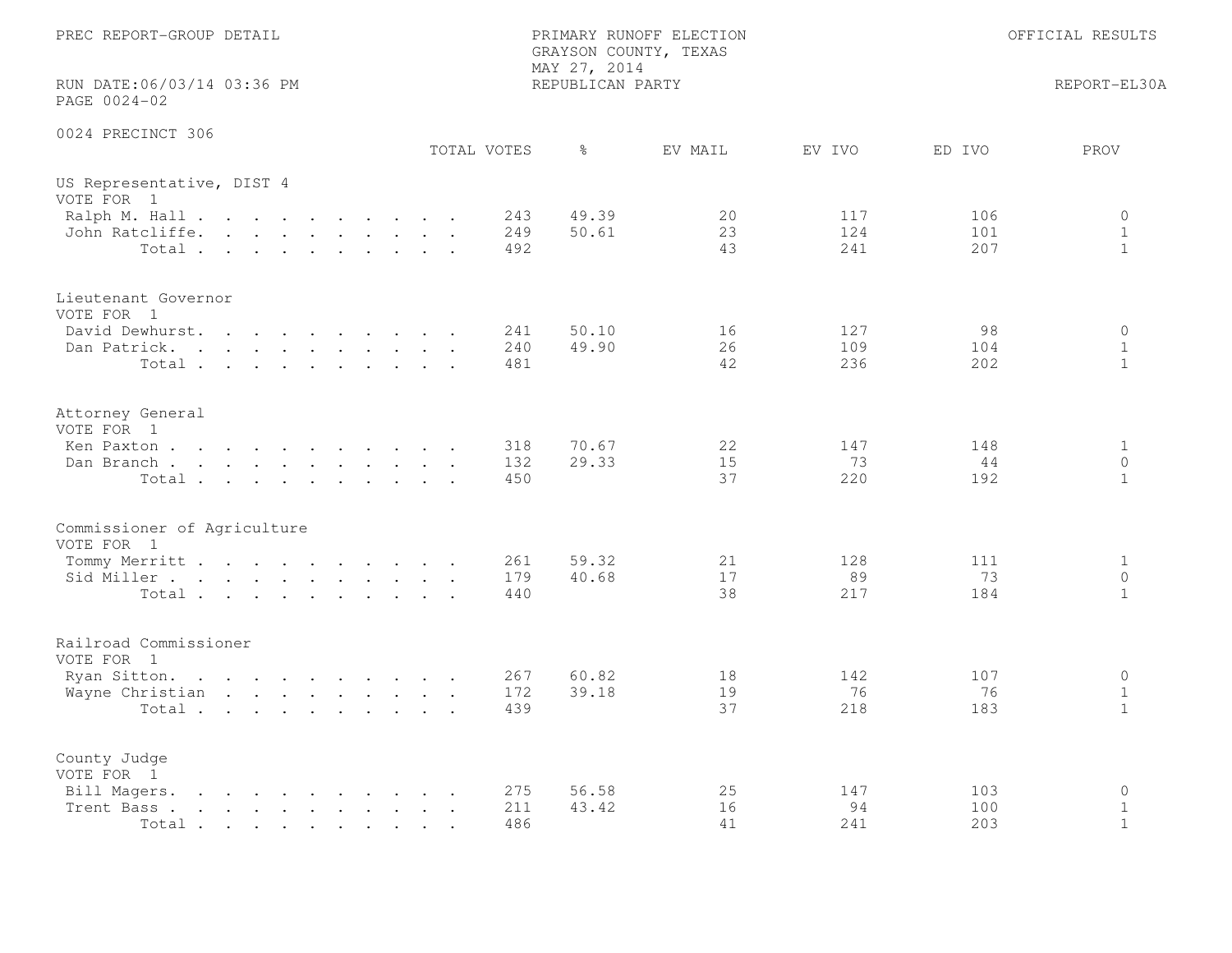| PREC REPORT-GROUP DETAIL<br>RUN DATE:06/03/14 03:36 PM<br>PAGE 0024-03                      |               | PRIMARY RUNOFF ELECTION<br>GRAYSON COUNTY, TEXAS<br>MAY 27, 2014<br>DEMOCRATIC PARTY | OFFICIAL RESULTS<br>REPORT-EL30A |        |        |      |
|---------------------------------------------------------------------------------------------|---------------|--------------------------------------------------------------------------------------|----------------------------------|--------|--------|------|
| 0024 PRECINCT 306                                                                           | TOTAL VOTES   | ႜၟ                                                                                   | EV MAIL                          | EV IVO | ED IVO | PROV |
| US Senator<br>VOTE FOR 1<br>David M. Alameel<br>Kesha Rogers<br>Total $\cdots$              | -5<br>16      | 68.75<br>31.25                                                                       |                                  | 6      | 2      |      |
| Commissioner of Agriculture<br>VOTE FOR 1<br>Jim Hogan<br>Richard "Kinky" Friedman<br>Total | 5<br>11<br>16 | 31.25<br>68.75                                                                       |                                  | 6      |        |      |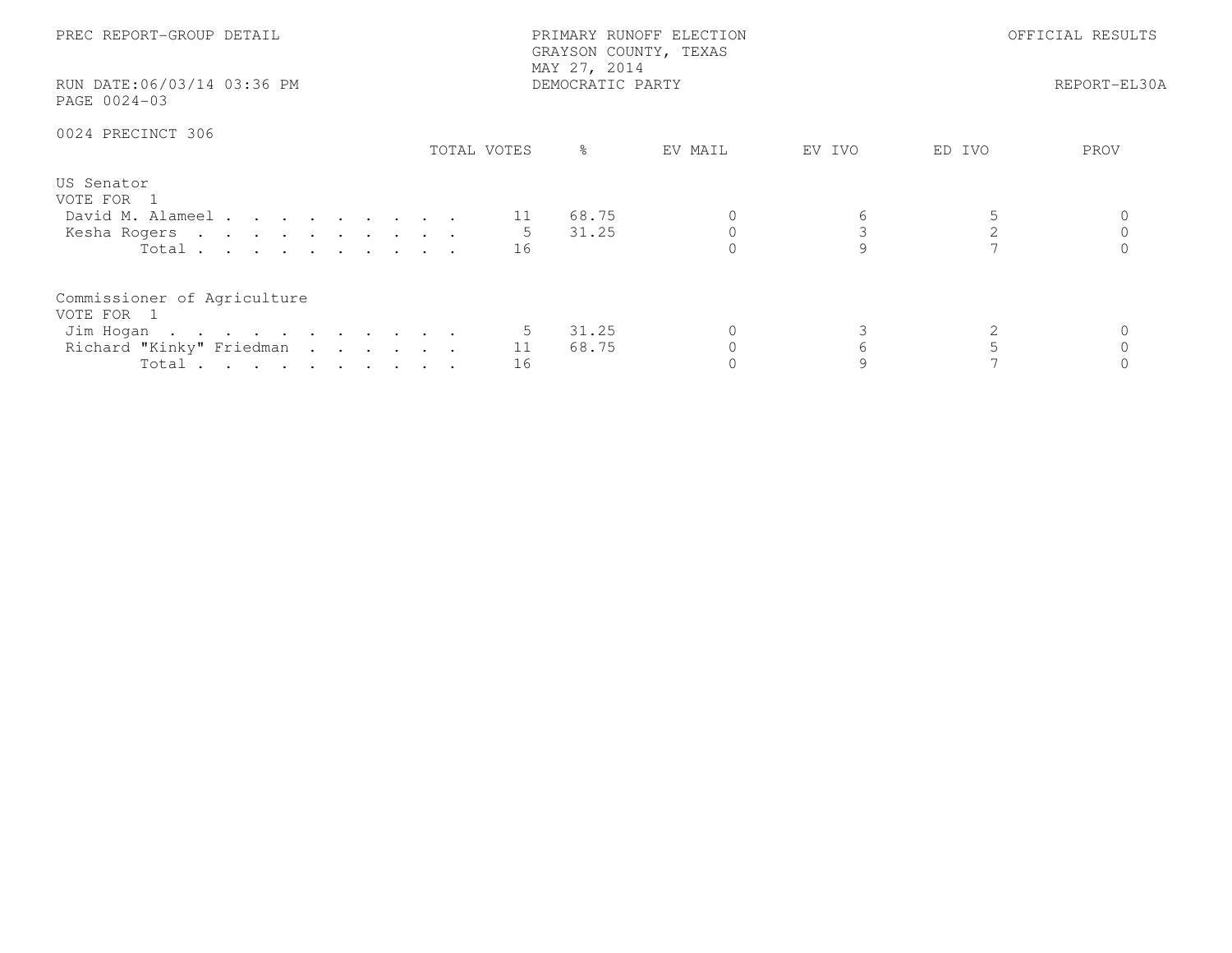| PREC REPORT-GROUP DETAIL                                                                                                                                |             | PRIMARY RUNOFF ELECTION<br>GRAYSON COUNTY, TEXAS<br>MAY 27, 2014 |              | OFFICIAL RESULTS |                  |      |
|---------------------------------------------------------------------------------------------------------------------------------------------------------|-------------|------------------------------------------------------------------|--------------|------------------|------------------|------|
| RUN DATE:06/03/14 03:36 PM<br>PAGE 0025-01                                                                                                              |             |                                                                  | REPORT-EL30A |                  |                  |      |
| 0025 PRECINCT 307                                                                                                                                       | TOTAL VOTES | $\approx$                                                        | EV MAIL      | EV IVO           | ED IVO           | PROV |
| REGISTERED VOTERS - TOTAL 1,774<br>BALLOTS CAST - TOTAL.<br>BALLOTS CAST - REPUBLICAN PARTY<br>BALLOTS CAST - DEMOCRATIC PARTY<br>VOTER TURNOUT - TOTAL |             | 213<br>206<br>96.71<br>3.29<br>12.01                             | 2.2<br>21    | 50<br>49         | 140<br>135<br>.5 |      |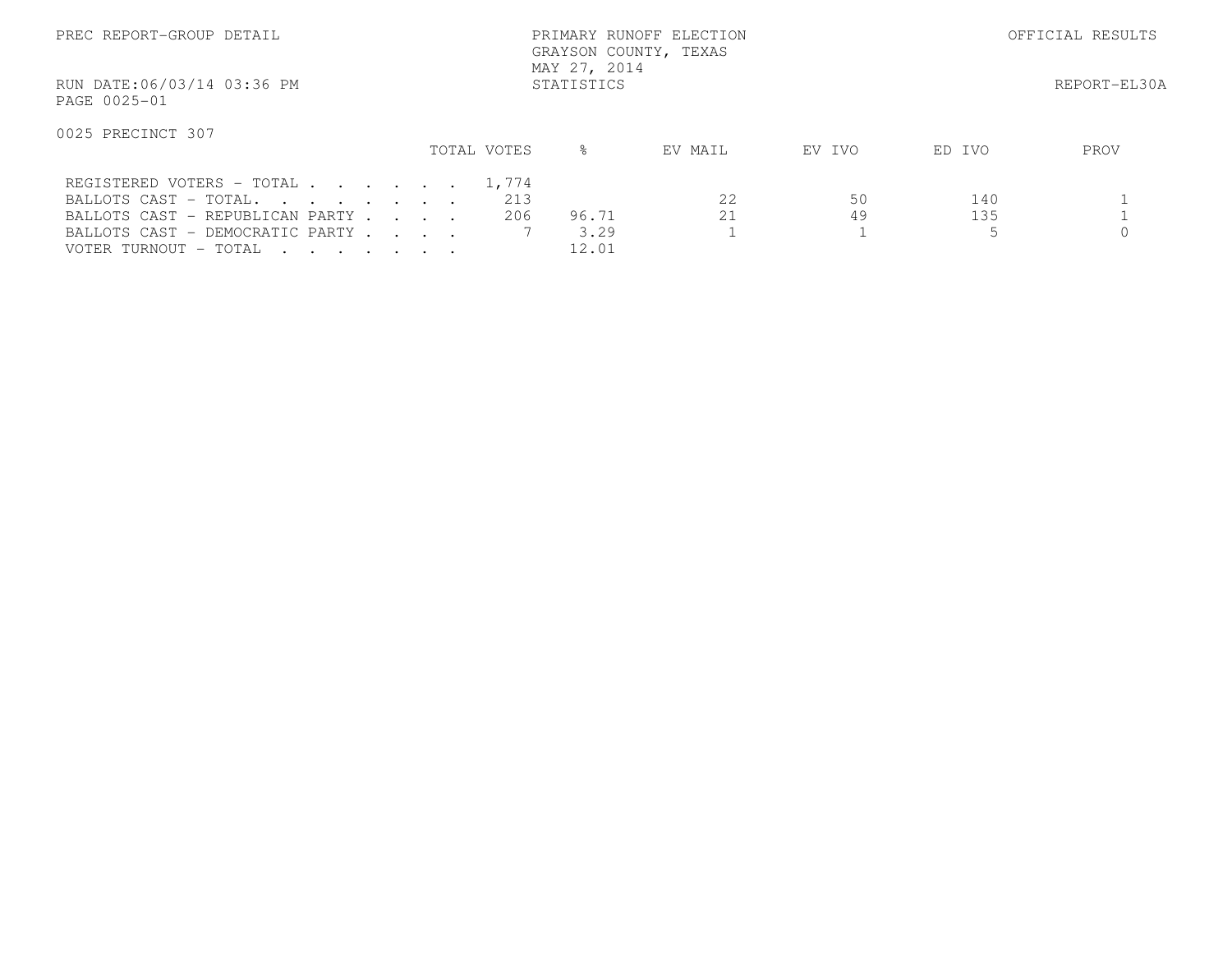| PREC REPORT-GROUP DETAIL                                                                                                                                                                                                                            | OFFICIAL RESULTS                                     |                                                                              |
|-----------------------------------------------------------------------------------------------------------------------------------------------------------------------------------------------------------------------------------------------------|------------------------------------------------------|------------------------------------------------------------------------------|
| RUN DATE:06/03/14 03:36 PM<br>PAGE 0025-02                                                                                                                                                                                                          | MAY 27, 2014<br>REPUBLICAN PARTY                     | REPORT-EL30A                                                                 |
| 0025 PRECINCT 307                                                                                                                                                                                                                                   | TOTAL VOTES<br>$\frac{6}{6}$<br>EV MAIL              | EV IVO<br>ED IVO<br>PROV                                                     |
| US Representative, DIST 4<br>VOTE FOR 1                                                                                                                                                                                                             |                                                      |                                                                              |
| Ralph M. Hall<br>John Ratcliffe.<br>Total                                                                                                                                                                                                           | 38.54<br>10<br>79<br>61.46<br>126<br>11<br>21<br>205 | 16<br>52<br>$\mathbf{1}$<br>32<br>$\circ$<br>83<br>48<br>135<br>$\mathbf{1}$ |
| Lieutenant Governor<br>VOTE FOR 1                                                                                                                                                                                                                   |                                                      |                                                                              |
| David Dewhurst.<br>Dan Patrick.<br>Total                                                                                                                                                                                                            | 38.50<br>77<br>6<br>123<br>61.50<br>15<br>200<br>21  | 18<br>53<br>$\circ$<br>27<br>80<br>$\mathbf{1}$<br>45<br>133<br>$\mathbf{1}$ |
| Attorney General<br>VOTE FOR 1                                                                                                                                                                                                                      |                                                      |                                                                              |
| Ken Paxton<br>Dan Branch<br>Total                                                                                                                                                                                                                   | 71.28<br>139<br>13<br>28.72<br>7<br>56<br>20<br>195  | 31<br>94<br>$\mathbf{1}$<br>13<br>$\circ$<br>36<br>44<br>$\mathbf{1}$<br>130 |
| Commissioner of Agriculture<br>VOTE FOR 1                                                                                                                                                                                                           |                                                      |                                                                              |
| Tommy Merritt<br>Sid Miller<br>Total                                                                                                                                                                                                                | 58.51<br>110<br>13<br>78<br>41.49<br>8<br>21<br>188  | 20<br>$\circ$<br>77<br>23<br>$\mathbf{1}$<br>46<br>43<br>$\mathbf{1}$<br>123 |
| Railroad Commissioner<br>VOTE FOR 1                                                                                                                                                                                                                 |                                                      |                                                                              |
| Ryan Sitton.<br>Wayne Christian<br>Total                                                                                                                                                                                                            | 60.94<br>117<br>10<br>75<br>39.06<br>11<br>21<br>192 | 28<br>78<br>$\mathbf{1}$<br>17<br>47<br>$\circ$<br>45<br>125<br>$\mathbf{1}$ |
| County Judge<br>VOTE FOR 1                                                                                                                                                                                                                          |                                                      |                                                                              |
| Bill Magers.<br>$\mathbf{r}$ , and $\mathbf{r}$ , and $\mathbf{r}$ , and $\mathbf{r}$ , and $\mathbf{r}$<br>Trent Bass.<br>the contract of the contract of the contract of the contract of the contract of the contract of the contract of<br>Total | 51.74<br>14<br>104<br>97<br>48.26<br>7<br>21<br>201  | 24<br>$\circ$<br>66<br>22<br>67<br>$\mathbf 1$<br>$\mathbf{1}$<br>46<br>133  |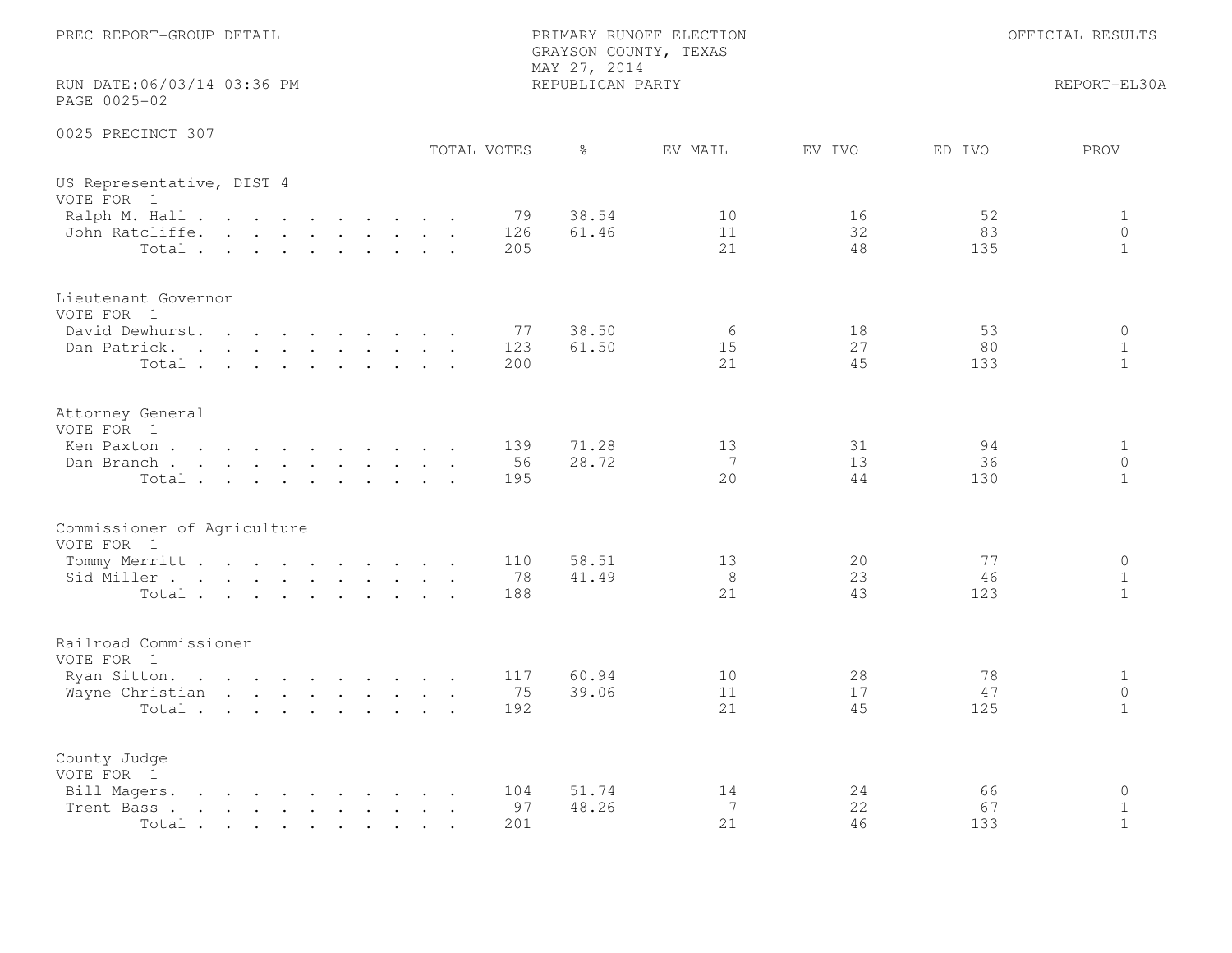| PREC REPORT-GROUP DETAIL<br>RUN DATE:06/03/14 03:36 PM<br>PAGE 0025-03                       |             | PRIMARY RUNOFF ELECTION<br>GRAYSON COUNTY, TEXAS<br>MAY 27, 2014<br>DEMOCRATIC PARTY | OFFICIAL RESULTS<br>REPORT-EL30A |        |                |      |
|----------------------------------------------------------------------------------------------|-------------|--------------------------------------------------------------------------------------|----------------------------------|--------|----------------|------|
| 0025 PRECINCT 307                                                                            | TOTAL VOTES | $\frac{6}{6}$                                                                        | EV MAIL                          | EV IVO | ED IVO         | PROV |
| US Senator<br>VOTE FOR 1<br>David M. Alameel<br>Kesha Rogers 4 57.14<br>Total                |             | 42.86                                                                                |                                  |        | $\mathfrak{Z}$ |      |
| Commissioner of Agriculture<br>VOTE FOR 1<br>Jim Hogan<br>Richard "Kinky" Friedman<br>Total. |             | 57.14<br>42.86                                                                       |                                  |        |                |      |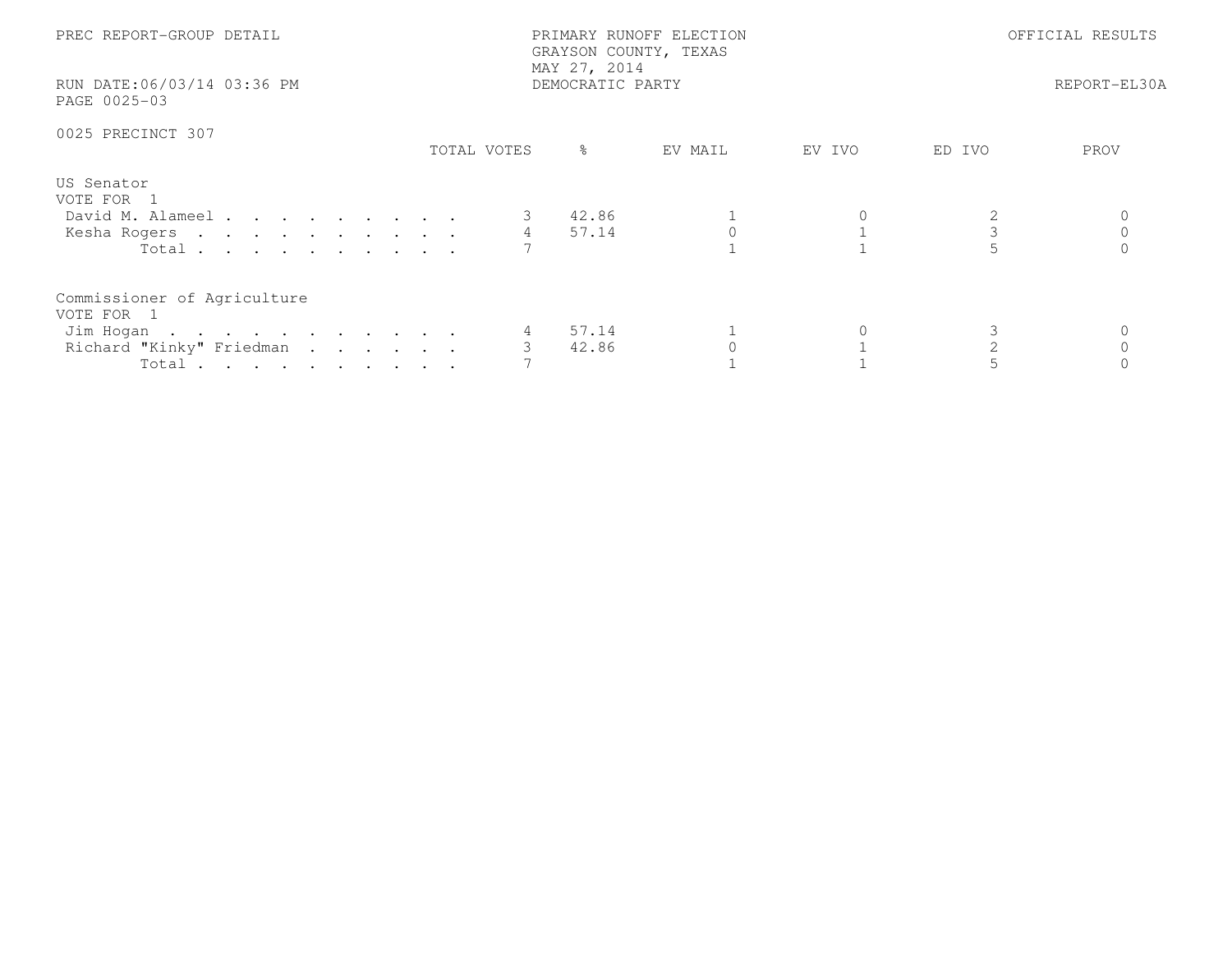| PREC REPORT-GROUP DETAIL                                                                                                                          | PRIMARY RUNOFF ELECTION<br>GRAYSON COUNTY, TEXAS<br>MAY 27, 2014 |             |                   |                       |         |          | OFFICIAL RESULTS |              |  |  |
|---------------------------------------------------------------------------------------------------------------------------------------------------|------------------------------------------------------------------|-------------|-------------------|-----------------------|---------|----------|------------------|--------------|--|--|
| RUN DATE:06/03/14 03:36 PM<br>PAGE 0026-01                                                                                                        | STATISTICS                                                       |             |                   |                       |         |          |                  | REPORT-EL30A |  |  |
| 0026 PRECINCT 308                                                                                                                                 |                                                                  | TOTAL VOTES |                   | $\approx$             | EV MAIL | EV IVO   | ED IVO           | PROV         |  |  |
| REGISTERED VOTERS - TOTAL<br>BALLOTS CAST - TOTAL.<br>BALLOTS CAST - REPUBLICAN PARTY<br>BALLOTS CAST - DEMOCRATIC PARTY<br>VOTER TURNOUT - TOTAL |                                                                  |             | 985<br>106<br>105 | 99.06<br>.94<br>10.76 | 8<br>8  | 14<br>13 | 84<br>84         |              |  |  |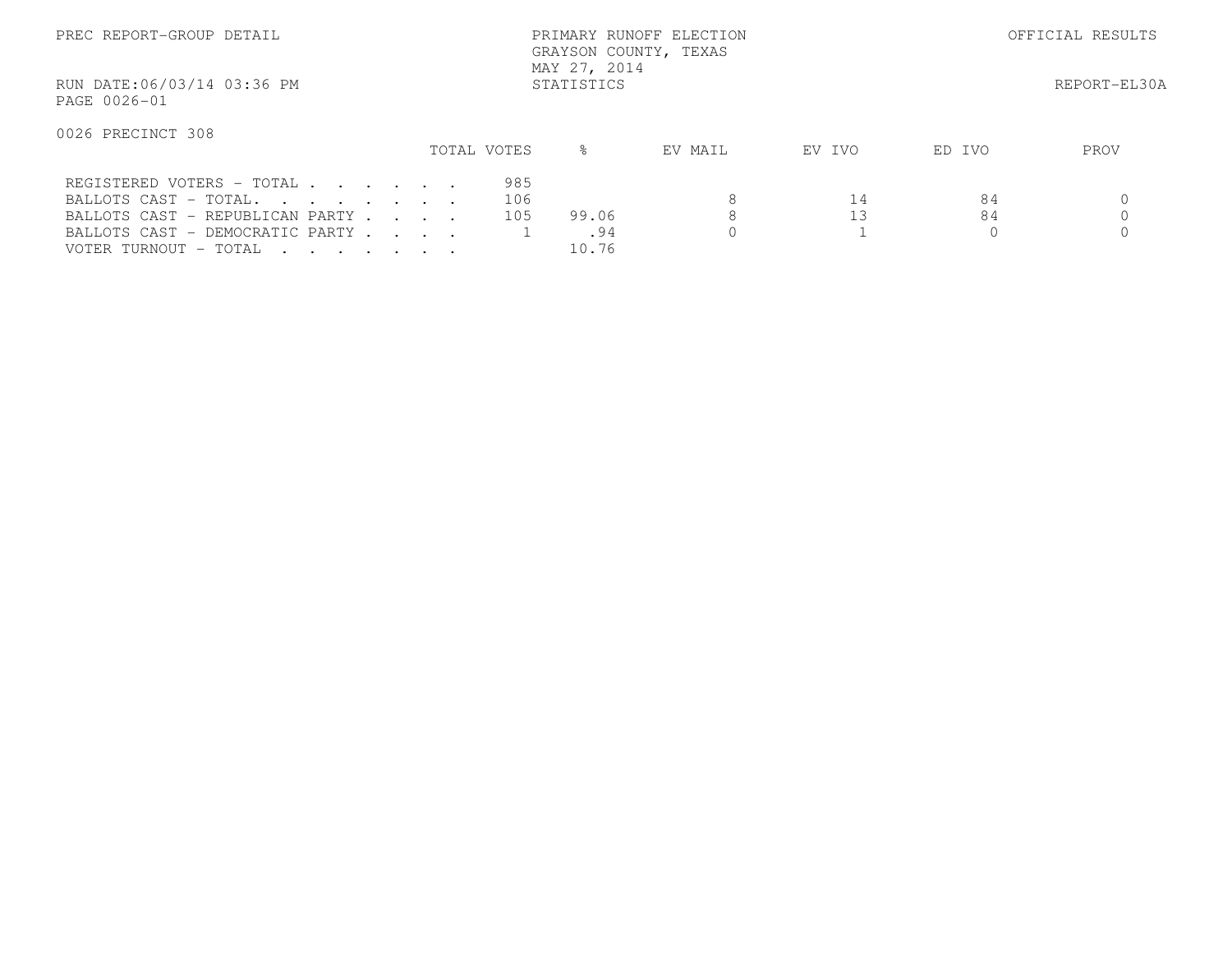| PREC REPORT-GROUP DETAIL<br>PRIMARY RUNOFF ELECTION<br>GRAYSON COUNTY, TEXAS<br>MAY 27, 2014                                                                                                               |                 |                  |                          | OFFICIAL RESULTS           |                |                                     |  |
|------------------------------------------------------------------------------------------------------------------------------------------------------------------------------------------------------------|-----------------|------------------|--------------------------|----------------------------|----------------|-------------------------------------|--|
| RUN DATE:06/03/14 03:36 PM<br>PAGE 0026-02                                                                                                                                                                 |                 | REPUBLICAN PARTY |                          | REPORT-EL30A               |                |                                     |  |
| 0026 PRECINCT 308                                                                                                                                                                                          | TOTAL VOTES     | $\frac{6}{6}$    | EV MAIL                  | EV IVO                     | ED IVO         | PROV                                |  |
| US Representative, DIST 4<br>VOTE FOR 1                                                                                                                                                                    |                 |                  |                          |                            |                |                                     |  |
| Ralph M. Hall<br>John Ratcliffe.<br>Total                                                                                                                                                                  | 37<br>63<br>100 | 37.00<br>63.00   | 4<br>$\overline{4}$<br>8 | 3<br>10 <sup>°</sup><br>13 | 30<br>49<br>79 | 0<br>$\circ$<br>$\circ$             |  |
| Lieutenant Governor<br>VOTE FOR 1<br>David Dewhurst.                                                                                                                                                       | 32              | 32.32            | 2                        | 3                          | 27             | $\circ$                             |  |
| Dan Patrick.<br>Total                                                                                                                                                                                      | 67<br>99        | 67.68            | 6<br>8                   | 9<br>12                    | 52<br>79       | $\circ$<br>$\Omega$                 |  |
| Attorney General<br>VOTE FOR 1<br>Ken Paxton                                                                                                                                                               | 66              | 72.53            | $\mathsf S$              | 9                          | 52             | $\circ$                             |  |
| Dan Branch<br>Total                                                                                                                                                                                        | 25<br>91        | 27.47            | 3<br>8                   | $\mathbf{2}$<br>11         | 20<br>72       | $\Omega$<br>$\Omega$                |  |
| Commissioner of Agriculture<br>VOTE FOR 1                                                                                                                                                                  |                 |                  |                          |                            |                |                                     |  |
| Tommy Merritt<br>Sid Miller<br>Total                                                                                                                                                                       | 49<br>38<br>87  | 56.32<br>43.68   | 5<br>3<br>8              | 5<br>6<br>11               | 39<br>29<br>68 | $\circ$<br>$\circ$<br>$\circ$       |  |
| Railroad Commissioner<br>VOTE FOR 1                                                                                                                                                                        |                 |                  |                          |                            |                |                                     |  |
| Ryan Sitton.<br>Wayne Christian<br>Total                                                                                                                                                                   | 60<br>29<br>89  | 67.42<br>32.58   | 6<br>$\mathbf{2}$<br>8   | 8<br>3<br>11               | 46<br>24<br>70 | $\circ$<br>$\circ$<br>$\Omega$      |  |
| County Judge<br>VOTE FOR 1                                                                                                                                                                                 |                 |                  |                          |                            |                |                                     |  |
| Bill Magers.<br>the contract of the contract of the contract of the contract of the contract of the contract of the contract of<br>the contract of the contract of the contract of<br>Trent Bass.<br>Total | 58<br>42<br>100 | 58.00<br>42.00   | $\mathsf S$<br>3<br>8    | 7<br>5<br>12               | 46<br>34<br>80 | $\mathbf 0$<br>$\Omega$<br>$\Omega$ |  |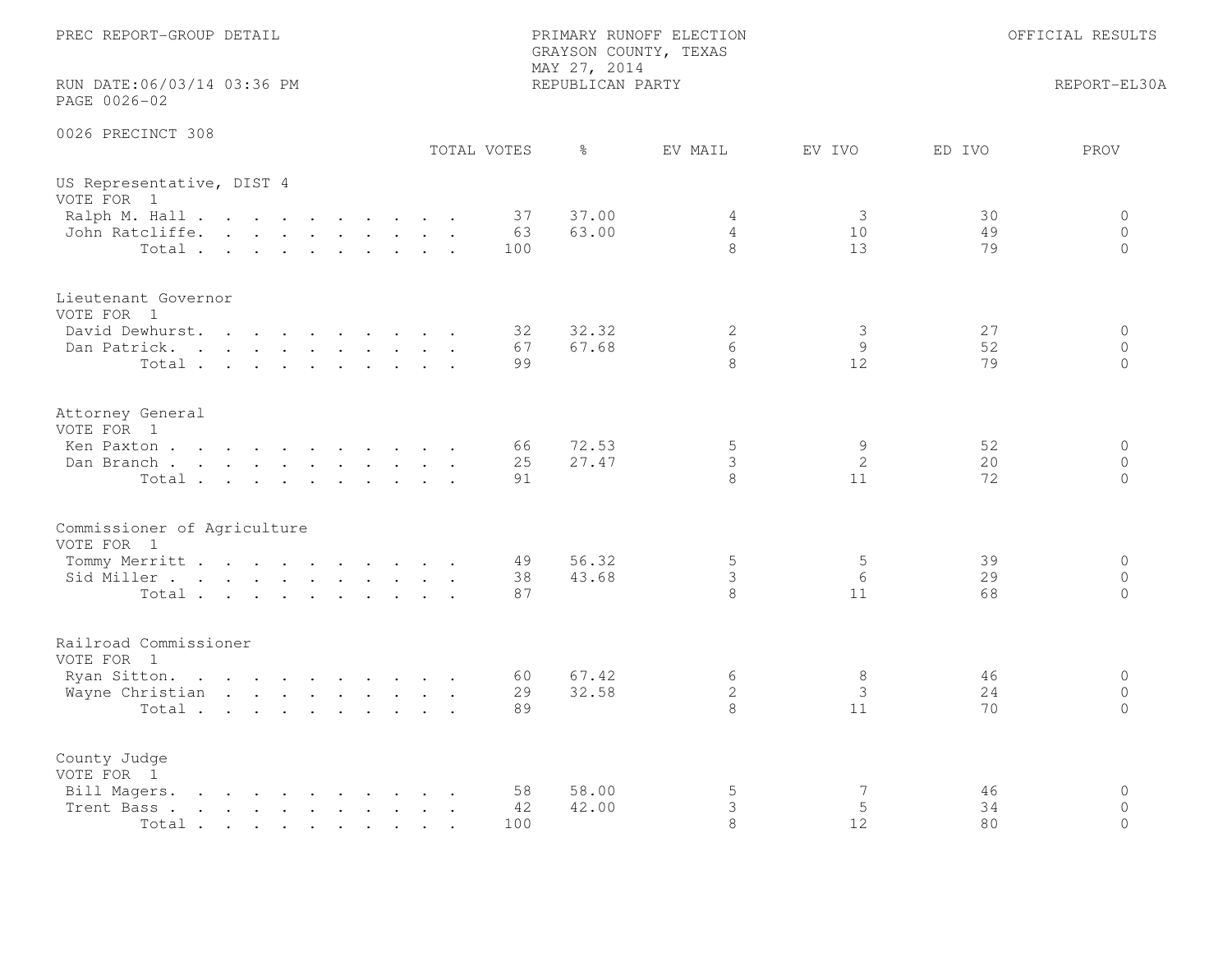| PREC REPORT-GROUP DETAIL<br>RUN DATE:06/03/14 03:36 PM<br>PAGE 0026-03                      |             | PRIMARY RUNOFF ELECTION<br>GRAYSON COUNTY, TEXAS<br>MAY 27, 2014<br>DEMOCRATIC PARTY | OFFICIAL RESULTS<br>REPORT-EL30A |        |        |      |
|---------------------------------------------------------------------------------------------|-------------|--------------------------------------------------------------------------------------|----------------------------------|--------|--------|------|
| 0026 PRECINCT 308                                                                           | TOTAL VOTES | ႜ                                                                                    | EV MAIL                          | EV IVO | ED IVO | PROV |
| US Senator<br>VOTE FOR 1<br>David M. Alameel<br>Kesha Rogers<br>Total $\cdots$              |             | 100.00                                                                               |                                  |        |        |      |
| Commissioner of Agriculture<br>VOTE FOR 1<br>Jim Hogan<br>Richard "Kinky" Friedman<br>Total |             | 100.00                                                                               |                                  |        |        |      |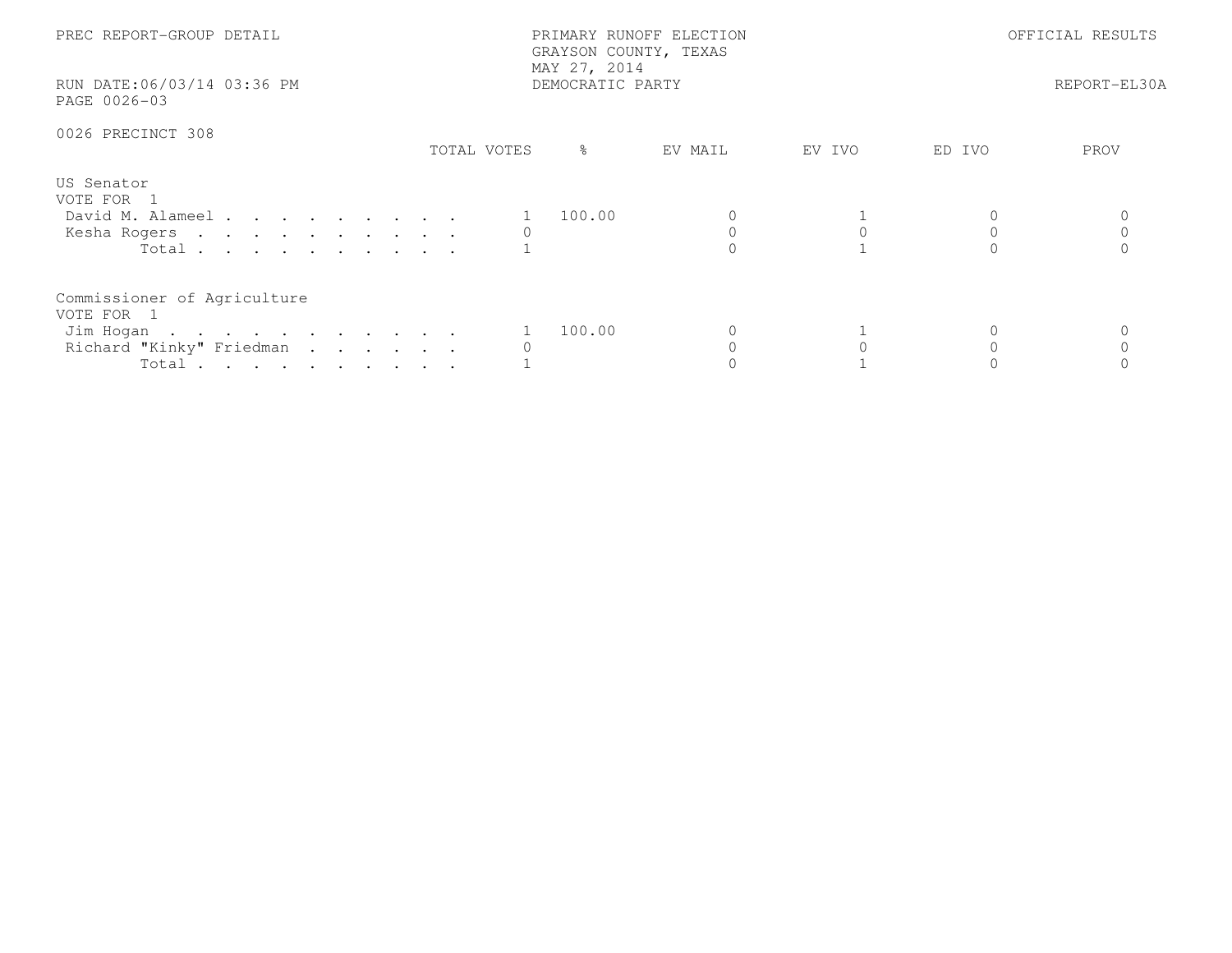| PREC REPORT-GROUP DETAIL                                                                                                                          | PRIMARY RUNOFF ELECTION<br>GRAYSON COUNTY, TEXAS<br>MAY 27, 2014 |  |                 |                        |         |               | OFFICIAL RESULTS |              |  |
|---------------------------------------------------------------------------------------------------------------------------------------------------|------------------------------------------------------------------|--|-----------------|------------------------|---------|---------------|------------------|--------------|--|
| RUN DATE:06/03/14 03:36 PM<br>PAGE 0027-01                                                                                                        | STATISTICS                                                       |  |                 |                        |         |               |                  | REPORT-EL30A |  |
| 0027 PRECINCT 309                                                                                                                                 |                                                                  |  | TOTAL VOTES     | $\approx$              | EV MAIL | EV IVO        | ED IVO           | PROV         |  |
| REGISTERED VOTERS - TOTAL<br>BALLOTS CAST - TOTAL.<br>BALLOTS CAST - REPUBLICAN PARTY<br>BALLOTS CAST - DEMOCRATIC PARTY<br>VOTER TURNOUT - TOTAL |                                                                  |  | 845<br>88<br>85 | 96.59<br>3.41<br>10.41 |         | 20<br>20<br>0 | 65<br>62         |              |  |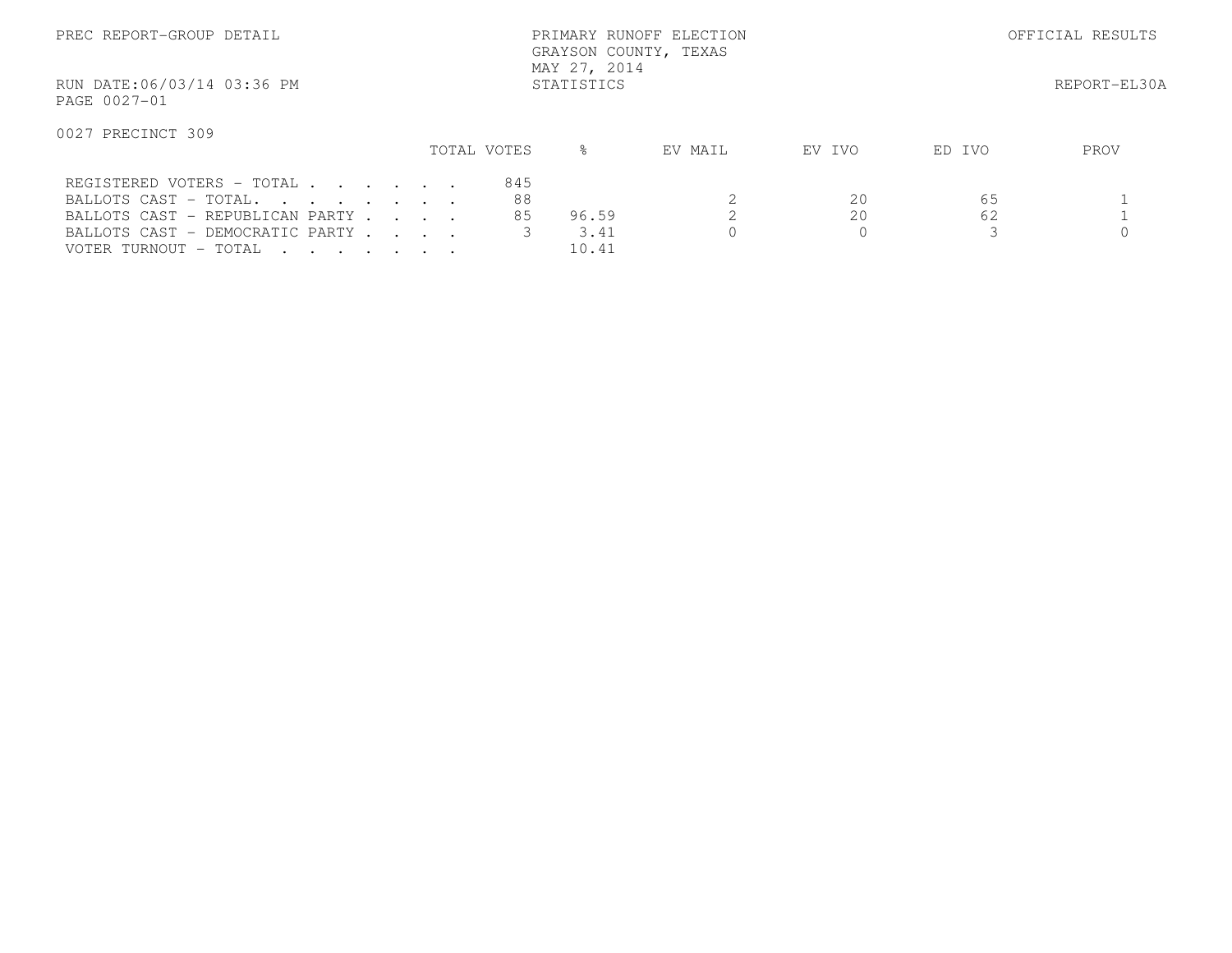| PREC REPORT-GROUP DETAIL                                                                                                                                                                                                                                                                                                                                                                     |                              | PRIMARY RUNOFF ELECTION<br>GRAYSON COUNTY, TEXAS<br>MAY 27, 2014 | OFFICIAL RESULTS |                |                                            |
|----------------------------------------------------------------------------------------------------------------------------------------------------------------------------------------------------------------------------------------------------------------------------------------------------------------------------------------------------------------------------------------------|------------------------------|------------------------------------------------------------------|------------------|----------------|--------------------------------------------|
| RUN DATE:06/03/14 03:36 PM<br>PAGE 0027-02                                                                                                                                                                                                                                                                                                                                                   |                              | REPUBLICAN PARTY                                                 |                  |                | REPORT-EL30A                               |
| 0027 PRECINCT 309                                                                                                                                                                                                                                                                                                                                                                            | TOTAL VOTES<br>$\frac{6}{6}$ | EV MAIL                                                          | EV IVO           | ED IVO         | PROV                                       |
| US Representative, DIST 4<br>VOTE FOR 1                                                                                                                                                                                                                                                                                                                                                      |                              |                                                                  |                  |                |                                            |
| Ralph M. Hall<br>John Ratcliffe.<br>Total                                                                                                                                                                                                                                                                                                                                                    | 50<br>33<br>83               | 60.24<br>2<br>39.76<br>$\overline{0}$<br>$\overline{2}$          | 14<br>5<br>19    | 33<br>28<br>61 | $\mathbf{1}$<br>$\circ$<br>$\mathbf{1}$    |
| Lieutenant Governor<br>VOTE FOR 1<br>David Dewhurst.                                                                                                                                                                                                                                                                                                                                         | 28                           | 2<br>33.33                                                       | 3                | 23             | $\circ$                                    |
| Dan Patrick.<br>Total                                                                                                                                                                                                                                                                                                                                                                        | 56<br>84                     | $\overline{0}$<br>66.67<br>$\overline{2}$                        | 16<br>19         | 39<br>62       | $\mathbf{1}$<br>$\mathbf{1}$               |
| Attorney General<br>VOTE FOR 1                                                                                                                                                                                                                                                                                                                                                               |                              |                                                                  |                  |                |                                            |
| Ken Paxton<br>Dan Branch<br>Total                                                                                                                                                                                                                                                                                                                                                            | 57<br>23<br>80               | 71.25<br>$\circ$<br>28.75<br>$\mathbf{2}$<br>$\overline{2}$      | 15<br>3<br>18    | 41<br>18<br>59 | $\mathbf{1}$<br>$\Omega$<br>$\mathbf{1}$   |
| Commissioner of Agriculture<br>VOTE FOR 1                                                                                                                                                                                                                                                                                                                                                    |                              |                                                                  |                  |                |                                            |
| Tommy Merritt<br>Sid Miller<br>Total                                                                                                                                                                                                                                                                                                                                                         | 47<br>20<br>67               | 70.15<br>2<br>29.85<br>$\circ$<br>$\overline{2}$                 | 10<br>5<br>15    | 34<br>15<br>49 | $\mathbf{1}$<br>$\circ$<br>$\mathbf{1}$    |
| Railroad Commissioner<br>VOTE FOR 1                                                                                                                                                                                                                                                                                                                                                          |                              |                                                                  |                  |                |                                            |
| Ryan Sitton.<br>Wayne Christian<br>Total                                                                                                                                                                                                                                                                                                                                                     | 40<br>28<br>68               | 58.82<br>2<br>$\overline{0}$<br>41.18<br>$\mathbf{2}^{\prime}$   | 4<br>11<br>15    | 34<br>16<br>50 | $\circ$<br>$\mathbf{1}$<br>$\mathbf{1}$    |
| County Judge<br>VOTE FOR 1                                                                                                                                                                                                                                                                                                                                                                   |                              |                                                                  |                  |                |                                            |
| Bill Magers.<br>$\mathbf{r}$ . The contract of the contract of the contract of the contract of the contract of the contract of the contract of the contract of the contract of the contract of the contract of the contract of the contract of th<br>Trent Bass.<br>the contract of the contract of the contract of the contract of the contract of the contract of the contract of<br>Total | 61<br>21<br>82               | 74.39<br>2<br>25.61<br>$\Omega$<br>2                             | 16<br>3<br>19    | 43<br>17<br>60 | $\mathbf 0$<br>$\mathbf 1$<br>$\mathbf{1}$ |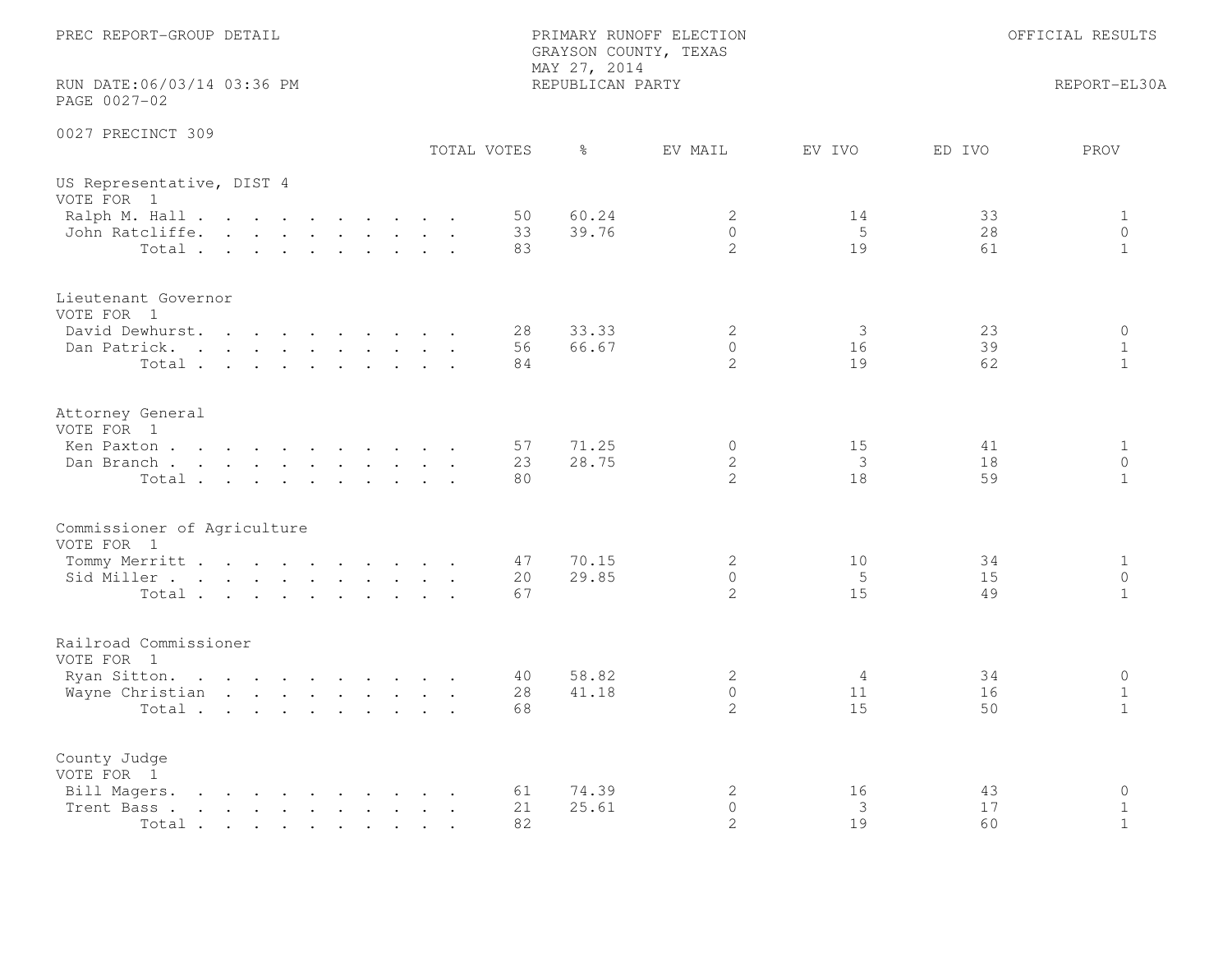| PREC REPORT-GROUP DETAIL<br>RUN DATE:06/03/14 03:36 PM<br>PAGE 0027-03                      |             | PRIMARY RUNOFF ELECTION<br>GRAYSON COUNTY, TEXAS<br>MAY 27, 2014<br>DEMOCRATIC PARTY |         | OFFICIAL RESULTS<br>REPORT-EL30A |        |      |
|---------------------------------------------------------------------------------------------|-------------|--------------------------------------------------------------------------------------|---------|----------------------------------|--------|------|
| 0027 PRECINCT 309                                                                           | TOTAL VOTES | ိ                                                                                    | EV MAIL | EV IVO                           | ED IVO | PROV |
| US Senator<br>VOTE FOR 1<br>David M. Alameel<br>Kesha Rogers<br>Total $\cdots$              |             | 100.00                                                                               |         |                                  |        |      |
| Commissioner of Agriculture<br>VOTE FOR 1<br>Jim Hogan<br>Richard "Kinky" Friedman<br>Total |             | 66.67<br>33.33                                                                       |         |                                  |        |      |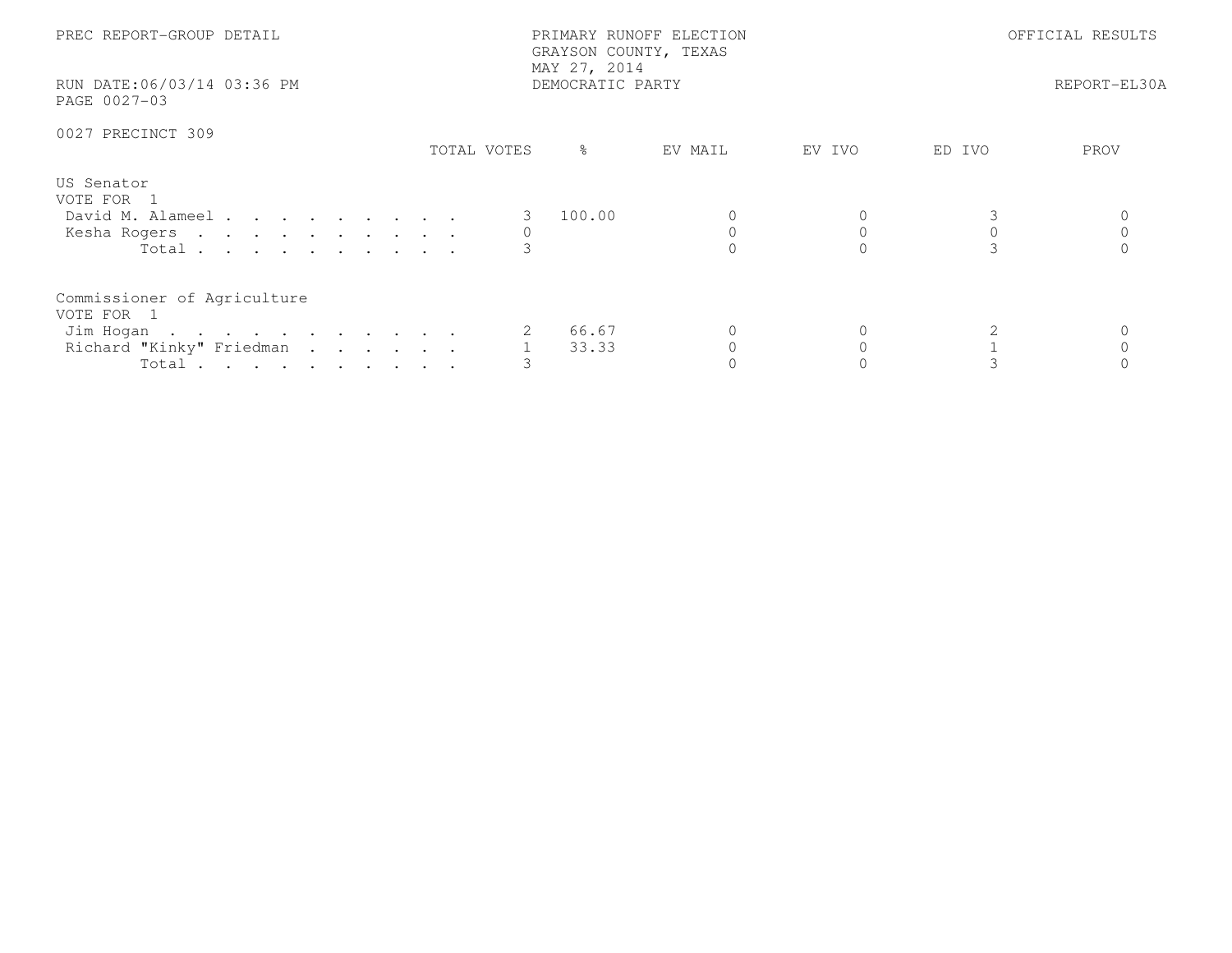| PREC REPORT-GROUP DETAIL                   |             | PRIMARY RUNOFF ELECTION<br>GRAYSON COUNTY, TEXAS<br>MAY 27, 2014 |         |        |        | OFFICIAL RESULTS |
|--------------------------------------------|-------------|------------------------------------------------------------------|---------|--------|--------|------------------|
| RUN DATE:06/03/14 03:36 PM<br>PAGE 0028-01 |             | STATISTICS                                                       |         |        |        | REPORT-EL30A     |
| 0028 PRECINCT 401                          | TOTAL VOTES | ⊱                                                                | EV MAIL | EV IVO | ED IVO | PROV             |
|                                            |             |                                                                  |         |        |        |                  |
| REGISTERED VOTERS - TOTAL 1,580            |             |                                                                  |         |        |        |                  |
| BALLOTS CAST - TOTAL.                      |             | 123                                                              |         | 61     | 51     |                  |
| BALLOTS CAST - REPUBLICAN PARTY            |             | 96<br>78.05                                                      |         | 48     | 39     |                  |
| BALLOTS CAST - DEMOCRATIC PARTY            |             | 2.7<br>21.95                                                     |         | 13     | 12     |                  |
| VOTER TURNOUT - TOTAL                      |             | 7.78                                                             |         |        |        |                  |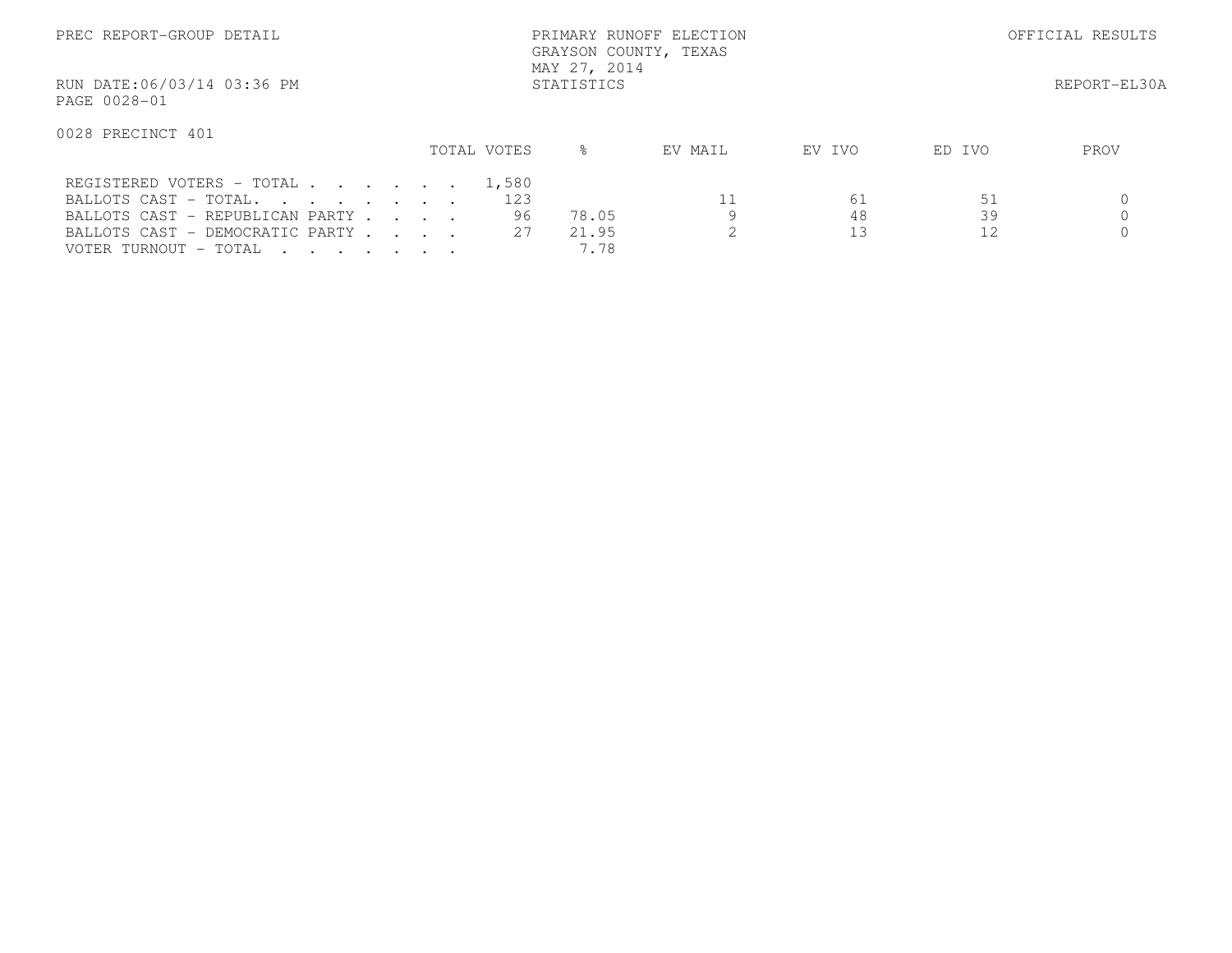| PREC REPORT-GROUP DETAIL                                                                                                                                                                                                                            |             | PRIMARY RUNOFF ELECTION<br>GRAYSON COUNTY, TEXAS<br>MAY 27, 2014 |                   | OFFICIAL RESULTS                 |                                     |  |
|-----------------------------------------------------------------------------------------------------------------------------------------------------------------------------------------------------------------------------------------------------|-------------|------------------------------------------------------------------|-------------------|----------------------------------|-------------------------------------|--|
| RUN DATE:06/03/14 03:36 PM<br>PAGE 0028-02                                                                                                                                                                                                          |             | REPUBLICAN PARTY                                                 |                   |                                  | REPORT-EL30A                        |  |
| 0028 PRECINCT 401                                                                                                                                                                                                                                   | TOTAL VOTES | $\frac{6}{6}$                                                    | EV MAIL<br>EV IVO | ED IVO                           | PROV                                |  |
| US Representative, DIST 4<br>VOTE FOR 1                                                                                                                                                                                                             |             |                                                                  |                   |                                  |                                     |  |
| Ralph M. Hall<br>John Ratcliffe.<br>Total                                                                                                                                                                                                           |             | 44.79<br>43<br>55.21<br>53<br>96                                 | 4<br>5<br>9       | 24<br>15<br>24<br>24<br>48<br>39 | 0<br>$\circ$<br>$\circ$             |  |
| Lieutenant Governor<br>VOTE FOR 1<br>David Dewhurst.                                                                                                                                                                                                |             | 47.83<br>44                                                      | 6                 | 20<br>18                         | $\circ$                             |  |
| Dan Patrick.<br>Total                                                                                                                                                                                                                               |             | 48<br>52.17<br>92                                                | 3<br>$\circ$      | 25<br>20<br>45<br>38             | $\circ$<br>$\Omega$                 |  |
| Attorney General<br>VOTE FOR 1                                                                                                                                                                                                                      |             |                                                                  |                   |                                  |                                     |  |
| Ken Paxton<br>Dan Branch<br>Total                                                                                                                                                                                                                   | 64          | 71.91<br>25<br>28.09<br>89                                       | 5<br>4<br>9       | 25<br>34<br>10<br>11<br>44<br>36 | $\circ$<br>$\Omega$<br>$\Omega$     |  |
| Commissioner of Agriculture<br>VOTE FOR 1                                                                                                                                                                                                           |             |                                                                  |                   |                                  |                                     |  |
| Tommy Merritt<br>Sid Miller<br>Total                                                                                                                                                                                                                |             | 56.82<br>50<br>43.18<br>38<br>88                                 | 3<br>6<br>9       | 23<br>24<br>21<br>11<br>35<br>44 | $\circ$<br>$\circ$<br>$\circ$       |  |
| Railroad Commissioner<br>VOTE FOR 1                                                                                                                                                                                                                 |             |                                                                  |                   |                                  |                                     |  |
| Ryan Sitton.<br>Wayne Christian<br>Total                                                                                                                                                                                                            |             | 60.92<br>53<br>34<br>39.08<br>87                                 | 5<br>4<br>9       | 27<br>21<br>16<br>14<br>43<br>35 | $\circ$<br>$\circ$<br>$\Omega$      |  |
| County Judge<br>VOTE FOR 1                                                                                                                                                                                                                          |             |                                                                  |                   |                                  |                                     |  |
| Bill Magers.<br>$\mathbf{r}$ , and $\mathbf{r}$ , and $\mathbf{r}$ , and $\mathbf{r}$ , and $\mathbf{r}$<br>Trent Bass.<br>the contract of the contract of the contract of the contract of the contract of the contract of the contract of<br>Total | 95          | 41.05<br>39<br>56<br>58.95                                       | 4<br>5<br>9       | 17<br>18<br>30<br>21<br>47<br>39 | $\mathbf 0$<br>$\Omega$<br>$\Omega$ |  |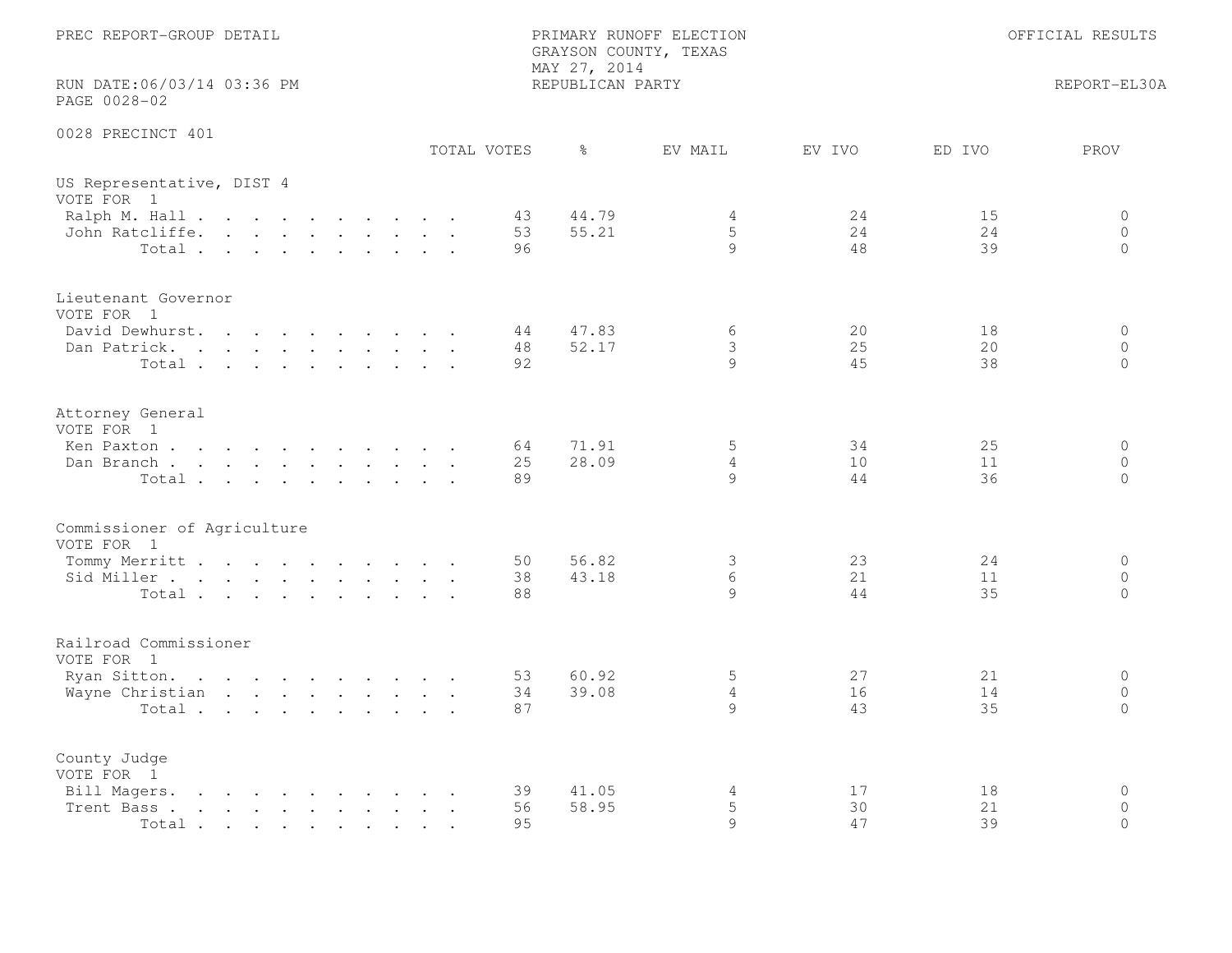| PREC REPORT-GROUP DETAIL<br>RUN DATE:06/03/14 03:36 PM<br>PAGE 0028-03         |               | PRIMARY RUNOFF ELECTION<br>GRAYSON COUNTY, TEXAS<br>MAY 27, 2014<br>DEMOCRATIC PARTY |         |          | OFFICIAL RESULTS<br>REPORT-EL30A |      |  |
|--------------------------------------------------------------------------------|---------------|--------------------------------------------------------------------------------------|---------|----------|----------------------------------|------|--|
|                                                                                |               |                                                                                      |         |          |                                  |      |  |
| 0028 PRECINCT 401                                                              |               |                                                                                      |         |          |                                  |      |  |
|                                                                                | TOTAL VOTES   | ႜၟ                                                                                   | EV MAIL | EV IVO   | ED IVO                           | PROV |  |
| US Senator<br>VOTE FOR 1<br>David M. Alameel<br>Kesha Rogers<br>Total $\cdots$ | 20<br>6<br>26 | 76.92<br>23.08                                                                       | 2       | 10<br>13 | $\mathcal{E}$<br>11              |      |  |
| Commissioner of Agriculture<br>VOTE FOR 1                                      |               |                                                                                      |         |          |                                  |      |  |
| Jim Hogan 14                                                                   |               | 53.85                                                                                |         |          | 6                                |      |  |
| Richard "Kinky" Friedman                                                       | 12            | 46.15                                                                                |         |          | 6                                |      |  |
| Total $\cdots$                                                                 | 26            |                                                                                      |         | 12       | 12                               |      |  |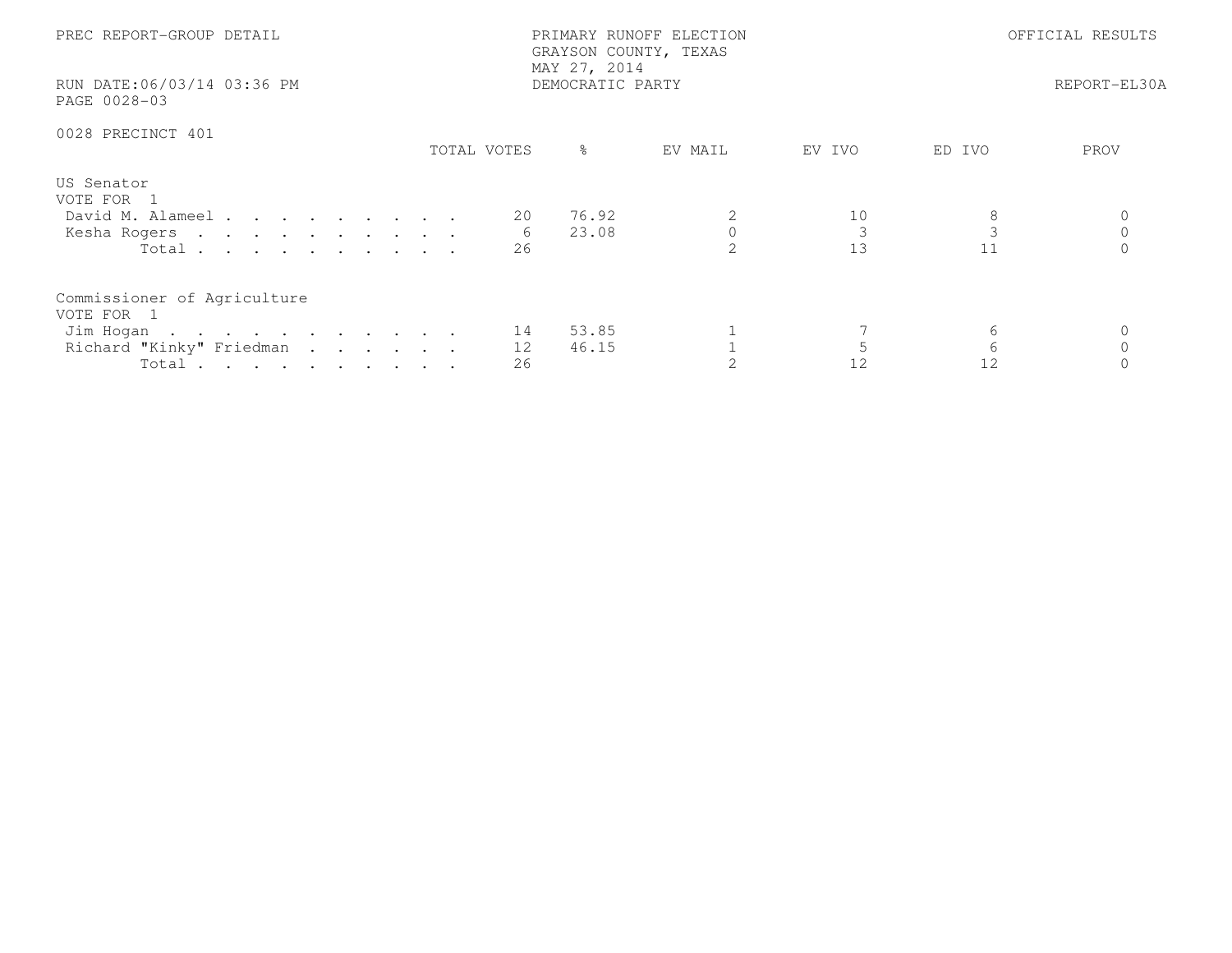| PREC REPORT-GROUP DETAIL                                                                                                                                                                                                      |  |             | MAY 27, 2014     | GRAYSON COUNTY, TEXAS  | PRIMARY RUNOFF ELECTION |                 |                 | OFFICIAL RESULTS |
|-------------------------------------------------------------------------------------------------------------------------------------------------------------------------------------------------------------------------------|--|-------------|------------------|------------------------|-------------------------|-----------------|-----------------|------------------|
| RUN DATE:06/03/14 03:36 PM<br>PAGE 0029-01                                                                                                                                                                                    |  |             | STATISTICS       |                        |                         |                 |                 | REPORT-EL30A     |
| 0029 PRECINCT 402                                                                                                                                                                                                             |  | TOTAL VOTES | ⊱                |                        | EV MAIL                 | EV IVO          | ED IVO          | PROV             |
| REGISTERED VOTERS - TOTAL<br>BALLOTS CAST - TOTAL.<br>BALLOTS CAST - REPUBLICAN PARTY<br>BALLOTS CAST - DEMOCRATIC PARTY<br>VOTER TURNOUT - TOTAL<br>$\mathbf{r}$ , $\mathbf{r}$ , $\mathbf{r}$ , $\mathbf{r}$ , $\mathbf{r}$ |  | 2,654       | 290<br>270<br>20 | 93.10<br>6.90<br>10.93 | 41<br>41                | 146<br>138<br>8 | 103<br>91<br>12 |                  |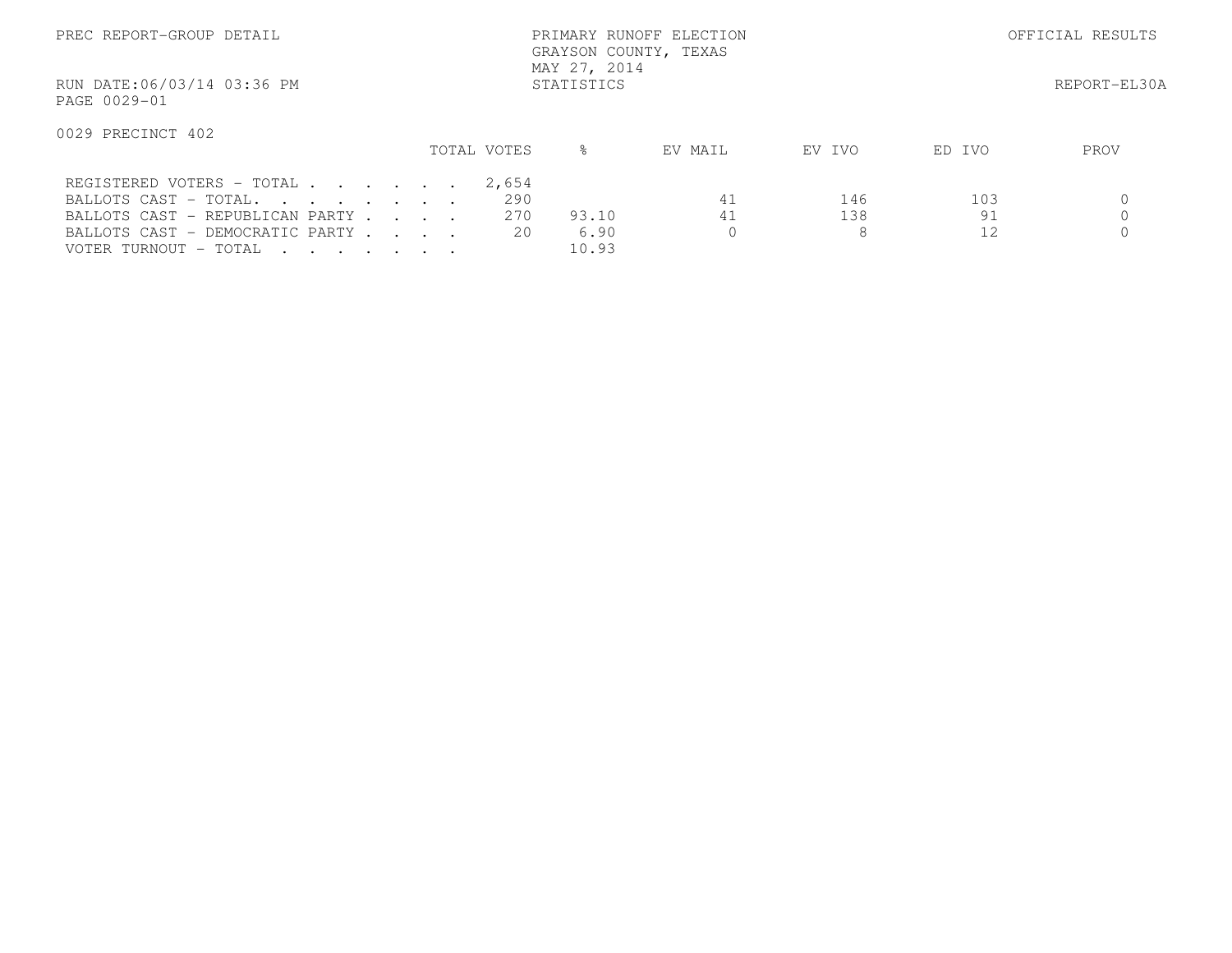| PREC REPORT-GROUP DETAIL                                                                                                                                                                                                                            |                   | PRIMARY RUNOFF ELECTION<br>GRAYSON COUNTY, TEXAS<br>MAY 27, 2014 | OFFICIAL RESULTS |                                                           |  |
|-----------------------------------------------------------------------------------------------------------------------------------------------------------------------------------------------------------------------------------------------------|-------------------|------------------------------------------------------------------|------------------|-----------------------------------------------------------|--|
| RUN DATE:06/03/14 03:36 PM<br>PAGE 0029-02                                                                                                                                                                                                          |                   | REPUBLICAN PARTY                                                 |                  | REPORT-EL30A                                              |  |
| 0029 PRECINCT 402                                                                                                                                                                                                                                   | TOTAL VOTES       | ႜ<br>EV MAIL                                                     | EV IVO           | ED IVO<br>PROV                                            |  |
| US Representative, DIST 4<br>VOTE FOR 1                                                                                                                                                                                                             |                   |                                                                  |                  |                                                           |  |
| Ralph M. Hall<br>John Ratcliffe.<br>$Total \cdot \cdot \cdot \cdot \cdot \cdot \cdot \cdot \cdot$                                                                                                                                                   | 129<br>139<br>268 | 48.13<br>14<br>51.87<br>27<br>41                                 | 68<br>68<br>136  | 47<br>0<br>44<br>$\circ$<br>91<br>$\Omega$                |  |
| Lieutenant Governor<br>VOTE FOR 1                                                                                                                                                                                                                   |                   |                                                                  |                  |                                                           |  |
| David Dewhurst.<br>Dan Patrick.<br>Total                                                                                                                                                                                                            | 130<br>130<br>260 | 50.00<br>21<br>50.00<br>18<br>39                                 | 67<br>65<br>132  | 42<br>$\circ$<br>47<br>$\circ$<br>89<br>$\Omega$          |  |
| Attorney General<br>VOTE FOR 1                                                                                                                                                                                                                      |                   |                                                                  |                  |                                                           |  |
| Ken Paxton<br>Dan Branch<br>Total                                                                                                                                                                                                                   | 142<br>100<br>242 | 58.68<br>16<br>41.32<br>18<br>34                                 | 74<br>49<br>123  | 52<br>$\circ$<br>33<br>$\Omega$<br>85<br>$\circ$          |  |
| Commissioner of Agriculture<br>VOTE FOR 1                                                                                                                                                                                                           |                   |                                                                  |                  |                                                           |  |
| Tommy Merritt<br>Sid Miller<br>Total                                                                                                                                                                                                                | 145<br>91<br>236  | 61.44<br>18<br>38.56<br>17<br>35                                 | 76<br>45<br>121  | 51<br>$\Omega$<br>29<br>$\overline{0}$<br>$\Omega$<br>80  |  |
| Railroad Commissioner<br>VOTE FOR 1                                                                                                                                                                                                                 |                   |                                                                  |                  |                                                           |  |
| Ryan Sitton.<br>Wayne Christian<br>Total                                                                                                                                                                                                            | 137<br>106<br>243 | 56.38<br>22<br>43.62<br>13<br>35                                 | 70<br>55<br>125  | 45<br>$\circ$<br>38<br>$\circ$<br>83<br>$\Omega$          |  |
| County Judge<br>VOTE FOR 1                                                                                                                                                                                                                          |                   |                                                                  |                  |                                                           |  |
| Bill Magers.<br>$\mathbf{r}$ , and $\mathbf{r}$ , and $\mathbf{r}$ , and $\mathbf{r}$ , and $\mathbf{r}$<br>Trent Bass.<br>the contract of the contract of the contract of the contract of the contract of the contract of the contract of<br>Total | 142<br>126<br>268 | 52.99<br>29<br>47.01<br>12<br>41                                 | 74<br>63<br>137  | 39<br>$\mathbf 0$<br>$\mathbf{0}$<br>51<br>$\Omega$<br>90 |  |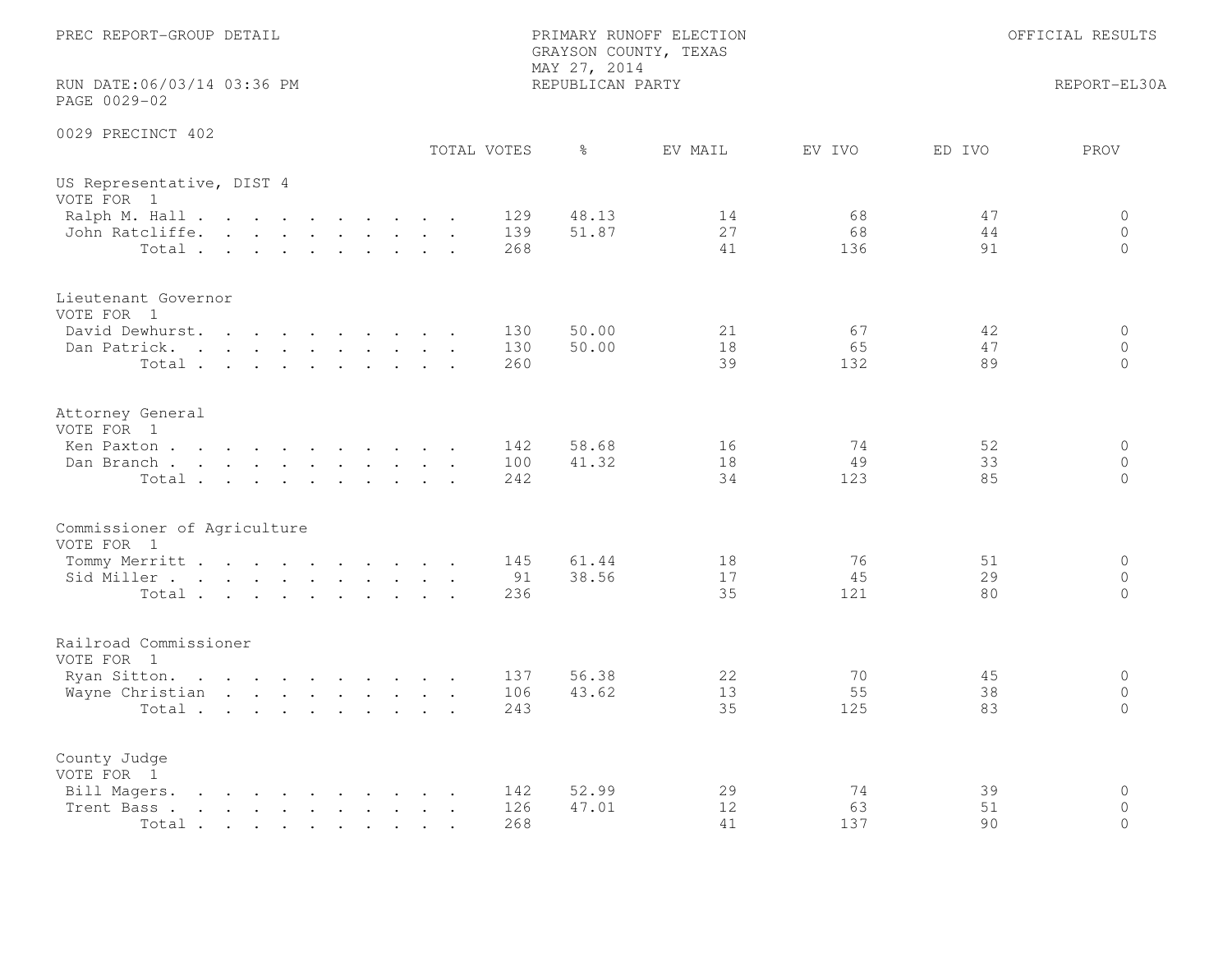| PREC REPORT-GROUP DETAIL<br>RUN DATE:06/03/14 03:36 PM<br>PAGE 0029-03                      |             | PRIMARY RUNOFF ELECTION<br>GRAYSON COUNTY, TEXAS<br>MAY 27, 2014<br>DEMOCRATIC PARTY |         |        | OFFICIAL RESULTS<br>REPORT-EL30A |      |  |
|---------------------------------------------------------------------------------------------|-------------|--------------------------------------------------------------------------------------|---------|--------|----------------------------------|------|--|
| 0029 PRECINCT 402                                                                           | TOTAL VOTES | ႜၟ                                                                                   | EV MAIL | EV IVO | ED IVO                           | PROV |  |
| US Senator<br>VOTE FOR 1<br>David M. Alameel<br>Kesha Rogers<br>Total                       | 20          | 55.00<br>45.00                                                                       |         |        | 6<br>6<br>12                     |      |  |
| Commissioner of Agriculture<br>VOTE FOR 1<br>Jim Hogan<br>Richard "Kinky" Friedman<br>Total | 18          | 50.00<br>50.00                                                                       |         |        | 6<br>10                          |      |  |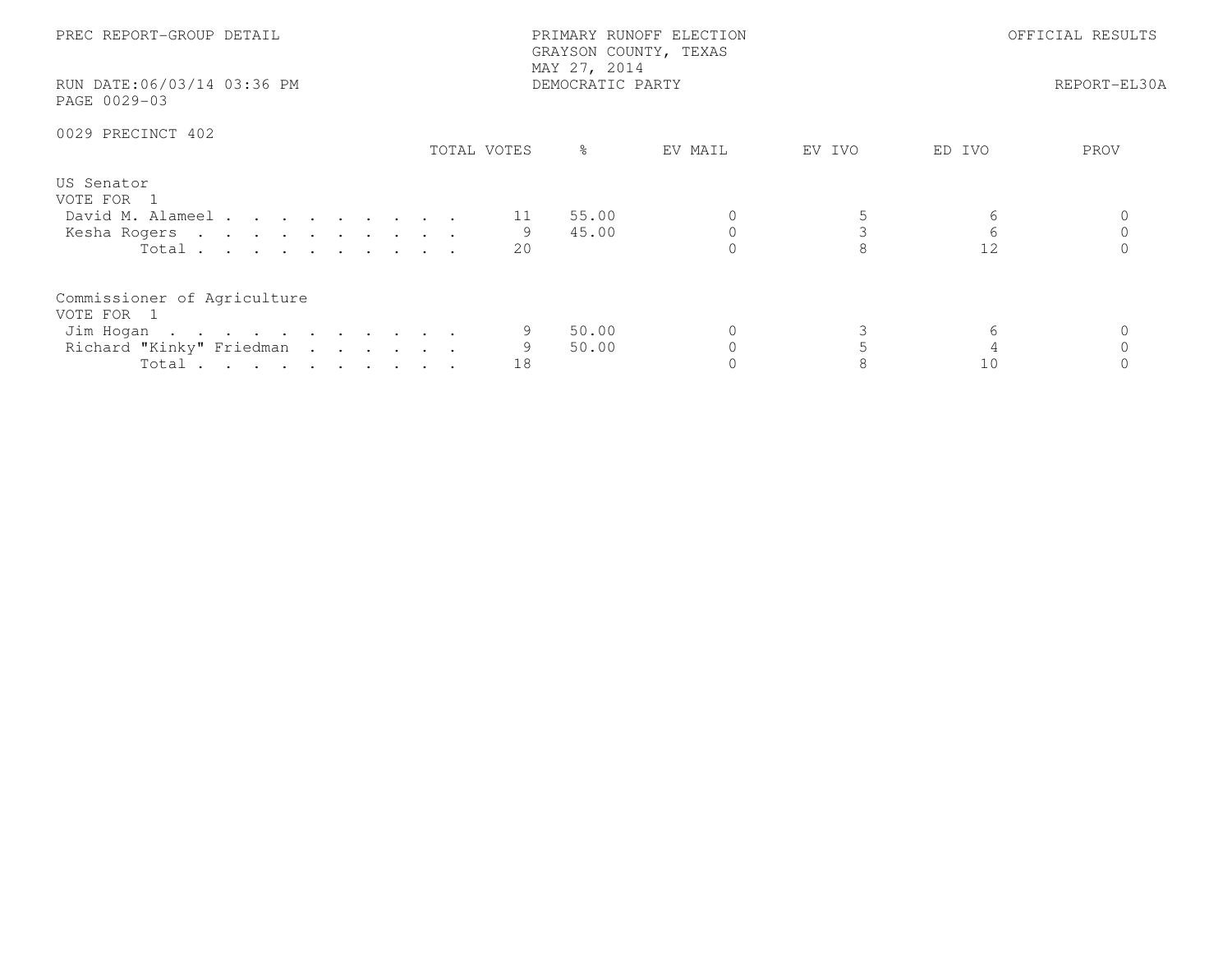| PREC REPORT-GROUP DETAIL                                                                                                 |                           | PRIMARY RUNOFF ELECTION<br>GRAYSON COUNTY, TEXAS<br>MAY 27, 2014 |          |                 |                 | OFFICIAL RESULTS |
|--------------------------------------------------------------------------------------------------------------------------|---------------------------|------------------------------------------------------------------|----------|-----------------|-----------------|------------------|
| RUN DATE:06/03/14 03:36 PM<br>PAGE 0030-01                                                                               |                           | STATISTICS                                                       |          |                 |                 | REPORT-EL30A     |
| 0030 PRECINCT 403                                                                                                        | TOTAL VOTES               | $\approx$                                                        | EV MAIL  | EV IVO          | ED IVO          | PROV             |
| REGISTERED VOTERS - TOTAL<br>BALLOTS CAST - TOTAL.<br>BALLOTS CAST - REPUBLICAN PARTY<br>BALLOTS CAST - DEMOCRATIC PARTY | 2,561<br>415<br>405<br>10 | 97.59<br>2.41                                                    | 53<br>53 | 199<br>195<br>4 | 162<br>156<br>6 |                  |
| VOTER TURNOUT - TOTAL                                                                                                    |                           | 16.20                                                            |          |                 |                 |                  |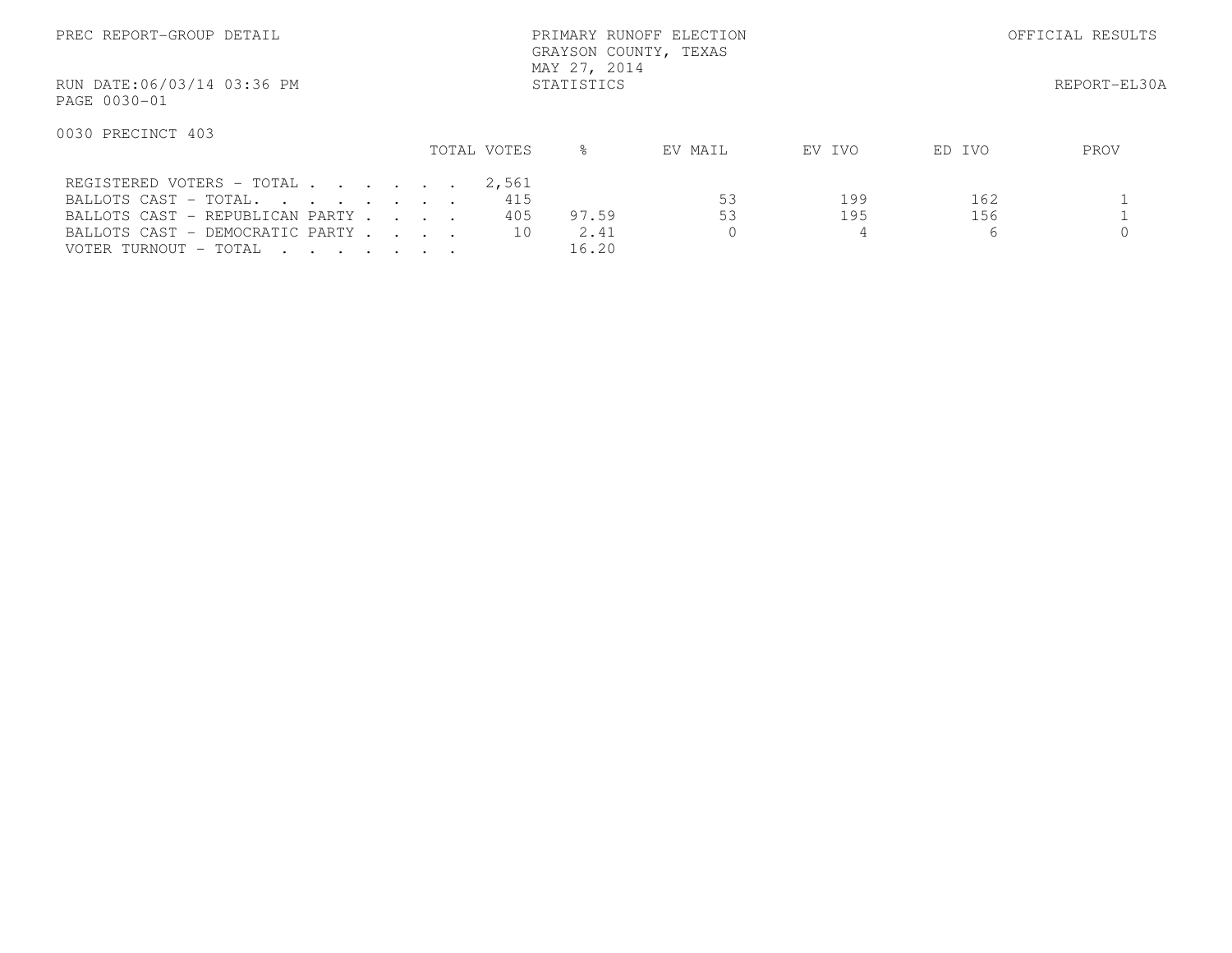| PREC REPORT-GROUP DETAIL                                                                                                                                                                                                                            |                   | PRIMARY RUNOFF ELECTION<br>GRAYSON COUNTY, TEXAS<br>MAY 27, 2014 |                                     | OFFICIAL RESULTS                        |  |
|-----------------------------------------------------------------------------------------------------------------------------------------------------------------------------------------------------------------------------------------------------|-------------------|------------------------------------------------------------------|-------------------------------------|-----------------------------------------|--|
| RUN DATE:06/03/14 03:36 PM<br>PAGE 0030-02                                                                                                                                                                                                          |                   | REPUBLICAN PARTY                                                 |                                     | REPORT-EL30A                            |  |
| 0030 PRECINCT 403                                                                                                                                                                                                                                   | TOTAL VOTES       | $\frac{6}{6}$<br>EV MAIL                                         | EV IVO<br>ED IVO                    | PROV                                    |  |
| US Representative, DIST 4<br>VOTE FOR 1                                                                                                                                                                                                             |                   |                                                                  |                                     |                                         |  |
| Ralph M. Hall<br>John Ratcliffe.<br>Total                                                                                                                                                                                                           | 182<br>220<br>402 | 45.27<br>30<br>54.73<br>23<br>53                                 | 88<br>64<br>106<br>90<br>194<br>154 | 0<br>$\mathbf{1}$<br>$\mathbf{1}$       |  |
| Lieutenant Governor<br>VOTE FOR 1<br>David Dewhurst.                                                                                                                                                                                                | 169               | 43.56<br>23                                                      | 84<br>62                            | $\circ$                                 |  |
| Dan Patrick.<br>Total                                                                                                                                                                                                                               | 219<br>388        | 29<br>56.44<br>52                                                | 101<br>88<br>185<br>150             | $\mathbf{1}$<br>$\mathbf{1}$            |  |
| Attorney General<br>VOTE FOR 1                                                                                                                                                                                                                      |                   |                                                                  |                                     |                                         |  |
| Ken Paxton<br>Dan Branch<br>Total                                                                                                                                                                                                                   | 225<br>138<br>363 | 61.98<br>32<br>38.02<br>18<br>50                                 | 94<br>99<br>80<br>39<br>174<br>138  | $\circ$<br>$\mathbf{1}$<br>$\mathbf{1}$ |  |
| Commissioner of Agriculture<br>VOTE FOR 1                                                                                                                                                                                                           |                   |                                                                  |                                     |                                         |  |
| Tommy Merritt<br>Sid Miller<br>Total                                                                                                                                                                                                                | 221<br>119<br>340 | 65.00<br>27<br>35.00<br>22<br>49                                 | 108<br>85<br>53<br>44<br>161<br>129 | $\mathbf{1}$<br>$\circ$<br>$\mathbf{1}$ |  |
| Railroad Commissioner<br>VOTE FOR 1                                                                                                                                                                                                                 |                   |                                                                  |                                     |                                         |  |
| Ryan Sitton.<br>Wayne Christian<br>Total                                                                                                                                                                                                            | 178<br>161<br>339 | 52.51<br>33<br>47.49<br>16<br>49                                 | 85<br>60<br>76<br>68<br>161<br>128  | $\circ$<br>$\mathbf{1}$<br>$\mathbf{1}$ |  |
| County Judge<br>VOTE FOR 1                                                                                                                                                                                                                          |                   |                                                                  |                                     |                                         |  |
| Bill Magers.<br>$\mathbf{r}$ , and $\mathbf{r}$ , and $\mathbf{r}$ , and $\mathbf{r}$ , and $\mathbf{r}$<br>Trent Bass.<br>the contract of the contract of the contract of the contract of the contract of the contract of the contract of<br>Total | 195<br>207<br>402 | 48.51<br>30<br>51.49<br>22<br>52                                 | 100<br>65<br>95<br>89<br>195<br>154 | $\circ$<br>$\mathbf{1}$<br>$\mathbf{1}$ |  |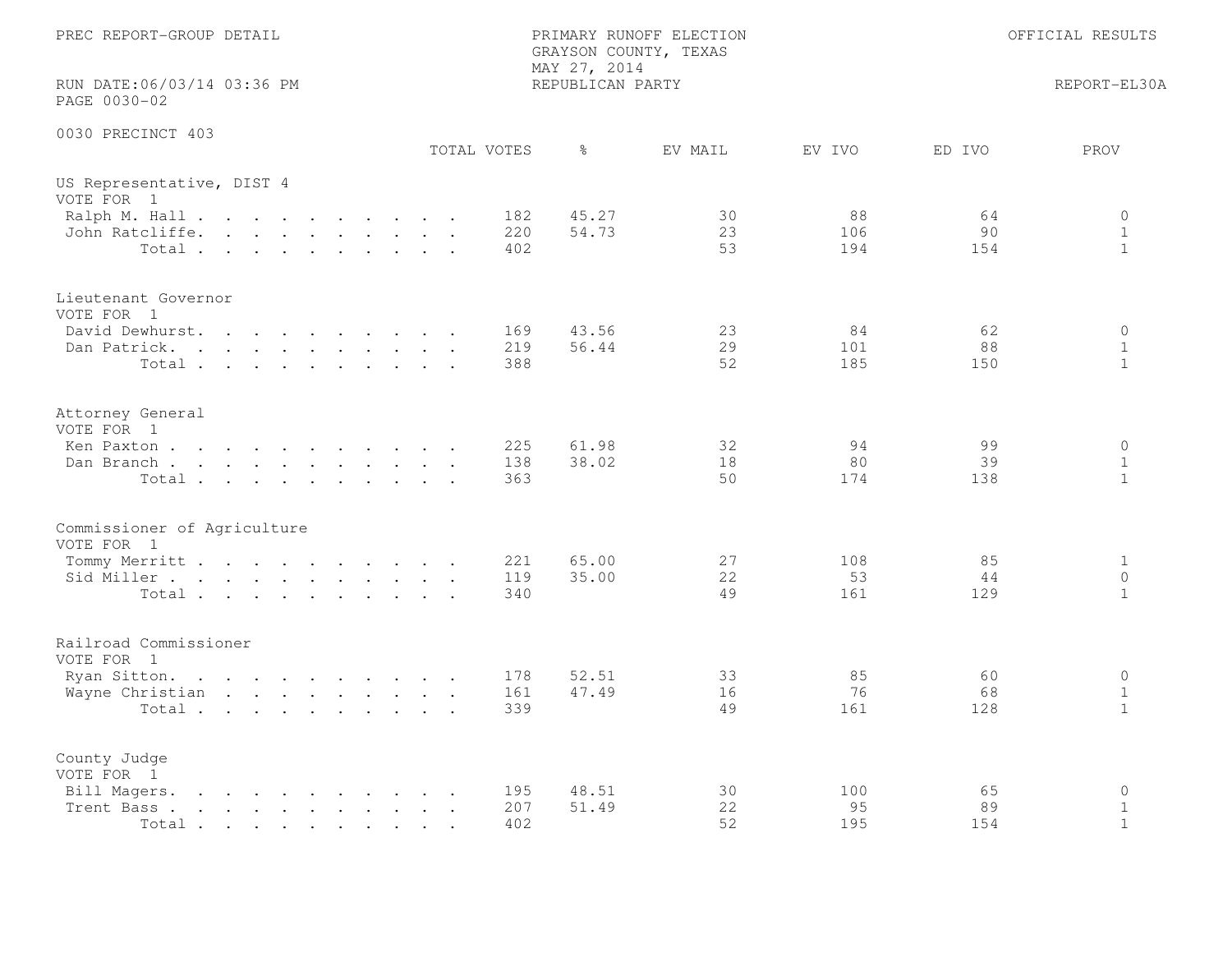| PREC REPORT-GROUP DETAIL<br>RUN DATE:06/03/14 03:36 PM<br>PAGE 0030-03                      |             | PRIMARY RUNOFF ELECTION<br>GRAYSON COUNTY, TEXAS<br>MAY 27, 2014<br>DEMOCRATIC PARTY |         | OFFICIAL RESULTS<br>REPORT-EL30A |        |      |
|---------------------------------------------------------------------------------------------|-------------|--------------------------------------------------------------------------------------|---------|----------------------------------|--------|------|
| 0030 PRECINCT 403                                                                           | TOTAL VOTES | ႜၟ                                                                                   | EV MAIL | EV IVO                           | ED IVO | PROV |
| US Senator<br>VOTE FOR 1<br>David M. Alameel<br>Kesha Rogers<br>Total                       | 6<br>10     | 40.00<br>60.00                                                                       |         |                                  | 5<br>6 |      |
| Commissioner of Agriculture<br>VOTE FOR 1<br>Jim Hogan<br>Richard "Kinky" Friedman<br>Total | 3<br>10     | 70.00<br>30.00                                                                       |         |                                  |        |      |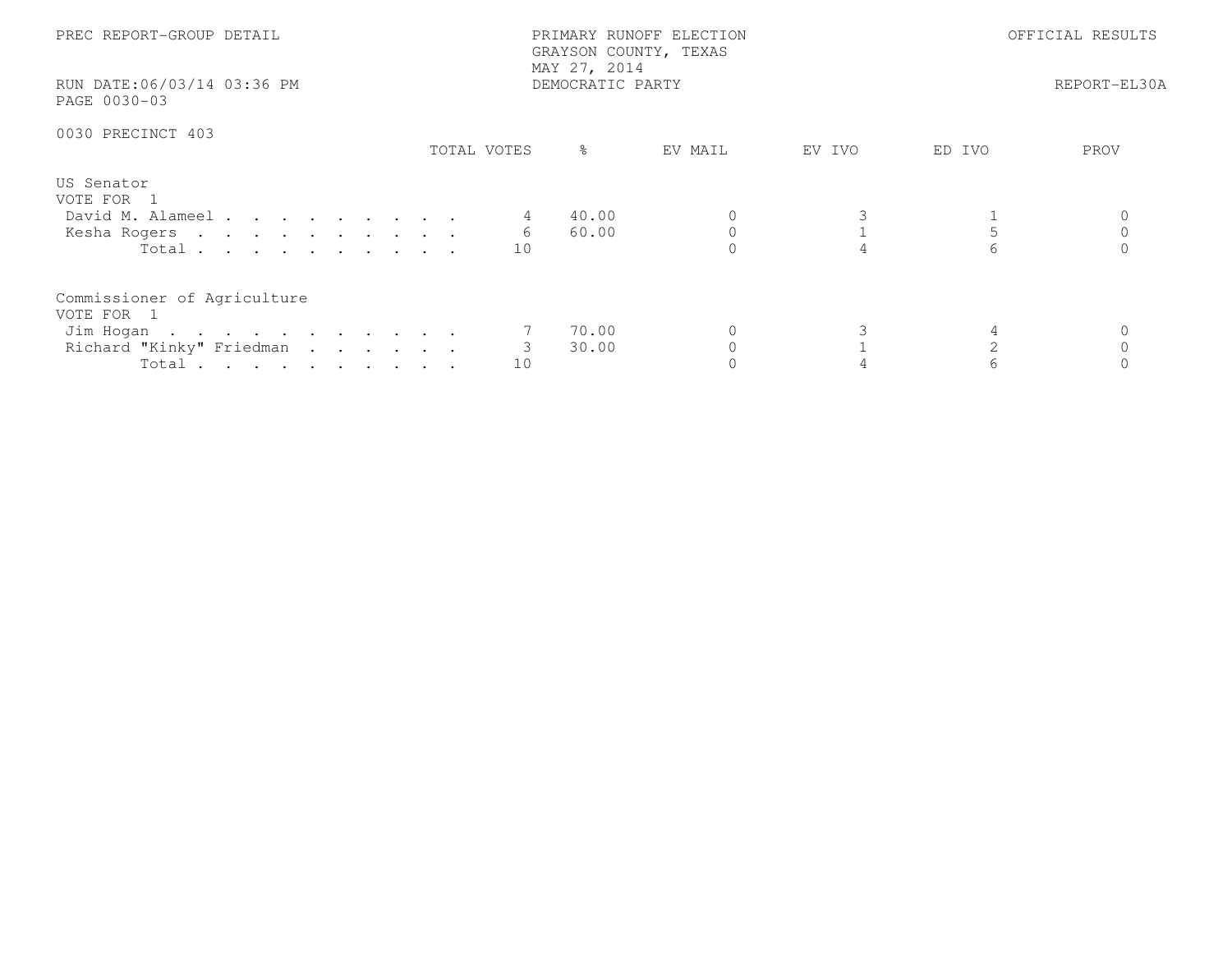| PREC REPORT-GROUP DETAIL                   |             | PRIMARY RUNOFF ELECTION<br>GRAYSON COUNTY, TEXAS<br>MAY 27, 2014 |         |        | OFFICIAL RESULTS |
|--------------------------------------------|-------------|------------------------------------------------------------------|---------|--------|------------------|
| RUN DATE:06/03/14 03:36 PM<br>PAGE 0031-01 |             | STATISTICS                                                       |         |        | REPORT-EL30A     |
| 0031 PRECINCT 404                          | TOTAL VOTES | $\approx$                                                        | EV MAIL | EV IVO | ED IVO<br>PROV   |
|                                            |             |                                                                  |         |        |                  |
| REGISTERED VOTERS - TOTAL                  |             | 3,243                                                            |         |        |                  |
| BALLOTS CAST - TOTAL.                      |             | 588                                                              | 54      | 295    | 239              |
| BALLOTS CAST - REPUBLICAN PARTY            |             | 563<br>95.75                                                     | 53      | 288    | 222              |
| BALLOTS CAST - DEMOCRATIC PARTY            |             | 4.25<br>25                                                       |         |        | 17               |
| VOTER TURNOUT - TOTAL                      |             | 18.13                                                            |         |        |                  |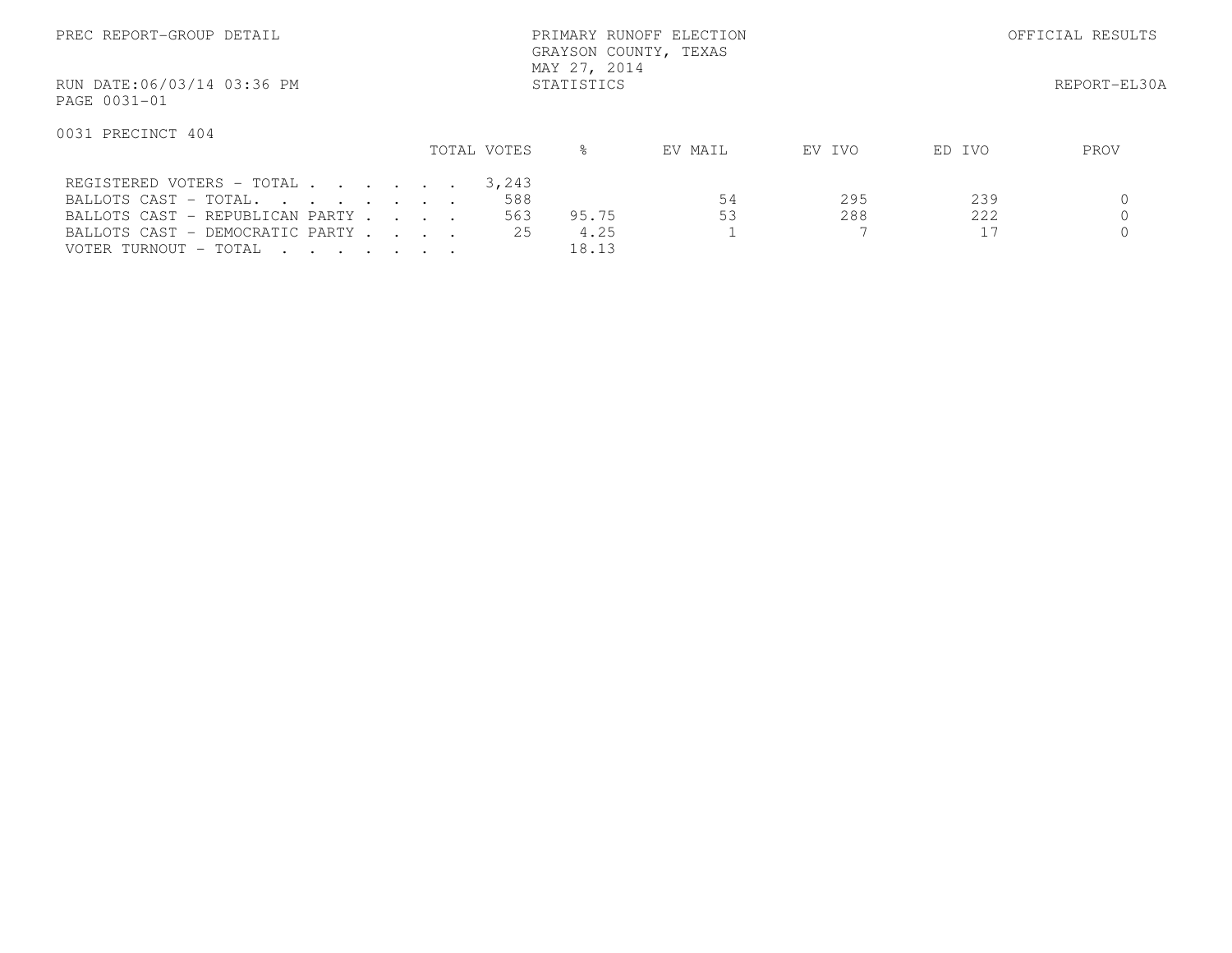| PREC REPORT-GROUP DETAIL                                                                                                                                                                                                                                                                                                                                                                     |  |  |  |  |                   | MAY 27, 2014     | PRIMARY RUNOFF ELECTION<br>GRAYSON COUNTY, TEXAS |                   |                  | OFFICIAL RESULTS               |
|----------------------------------------------------------------------------------------------------------------------------------------------------------------------------------------------------------------------------------------------------------------------------------------------------------------------------------------------------------------------------------------------|--|--|--|--|-------------------|------------------|--------------------------------------------------|-------------------|------------------|--------------------------------|
| RUN DATE:06/03/14 03:36 PM<br>PAGE 0031-02                                                                                                                                                                                                                                                                                                                                                   |  |  |  |  |                   | REPUBLICAN PARTY |                                                  |                   |                  | REPORT-EL30A                   |
| 0031 PRECINCT 404                                                                                                                                                                                                                                                                                                                                                                            |  |  |  |  | TOTAL VOTES       | $\frac{6}{6}$    | EV MAIL                                          | EV IVO            | ED IVO           | PROV                           |
| US Representative, DIST 4<br>VOTE FOR 1                                                                                                                                                                                                                                                                                                                                                      |  |  |  |  |                   |                  |                                                  |                   |                  |                                |
| Ralph M. Hall<br>John Ratcliffe.<br>Total                                                                                                                                                                                                                                                                                                                                                    |  |  |  |  | 238<br>323<br>561 | 42.42<br>57.58   | 19<br>34<br>53                                   | 125<br>162<br>287 | 94<br>127<br>221 | 0<br>$\circ$<br>$\Omega$       |
| Lieutenant Governor<br>VOTE FOR 1                                                                                                                                                                                                                                                                                                                                                            |  |  |  |  |                   |                  |                                                  |                   |                  |                                |
| David Dewhurst.<br>Dan Patrick.<br>Total                                                                                                                                                                                                                                                                                                                                                     |  |  |  |  | 232<br>293<br>525 | 44.19<br>55.81   | 33<br>20<br>53                                   | 104<br>159<br>263 | 95<br>114<br>209 | $\circ$<br>$\circ$<br>$\Omega$ |
| Attorney General<br>VOTE FOR 1                                                                                                                                                                                                                                                                                                                                                               |  |  |  |  |                   |                  |                                                  |                   |                  |                                |
| Ken Paxton<br>Dan Branch<br>Total                                                                                                                                                                                                                                                                                                                                                            |  |  |  |  | 301<br>189<br>490 | 61.43<br>38.57   | 24<br>28<br>52                                   | 149<br>97<br>246  | 128<br>64<br>192 | $\circ$<br>$\circ$<br>$\circ$  |
| Commissioner of Agriculture<br>VOTE FOR 1                                                                                                                                                                                                                                                                                                                                                    |  |  |  |  |                   |                  |                                                  |                   |                  |                                |
| Tommy Merritt<br>Sid Miller<br>Total                                                                                                                                                                                                                                                                                                                                                         |  |  |  |  | 281<br>185<br>466 | 60.30<br>39.70   | 29<br>22<br>51                                   | 150<br>85<br>235  | 102<br>78<br>180 | $\circ$<br>$\circ$<br>$\Omega$ |
| Railroad Commissioner<br>VOTE FOR 1                                                                                                                                                                                                                                                                                                                                                          |  |  |  |  |                   |                  |                                                  |                   |                  |                                |
| Ryan Sitton.<br>Wayne Christian<br>Total                                                                                                                                                                                                                                                                                                                                                     |  |  |  |  | 237<br>220<br>457 | 51.86<br>48.14   | 22<br>29<br>51                                   | 125<br>104<br>229 | 90<br>87<br>177  | $\circ$<br>$\circ$<br>$\Omega$ |
| County Judge<br>VOTE FOR 1                                                                                                                                                                                                                                                                                                                                                                   |  |  |  |  |                   |                  |                                                  |                   |                  |                                |
| Bill Magers.<br>$\mathbf{r}$ . The contract of the contract of the contract of the contract of the contract of the contract of the contract of the contract of the contract of the contract of the contract of the contract of the contract of th<br>Trent Bass.<br>the contract of the contract of the contract of the contract of the contract of the contract of the contract of<br>Total |  |  |  |  | 245<br>313<br>558 | 43.91<br>56.09   | 21<br>31<br>52                                   | 129<br>157<br>286 | 95<br>125<br>220 | $\circ$<br>$\circ$<br>$\Omega$ |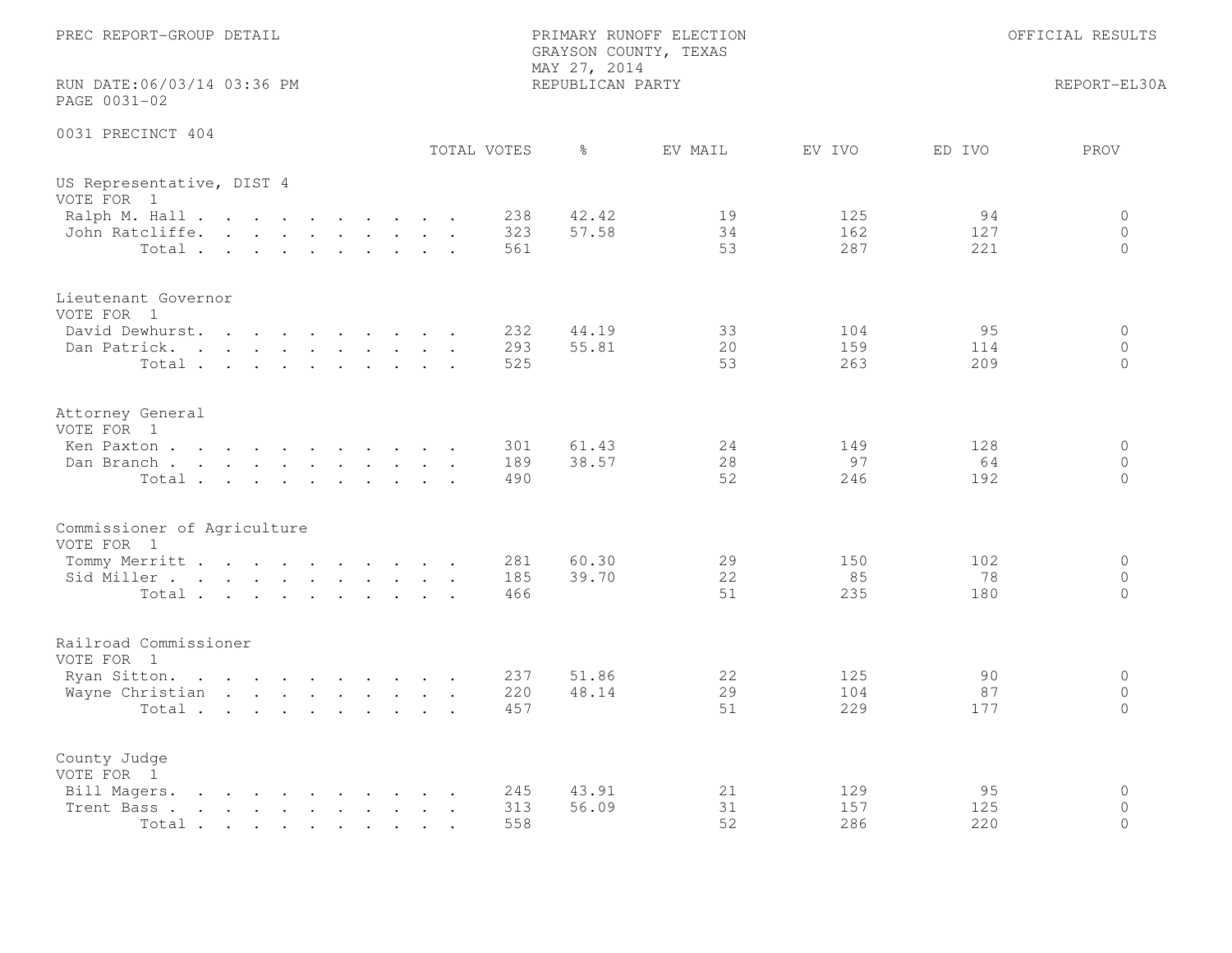| PREC REPORT-GROUP DETAIL<br>RUN DATE:06/03/14 03:36 PM<br>PAGE 0031-03                                  |             | PRIMARY RUNOFF ELECTION<br>GRAYSON COUNTY, TEXAS<br>MAY 27, 2014<br>DEMOCRATIC PARTY |         | OFFICIAL RESULTS<br>REPORT-EL30A |                        |      |
|---------------------------------------------------------------------------------------------------------|-------------|--------------------------------------------------------------------------------------|---------|----------------------------------|------------------------|------|
| 0031 PRECINCT 404                                                                                       | TOTAL VOTES | $\frac{6}{6}$                                                                        | EV MAIL | EV IVO                           | ED IVO                 | PROV |
| US Senator<br>VOTE FOR 1<br>David M. Alameel 13 56.52<br>Kesha Rogers 10<br>Total $\cdots$              | 23          | 43.48                                                                                |         |                                  | $6\overline{6}$<br>1.5 |      |
| Commissioner of Agriculture<br>VOTE FOR 1<br>Jim Hogan 10<br>Richard "Kinky" Friedman<br>Total $\cdots$ | 13<br>23    | 43.48<br>56.52                                                                       | 0       |                                  | 15                     |      |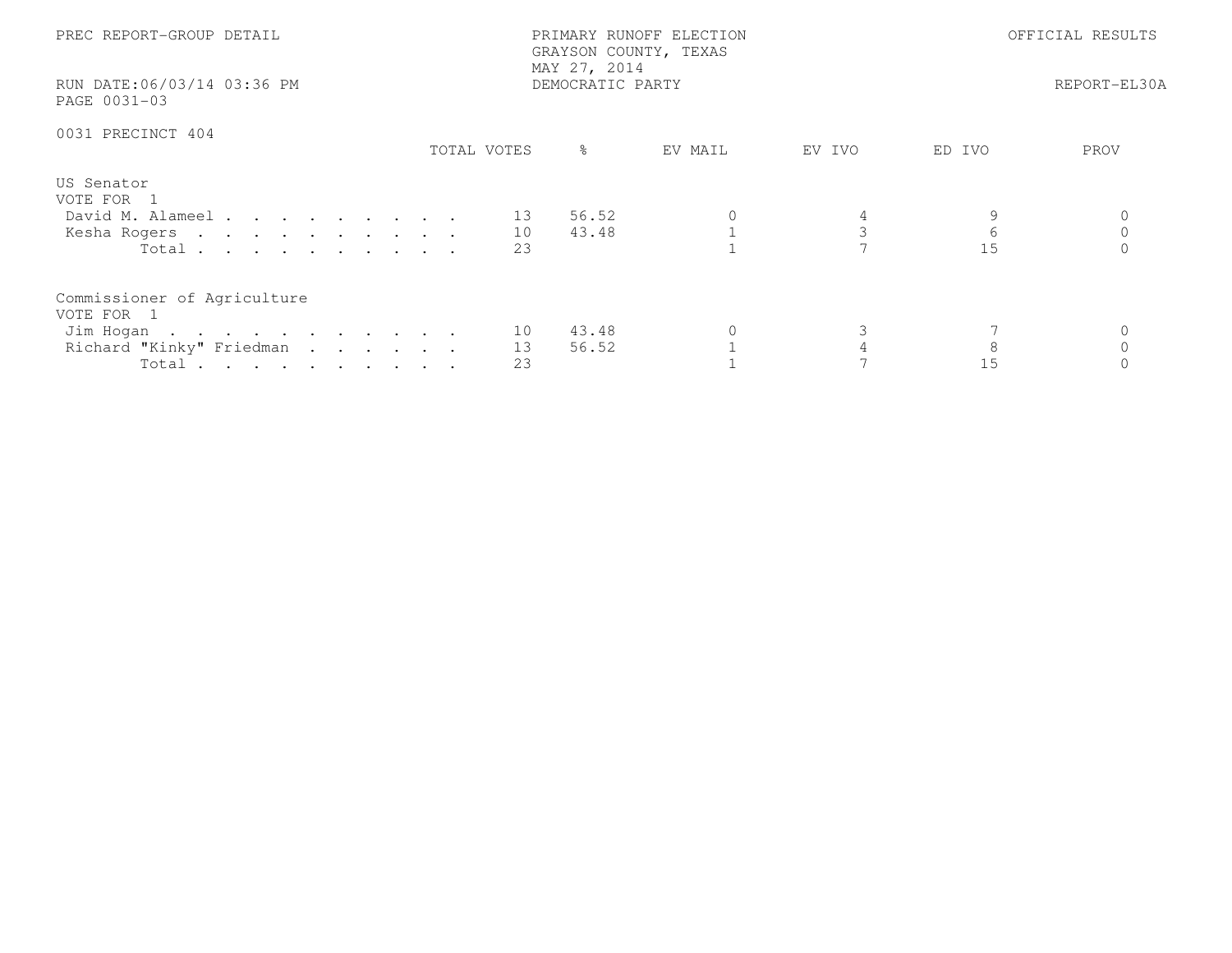| PREC REPORT-GROUP DETAIL                                                                    |  |             |           | PRIMARY RUNOFF ELECTION<br>GRAYSON COUNTY, TEXAS<br>MAY 27, 2014 |         | OFFICIAL RESULTS |        |              |
|---------------------------------------------------------------------------------------------|--|-------------|-----------|------------------------------------------------------------------|---------|------------------|--------|--------------|
| RUN DATE:06/03/14 03:36 PM<br>PAGE 0032-01                                                  |  |             |           | STATISTICS                                                       |         |                  |        | REPORT-EL30A |
| 0032 PRECINCT 405                                                                           |  | TOTAL VOTES |           | $\approx$                                                        | EV MAIL | EV IVO           | ED IVO | PROV         |
| REGISTERED VOTERS - TOTAL<br>BALLOTS CAST - TOTAL.                                          |  |             | 483<br>58 |                                                                  |         | 34               | 19     |              |
| BALLOTS CAST - REPUBLICAN PARTY<br>BALLOTS CAST - DEMOCRATIC PARTY<br>VOTER TURNOUT - TOTAL |  |             | 56.       | 96.55<br>3.45<br>12.01                                           |         | 32               | 19     |              |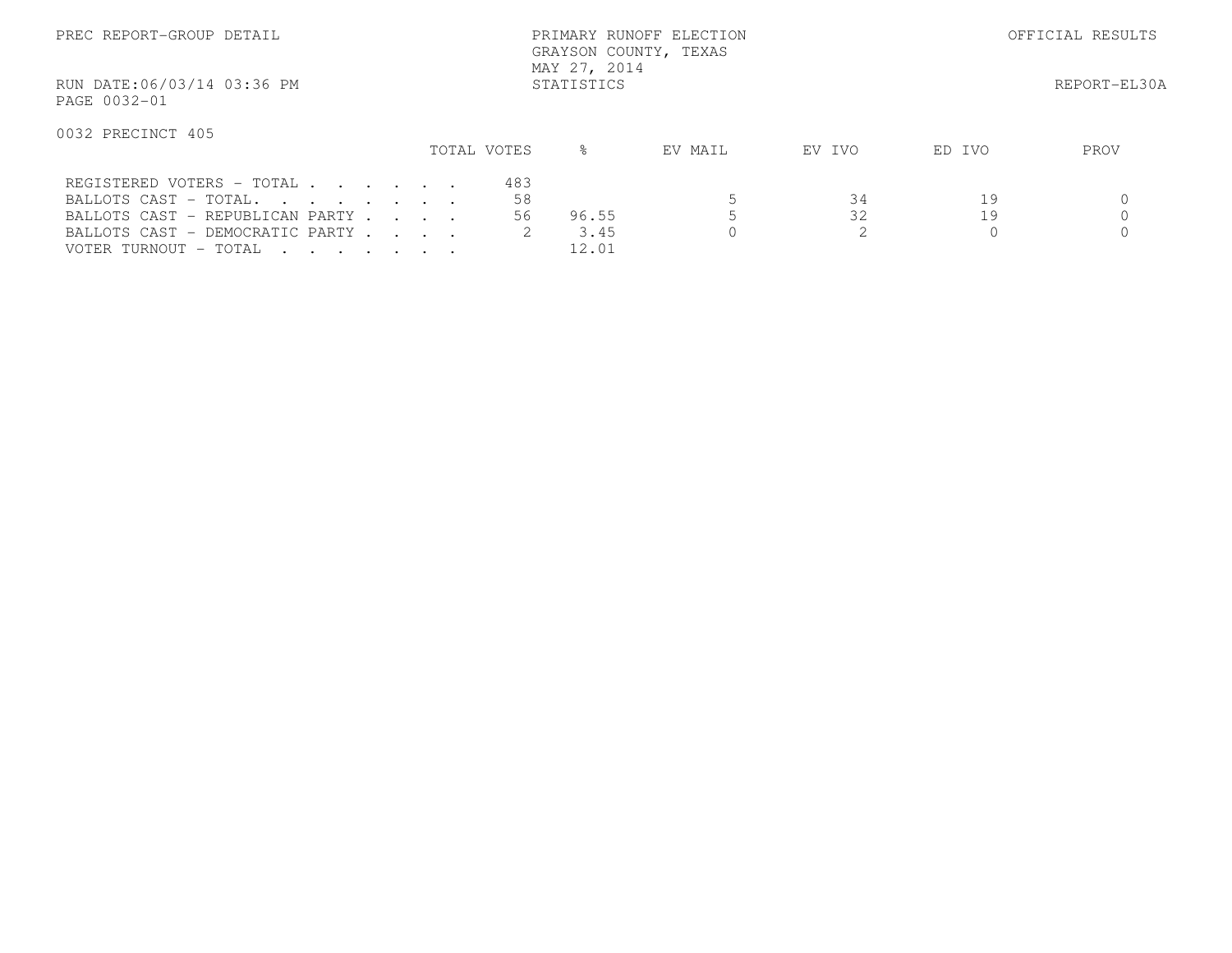| PREC REPORT-GROUP DETAIL                                                                                                               |                | GRAYSON COUNTY, TEXAS<br>MAY 27, 2014 | PRIMARY RUNOFF ELECTION     |                |               | OFFICIAL RESULTS               |
|----------------------------------------------------------------------------------------------------------------------------------------|----------------|---------------------------------------|-----------------------------|----------------|---------------|--------------------------------|
| RUN DATE:06/03/14 03:36 PM<br>PAGE 0032-02                                                                                             |                | REPUBLICAN PARTY                      |                             |                |               | REPORT-EL30A                   |
| 0032 PRECINCT 405                                                                                                                      | TOTAL VOTES    | $\frac{6}{6}$                         | EV MAIL                     | EV IVO         | ED IVO        | PROV                           |
| US Representative, DIST 4<br>VOTE FOR 1                                                                                                |                |                                       |                             |                |               |                                |
| Ralph M. Hall<br>John Ratcliffe.<br>Total                                                                                              | 32<br>24<br>56 | 57.14<br>42.86                        | 4<br>$\mathbf{1}$<br>5      | 17<br>15<br>32 | 11<br>8<br>19 | 0<br>$\circ$<br>$\circ$        |
| Lieutenant Governor<br>VOTE FOR 1<br>David Dewhurst.                                                                                   | 27             | 48.21                                 | 4                           | 14             | 9             | $\circ$                        |
| Dan Patrick.<br>Total                                                                                                                  | 29<br>56       | 51.79                                 | $\mathbf{1}$<br>$5^{\circ}$ | 18<br>32       | 10<br>19      | $\circ$<br>$\Omega$            |
| Attorney General<br>VOTE FOR 1<br>Ken Paxton                                                                                           | 38             | 74.51                                 | $\mathcal{S}$               | 21             | 14            | $\circ$                        |
| Dan Branch<br>Total                                                                                                                    | 13<br>51       | 25.49                                 | $\overline{2}$<br>5         | 9<br>30        | 2<br>16       | $\Omega$<br>$\Omega$           |
| Commissioner of Agriculture<br>VOTE FOR 1                                                                                              |                |                                       |                             |                |               |                                |
| Tommy Merritt<br>Sid Miller<br>Total                                                                                                   | 29<br>21<br>50 | 58.00<br>42.00                        | 3<br>$\mathbf{2}$<br>5      | 16<br>14<br>30 | 10<br>5<br>15 | $\circ$<br>$\circ$<br>$\circ$  |
| Railroad Commissioner<br>VOTE FOR 1                                                                                                    |                |                                       |                             |                |               |                                |
| Ryan Sitton.<br>Wayne Christian<br>Total                                                                                               | 31<br>23<br>54 | 57.41<br>42.59                        | 3<br>$\mathbf{2}$<br>5      | 19<br>13<br>32 | 9<br>8<br>17  | $\circ$<br>$\circ$<br>$\Omega$ |
| County Judge<br>VOTE FOR 1<br>Bill Magers.<br>$\mathbf{r}$ , and $\mathbf{r}$ , and $\mathbf{r}$ , and $\mathbf{r}$ , and $\mathbf{r}$ | 27             | 50.00                                 | 3                           | 14             | 10            | $\mathbf 0$                    |
| the contract of the contract of the contract of<br>Trent Bass.<br>Total                                                                | 27<br>54       | 50.00                                 | $\mathbf{2}$<br>5           | 17<br>31       | 8<br>18       | $\Omega$<br>$\Omega$           |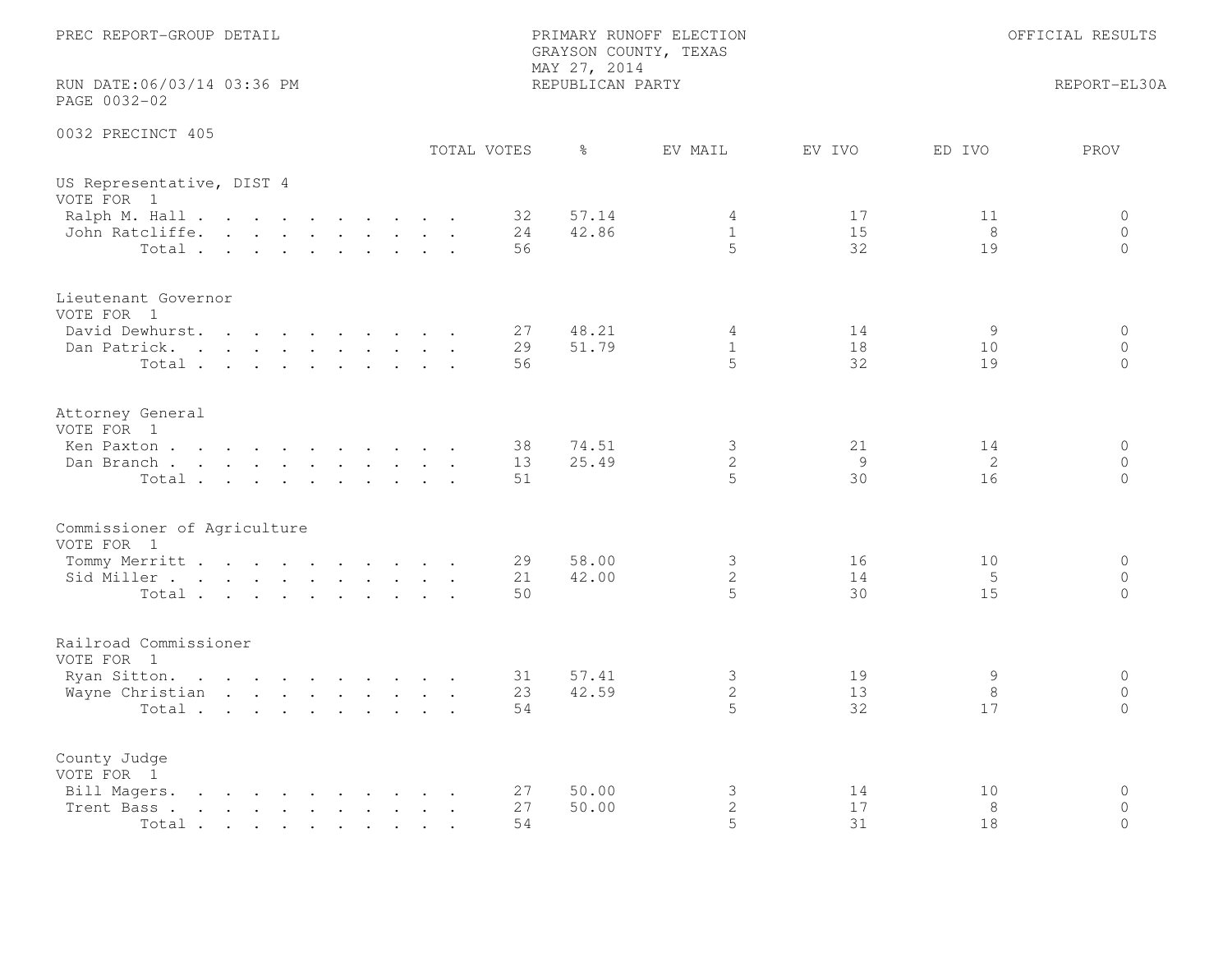| PREC REPORT-GROUP DETAIL<br>RUN DATE:06/03/14 03:36 PM<br>PAGE 0032-03                      |             | PRIMARY RUNOFF ELECTION<br>GRAYSON COUNTY, TEXAS<br>MAY 27, 2014<br>DEMOCRATIC PARTY | OFFICIAL RESULTS<br>REPORT-EL30A |        |        |      |
|---------------------------------------------------------------------------------------------|-------------|--------------------------------------------------------------------------------------|----------------------------------|--------|--------|------|
| 0032 PRECINCT 405                                                                           | TOTAL VOTES | ႜ                                                                                    | EV MAIL                          | EV IVO | ED IVO | PROV |
| US Senator<br>VOTE FOR 1<br>David M. Alameel<br>Kesha Rogers<br>Total $\cdots$              |             | 100.00                                                                               |                                  |        |        |      |
| Commissioner of Agriculture<br>VOTE FOR 1<br>Jim Hogan<br>Richard "Kinky" Friedman<br>Total |             | 100.00                                                                               |                                  |        |        |      |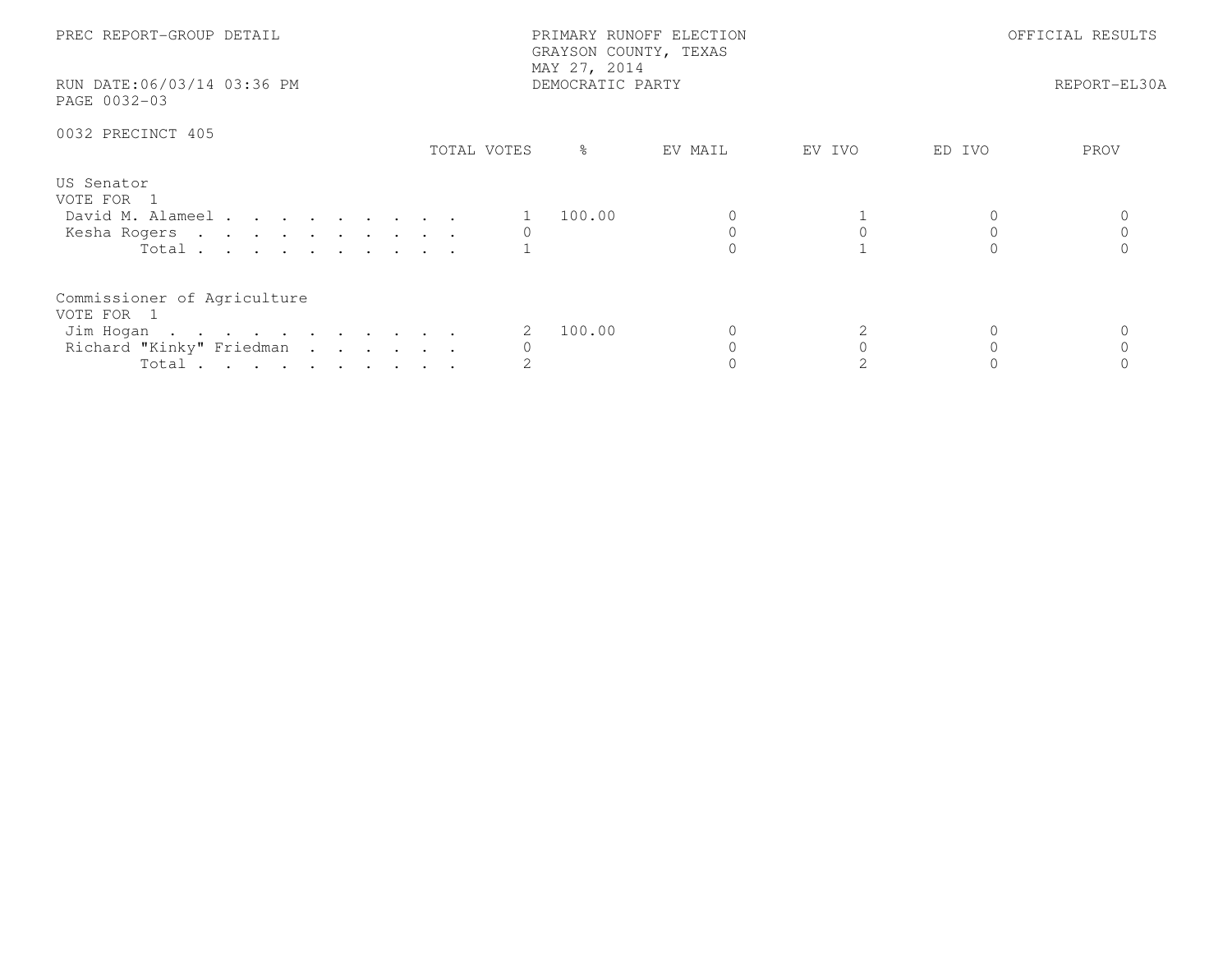| PREC REPORT-GROUP DETAIL                                                                                                          |  | PRIMARY RUNOFF ELECTION<br>GRAYSON COUNTY, TEXAS<br>MAY 27, 2014 | OFFICIAL RESULTS |         |        |        |              |
|-----------------------------------------------------------------------------------------------------------------------------------|--|------------------------------------------------------------------|------------------|---------|--------|--------|--------------|
| RUN DATE:06/03/14 03:36 PM<br>PAGE 0033-01                                                                                        |  |                                                                  | STATISTICS       |         |        |        | REPORT-EL30A |
| 0033 PRECINCT 406                                                                                                                 |  | TOTAL VOTES                                                      | ႜ                | EV MAIL | EV IVO | ED IVO | PROV         |
| REGISTERED VOTERS - TOTAL<br>BALLOTS CAST - TOTAL.                                                                                |  | 2,372<br>324                                                     |                  | 34      | 93     | 194    |              |
| BALLOTS CAST - REPUBLICAN PARTY                                                                                                   |  | 303                                                              | 93.52            | 34      | 88     | 178    |              |
| BALLOTS CAST - DEMOCRATIC PARTY<br>VOTER TURNOUT – TOTAL<br>$\mathbf{r}$ , and $\mathbf{r}$ , and $\mathbf{r}$ , and $\mathbf{r}$ |  | 2.1                                                              | 6.48<br>13.66    |         |        | 16     |              |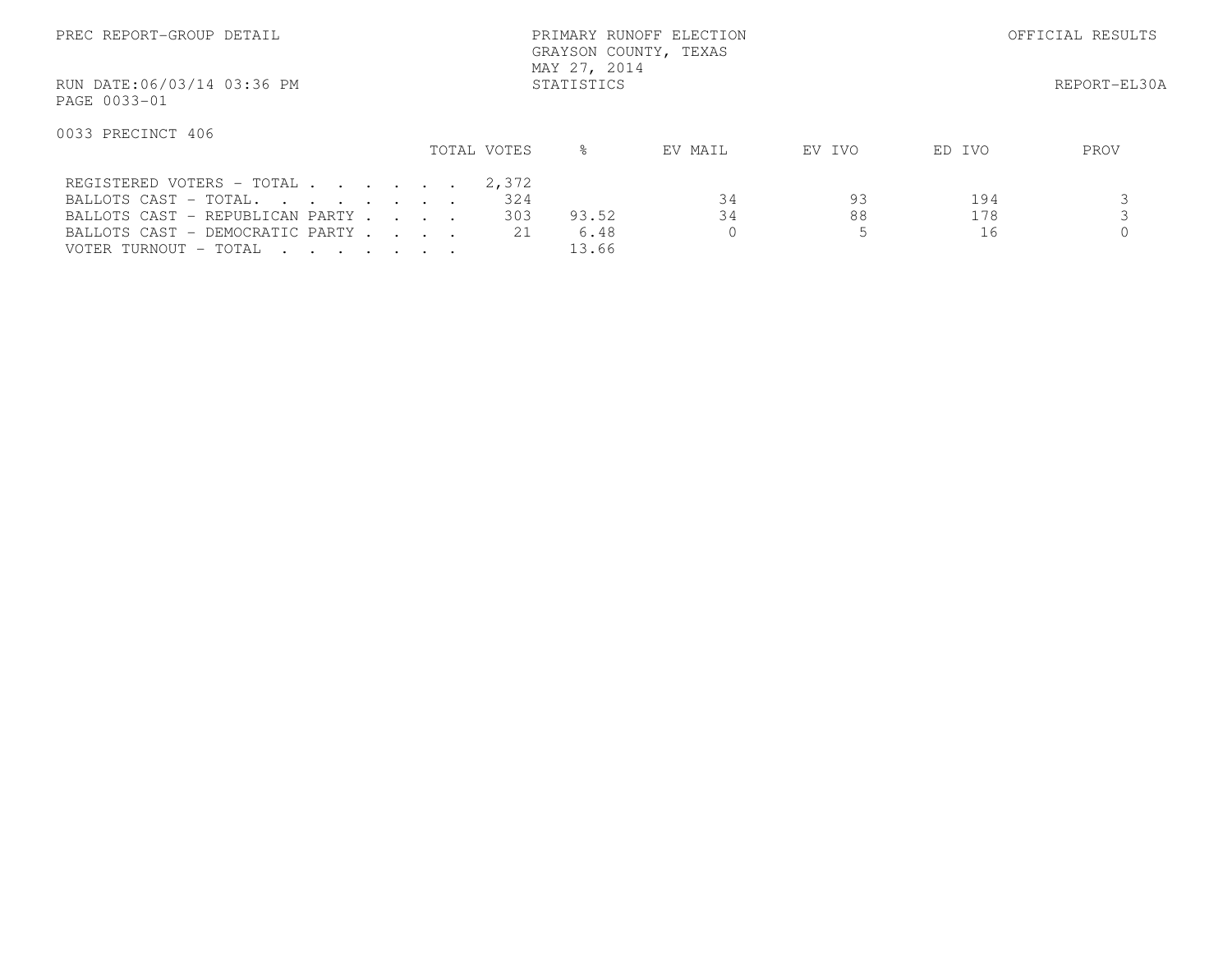| PREC REPORT-GROUP DETAIL                                                                                                                                                                                                                                                                                                                                              | PRIMARY RUNOFF ELECTION<br>GRAYSON COUNTY, TEXAS<br>MAY 27, 2014 |                   |                                    | OFFICIAL RESULTS                    |
|-----------------------------------------------------------------------------------------------------------------------------------------------------------------------------------------------------------------------------------------------------------------------------------------------------------------------------------------------------------------------|------------------------------------------------------------------|-------------------|------------------------------------|-------------------------------------|
| RUN DATE:06/03/14 03:36 PM<br>PAGE 0033-02                                                                                                                                                                                                                                                                                                                            | REPUBLICAN PARTY                                                 |                   |                                    | REPORT-EL30A                        |
| 0033 PRECINCT 406<br>TOTAL VOTES                                                                                                                                                                                                                                                                                                                                      | $\frac{6}{6}$                                                    | EV MAIL<br>EV IVO | ED IVO                             | PROV                                |
| US Representative, DIST 4<br>VOTE FOR 1                                                                                                                                                                                                                                                                                                                               |                                                                  |                   |                                    |                                     |
| Ralph M. Hall<br>John Ratcliffe.<br>Total                                                                                                                                                                                                                                                                                                                             | 34.88<br>105<br>196<br>65.12<br>301                              | 15<br>19<br>34    | 56<br>33<br>55<br>120<br>88<br>176 | $\mathbf{1}$<br>$\overline{2}$<br>3 |
| Lieutenant Governor<br>VOTE FOR 1                                                                                                                                                                                                                                                                                                                                     |                                                                  |                   |                                    |                                     |
| David Dewhurst.<br>Dan Patrick.<br>Total                                                                                                                                                                                                                                                                                                                              | 35.25<br>104<br>64.75<br>191<br>295                              | 18<br>14<br>32    | 30<br>55<br>58<br>117<br>88<br>172 | $\mathbf{1}$<br>$\mathbf{2}$<br>3   |
| Attorney General<br>VOTE FOR 1                                                                                                                                                                                                                                                                                                                                        |                                                                  |                   |                                    |                                     |
| Ken Paxton<br>Dan Branch<br>Total                                                                                                                                                                                                                                                                                                                                     | 67.02<br>189<br>32.98<br>93<br>282                               | 17<br>15<br>32    | 57<br>112<br>52<br>26<br>83<br>164 | 3<br>$\circ$<br>3                   |
| Commissioner of Agriculture<br>VOTE FOR 1                                                                                                                                                                                                                                                                                                                             |                                                                  |                   |                                    |                                     |
| Tommy Merritt<br>Sid Miller<br>Total                                                                                                                                                                                                                                                                                                                                  | 55.91<br>156<br>123<br>44.09<br>279                              | 15<br>17<br>32    | 40<br>100<br>40<br>64<br>80<br>164 | $\mathbf{1}$<br>$\overline{2}$<br>3 |
| Railroad Commissioner<br>VOTE FOR 1                                                                                                                                                                                                                                                                                                                                   |                                                                  |                   |                                    |                                     |
| Ryan Sitton.<br>Wayne Christian<br>Total                                                                                                                                                                                                                                                                                                                              | 153<br>54.26<br>129<br>45.74<br>282                              | 21<br>11<br>32    | 88<br>41<br>42<br>76<br>83<br>164  | 3<br>$\overline{0}$<br>3            |
| County Judge<br>VOTE FOR 1                                                                                                                                                                                                                                                                                                                                            |                                                                  |                   |                                    |                                     |
| Bill Magers.<br>$\mathbf{r}$ . The contract of the contract of the contract of the contract of the contract of the contract of the contract of the contract of the contract of the contract of the contract of the contract of the contract of th<br>Trent Bass.<br>$\mathbf{r}$ , and $\mathbf{r}$ , and $\mathbf{r}$ , and $\mathbf{r}$ , and $\mathbf{r}$<br>Total | 49.00<br>147<br>153<br>51.00<br>300                              | 27<br>6<br>33     | 37<br>80<br>51<br>96<br>88<br>176  | 3<br>$\circ$<br>3                   |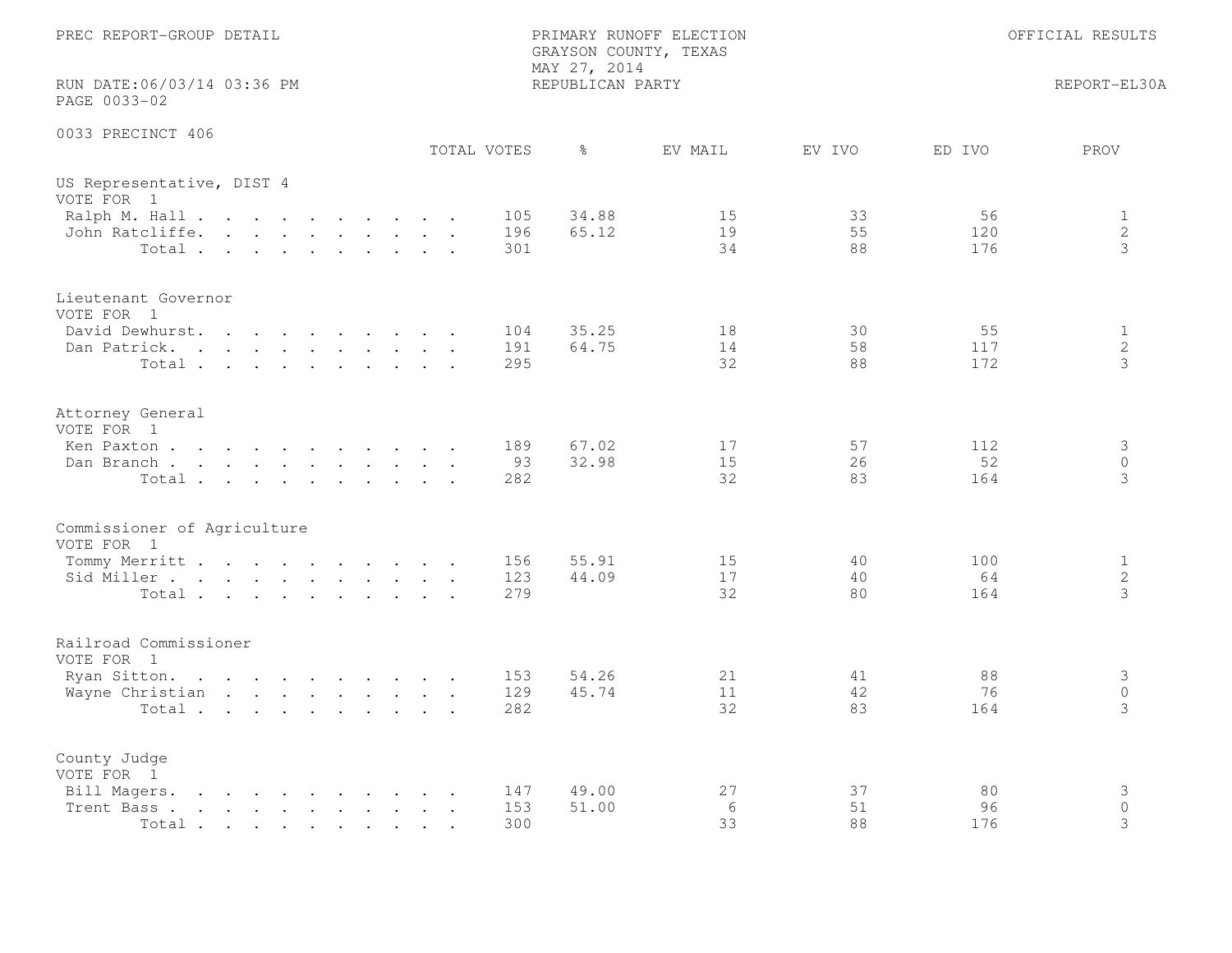| PREC REPORT-GROUP DETAIL<br>RUN DATE:06/03/14 03:36 PM<br>PAGE 0033-03                               |             | PRIMARY RUNOFF ELECTION<br>GRAYSON COUNTY, TEXAS<br>MAY 27, 2014<br>DEMOCRATIC PARTY | OFFICIAL RESULTS<br>REPORT-EL30A |        |         |      |
|------------------------------------------------------------------------------------------------------|-------------|--------------------------------------------------------------------------------------|----------------------------------|--------|---------|------|
| 0033 PRECINCT 406                                                                                    | TOTAL VOTES | $\frac{6}{6}$                                                                        | EV MAIL                          | EV IVO | ED IVO  | PROV |
| US Senator<br>VOTE FOR 1<br>David M. Alameel 10<br>Kesha Rogers<br>Total $\cdots$                    | 19          | 52.63<br>47.37                                                                       |                                  |        | 8<br>14 |      |
| Commissioner of Agriculture<br>VOTE FOR 1<br>Jim Hogan<br>Richard "Kinky" Friedman<br>Total $\cdots$ | 11<br>19    | 42.11<br>57.89                                                                       |                                  |        | 14      |      |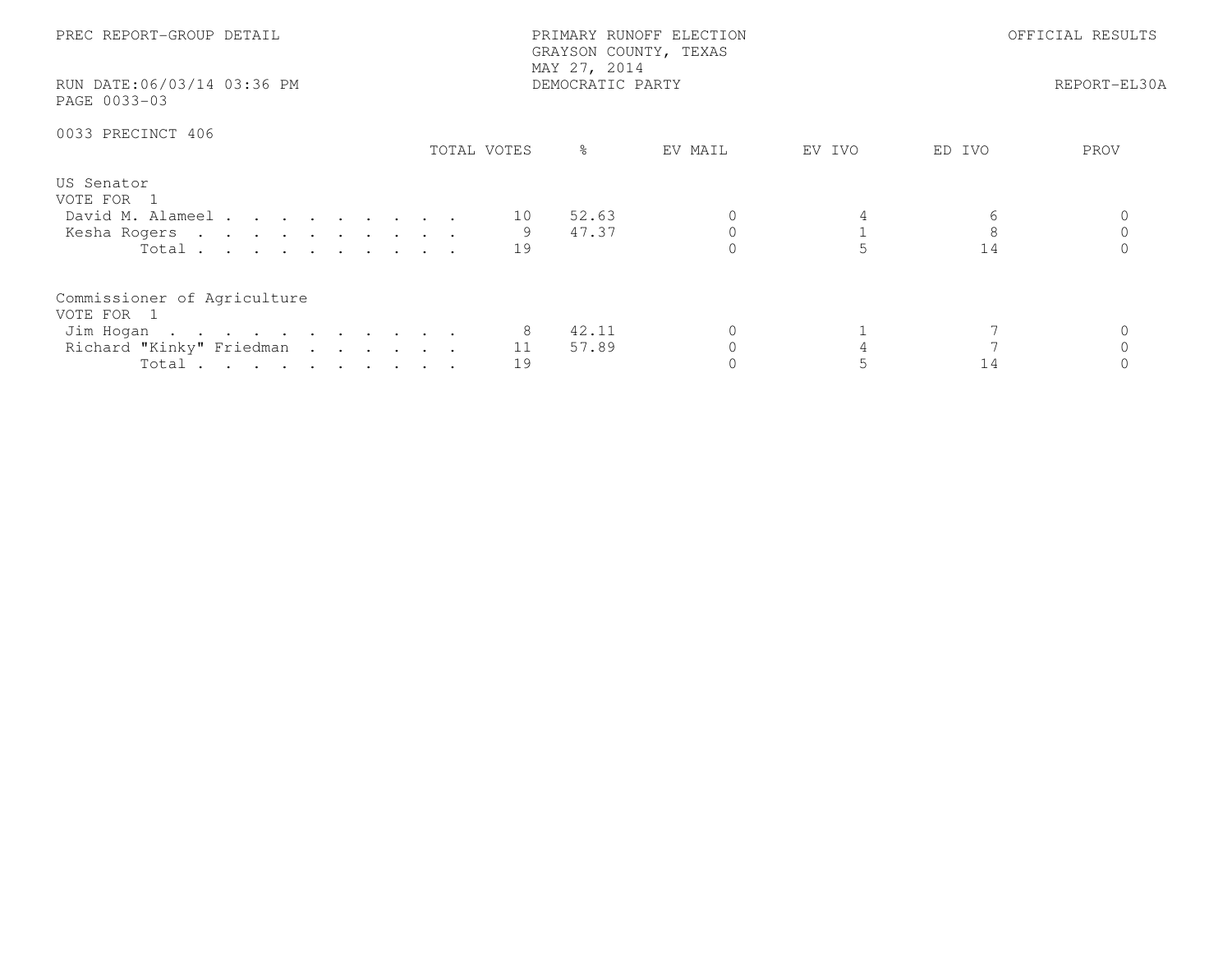| PREC REPORT-GROUP DETAIL                                                                                         |             | PRIMARY RUNOFF ELECTION<br>GRAYSON COUNTY, TEXAS<br>MAY 27, 2014 |         | OFFICIAL RESULTS |        |              |
|------------------------------------------------------------------------------------------------------------------|-------------|------------------------------------------------------------------|---------|------------------|--------|--------------|
| RUN DATE:06/03/14 03:36 PM<br>PAGE 0034-01                                                                       |             | STATISTICS                                                       |         |                  |        | REPORT-EL30A |
| 0034 PRECINCT 407                                                                                                |             |                                                                  |         |                  |        |              |
|                                                                                                                  | TOTAL VOTES | ⊱                                                                | EV MAIL | EV IVO           | ED IVO | PROV         |
| REGISTERED VOTERS - TOTAL                                                                                        | 241         |                                                                  |         |                  |        |              |
| BALLOTS CAST - TOTAL                                                                                             | 37          |                                                                  |         |                  | 31     |              |
| BALLOTS CAST - REPUBLICAN PARTY                                                                                  | 34          | 91.89                                                            |         |                  | 29     |              |
| BALLOTS CAST - DEMOCRATIC PARTY                                                                                  |             | 8.11                                                             |         |                  |        |              |
| VOTER TURNOUT – TOTAL<br>$\mathbf{r}$ , $\mathbf{r}$ , $\mathbf{r}$ , $\mathbf{r}$ , $\mathbf{r}$ , $\mathbf{r}$ |             | 15.35                                                            |         |                  |        |              |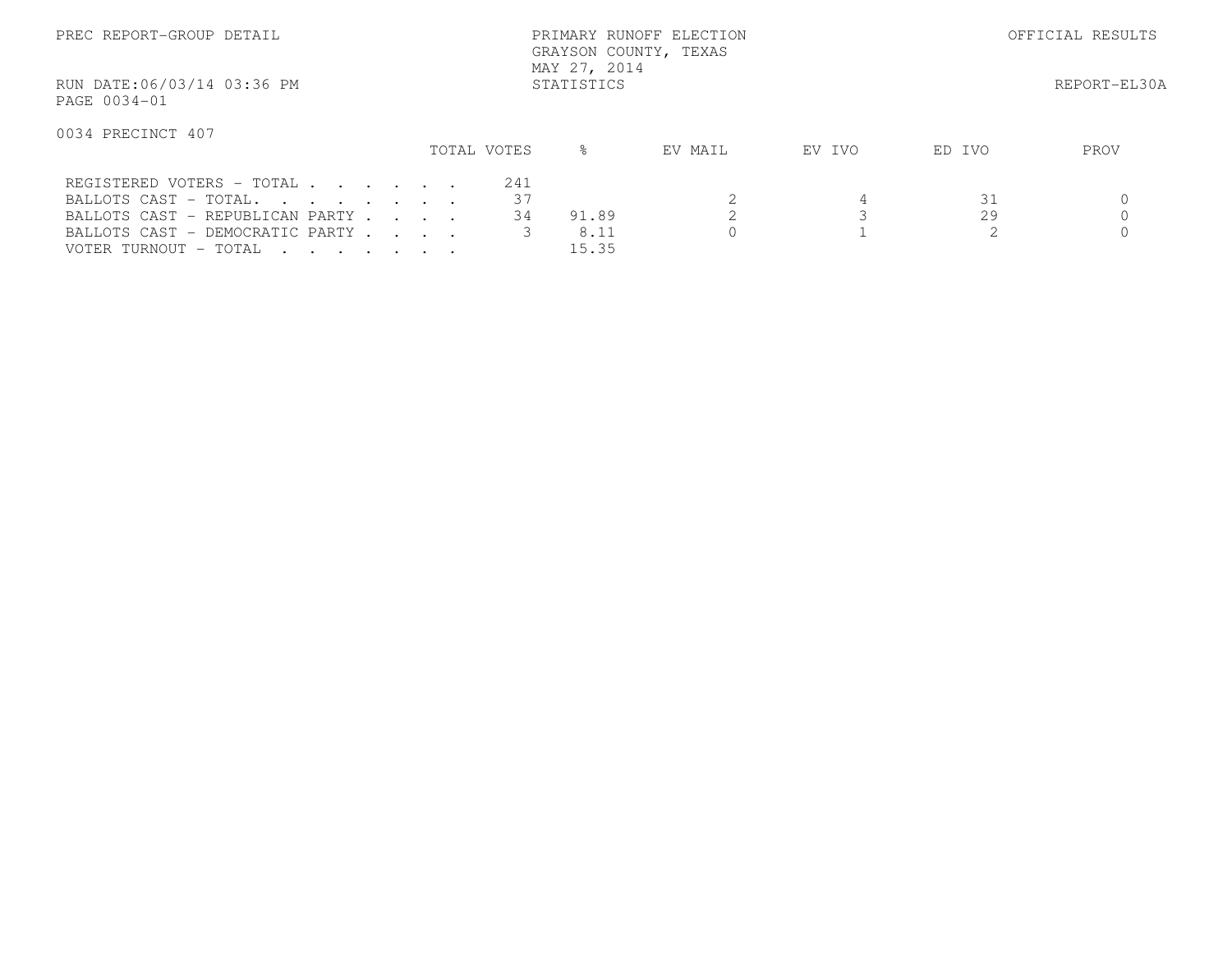| PREC REPORT-GROUP DETAIL                                                                                                                                                                                       |                | GRAYSON COUNTY, TEXAS<br>MAY 27, 2014 | PRIMARY RUNOFF ELECTION                     |                                     |                | OFFICIAL RESULTS                    |
|----------------------------------------------------------------------------------------------------------------------------------------------------------------------------------------------------------------|----------------|---------------------------------------|---------------------------------------------|-------------------------------------|----------------|-------------------------------------|
| RUN DATE:06/03/14 03:36 PM<br>PAGE 0034-02                                                                                                                                                                     |                | REPUBLICAN PARTY                      |                                             |                                     |                | REPORT-EL30A                        |
| 0034 PRECINCT 407                                                                                                                                                                                              | TOTAL VOTES    | $\frac{6}{6}$                         | EV MAIL                                     | EV IVO                              | ED IVO         | PROV                                |
| US Representative, DIST 4<br>VOTE FOR 1                                                                                                                                                                        |                |                                       |                                             |                                     |                |                                     |
| Ralph M. Hall<br>John Ratcliffe.<br>Total                                                                                                                                                                      | 13<br>19<br>32 | 40.63<br>59.38                        | 1<br>$\mathbf{1}$<br>$\overline{2}$         | 3<br>$\mathbf{0}$<br>3              | 9<br>18<br>27  | 0<br>$\circ$<br>$\circ$             |
| Lieutenant Governor<br>VOTE FOR 1<br>David Dewhurst.                                                                                                                                                           | 13             | 40.63                                 | $\mathbf{1}$                                | $\mathbf 0$                         | 12             | $\circ$                             |
| Dan Patrick.<br>Total                                                                                                                                                                                          | 19<br>32       | 59.38                                 | $\mathbf{1}$<br>$\overline{2}$              | 3<br>3                              | 15<br>27       | $\circ$<br>$\Omega$                 |
| Attorney General<br>VOTE FOR 1<br>Ken Paxton                                                                                                                                                                   | 19             | 61.29                                 | $\mathbf{1}$                                | $\mathbf{1}$                        | 17             | $\circ$                             |
| Dan Branch<br>Total                                                                                                                                                                                            | 12<br>31       | 38.71                                 | $\mathbf{1}$<br>$\overline{2}$              | $\mathbf{1}$<br>2                   | 10<br>27       | $\Omega$<br>$\Omega$                |
| Commissioner of Agriculture<br>VOTE FOR 1                                                                                                                                                                      |                |                                       |                                             |                                     |                |                                     |
| Tommy Merritt<br>Sid Miller<br>Total                                                                                                                                                                           | 19<br>10<br>29 | 65.52<br>34.48                        | 1<br>$\mathbf{1}$<br>$\overline{2}$         | 1<br>$\mathbf{1}$<br>$\overline{2}$ | 17<br>8<br>25  | $\circ$<br>$\circ$<br>$\circ$       |
| Railroad Commissioner<br>VOTE FOR 1                                                                                                                                                                            |                |                                       |                                             |                                     |                |                                     |
| Ryan Sitton.<br>Wayne Christian<br>Total                                                                                                                                                                       | 15<br>14<br>29 | 51.72<br>48.28                        | $\circ$<br>$\overline{2}$<br>$\overline{2}$ | 1<br>$\mathbf{1}$<br>$\mathbf{2}$   | 14<br>11<br>25 | $\circ$<br>$\circ$<br>$\Omega$      |
| County Judge<br>VOTE FOR 1                                                                                                                                                                                     |                |                                       |                                             |                                     |                |                                     |
| Bill Magers.<br>the contract of the contract of the contract of the contract of the contract of the contract of the contract of<br>and the contract of the contract of the contract of<br>Trent Bass.<br>Total | 18<br>15<br>33 | 54.55<br>45.45                        | $\circ$<br>$\mathbf{2}$<br>$\overline{2}$   | 3<br>$\Omega$<br>3                  | 15<br>13<br>28 | $\mathbf 0$<br>$\Omega$<br>$\Omega$ |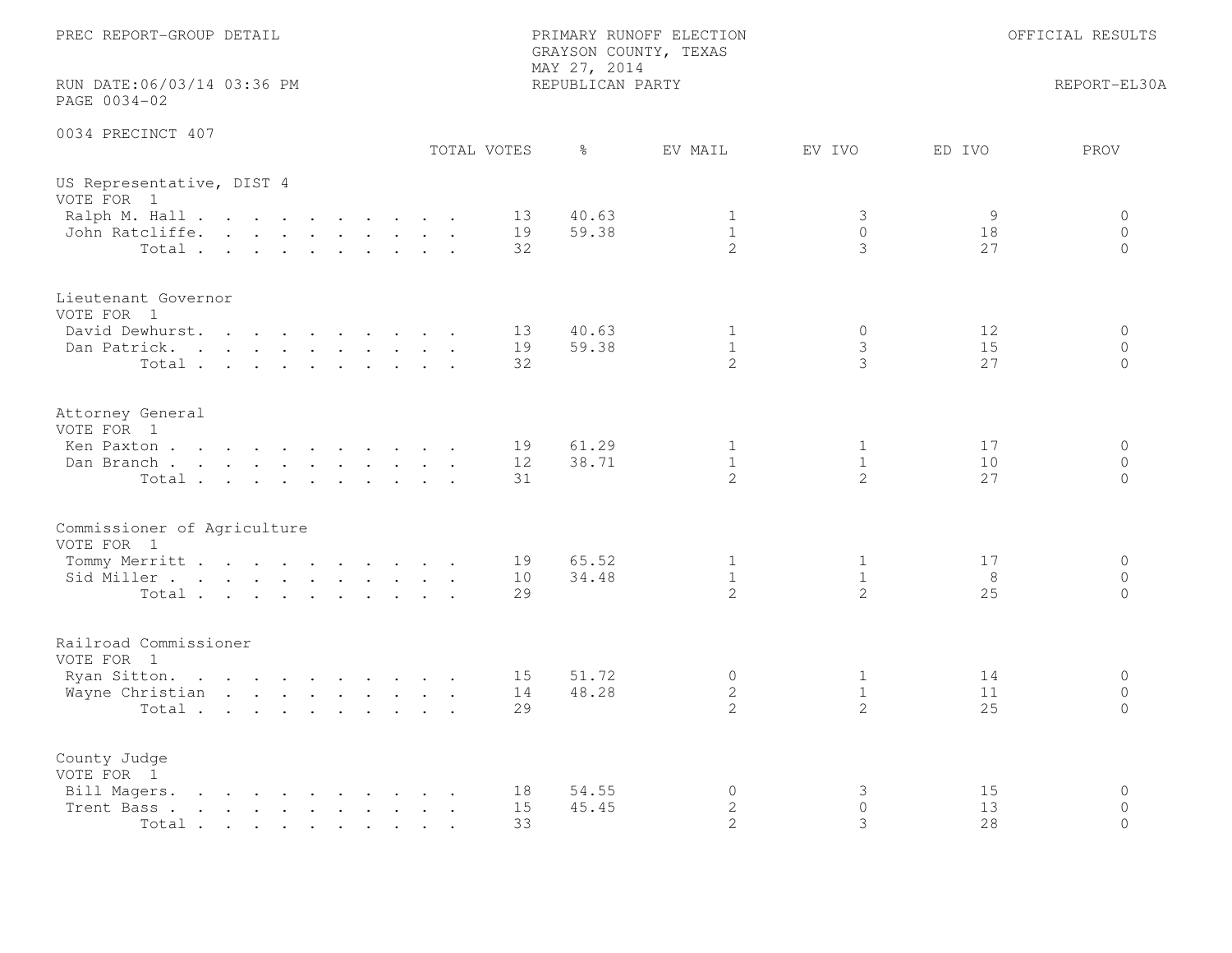| PREC REPORT-GROUP DETAIL<br>RUN DATE:06/03/14 03:36 PM<br>PAGE 0034-03                      |             | PRIMARY RUNOFF ELECTION<br>GRAYSON COUNTY, TEXAS<br>MAY 27, 2014<br>DEMOCRATIC PARTY | OFFICIAL RESULTS<br>REPORT-EL30A |        |        |      |
|---------------------------------------------------------------------------------------------|-------------|--------------------------------------------------------------------------------------|----------------------------------|--------|--------|------|
| 0034 PRECINCT 407                                                                           | TOTAL VOTES | ိ                                                                                    | EV MAIL                          | EV IVO | ED IVO | PROV |
| US Senator<br>VOTE FOR 1<br>David M. Alameel<br>Kesha Rogers 1 33.33<br>Total $\cdots$      |             | 66.67                                                                                |                                  |        |        |      |
| Commissioner of Agriculture<br>VOTE FOR 1<br>Jim Hogan<br>Richard "Kinky" Friedman<br>Total |             | 33.33<br>66.67                                                                       |                                  |        |        |      |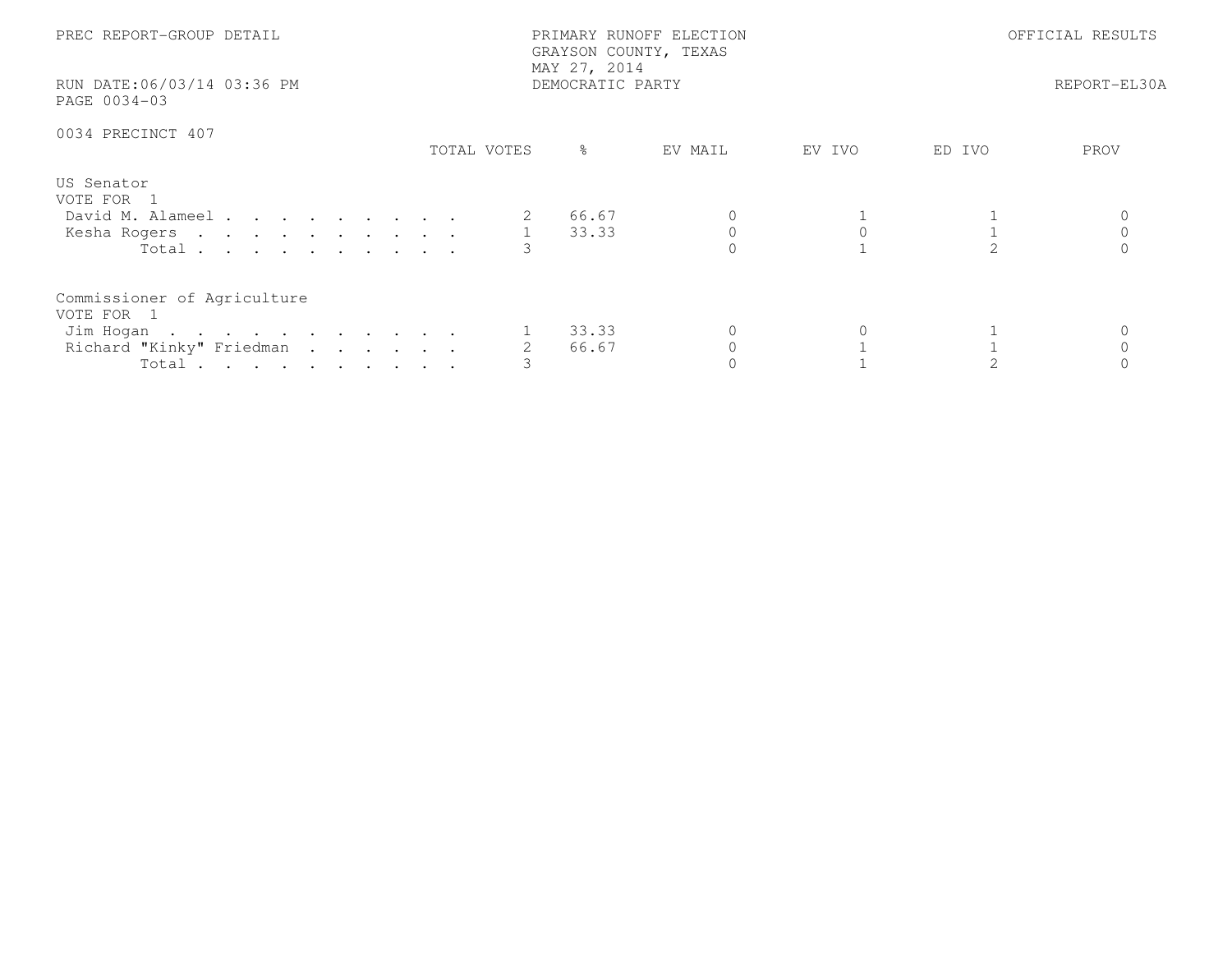| PREC REPORT-GROUP DETAIL                                                                                                                                |             | PRIMARY RUNOFF ELECTION<br>GRAYSON COUNTY, TEXAS<br>MAY 27, 2014 | OFFICIAL RESULTS |          |        |      |
|---------------------------------------------------------------------------------------------------------------------------------------------------------|-------------|------------------------------------------------------------------|------------------|----------|--------|------|
| RUN DATE:06/03/14 03:36 PM<br>PAGE 0035-01                                                                                                              |             |                                                                  | REPORT-EL30A     |          |        |      |
| 0035 PRECINCT 408                                                                                                                                       | TOTAL VOTES | $\approx$                                                        | EV MAIL          | EV IVO   | ED IVO | PROV |
| REGISTERED VOTERS - TOTAL 1,148<br>BALLOTS CAST - TOTAL.<br>BALLOTS CAST - REPUBLICAN PARTY<br>BALLOTS CAST - DEMOCRATIC PARTY<br>VOTER TURNOUT - TOTAL | 177<br>174  | 98.31<br>1.69<br>15.42                                           | $\Omega$         | 89<br>88 | 75     |      |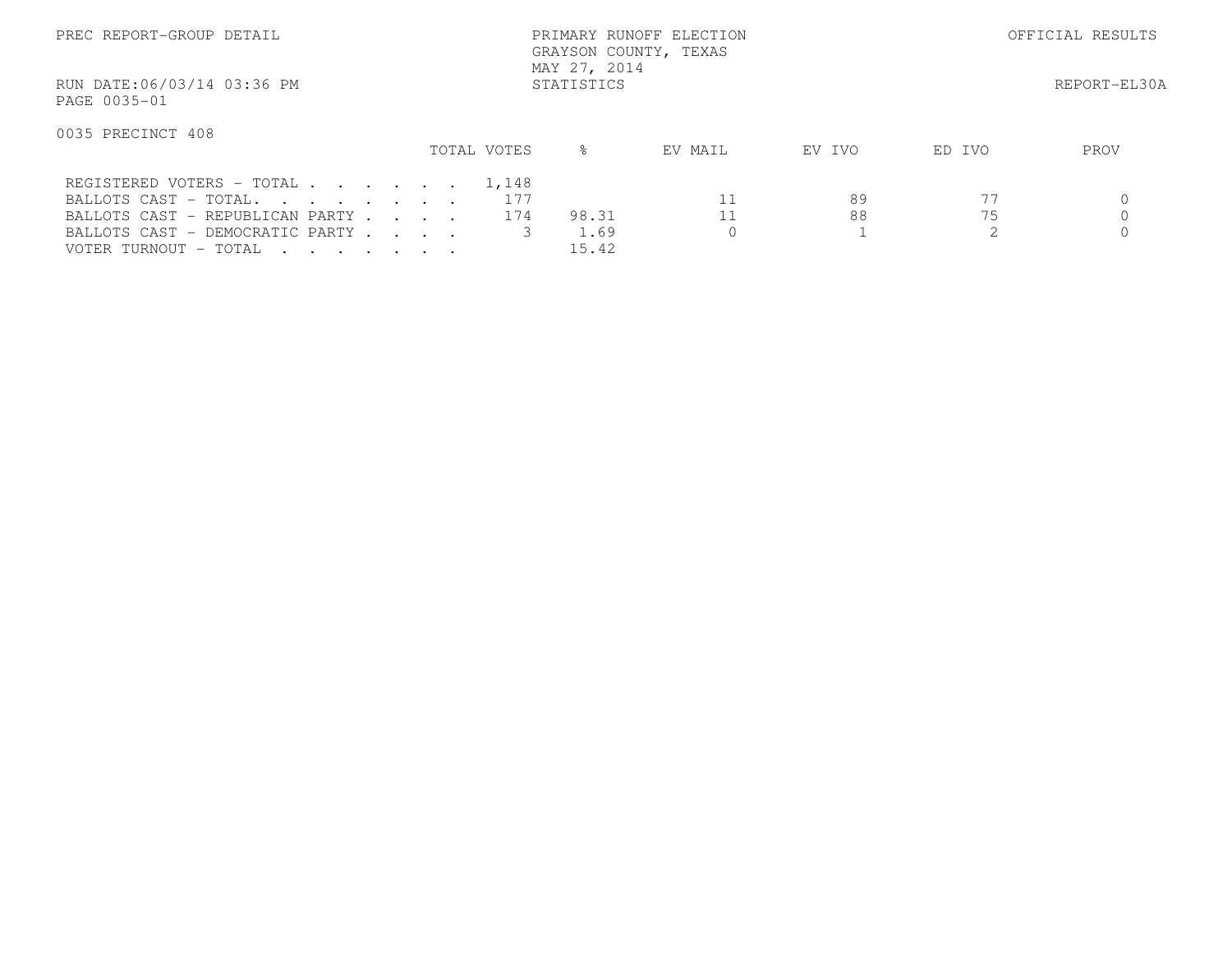| PREC REPORT-GROUP DETAIL                                                                                                                                                                                                                            | PRIMARY RUNOFF ELECTION<br>GRAYSON COUNTY, TEXAS<br>MAY 27, 2014 |                                             | OFFICIAL RESULTS |                                        |
|-----------------------------------------------------------------------------------------------------------------------------------------------------------------------------------------------------------------------------------------------------|------------------------------------------------------------------|---------------------------------------------|------------------|----------------------------------------|
| RUN DATE:06/03/14 03:36 PM<br>PAGE 0035-02                                                                                                                                                                                                          | REPUBLICAN PARTY                                                 |                                             |                  | REPORT-EL30A                           |
| 0035 PRECINCT 408<br>TOTAL VOTES                                                                                                                                                                                                                    | $\frac{6}{6}$                                                    | EV MAIL<br>EV IVO                           | ED IVO           | PROV                                   |
| US Representative, DIST 4<br>VOTE FOR 1                                                                                                                                                                                                             |                                                                  |                                             |                  |                                        |
| Ralph M. Hall<br>John Ratcliffe.<br>Total                                                                                                                                                                                                           | 56.40<br>97<br>75<br>43.60<br>172                                | 49<br>4<br>7<br>39<br>11<br>88              | 44<br>29<br>73   | $\Omega$<br>$\overline{0}$<br>$\Omega$ |
| Lieutenant Governor<br>VOTE FOR 1                                                                                                                                                                                                                   |                                                                  |                                             |                  |                                        |
| David Dewhurst.<br>$\mathbf{r}$ , $\mathbf{r}$ , $\mathbf{r}$ , $\mathbf{r}$ , $\mathbf{r}$ , $\mathbf{r}$<br>Dan Patrick.<br>Total                                                                                                                 | 48.82<br>83<br>87<br>51.18<br>170                                | 6<br>43<br>5<br>44<br>11<br>87              | 34<br>38<br>72   | $\circ$<br>$\circ$<br>$\Omega$         |
| Attorney General<br>VOTE FOR 1                                                                                                                                                                                                                      |                                                                  |                                             |                  |                                        |
| Ken Paxton<br>Dan Branch,<br>Total                                                                                                                                                                                                                  | 60.13<br>92<br>39.87<br>61<br>153                                | $\overline{4}$<br>39<br>7<br>38<br>11<br>77 | 49<br>16<br>65   | $\circ$<br>$\Omega$<br>$\circ$         |
| Commissioner of Agriculture<br>VOTE FOR 1                                                                                                                                                                                                           |                                                                  |                                             |                  |                                        |
| Tommy Merritt<br>Sid Miller<br>Total                                                                                                                                                                                                                | 95<br>64.19<br>35.81<br>53<br>148                                | 48<br>7<br>25<br>$\overline{4}$<br>11<br>73 | 40<br>24<br>64   | $\circ$<br>$\circ$<br>$\Omega$         |
| Railroad Commissioner<br>VOTE FOR 1                                                                                                                                                                                                                 |                                                                  |                                             |                  |                                        |
| Ryan Sitton.<br>Wayne Christian<br>Total                                                                                                                                                                                                            | 50.00<br>75<br>75<br>50.00<br>150                                | 6<br>39<br>5<br>34<br>11<br>73              | 30<br>36<br>66   | $\circ$<br>$\circ$<br>$\Omega$         |
| County Judge<br>VOTE FOR 1                                                                                                                                                                                                                          |                                                                  |                                             |                  |                                        |
| Bill Magers.<br>$\mathbf{r}$ , and $\mathbf{r}$ , and $\mathbf{r}$ , and $\mathbf{r}$ , and $\mathbf{r}$<br>Trent Bass.<br>the contract of the contract of the contract of the contract of the contract of the contract of the contract of<br>Total | 79<br>45.40<br>95<br>54.60<br>174                                | 6<br>35<br>5<br>53<br>11<br>88              | 38<br>37<br>75   | $\mathbf 0$<br>$\Omega$<br>$\Omega$    |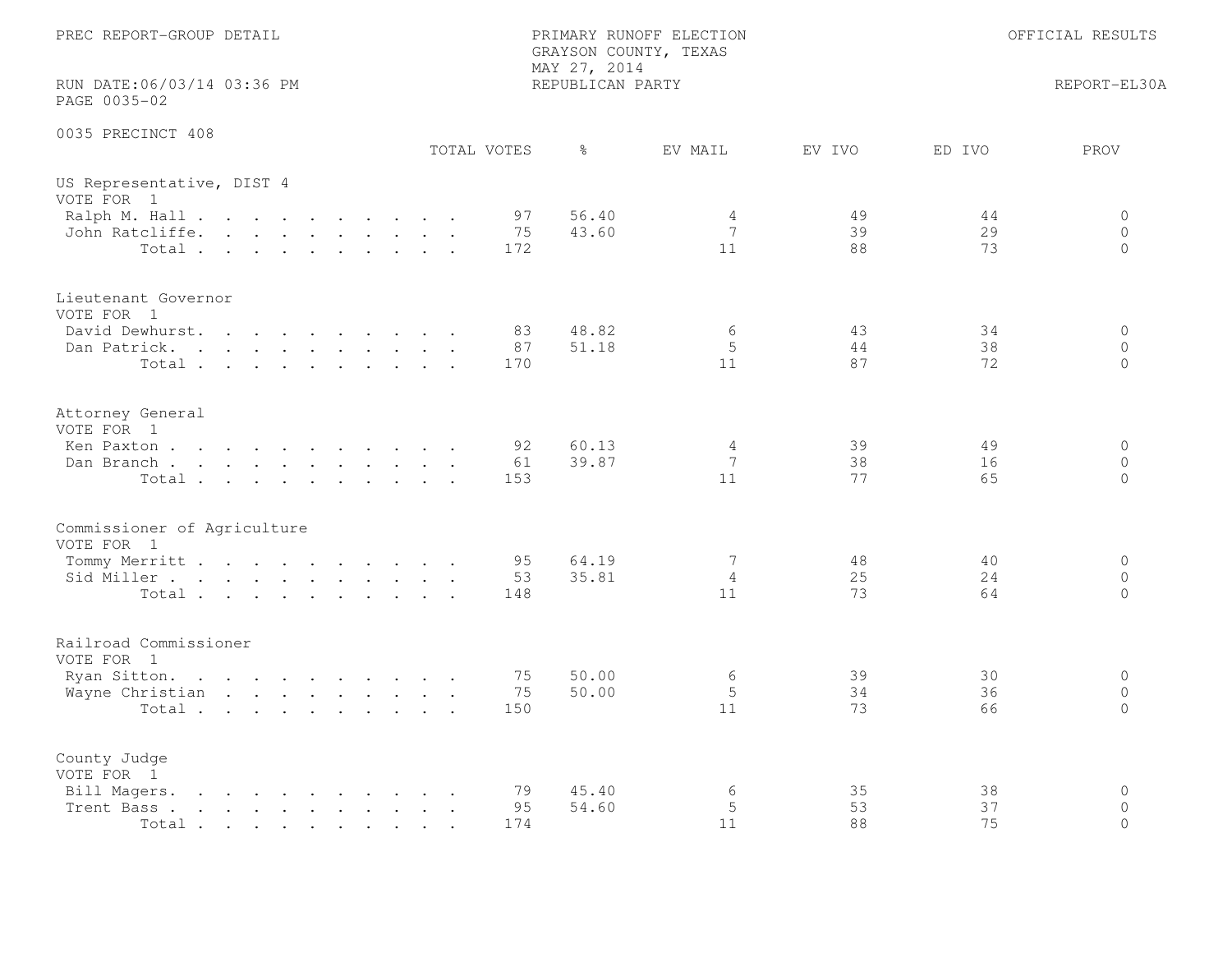| PREC REPORT-GROUP DETAIL                                                                    | MAY 27, 2014                 | PRIMARY RUNOFF ELECTION<br>GRAYSON COUNTY, TEXAS | OFFICIAL RESULTS |  |  |
|---------------------------------------------------------------------------------------------|------------------------------|--------------------------------------------------|------------------|--|--|
| RUN DATE:06/03/14 03:36 PM<br>PAGE 0035-03                                                  |                              | DEMOCRATIC PARTY                                 | REPORT-EL30A     |  |  |
| 0035 PRECINCT 408                                                                           | TOTAL VOTES<br>$\frac{9}{6}$ | EV MAIL<br>EV IVO                                | ED IVO<br>PROV   |  |  |
| US Senator<br>VOTE FOR 1<br>David M. Alameel<br>Kesha Rogers 2<br>Total $\cdots$            | 1 33.33<br>66.67             |                                                  |                  |  |  |
| Commissioner of Agriculture<br>VOTE FOR 1<br>Jim Hogan<br>Richard "Kinky" Friedman<br>Total | 100.00                       |                                                  |                  |  |  |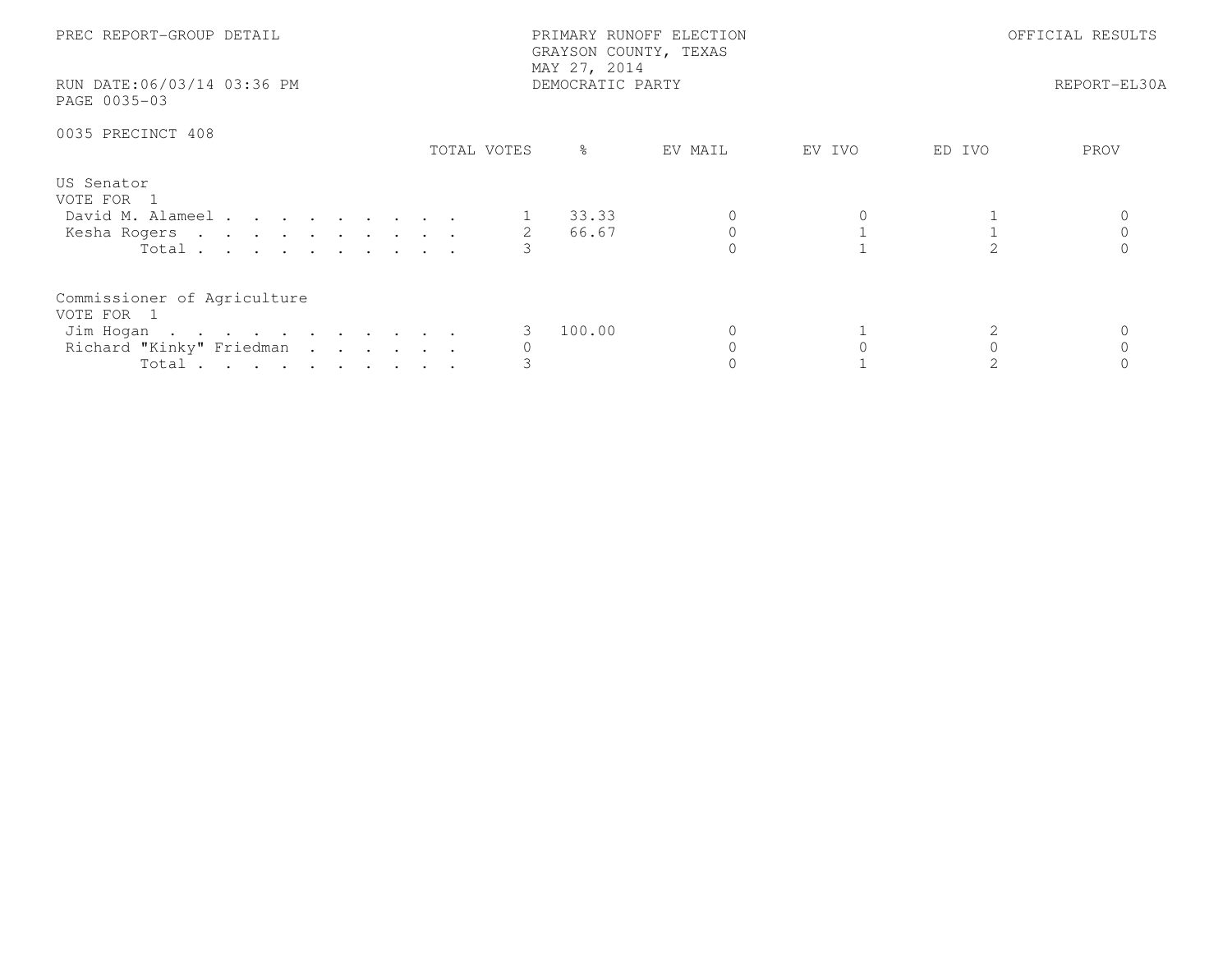| PREC REPORT-GROUP DETAIL                                                                                         |             |              | OFFICIAL RESULTS |        |        |      |
|------------------------------------------------------------------------------------------------------------------|-------------|--------------|------------------|--------|--------|------|
| RUN DATE:06/03/14 03:36 PM<br>PAGE 0036-01                                                                       |             |              | REPORT-EL30A     |        |        |      |
| 0036 PRECINCT 409                                                                                                |             |              |                  |        |        |      |
|                                                                                                                  | TOTAL VOTES | ⊱            | EV MAIL          | EV IVO | ED IVO | PROV |
| REGISTERED VOTERS - TOTAL                                                                                        | 4,050       |              |                  |        |        |      |
| BALLOTS CAST - TOTAL.                                                                                            | 947         |              | 82               | 500    | 365    |      |
| BALLOTS CAST - REPUBLICAN PARTY                                                                                  |             | 900<br>95.04 | 80               | 479    | 341    |      |
| BALLOTS CAST - DEMOCRATIC PARTY                                                                                  |             | 47<br>4.96   |                  | 21     | 24     |      |
| VOTER TURNOUT - TOTAL<br>$\mathbf{r}$ , $\mathbf{r}$ , $\mathbf{r}$ , $\mathbf{r}$ , $\mathbf{r}$ , $\mathbf{r}$ |             | 23.38        |                  |        |        |      |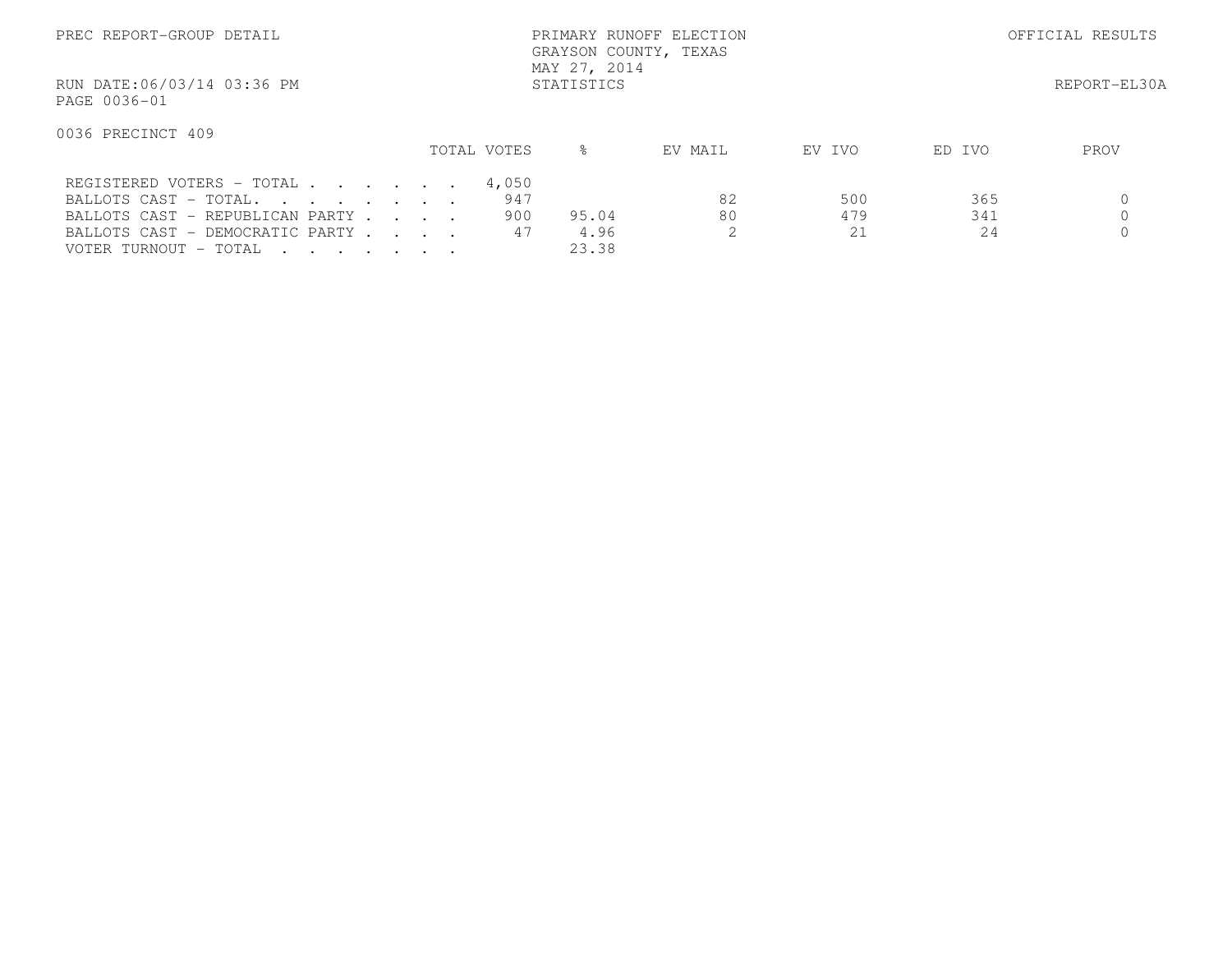| PREC REPORT-GROUP DETAIL                                                                                                                                                                                                                                                                                                                                                                     |  |  |  |             | PRIMARY RUNOFF ELECTION<br>GRAYSON COUNTY, TEXAS<br>MAY 27, 2014 | OFFICIAL RESULTS |                |                   |                   |                                        |
|----------------------------------------------------------------------------------------------------------------------------------------------------------------------------------------------------------------------------------------------------------------------------------------------------------------------------------------------------------------------------------------------|--|--|--|-------------|------------------------------------------------------------------|------------------|----------------|-------------------|-------------------|----------------------------------------|
| RUN DATE:06/03/14 03:36 PM<br>PAGE 0036-02                                                                                                                                                                                                                                                                                                                                                   |  |  |  |             |                                                                  | REPUBLICAN PARTY |                |                   |                   | REPORT-EL30A                           |
| 0036 PRECINCT 409                                                                                                                                                                                                                                                                                                                                                                            |  |  |  | TOTAL VOTES |                                                                  | $\frac{6}{6}$    | EV MAIL        | EV IVO            | ED IVO            | PROV                                   |
| US Representative, DIST 4<br>VOTE FOR 1                                                                                                                                                                                                                                                                                                                                                      |  |  |  |             |                                                                  |                  |                |                   |                   |                                        |
| Ralph M. Hall<br>John Ratcliffe.<br>Total                                                                                                                                                                                                                                                                                                                                                    |  |  |  |             | 455<br>427<br>882                                                | 51.59<br>48.41   | 40<br>40<br>80 | 260<br>209<br>469 | 155<br>178<br>333 | $\Omega$<br>$\overline{0}$<br>$\Omega$ |
| Lieutenant Governor<br>VOTE FOR 1                                                                                                                                                                                                                                                                                                                                                            |  |  |  |             |                                                                  |                  |                |                   |                   |                                        |
| David Dewhurst.<br>Dan Patrick.<br>Total                                                                                                                                                                                                                                                                                                                                                     |  |  |  |             | 427<br>405<br>832                                                | 51.32<br>48.68   | 42<br>35<br>77 | 238<br>202<br>440 | 147<br>168<br>315 | $\circ$<br>$\circ$<br>$\Omega$         |
| Attorney General<br>VOTE FOR 1                                                                                                                                                                                                                                                                                                                                                               |  |  |  |             |                                                                  |                  |                |                   |                   |                                        |
| Ken Paxton<br>Dan Branch<br>Total                                                                                                                                                                                                                                                                                                                                                            |  |  |  |             | 487<br>270<br>757                                                | 64.33<br>35.67   | 44<br>31<br>75 | 243<br>155<br>398 | 200<br>84<br>284  | $\circ$<br>$\Omega$<br>$\circ$         |
| Commissioner of Agriculture<br>VOTE FOR 1                                                                                                                                                                                                                                                                                                                                                    |  |  |  |             |                                                                  |                  |                |                   |                   |                                        |
| Tommy Merritt<br>Sid Miller<br>Total                                                                                                                                                                                                                                                                                                                                                         |  |  |  |             | 443<br>269<br>712                                                | 62.22<br>37.78   | 43<br>30<br>73 | 236<br>138<br>374 | 164<br>101<br>265 | 0<br>$\circ$<br>$\Omega$               |
| Railroad Commissioner<br>VOTE FOR 1                                                                                                                                                                                                                                                                                                                                                          |  |  |  |             |                                                                  |                  |                |                   |                   |                                        |
| Ryan Sitton.<br>Wayne Christian<br>Total                                                                                                                                                                                                                                                                                                                                                     |  |  |  |             | 432<br>273<br>705                                                | 61.28<br>38.72   | 39<br>32<br>71 | 238<br>134<br>372 | 155<br>107<br>262 | $\circ$<br>$\circ$<br>$\Omega$         |
| County Judge<br>VOTE FOR 1                                                                                                                                                                                                                                                                                                                                                                   |  |  |  |             |                                                                  |                  |                |                   |                   |                                        |
| Bill Magers.<br>$\mathbf{r}$ . The contract of the contract of the contract of the contract of the contract of the contract of the contract of the contract of the contract of the contract of the contract of the contract of the contract of th<br>Trent Bass.<br>the contract of the contract of the contract of the contract of the contract of the contract of the contract of<br>Total |  |  |  |             | 503<br>387<br>890                                                | 56.52<br>43.48   | 48<br>32<br>80 | 273<br>202<br>475 | 182<br>153<br>335 | $\mathbf 0$<br>$\Omega$<br>$\Omega$    |